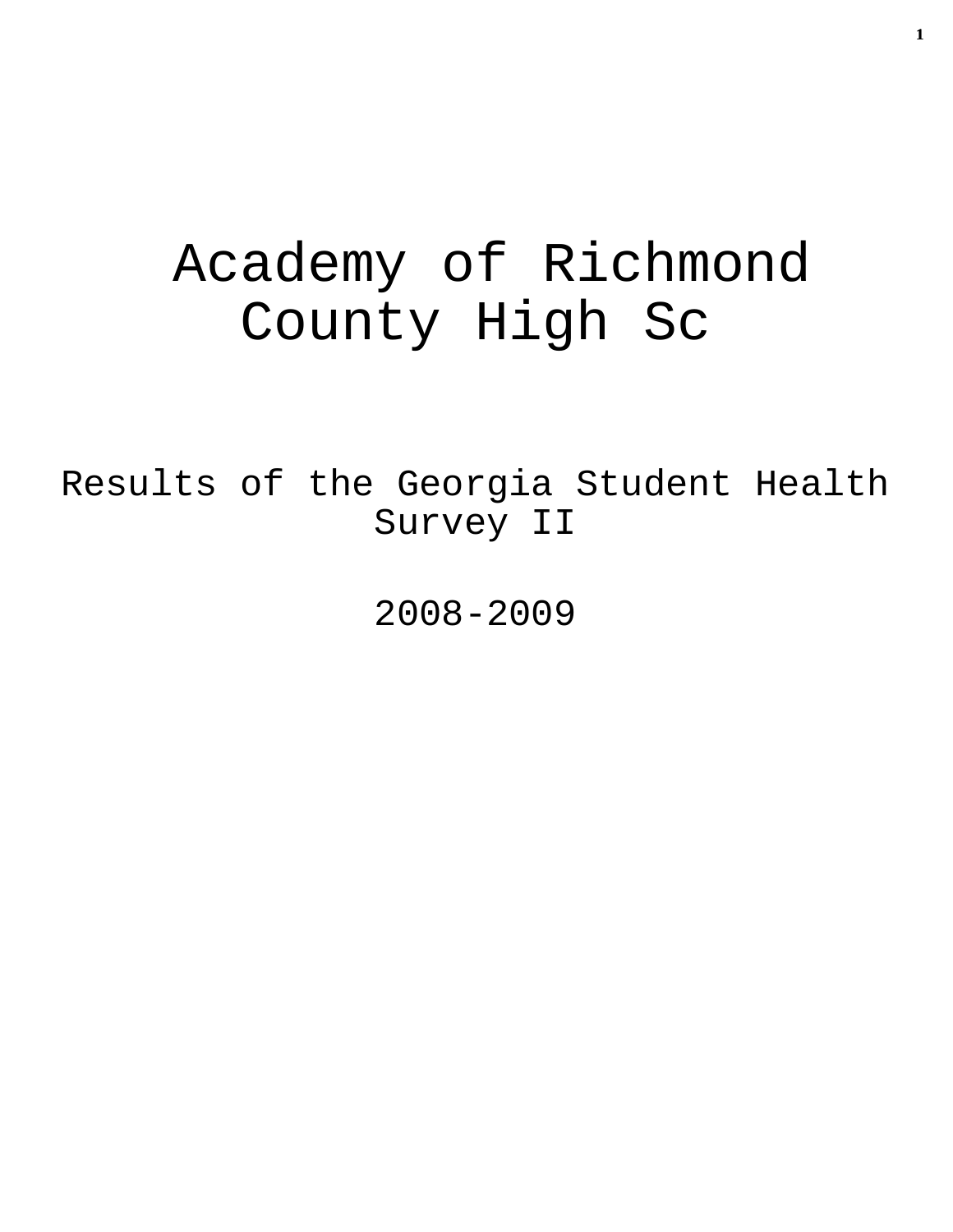# *Demographics* **2**

| Grade                    |     |  |  |  |
|--------------------------|-----|--|--|--|
| <b>Grade   Frequency</b> |     |  |  |  |
| 10                       | 268 |  |  |  |
| 12                       | 227 |  |  |  |

| <b>Frequency</b> | <b>Table of Gender by Grade</b> |              |              |              |  |
|------------------|---------------------------------|--------------|--------------|--------------|--|
| <b>Col Pct</b>   |                                 | Grade(Grade) |              |              |  |
|                  | Gender(Gender)                  | 10           | 12           | <b>Total</b> |  |
|                  | <b>Female</b>                   | 146<br>54.48 | 120<br>52.86 | 266          |  |
|                  | <b>Male</b>                     | 122<br>45.52 | 107<br>47.14 | 229          |  |
|                  | <b>Total</b>                    | 268          | 227          | 495          |  |

| Frequency<br>Col Pct |
|----------------------|
|                      |

| <b>Table of Ethnicity by Grade</b> |              |              |              |  |  |  |
|------------------------------------|--------------|--------------|--------------|--|--|--|
|                                    | Grade(Grade) |              |              |  |  |  |
| <b>Ethnicity</b> (Ethnicity)       | 10           | 12           | <b>Total</b> |  |  |  |
| <b>Black</b>                       | 173<br>64.55 | 144<br>63.44 | 317          |  |  |  |
| <b>Hispanic</b>                    | 13<br>4.85   | 3<br>1.32    | 16           |  |  |  |
| White                              | 56<br>20.90  | 59<br>25.99  | 115          |  |  |  |
| <b>Asian</b>                       | 7<br>2.61    | 5<br>2.20    | 12           |  |  |  |
| <b>Other</b>                       | 19<br>7.09   | 16<br>7.05   | 35           |  |  |  |
| <b>Total</b>                       | 268          | 227          | 495          |  |  |  |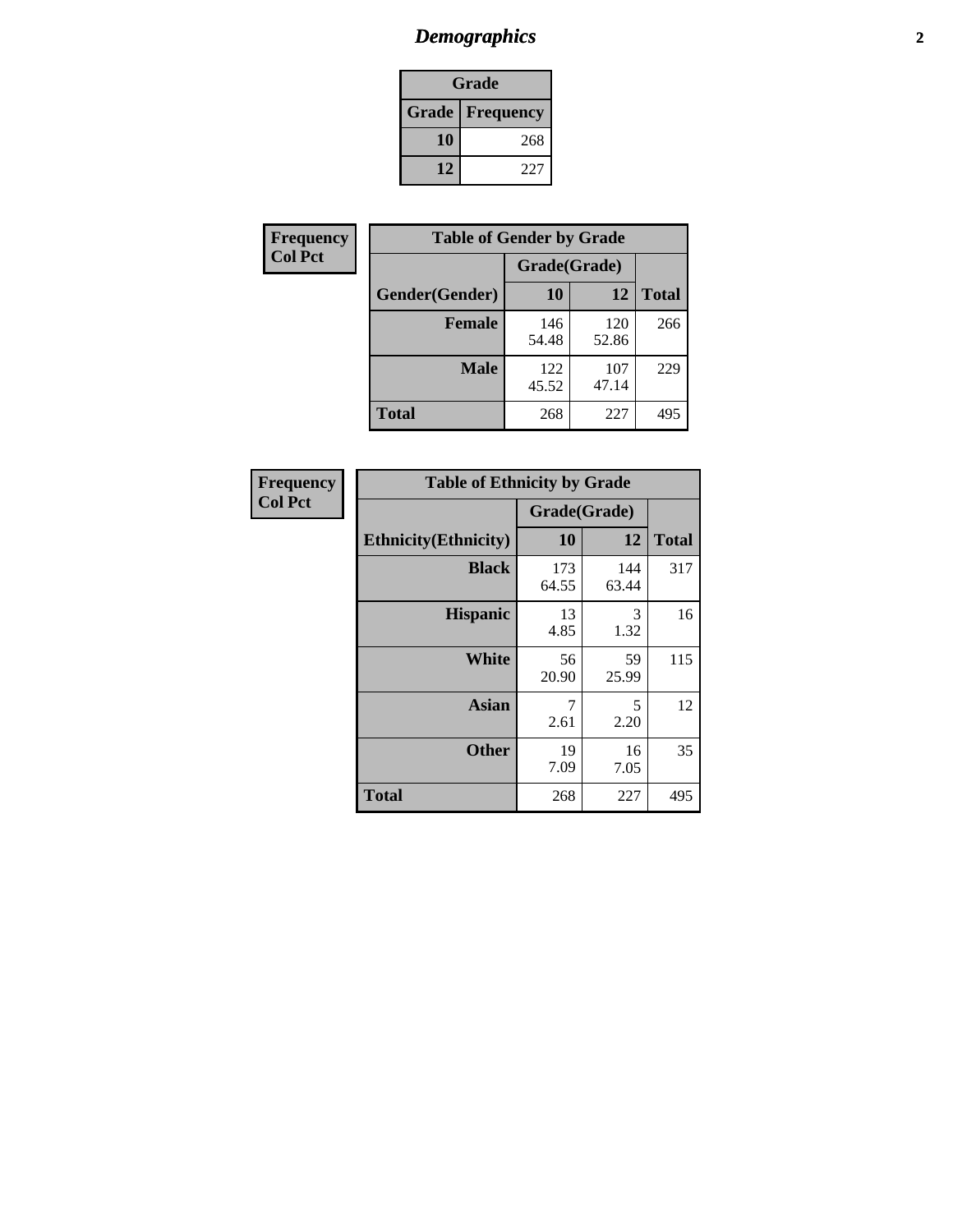#### *Title IV, Part A, Schedule A* **3** *Goal 1: Ensure that all schools are drug-free Baseline Data: Year 2008-2009 Prevalence of Drug Use*

| Frequency<br><b>Col Pct</b> | <b>Table of AlcoholAlt by Grade</b> |              |              |              |  |
|-----------------------------|-------------------------------------|--------------|--------------|--------------|--|
|                             | AlcoholAlt(Alcohol                  | Grade(Grade) |              |              |  |
|                             | use, past 30 days)                  | 10           | 12           | <b>Total</b> |  |
|                             | <b>Yes</b>                          | 57<br>21.27  | 62<br>27.31  | 119          |  |
|                             | N <sub>0</sub>                      | 211<br>78.73 | 165<br>72.69 | 376          |  |
|                             | Total                               | 268          | 227          | 495          |  |

| <b>Frequency</b><br><b>Col Pct</b> | <b>Table of TobaccoAny by Grade</b> |              |              |              |  |
|------------------------------------|-------------------------------------|--------------|--------------|--------------|--|
|                                    | TobaccoAny(Tobacco                  | Grade(Grade) |              |              |  |
|                                    | use, past 30 days)                  | 10           | 12           | <b>Total</b> |  |
|                                    | Yes                                 | 39<br>14.55  | 49<br>21.59  | 88           |  |
|                                    | N <sub>0</sub>                      | 229<br>85.45 | 178<br>78.41 | 407          |  |
|                                    | Total                               | 268          | 227          | 495          |  |

| Frequency<br><b>Col Pct</b> | <b>Table of MarijuanaAlt by Grade</b> |              |              |              |  |
|-----------------------------|---------------------------------------|--------------|--------------|--------------|--|
|                             | MarijuanaAlt(Marijuana                | Grade(Grade) |              |              |  |
|                             | use, past 30 days)                    | <b>10</b>    | 12           | <b>Total</b> |  |
|                             | <b>Yes</b>                            | 37<br>13.81  | 42<br>18.50  | 79           |  |
|                             | N <sub>0</sub>                        | 231<br>86.19 | 185<br>81.50 | 416          |  |
|                             | <b>Total</b>                          | 268          | 227          | 495          |  |

| Frequency<br><b>Col Pct</b> | <b>Table of OtherDrugAny by Grade</b>  |              |              |              |  |
|-----------------------------|----------------------------------------|--------------|--------------|--------------|--|
|                             | <b>OtherDrugAny(Other</b><br>drug use, | Grade(Grade) |              |              |  |
|                             | past 30 days)                          | 10           | 12           | <b>Total</b> |  |
|                             | Yes                                    | 18<br>6.72   | 23<br>10.13  | 41           |  |
|                             | N <sub>0</sub>                         | 250<br>93.28 | 204<br>89.87 | 454          |  |
|                             | <b>Total</b>                           | 268          | 227          | 495          |  |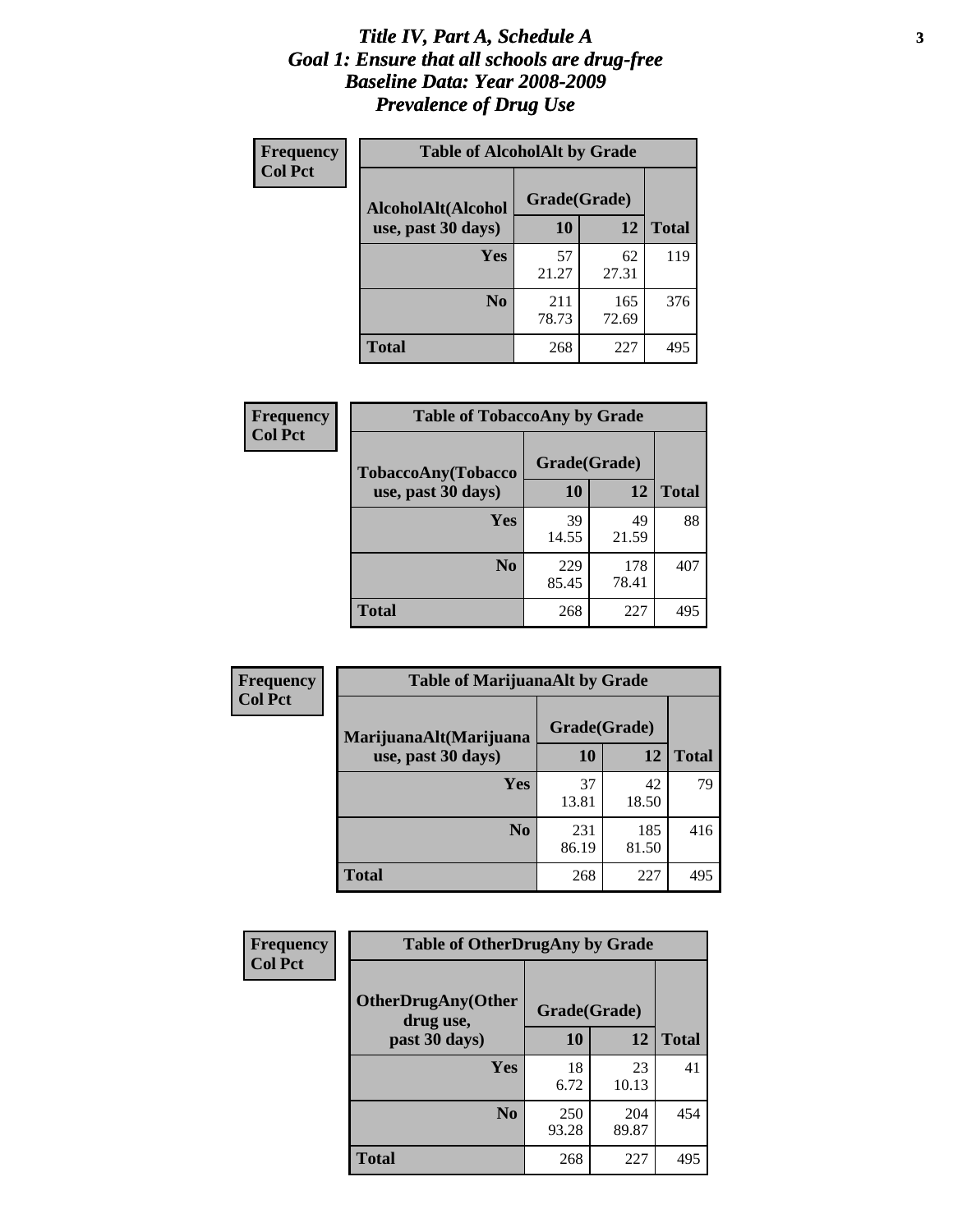### *Average Age of Onset of Use* **4** *Results for "Average Age of Onset of Use" questions exclude students who said they did not use that substance*

| <b>Variable</b>    | Label                                                              | <b>Mean</b> |
|--------------------|--------------------------------------------------------------------|-------------|
| Alcoholinit2       | I started using alcohol when I was                                 | 13.14       |
| Cigarettesinit2    | I started smoking tobacco when I was                               | 13.56       |
| Smokelessinit2     | I started chewing tobacco when I was                               | 13.80       |
| Marijuanainit2     | I started using marijuana when I was                               | 14.34       |
| Cocaineinit2       | I started using cocaine when I was                                 | 13.33       |
| Inhalantsinit2     | I started using inhalants when I was                               | 12.63       |
| Steroidsinit2      | I started using steroids when I was                                | 9.83        |
| Ecstasyinit2       | I started using ecstasy when I was                                 | 13.27       |
| Methinit2          | I started using methamphetamines when I was                        | 13.00       |
| Hallucinogensinit2 | I started using hallucinogens when I was                           | 14.25       |
| Prescriptioninit2  | I started using prescription drugs not prescribed to me when I was | 13.45       |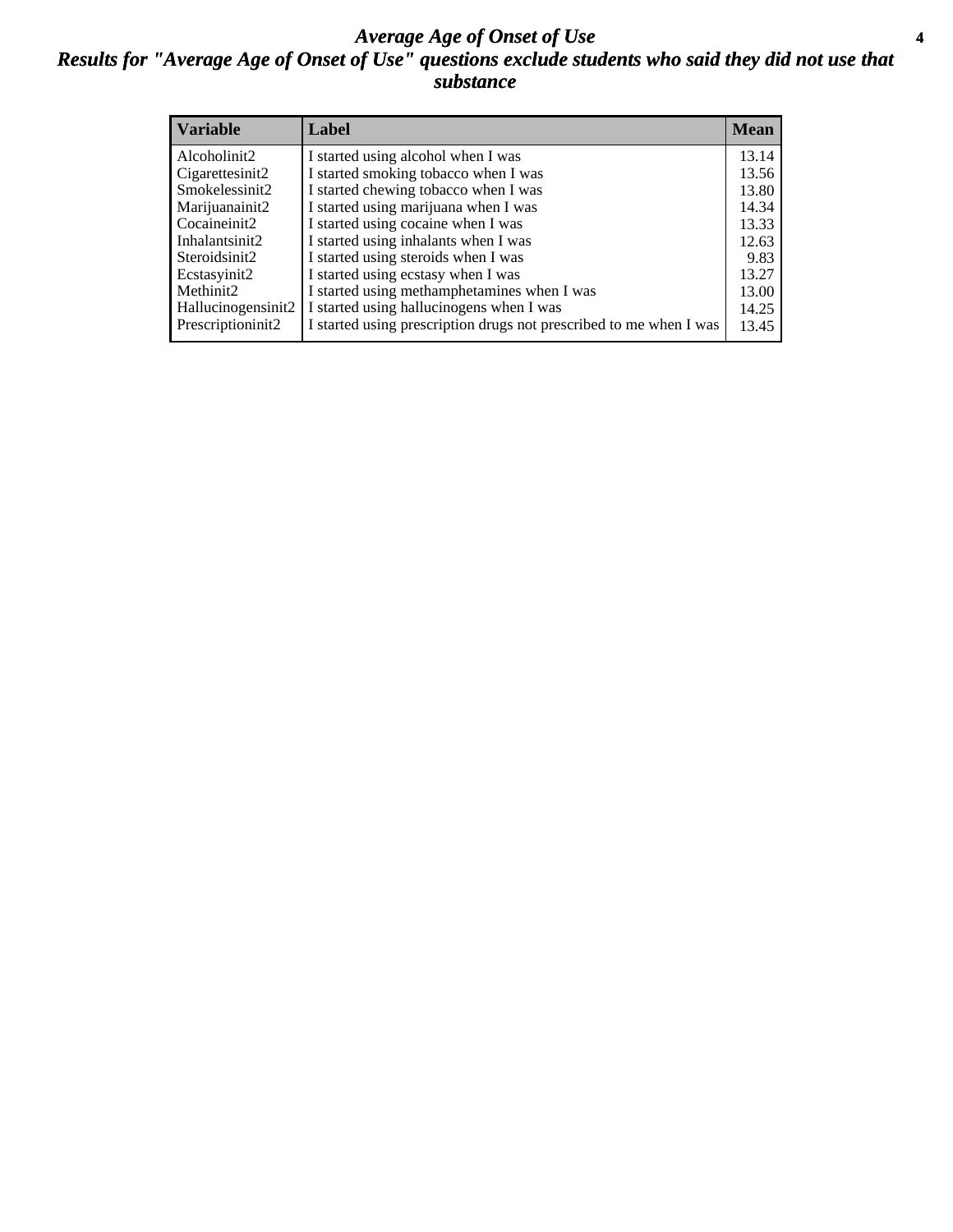# *Perception of Health Risk* **5**

| Frequency      | <b>Table of Alcoholharmdich by Grade</b> |              |              |              |
|----------------|------------------------------------------|--------------|--------------|--------------|
| <b>Col Pct</b> | Alcoholharmdich(I<br>think alcohol is    | Grade(Grade) |              |              |
|                | harmful)                                 | 10           | 12           | <b>Total</b> |
|                | <b>Yes</b>                               | 219<br>81.72 | 183<br>80.62 | 402          |
|                | N <sub>0</sub>                           | 49<br>18.28  | 44<br>19.38  | 93           |
|                | <b>Total</b>                             | 268          | 227          | 495          |

| <b>Frequency</b> | <b>Table of Tobaccoharmdich by Grade</b> |              |              |              |  |
|------------------|------------------------------------------|--------------|--------------|--------------|--|
| <b>Col Pct</b>   | Tobaccoharmdich(I<br>think tobacco is    | Grade(Grade) |              |              |  |
|                  | harmful)                                 | 10           | 12           | <b>Total</b> |  |
|                  | Yes                                      | 250<br>93.28 | 216<br>95.15 | 466          |  |
|                  | N <sub>0</sub>                           | 18<br>6.72   | 11<br>4.85   | 29           |  |
|                  | <b>Total</b>                             | 268          | 227          | 495          |  |

| Frequency<br><b>Col Pct</b> | <b>Table of Marijuanaharmdich by Grade</b>                |              |              |              |  |  |
|-----------------------------|-----------------------------------------------------------|--------------|--------------|--------------|--|--|
|                             | Marijuanaharmdich(I<br>Grade(Grade)<br>think marijuana is |              |              |              |  |  |
|                             | harmful)                                                  | 10           | 12           | <b>Total</b> |  |  |
|                             | <b>Yes</b>                                                | 195<br>72.76 | 159<br>70.04 | 354          |  |  |
|                             | N <sub>0</sub>                                            | 73<br>27.24  | 68<br>29.96  | 141          |  |  |
|                             | <b>Total</b>                                              | 268          | 227          | 495          |  |  |

| <b>Frequency</b> | <b>Table of Otherdrugharmdich by Grade</b>                   |              |              |              |  |  |  |  |
|------------------|--------------------------------------------------------------|--------------|--------------|--------------|--|--|--|--|
| <b>Col Pct</b>   | Otherdrugharmdich(I<br>Grade(Grade)<br>think other drugs are |              |              |              |  |  |  |  |
|                  | harmful)                                                     | 10           | 12           | <b>Total</b> |  |  |  |  |
|                  | Yes                                                          | 251<br>93.66 | 216<br>95.15 | 467          |  |  |  |  |
|                  | N <sub>0</sub>                                               | 17<br>6.34   | 11<br>4.85   | 28           |  |  |  |  |
|                  | <b>Total</b>                                                 | 268          | 227          | 495          |  |  |  |  |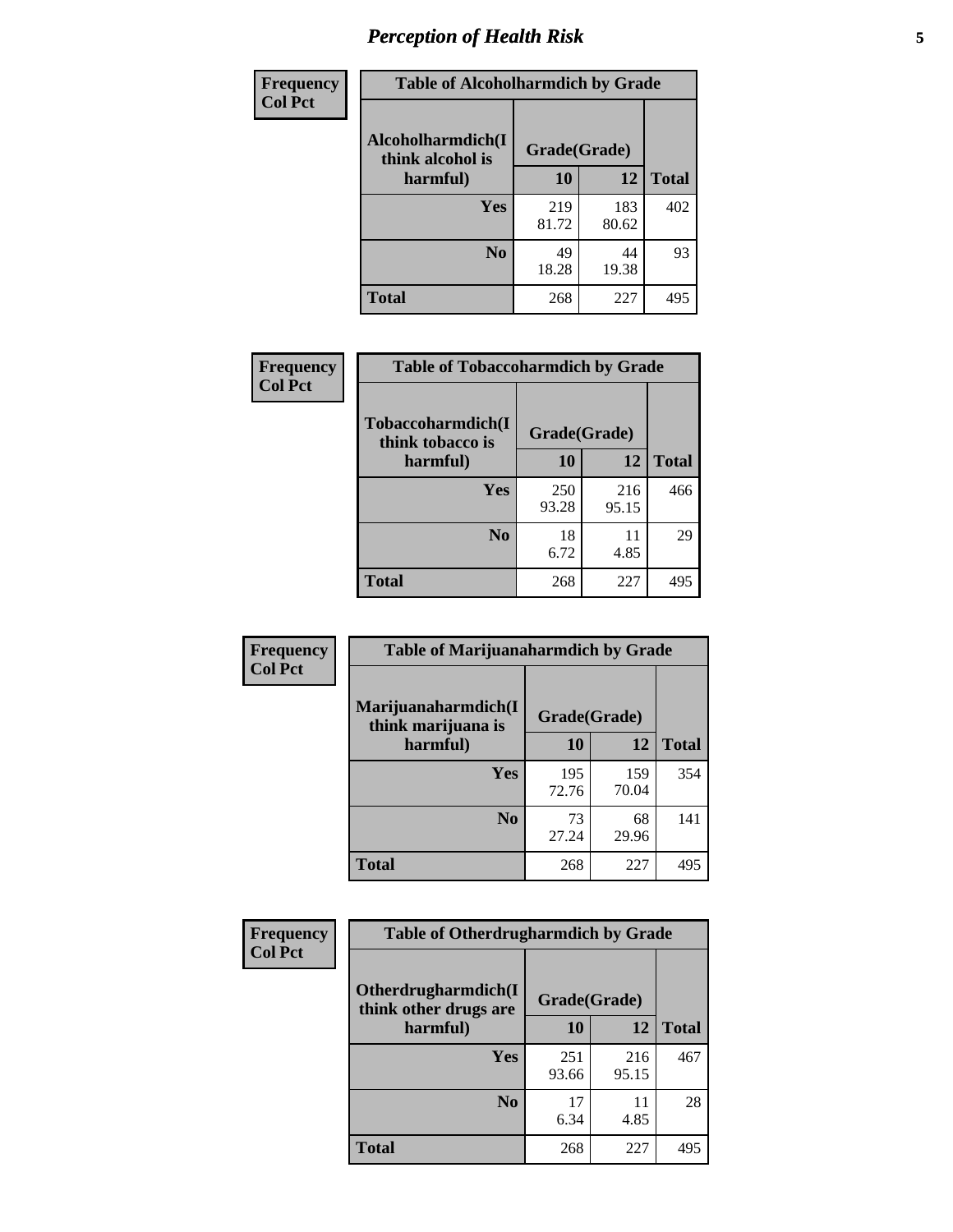# *Social Disapproval* **6**

| Frequency      | <b>Table of Alcoholpeerdich by Grade</b>                    |              |              |              |  |  |  |  |
|----------------|-------------------------------------------------------------|--------------|--------------|--------------|--|--|--|--|
| <b>Col Pct</b> | Alcoholpeerdich(My<br>friends would<br>disapprove if I used | Grade(Grade) |              |              |  |  |  |  |
|                | alcohol)                                                    |              | 12           | <b>Total</b> |  |  |  |  |
|                | <b>Yes</b>                                                  | 130<br>48.51 | 90<br>39.65  | 220          |  |  |  |  |
|                | N <sub>0</sub>                                              | 138<br>51.49 | 137<br>60.35 | 275          |  |  |  |  |
|                | <b>Total</b>                                                | 268          | 227          | 495          |  |  |  |  |

| <b>Frequency</b> |
|------------------|
| <b>Col Pct</b>   |

| <b>Table of Tobaccopeerdich by Grade</b>                    |              |              |              |  |  |  |  |
|-------------------------------------------------------------|--------------|--------------|--------------|--|--|--|--|
| Tobaccopeerdich(My<br>friends would<br>disapprove if I used | Grade(Grade) |              |              |  |  |  |  |
| tobacco)                                                    | 10           | 12           | <b>Total</b> |  |  |  |  |
| Yes                                                         | 162<br>60.45 | 124<br>54.63 | 286          |  |  |  |  |
| N <sub>0</sub>                                              | 106<br>39.55 | 103<br>45.37 | 209          |  |  |  |  |
| <b>Total</b>                                                | 268          | 227          | 495          |  |  |  |  |

| <b>Frequency</b> | <b>Table of Marijuanapeerdich by Grade</b>                    |              |              |              |  |  |  |  |
|------------------|---------------------------------------------------------------|--------------|--------------|--------------|--|--|--|--|
| <b>Col Pct</b>   | Marijuanapeerdich(My<br>friends would<br>disapprove if I used | Grade(Grade) |              |              |  |  |  |  |
|                  | marijuana)                                                    | 10           | 12           | <b>Total</b> |  |  |  |  |
|                  | <b>Yes</b>                                                    | 140<br>52.24 | 110<br>48.46 | 250          |  |  |  |  |
|                  | N <sub>0</sub>                                                | 128<br>47.76 | 117<br>51.54 | 245          |  |  |  |  |
|                  | <b>Total</b>                                                  | 268          | 227          | 495          |  |  |  |  |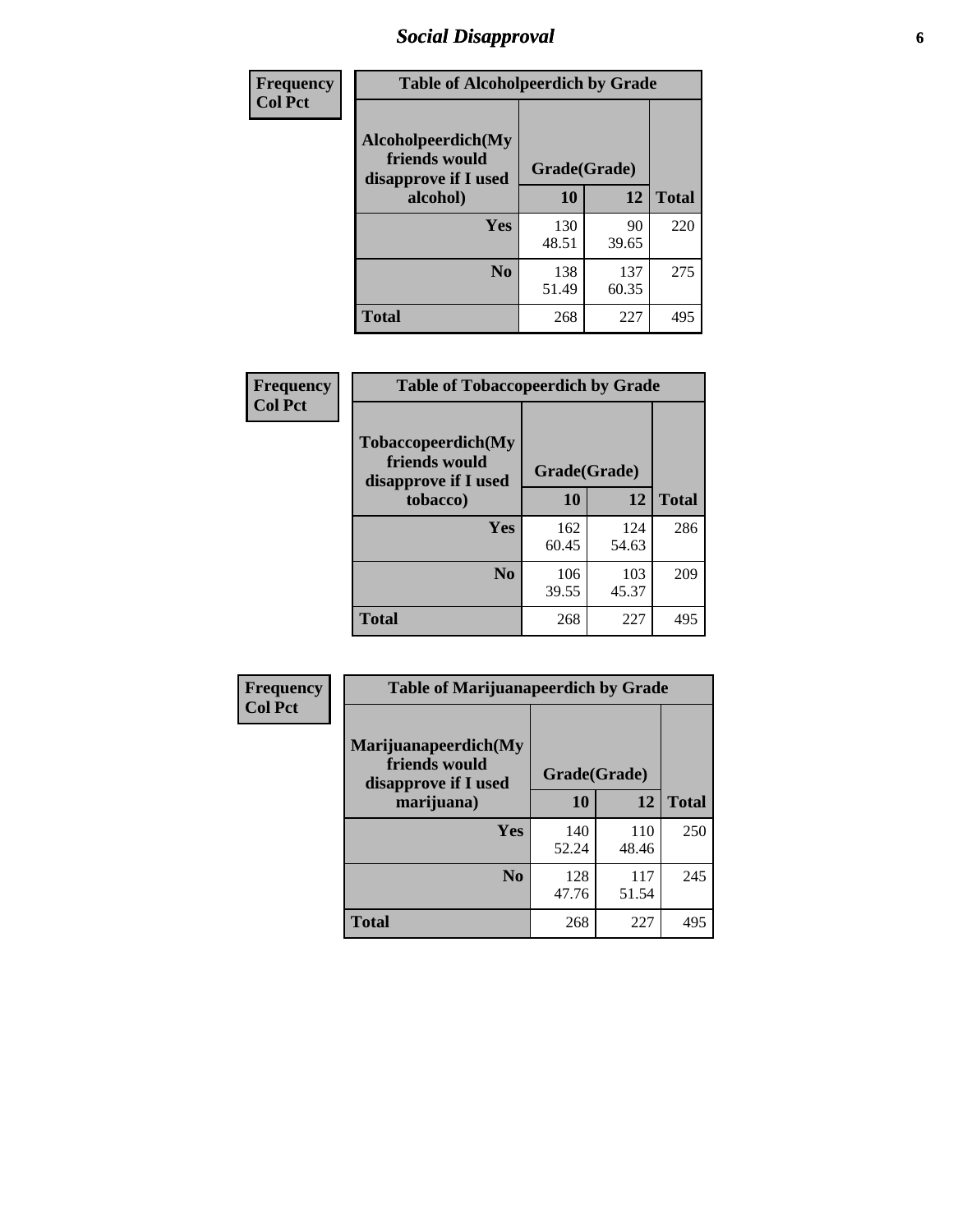# *Social Disapproval* **7**

| Frequency      | <b>Table of Otherdrugpeerdich by Grade</b>                    |              |              |              |  |  |  |  |
|----------------|---------------------------------------------------------------|--------------|--------------|--------------|--|--|--|--|
| <b>Col Pct</b> | Otherdrugpeerdich(My<br>friends would<br>disapprove if I used | Grade(Grade) |              |              |  |  |  |  |
|                | other drugs)                                                  | 10           | 12           | <b>Total</b> |  |  |  |  |
|                | Yes                                                           | 187<br>69.78 | 166<br>73.13 | 353          |  |  |  |  |
|                | N <sub>0</sub>                                                | 81<br>30.22  | 61<br>26.87  | 142          |  |  |  |  |
|                | <b>Total</b>                                                  | 268          | 227          | 495          |  |  |  |  |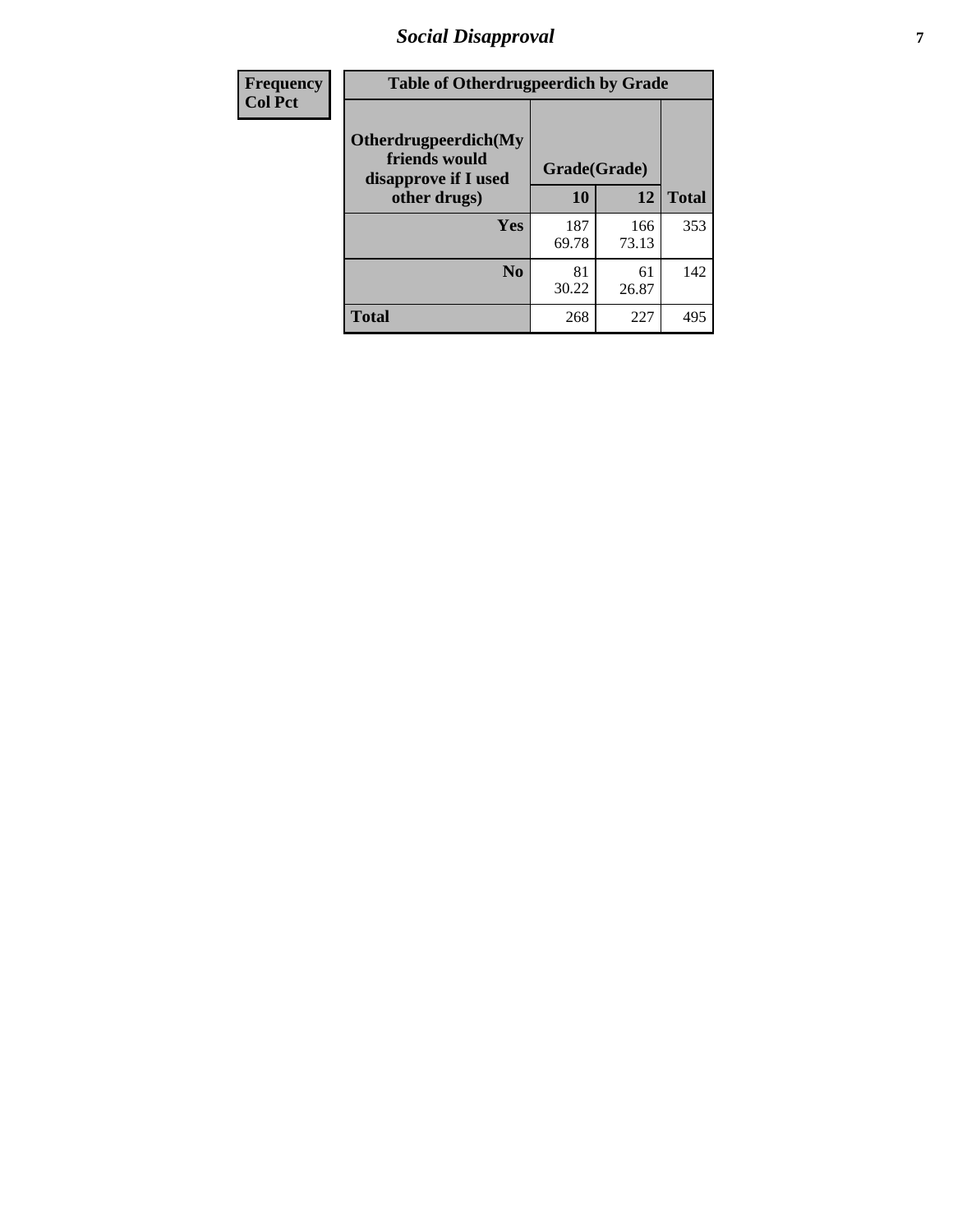### Title IV, Part A, Schedule A **8** *Goal 2: To help ensure that all schools are safe and disciplined Baseline Data: Year 2008-2009 Student Involvement in Gang Activity*

| Frequency      | <b>Table of Gangself by Grade</b>                                                                 |                    |              |              |
|----------------|---------------------------------------------------------------------------------------------------|--------------------|--------------|--------------|
| <b>Col Pct</b> | Gangself(I<br>have<br>participated<br>in illegal<br>gang<br>activities in<br>the past 30<br>days) | Grade(Grade)<br>10 | 12           | <b>Total</b> |
|                | Yes                                                                                               | 23<br>8.58         | 14<br>6.17   | 37           |
|                | N <sub>0</sub>                                                                                    | 245<br>91.42       | 213<br>93.83 | 458          |
|                | <b>Total</b>                                                                                      | 268                | 227          | 495          |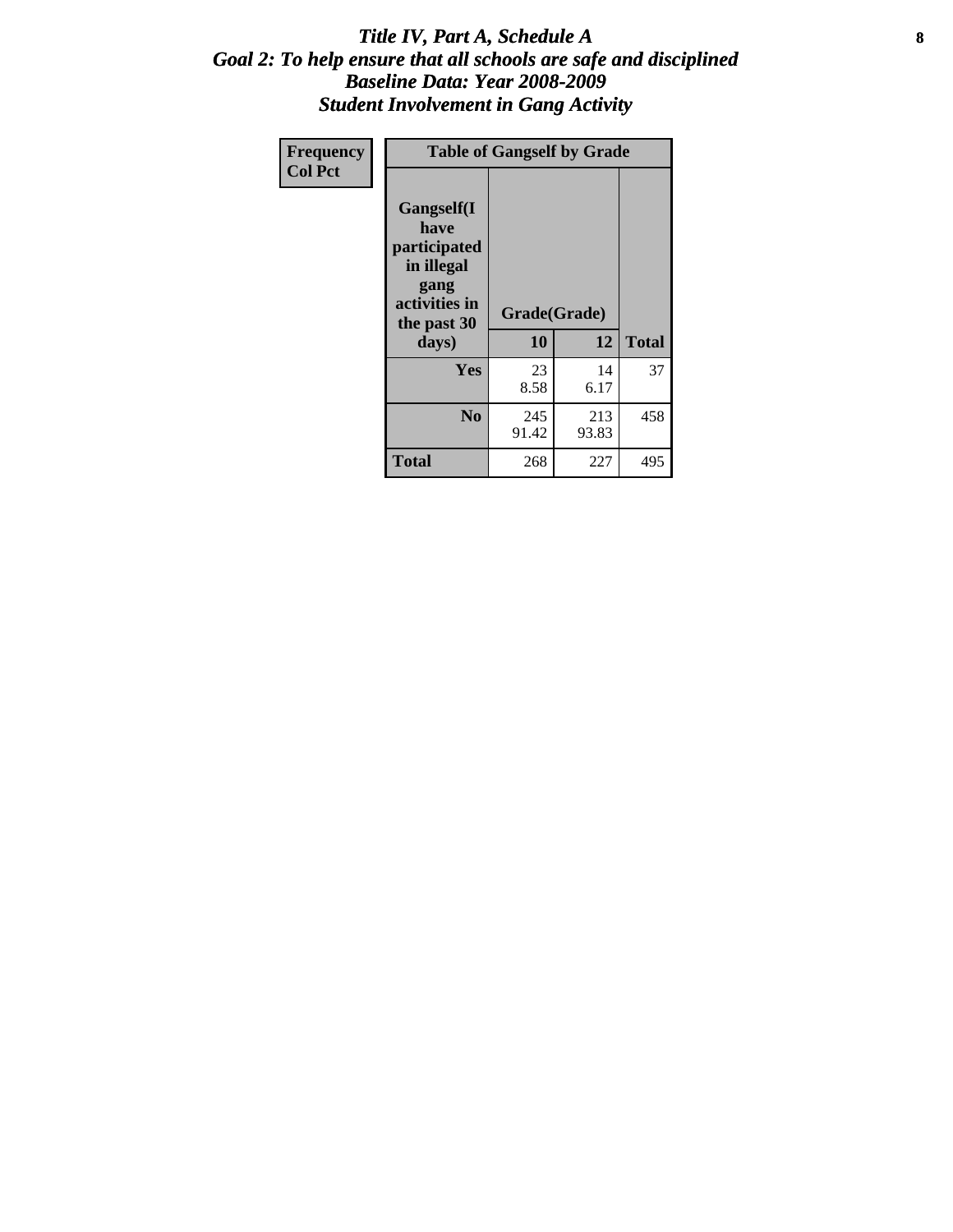# *Student Perception of School Safety* **9**

| <b>Frequency</b><br>Row Pct |
|-----------------------------|
|                             |

| <b>Table of Grade by Safeschool</b> |                                                                                                                                           |                                                        |             |             |     |  |  |
|-------------------------------------|-------------------------------------------------------------------------------------------------------------------------------------------|--------------------------------------------------------|-------------|-------------|-----|--|--|
|                                     |                                                                                                                                           | Safeschool (School is a place at which I feel<br>safe) |             |             |     |  |  |
| Grade(Grade)                        | <b>Somewhat</b><br><b>Somewhat</b><br><b>Strongly</b><br><b>Strongly</b><br><b>Disagree</b><br>Agree<br>Disagree<br><b>Total</b><br>Agree |                                                        |             |             |     |  |  |
| 10                                  | 26<br>9.70                                                                                                                                | 113<br>42.16                                           | 78<br>29.10 | 51<br>19.03 | 268 |  |  |
| 12                                  | 24<br>10.57                                                                                                                               | 111<br>48.90                                           | 52<br>22.91 | 40<br>17.62 | 227 |  |  |
| <b>Total</b>                        | 50                                                                                                                                        | 224                                                    | 130         | 91          | 495 |  |  |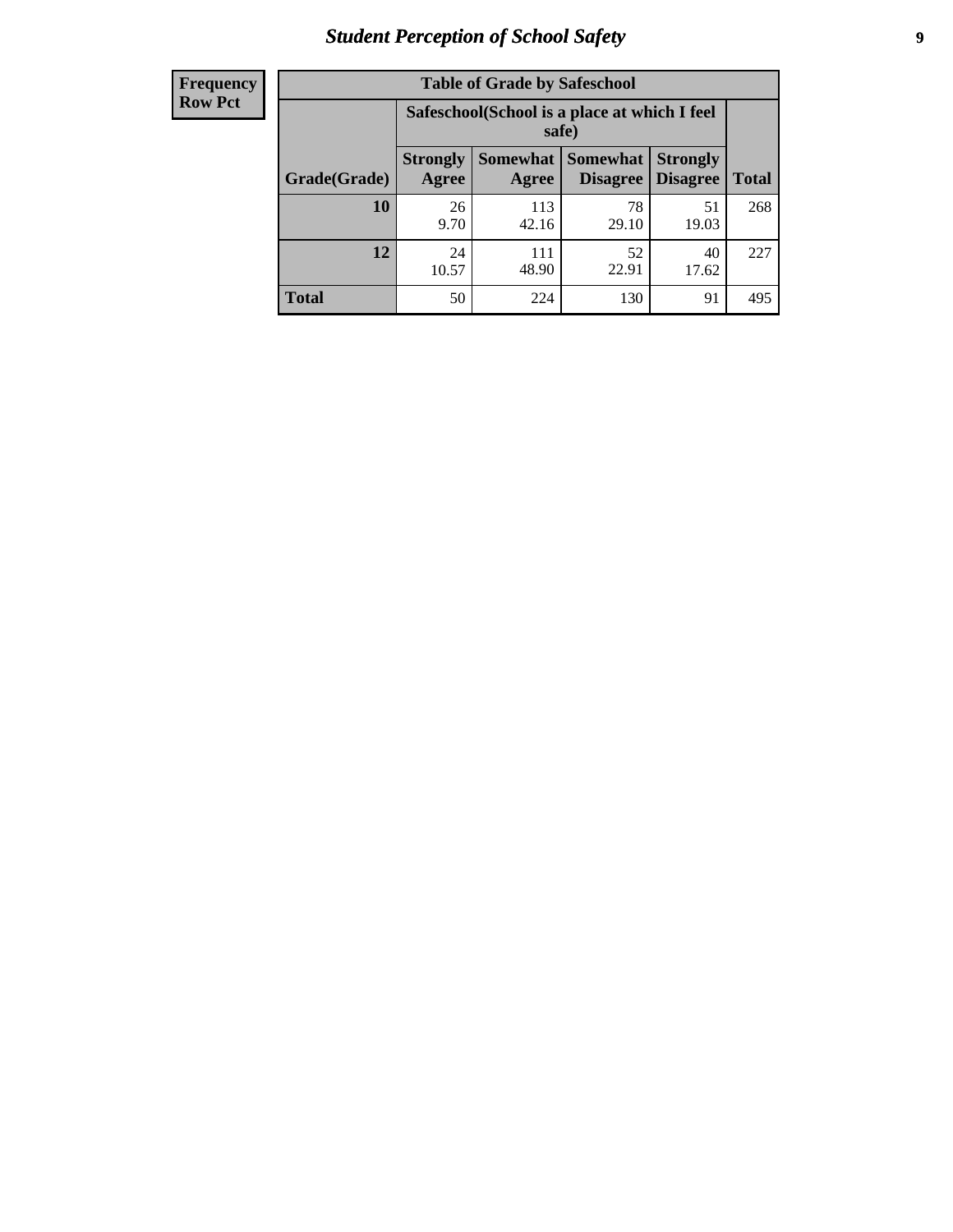### *Students Who Have Been Bullied* **10**

| <b>Frequency</b> |
|------------------|
| Row Pct          |

| <b>Table of Grade by Bullied</b> |                            |                                                                               |                   |                              |                               |                        |                   |              |
|----------------------------------|----------------------------|-------------------------------------------------------------------------------|-------------------|------------------------------|-------------------------------|------------------------|-------------------|--------------|
|                                  |                            | <b>Bullied</b> (I have been bullied by other<br>students in the past 30 days) |                   |                              |                               |                        |                   |              |
| Grade(Grade)                     | $\mathbf 0$<br><b>Days</b> | 1 or<br>2<br>days                                                             | 3 to<br>5<br>days | 6 <sub>to</sub><br>9<br>days | <b>10</b><br>to<br>19<br>days | 20<br>to<br>29<br>days | All<br>30<br>days | <b>Total</b> |
| 10                               | 241<br>89.93               | 13<br>4.85                                                                    | 6<br>2.24         | $\Omega$<br>0.00             | 2<br>0.75                     | $\theta$<br>0.00       | 6<br>2.24         | 268          |
| 12                               | 207<br>91.19               | 9<br>3.96                                                                     | 0.44              | 0.44                         | 3<br>1.32                     | 5<br>2.20              | 0.44              | 227          |
| <b>Total</b>                     | 448                        | 22                                                                            | 7                 |                              | 5                             | 5                      | 7                 | 495          |

 $\blacksquare$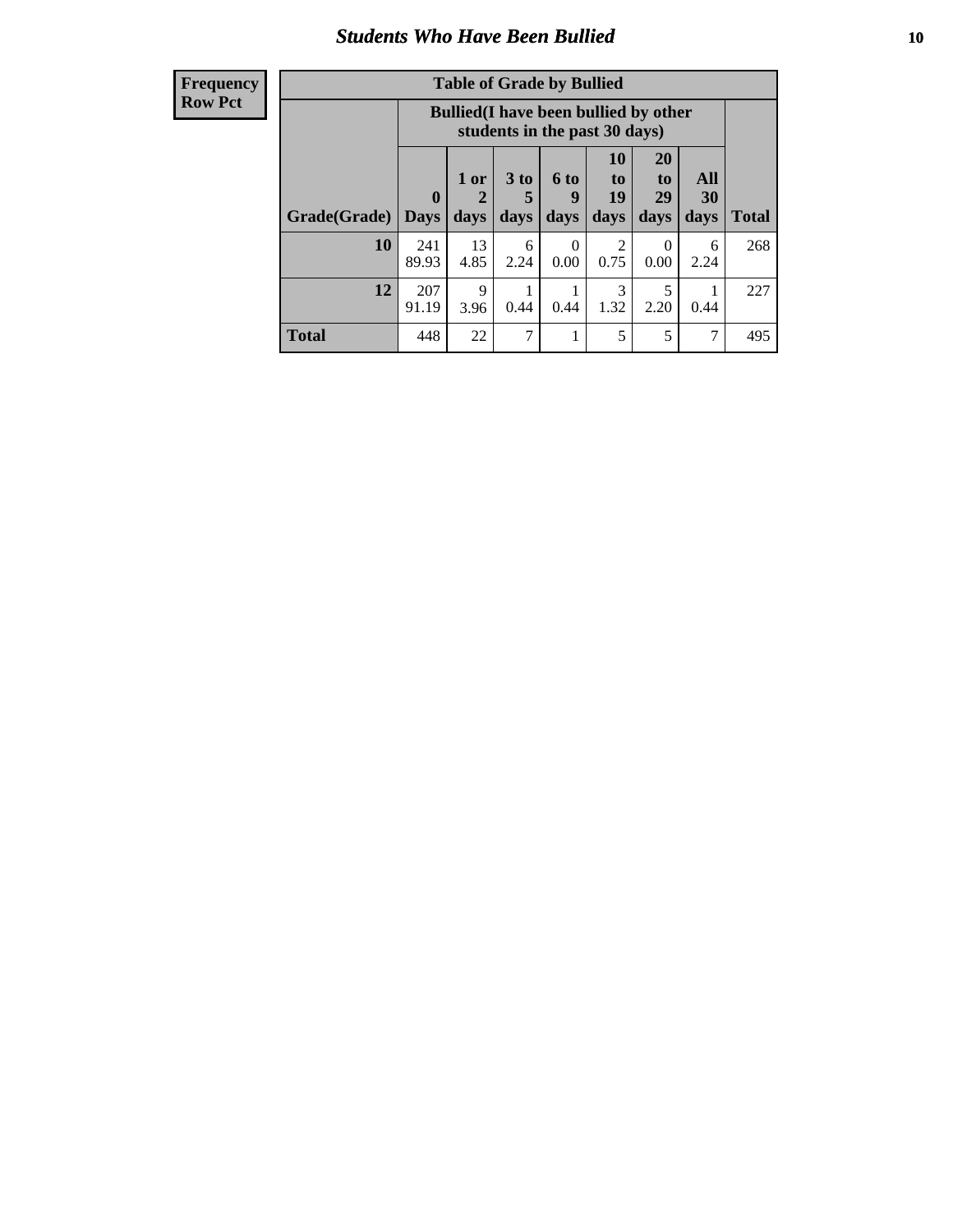### *School Climate* **11**

| Frequency      | <b>Table of SchoolClimate1 by Grade</b> |                    |              |              |  |  |  |
|----------------|-----------------------------------------|--------------------|--------------|--------------|--|--|--|
| <b>Col Pct</b> | SchoolClimate1(I<br>like school)        | Grade(Grade)<br>10 | 12           | <b>Total</b> |  |  |  |
|                | <b>Strongly Agree</b>                   | 55<br>20.52        | 29<br>12.78  | 84           |  |  |  |
|                | <b>Somewhat Agree</b>                   | 163<br>60.82       | 136<br>59.91 | 299          |  |  |  |
|                | <b>Somewhat Disagree</b>                | 27<br>10.07        | 45<br>19.82  | 72           |  |  |  |
|                | <b>Strongly Disagree</b>                | 23<br>8.58         | 17<br>7.49   | 40           |  |  |  |
|                | Total                                   | 268                | 227          | 495          |  |  |  |

| Frequency<br>Col Pct |
|----------------------|

| <b>Table of SchoolClimate2 by Grade</b>           |                    |              |              |  |  |
|---------------------------------------------------|--------------------|--------------|--------------|--|--|
| SchoolClimate2(I<br>feel successful at<br>school) | Grade(Grade)<br>10 | 12           | <b>Total</b> |  |  |
| <b>Strongly Agree</b>                             | 85<br>31.72        | 66<br>29.07  | 151          |  |  |
| <b>Somewhat Agree</b>                             | 152<br>56.72       | 130<br>57.27 | 282          |  |  |
| <b>Somewhat Disagree</b>                          | 24<br>8.96         | 19<br>8.37   | 43           |  |  |
| <b>Strongly Disagree</b>                          | 7<br>2.61          | 12<br>5.29   | 19           |  |  |
| <b>Total</b>                                      | 268                | 227          | 495          |  |  |

| Frequency      | <b>Table of SchoolClimate3 by Grade</b>               |                    |              |              |  |
|----------------|-------------------------------------------------------|--------------------|--------------|--------------|--|
| <b>Col Pct</b> | SchoolClimate3(My<br>school has high<br>standards for | Grade(Grade)<br>12 |              |              |  |
|                | achievement)                                          | 10                 |              | <b>Total</b> |  |
|                | <b>Strongly Agree</b>                                 | 82<br>30.60        | 62<br>27.31  | 144          |  |
|                | <b>Somewhat Agree</b>                                 | 109<br>40.67       | 100<br>44.05 | 209          |  |
|                | <b>Somewhat Disagree</b>                              | 52<br>19.40        | 48<br>21.15  | 100          |  |
|                | <b>Strongly Disagree</b>                              | 25<br>9.33         | 17<br>7.49   | 42           |  |
|                | Total                                                 | 268                | 227          | 495          |  |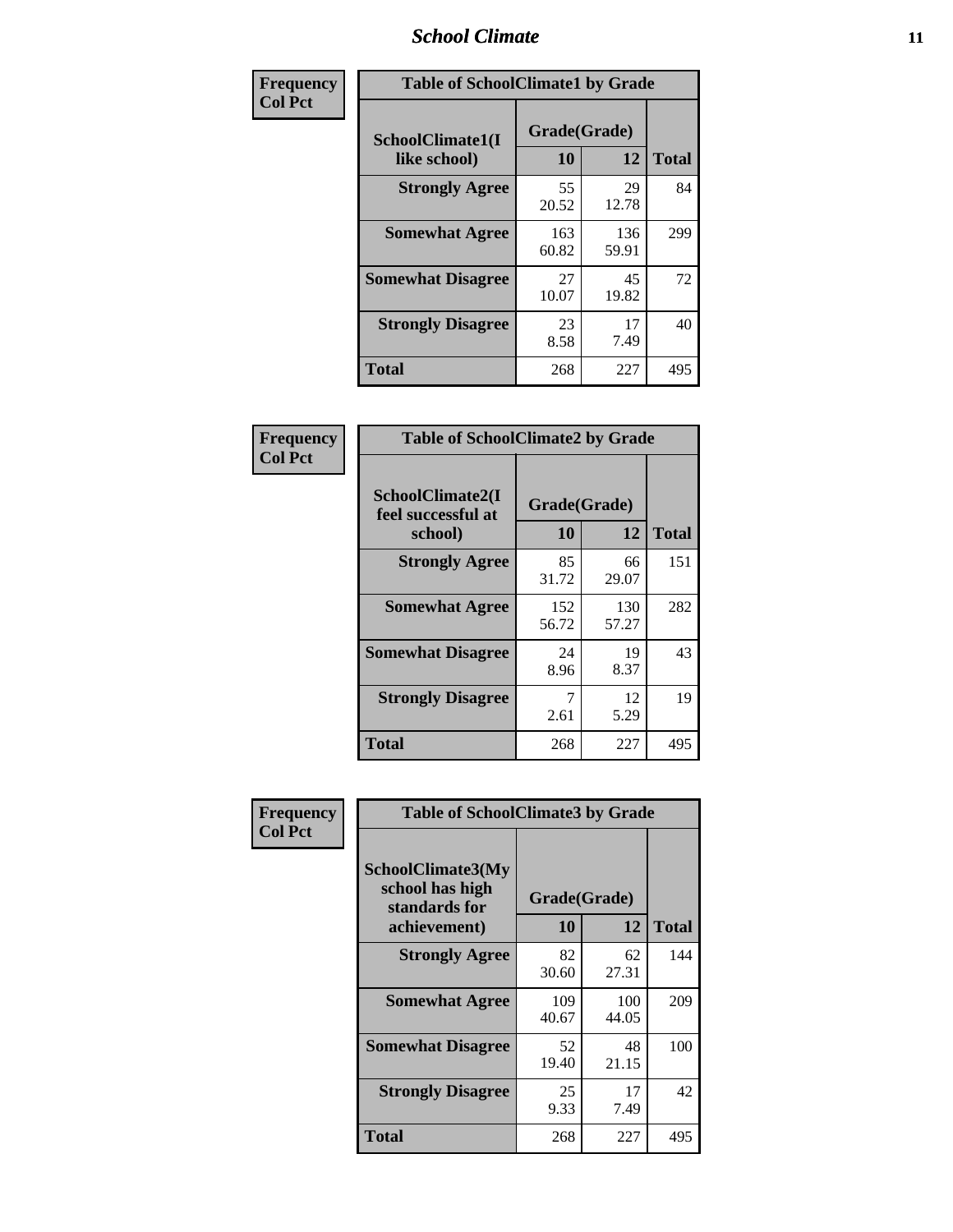### *School Climate* **12**

| Frequency      | <b>Table of SchoolClimate4 by Grade</b>                              |                    |             |              |  |
|----------------|----------------------------------------------------------------------|--------------------|-------------|--------------|--|
| <b>Col Pct</b> | <b>SchoolClimate4(My</b><br>school sets clear<br>rules for behavior) | Grade(Grade)<br>10 | 12          | <b>Total</b> |  |
|                | <b>Strongly Agree</b>                                                | 100<br>37.31       | 86<br>37.89 | 186          |  |
|                | <b>Somewhat Agree</b>                                                | 108<br>40.30       | 92<br>40.53 | 200          |  |
|                | <b>Somewhat Disagree</b>                                             | 41<br>15.30        | 32<br>14.10 | 73           |  |
|                | <b>Strongly Disagree</b>                                             | 19<br>7.09         | 17<br>7.49  | 36           |  |
|                | <b>Total</b>                                                         | 268                | 227         | 495          |  |

| <b>Table of SchoolClimate5 by Grade</b>                              |                    |              |              |  |
|----------------------------------------------------------------------|--------------------|--------------|--------------|--|
| SchoolClimate5(I<br>know what to do in<br>an emergency at<br>school) | Grade(Grade)<br>10 | 12           | <b>Total</b> |  |
|                                                                      |                    |              |              |  |
| <b>Strongly Agree</b>                                                | 164<br>61.19       | 112<br>49.34 | 276          |  |
| <b>Somewhat Agree</b>                                                | 76<br>28.36        | 77<br>33.92  | 153          |  |
| <b>Somewhat Disagree</b>                                             | 17<br>6.34         | 20<br>8.81   | 37           |  |
| <b>Strongly Disagree</b>                                             | 11<br>4.10         | 18<br>7.93   | 29           |  |
| Total                                                                | 268                | 227          | 495          |  |

| Frequency      | <b>Table of SchoolClimate6 by Grade</b>                  |                    |             |              |  |
|----------------|----------------------------------------------------------|--------------------|-------------|--------------|--|
| <b>Col Pct</b> | <b>SchoolClimate6(Teachers</b><br>treat me with respect) | Grade(Grade)<br>10 | 12          | <b>Total</b> |  |
|                | <b>Strongly Agree</b>                                    | 66<br>24.63        | 63<br>27.75 | 129          |  |
|                | <b>Somewhat Agree</b>                                    | 112<br>41.79       | 97<br>42.73 | 209          |  |
|                | <b>Somewhat Disagree</b>                                 | 61<br>22.76        | 51<br>22.47 | 112          |  |
|                | <b>Strongly Disagree</b>                                 | 29<br>10.82        | 16<br>7.05  | 45           |  |
|                | <b>Total</b>                                             | 268                | 227         | 495          |  |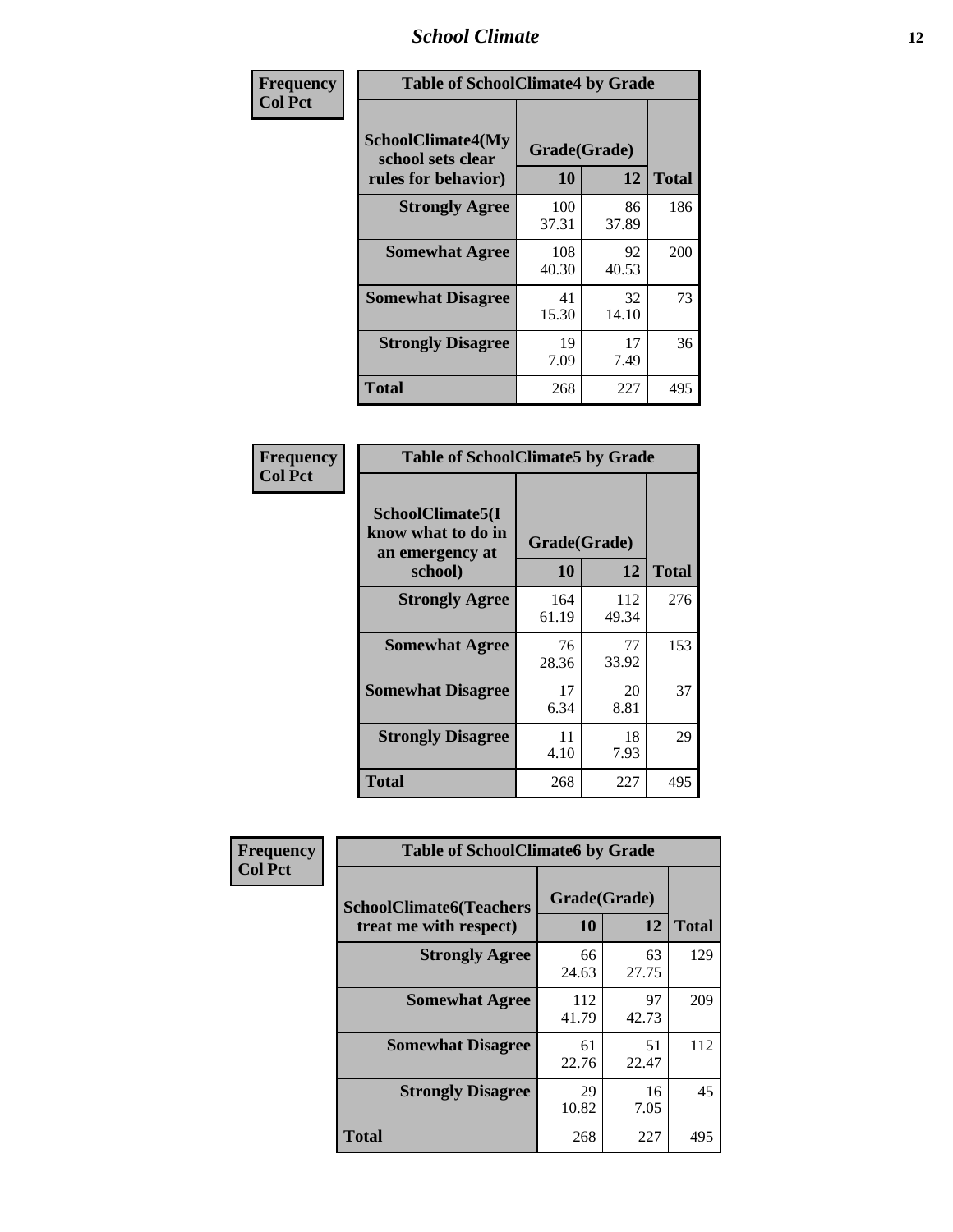### *School Climate* **13**

| Frequency      | <b>Table of SchoolClimate7 by Grade</b>                                       |                    |              |              |  |
|----------------|-------------------------------------------------------------------------------|--------------------|--------------|--------------|--|
| <b>Col Pct</b> | <b>SchoolClimate7(Behaviors</b><br>in my class allow the<br>teacher to teach) | Grade(Grade)<br>10 | 12           | <b>Total</b> |  |
|                | <b>Strongly Agree</b>                                                         | 58<br>21.64        | 32<br>14.10  | 90           |  |
|                | <b>Somewhat Agree</b>                                                         | 104<br>38.81       | 114<br>50.22 | 218          |  |
|                | <b>Somewhat Disagree</b>                                                      | 71<br>26.49        | 56<br>24.67  | 127          |  |
|                | <b>Strongly Disagree</b>                                                      | 35<br>13.06        | 25<br>11.01  | 60           |  |
|                | <b>Total</b>                                                                  | 268                | 227          | 495          |  |

| Frequency      | <b>Table of SchoolClimate8 by Grade</b>                                 |              |             |              |  |
|----------------|-------------------------------------------------------------------------|--------------|-------------|--------------|--|
| <b>Col Pct</b> | <b>SchoolClimate8(Students</b><br>are frequently<br>recognized for good | Grade(Grade) |             |              |  |
|                | behavior)                                                               | 10           | 12          | <b>Total</b> |  |
|                | <b>Strongly Agree</b>                                                   | 42<br>15.67  | 13<br>5.73  | 55           |  |
|                | <b>Somewhat Agree</b>                                                   | 90<br>33.58  | 83<br>36.56 | 173          |  |
|                | <b>Somewhat Disagree</b>                                                | 85<br>31.72  | 73<br>32.16 | 158          |  |
|                | <b>Strongly Disagree</b>                                                | 51<br>19.03  | 58<br>25.55 | 109          |  |
|                | <b>Total</b>                                                            | 268          | 227         | 495          |  |

| Frequency      | <b>Table of SchoolClimate9 by Grade</b>                                           |                    |             |              |  |
|----------------|-----------------------------------------------------------------------------------|--------------------|-------------|--------------|--|
| <b>Col Pct</b> | SchoolClimate9(School<br>counselor would be<br>helpful if I needed<br>assistance) | Grade(Grade)<br>10 | 12          | <b>Total</b> |  |
|                | <b>Strongly Agree</b>                                                             | 109<br>40.67       | 79<br>34.80 | 188          |  |
|                | <b>Somewhat Agree</b>                                                             | 99<br>36.94        | 77<br>33.92 | 176          |  |
|                | <b>Somewhat Disagree</b>                                                          | 29<br>10.82        | 27<br>11.89 | 56           |  |
|                | <b>Strongly Disagree</b>                                                          | 31<br>11.57        | 44<br>19.38 | 75           |  |
|                | Total                                                                             | 268                | 227         | 495          |  |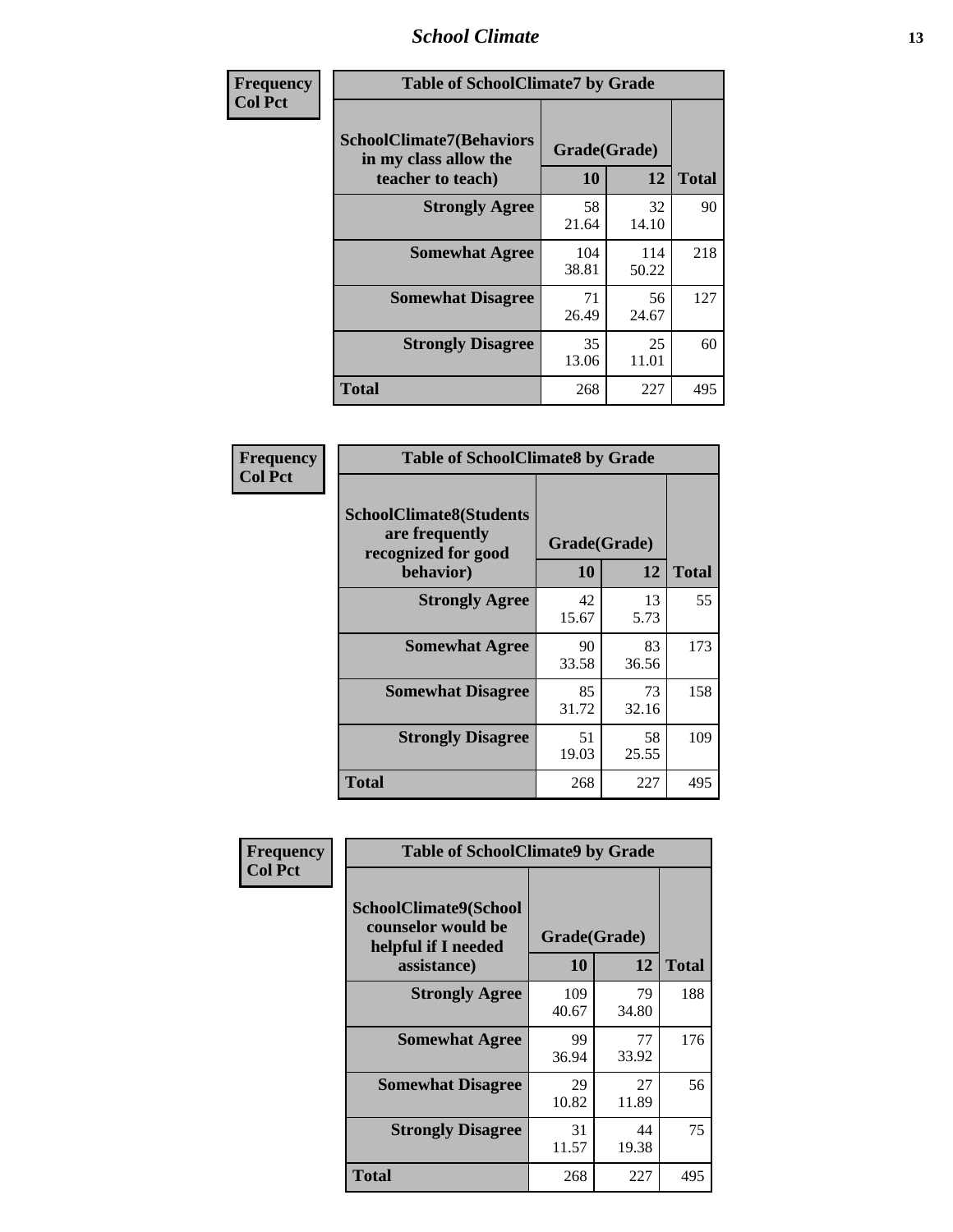### *Reasons for Dropping Out* **14**

| <b>Frequency</b> | <b>Table of Dropoutreason by Grade</b>                                   |              |                    |              |  |
|------------------|--------------------------------------------------------------------------|--------------|--------------------|--------------|--|
| <b>Col Pct</b>   | Dropoutreason(If<br>I dropped out the<br>reason would<br>most likely be) | 10           | Grade(Grade)<br>12 | <b>Total</b> |  |
|                  | <b>Won't Drop out</b>                                                    | 142<br>52.99 | 126<br>55.51       | 268          |  |
|                  | <b>Bored</b>                                                             | 33<br>12.31  | 31<br>13.66        | 64           |  |
|                  | <b>Family Reasons</b>                                                    | 29<br>10.82  | 23<br>10.13        | 52           |  |
|                  | <b>Being Bullied</b>                                                     | 4<br>1.49    | 3<br>1.32          | 7            |  |
|                  | <b>Other</b>                                                             | 60<br>22.39  | 44<br>19.38        | 104          |  |
|                  | <b>Total</b>                                                             | 268          | 227                | 495          |  |

| Frequency      | <b>Table of Dropout by Grade</b>                            |              |              |              |  |
|----------------|-------------------------------------------------------------|--------------|--------------|--------------|--|
| <b>Col Pct</b> | Dropout(I<br>have<br>thought<br>about<br>dropping<br>out of | Grade(Grade) |              |              |  |
|                | school)                                                     | 10           | 12           | <b>Total</b> |  |
|                | <b>Yes</b>                                                  | 92<br>34.33  | 68<br>29.96  | 160          |  |
|                | N <sub>0</sub>                                              | 176<br>65.67 | 159<br>70.04 | 335          |  |
|                | <b>Total</b>                                                | 268          | 227          | 495          |  |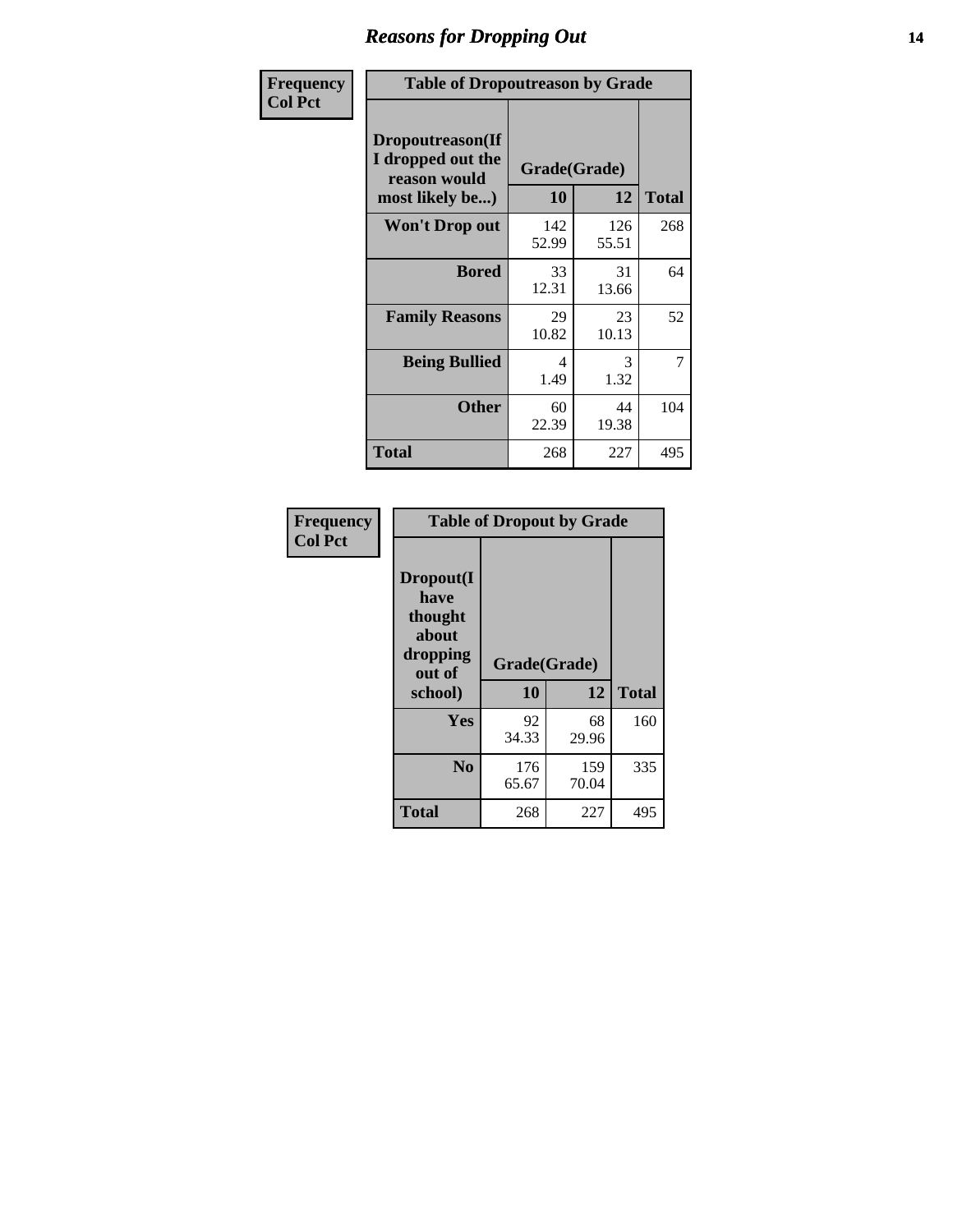*School Safety* **15**

| Frequency      | <b>Table of Gangself by Grade</b>                                                                         |                    |              |              |  |
|----------------|-----------------------------------------------------------------------------------------------------------|--------------------|--------------|--------------|--|
| <b>Col Pct</b> | <b>Gangself</b> (I<br>have<br>participated<br>in illegal<br>gang<br>activities in<br>the past 30<br>days) | Grade(Grade)<br>10 | 12           | <b>Total</b> |  |
|                | Yes                                                                                                       | 23<br>8.58         | 14<br>6.17   | 37           |  |
|                | N <sub>0</sub>                                                                                            | 245<br>91.42       | 213<br>93.83 | 458          |  |
|                | <b>Total</b>                                                                                              | 268                | 227          | 495          |  |

| Frequency<br><b>Col Pct</b> | <b>Table of Gangpeers by Grade</b>                                                                                             |                    |              |              |  |  |  |  |  |  |
|-----------------------------|--------------------------------------------------------------------------------------------------------------------------------|--------------------|--------------|--------------|--|--|--|--|--|--|
|                             | <b>Gangpeers</b> (I<br>have friends<br>who have<br>participated<br>in illegal<br>gang<br>activities in<br>the past 30<br>days) | Grade(Grade)<br>10 | 12           | <b>Total</b> |  |  |  |  |  |  |
|                             | <b>Yes</b>                                                                                                                     | 122<br>45.52       | 80<br>35.24  | 202          |  |  |  |  |  |  |
|                             | N <sub>0</sub>                                                                                                                 | 146<br>54.48       | 147<br>64.76 | 293          |  |  |  |  |  |  |
|                             | <b>Total</b>                                                                                                                   | 268                | 227          | 495          |  |  |  |  |  |  |

| Frequency      | <b>Table of Pickedon by Grade</b>                                  |              |             |              |  |  |  |  |  |  |
|----------------|--------------------------------------------------------------------|--------------|-------------|--------------|--|--|--|--|--|--|
| <b>Col Pct</b> | <b>Pickedon(I have</b><br>been picked on or<br>teased at school in | Grade(Grade) |             |              |  |  |  |  |  |  |
|                | the past 30 days)                                                  | 10           | 12          | <b>Total</b> |  |  |  |  |  |  |
|                | <b>Strongly Agree</b>                                              | 22<br>8.21   | 20<br>8.81  | 42           |  |  |  |  |  |  |
|                | <b>Somewhat Agree</b>                                              | 36<br>13.43  | 31<br>13.66 | 67           |  |  |  |  |  |  |
|                | <b>Somewhat Disagree</b>                                           | 35<br>13.06  | 39<br>17.18 | 74           |  |  |  |  |  |  |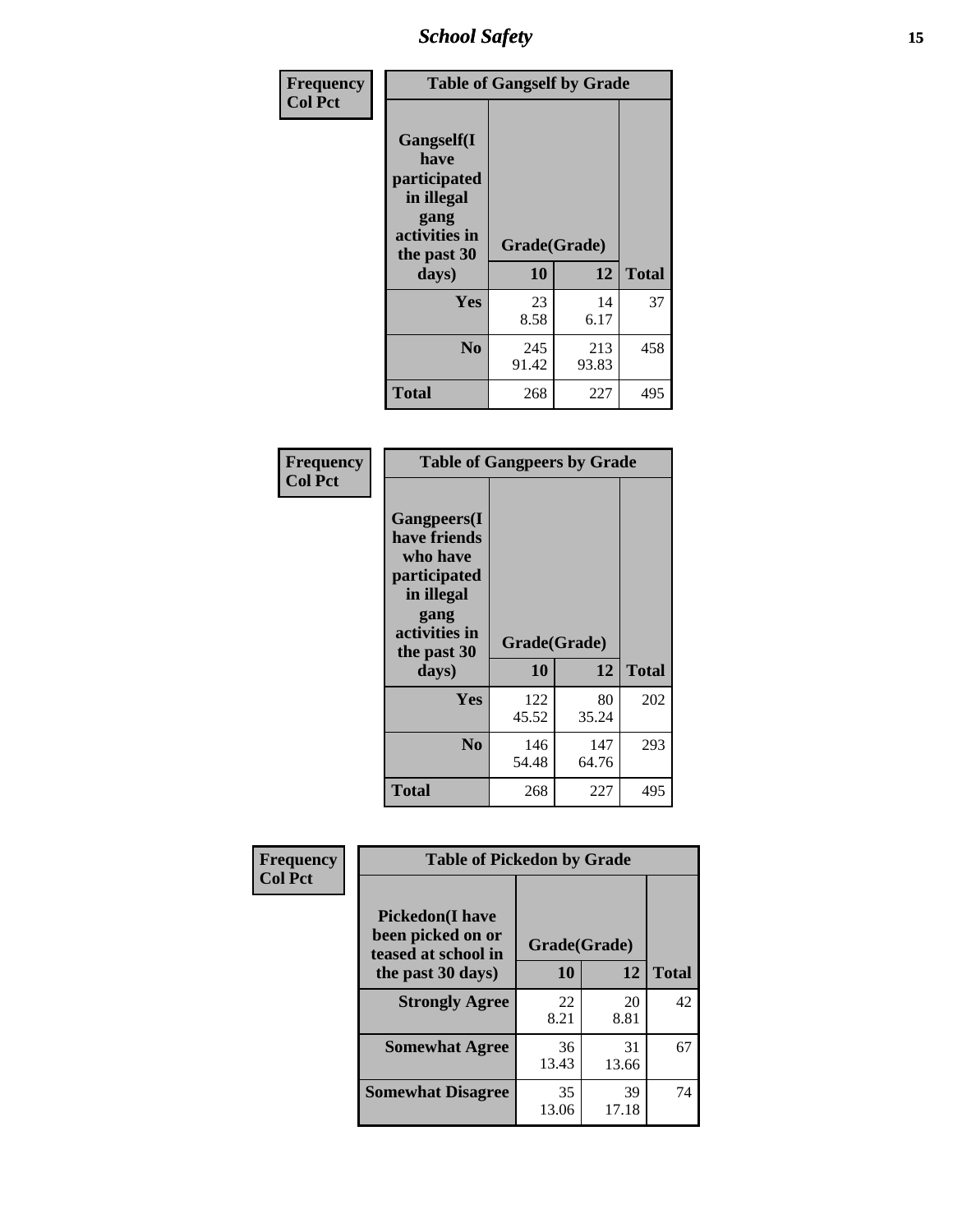# *School Safety* **16**

| <b>Frequency</b> | <b>Table of Pickedon by Grade</b>                                                       |                    |              |              |
|------------------|-----------------------------------------------------------------------------------------|--------------------|--------------|--------------|
| <b>Col Pct</b>   | <b>Pickedon(I have</b><br>been picked on or<br>teased at school in<br>the past 30 days) | Grade(Grade)<br>10 | 12           | <b>Total</b> |
|                  | <b>Strongly Disagree</b>                                                                | 175<br>65.30       | 137<br>60.35 | 312          |
|                  | Total                                                                                   | 268                | 227          | 495          |

| Frequency      | <b>Table of Safeschool by Grade</b>                      |                    |              |     |
|----------------|----------------------------------------------------------|--------------------|--------------|-----|
| <b>Col Pct</b> | Safeschool(School<br>is a place at which I<br>feel safe) | Grade(Grade)<br>10 | <b>Total</b> |     |
|                | <b>Strongly Agree</b>                                    | 26<br>9.70         | 24<br>10.57  | 50  |
|                | <b>Somewhat Agree</b>                                    | 113<br>42.16       | 111<br>48.90 | 224 |
|                | <b>Somewhat Disagree</b>                                 | 78<br>29.10        | 52<br>22.91  | 130 |
|                | <b>Strongly Disagree</b>                                 | 51<br>19.03        | 40<br>17.62  | 91  |
|                | <b>Total</b>                                             | 268                | 227          | 495 |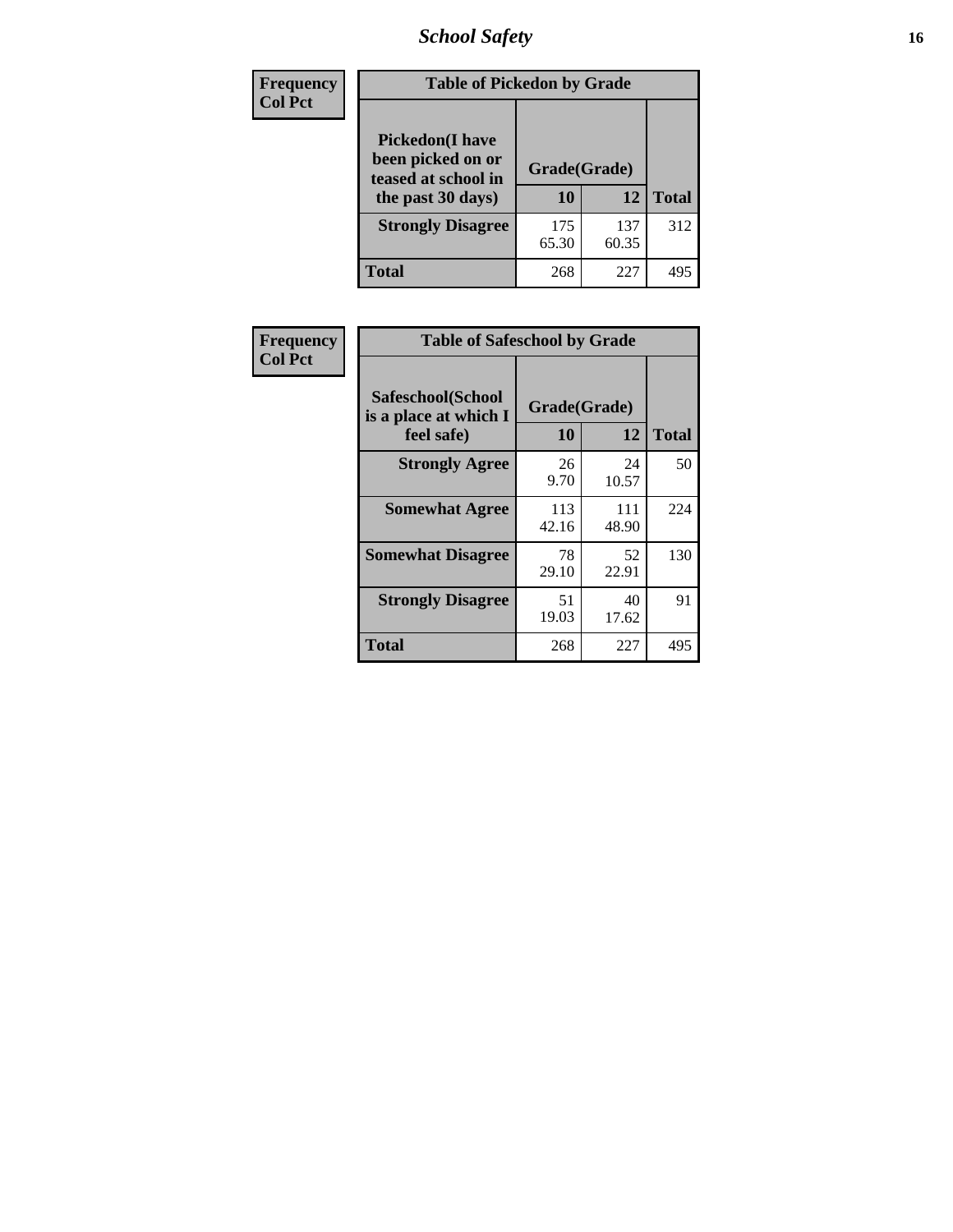*School Safety* **17**

**Frequency Row Pct**

| <b>Table of Grade by Bullied</b> |                             |                                                                               |                              |                   |                        |                        |                          |              |  |  |  |
|----------------------------------|-----------------------------|-------------------------------------------------------------------------------|------------------------------|-------------------|------------------------|------------------------|--------------------------|--------------|--|--|--|
|                                  |                             | <b>Bullied</b> (I have been bullied by other<br>students in the past 30 days) |                              |                   |                        |                        |                          |              |  |  |  |
| Grade(Grade)                     | $\mathbf{0}$<br><b>Davs</b> | $1$ or $ $<br>days                                                            | 3 <sub>to</sub><br>5<br>days | 6 to<br>9<br>days | 10<br>to<br>19<br>days | 20<br>to<br>29<br>days | <b>All</b><br>30<br>days | <b>Total</b> |  |  |  |
| 10                               | 241<br>89.93                | 13<br>4.85                                                                    | 6<br>2.24                    | 0<br>0.00         | $\mathfrak{D}$<br>0.75 | 0<br>0.00              | 6<br>2.24                | 268          |  |  |  |
| 12                               | 207<br>91.19                | 9<br>3.96                                                                     | 0.44                         | 0.44              | 3<br>1.32              | 5<br>2.20              | 0.44                     | 227          |  |  |  |
| <b>Total</b>                     | 448                         | 22                                                                            | $\overline{7}$               |                   | 5                      | 5                      |                          | 495          |  |  |  |

| <b>Frequency</b> |  |
|------------------|--|
| l Kow Pct        |  |

| <b>Table of Grade by Bulliedothers</b> |                        |                                                                |                              |                        |                               |                               |                        |              |  |  |  |  |
|----------------------------------------|------------------------|----------------------------------------------------------------|------------------------------|------------------------|-------------------------------|-------------------------------|------------------------|--------------|--|--|--|--|
|                                        |                        | <b>Bulliedothers</b> (I bullied others in the past<br>30 days) |                              |                        |                               |                               |                        |              |  |  |  |  |
| Grade(Grade)                           | $\mathbf{0}$<br>  Days | 1 or<br>days                                                   | 3 <sub>to</sub><br>5<br>days | 6 to<br>q<br>days      | <b>10</b><br>to<br>19<br>days | <b>20</b><br>to<br>29<br>days | All<br>30<br>days      | <b>Total</b> |  |  |  |  |
| 10                                     | 235<br>87.69           | 16<br>5.97                                                     | 7<br>2.61                    | 3<br>1.12              | $\mathfrak{D}$<br>0.75        | 0.37                          | 4<br>1.49              | 268          |  |  |  |  |
| 12                                     | 206<br>90.75           | 8<br>3.52                                                      | 3<br>1.32                    | $\overline{2}$<br>0.88 | 5<br>2.20                     | 0.44                          | $\overline{c}$<br>0.88 | 227          |  |  |  |  |
| Total                                  | 441                    | 24                                                             | 10                           | 5                      | $\overline{7}$                | 2                             | 6                      | 495          |  |  |  |  |

| Frequency      |                             |                                     |                        | <b>Table of Grade by Weaponschool</b> |                        |                  |                       |                  |              |
|----------------|-----------------------------|-------------------------------------|------------------------|---------------------------------------|------------------------|------------------|-----------------------|------------------|--------------|
| <b>Row Pct</b> |                             | Weaponschool (I brought a weapon to |                        |                                       |                        |                  |                       |                  |              |
|                |                             | $\mathbf{0}$                        | $1$ or                 | 3 <sub>to</sub><br>5                  | <b>6 to</b><br>9       | 10<br>to<br>19   | <b>20</b><br>to<br>29 | <b>All</b><br>30 |              |
|                | <b>Grade</b> (Grade)   Days |                                     | days                   | days                                  | days                   | days             | days                  | days             | <b>Total</b> |
|                | 10                          | 254<br>94.78                        | 6<br>2.24              | 0.37                                  | 3<br>1.12              | 2<br>0.75        | $\Omega$<br>0.00      | 2<br>0.75        | 268          |
|                | 12                          | 220<br>96.92                        | $\mathfrak{D}$<br>0.88 | 0.44                                  | $\mathfrak{D}$<br>0.88 | $\Omega$<br>0.00 | 0.44                  | 0.44             | 227          |
|                | <b>Total</b>                | 474                                 | 8                      | $\overline{2}$                        | 5                      | $\overline{2}$   |                       | 3                | 495          |

 $\blacksquare$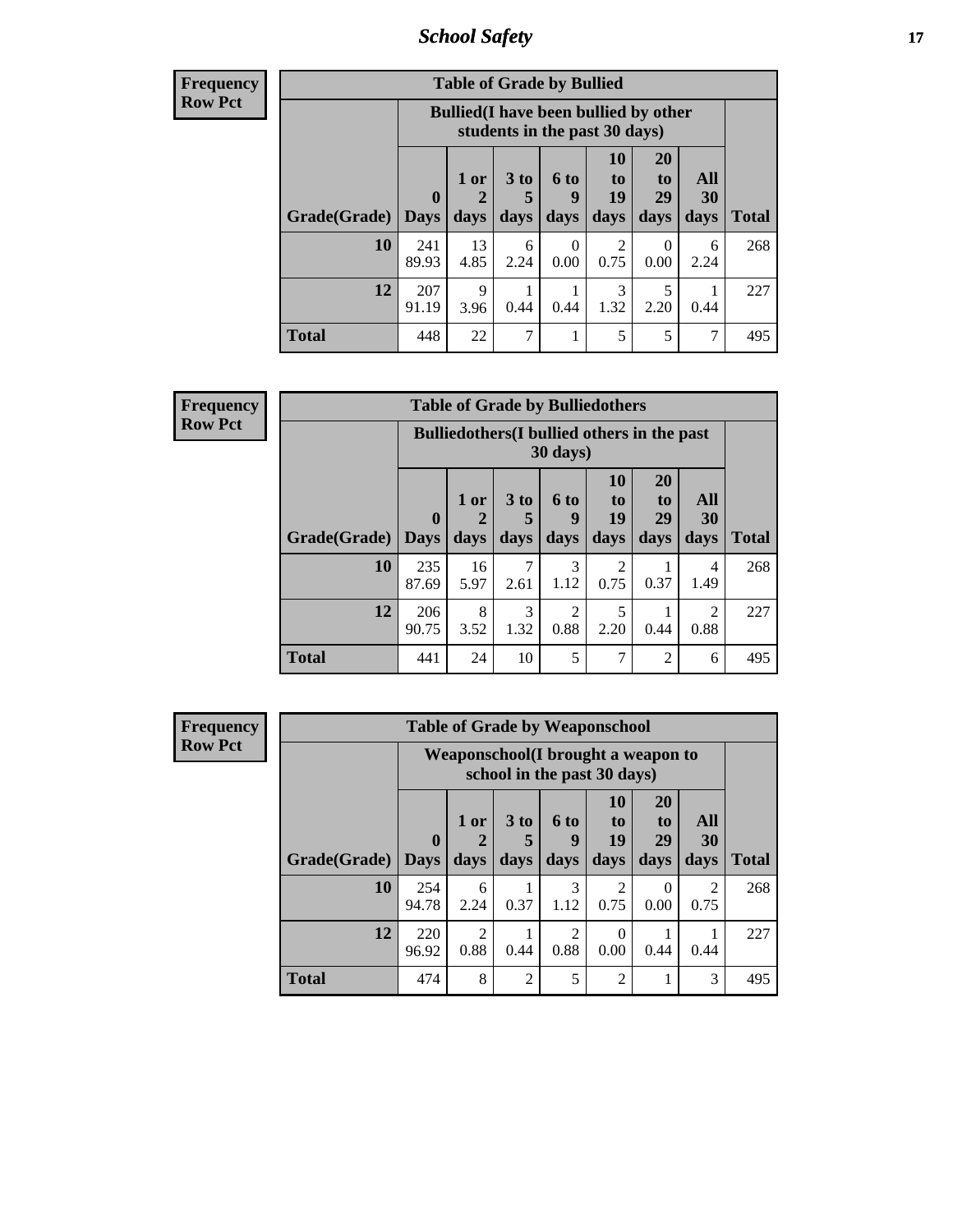*School Safety* **18**

| <b>Frequency</b> |              |                                                                                 |             |                        | <b>Table of Grade by Absentunsafe</b> |                  |                       |                  |              |
|------------------|--------------|---------------------------------------------------------------------------------|-------------|------------------------|---------------------------------------|------------------|-----------------------|------------------|--------------|
| <b>Row Pct</b>   |              | Absentunsafe(I have missed school<br>because I felt unsafe in the past 30 days) |             |                        |                                       |                  |                       |                  |              |
|                  |              | $\boldsymbol{0}$                                                                | $1$ or<br>2 | 3 to<br>5              | 6 to<br>9                             | 10<br>to<br>19   | <b>20</b><br>to<br>29 | All<br>30        |              |
|                  | Grade(Grade) | <b>Days</b>                                                                     | days        | days                   | days                                  | days             | days                  | days             | <b>Total</b> |
|                  | 10           | 254<br>94.78                                                                    | 8<br>2.99   | $\overline{2}$<br>0.75 | $\mathfrak{D}$<br>0.75                | 0.37             | $\Omega$<br>0.00      | 0.37             | 268          |
|                  | 12           | 217<br>95.59                                                                    | 6<br>2.64   | 0.44                   | $\mathfrak{D}$<br>0.88                | $\Omega$<br>0.00 | 0.44                  | $\Omega$<br>0.00 | 227          |
|                  | <b>Total</b> | 471                                                                             | 14          | 3                      | 4                                     |                  |                       |                  | 495          |
|                  |              |                                                                                 |             |                        |                                       |                  |                       |                  |              |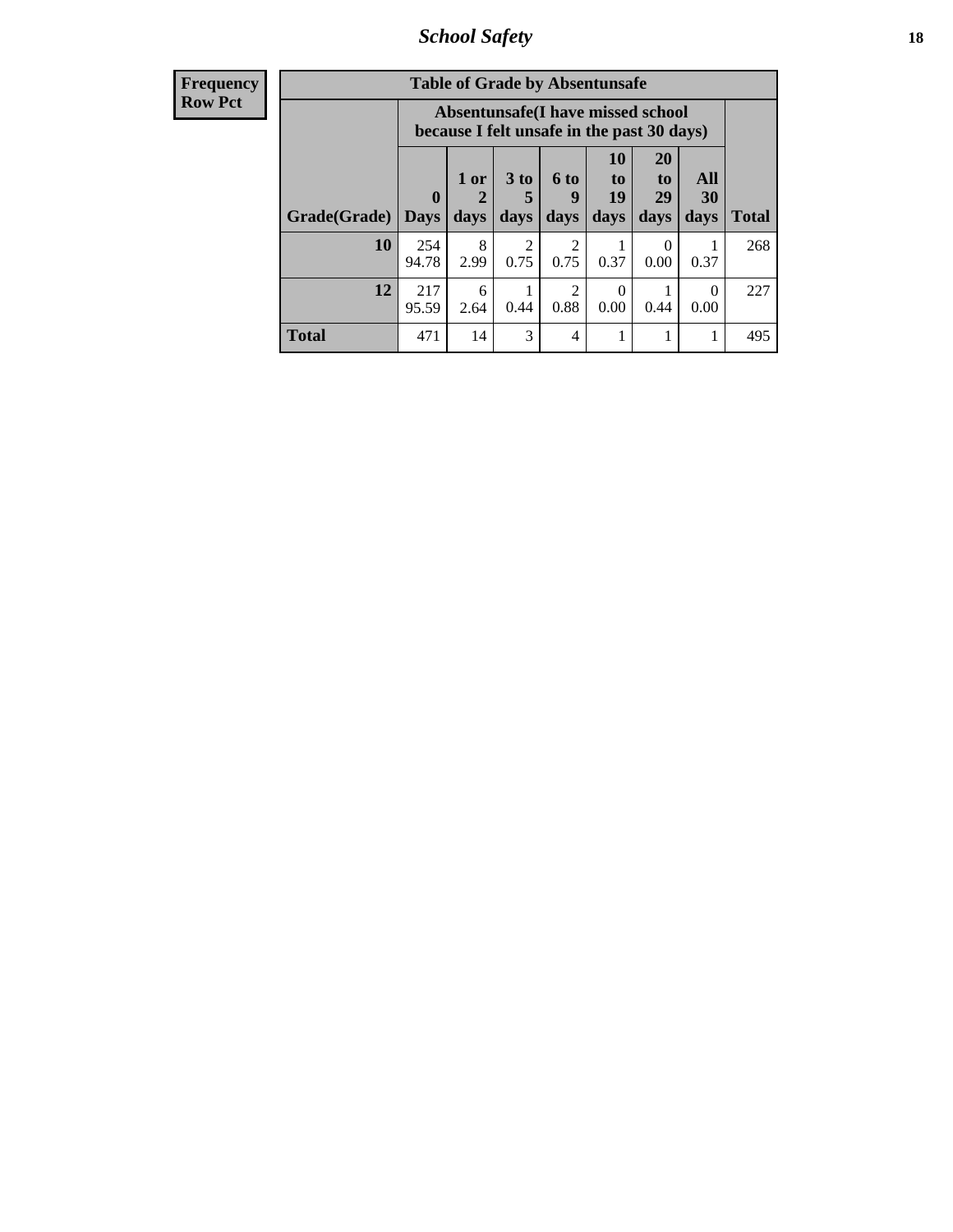# *Drug Use During Last 30 Days* **19**

#### **Frequency Row Pct**

| <b>Table of Grade by Alcohol</b> |                                 |                                    |                 |                 |                   |                   |              |              |  |  |  |
|----------------------------------|---------------------------------|------------------------------------|-----------------|-----------------|-------------------|-------------------|--------------|--------------|--|--|--|
|                                  |                                 | Alcohol(Alcohol use, past 30 days) |                 |                 |                   |                   |              |              |  |  |  |
| Grade(Grade)                     | <b>Did</b><br>not<br><b>use</b> | $1 - 2$<br>days                    | $3 - 5$<br>days | $6 - 9$<br>days | $10 - 19$<br>days | $20 - 29$<br>days | Every<br>day | <b>Total</b> |  |  |  |
| 10                               | 211<br>78.73                    | 24<br>8.96                         | 6<br>2.24       | 7<br>2.61       | 9<br>3.36         | 6<br>2.24         | 5<br>1.87    | 268          |  |  |  |
| 12                               | 165<br>72.69                    | 20<br>8.81                         | 14<br>6.17      | 10<br>4.41      | 12<br>5.29        | 5<br>2.20         | 0.44         | 227          |  |  |  |
| <b>Total</b>                     | 376                             | 44                                 | 20              | 17              | 21                | 11                | 6            | 495          |  |  |  |

#### **Frequency Row Pct**

| <b>Table of Grade by Cigarettes</b> |                                 |                                                          |                 |               |                   |                   |                     |              |  |  |  |  |
|-------------------------------------|---------------------------------|----------------------------------------------------------|-----------------|---------------|-------------------|-------------------|---------------------|--------------|--|--|--|--|
|                                     |                                 | <b>Cigarettes</b> (Smoking tobacco use,<br>past 30 days) |                 |               |                   |                   |                     |              |  |  |  |  |
| Grade(Grade)                        | <b>Did</b><br>not<br><b>use</b> | $1 - 2$<br>days                                          | $3 - 5$<br>days | $6-9$<br>days | $10 - 19$<br>days | $20 - 29$<br>days | <b>Every</b><br>day | <b>Total</b> |  |  |  |  |
| 10                                  | 231<br>86.19                    | 18<br>6.72                                               | 2<br>0.75       | 4<br>1.49     | 6<br>2.24         | 3<br>1.12         | 4<br>1.49           | 268          |  |  |  |  |
| 12                                  | 183<br>80.62                    | 11<br>4.85                                               | 8<br>3.52       | 6<br>2.64     | 6<br>2.64         | 9<br>3.96         | 4<br>1.76           | 227          |  |  |  |  |
| <b>Total</b>                        | 414                             | 29                                                       | 10              | 10            | 12                | 12                | 8                   | 495          |  |  |  |  |

**Frequency Row Pct**

| <b>Table of Grade by Smokeless</b> |                                 |                                                        |                        |               |                 |                   |                     |              |  |  |  |  |
|------------------------------------|---------------------------------|--------------------------------------------------------|------------------------|---------------|-----------------|-------------------|---------------------|--------------|--|--|--|--|
|                                    |                                 | <b>Smokeless</b> (Chewing tobaccouse,<br>past 30 days) |                        |               |                 |                   |                     |              |  |  |  |  |
| Grade(Grade)                       | <b>Did</b><br>not<br><b>use</b> | $1 - 2$<br>days                                        | $3 - 5$<br>days        | $6-9$<br>days | $10-19$<br>days | $20 - 29$<br>days | <b>Every</b><br>day | <b>Total</b> |  |  |  |  |
| 10                                 | 261<br>97.39                    | 0.37                                                   | 3<br>1.12              | 0.37          | 0.37            | 0<br>0.00         | 0.37                | 268          |  |  |  |  |
| 12                                 | 211<br>92.95                    | 3<br>1.32                                              | $\overline{2}$<br>0.88 | 3<br>1.32     | 3<br>1.32       | っ<br>0.88         | 3<br>1.32           | 227          |  |  |  |  |
| <b>Total</b>                       | 472                             | 4                                                      | 5                      | 4             | 4               | 2                 | $\overline{4}$      | 495          |  |  |  |  |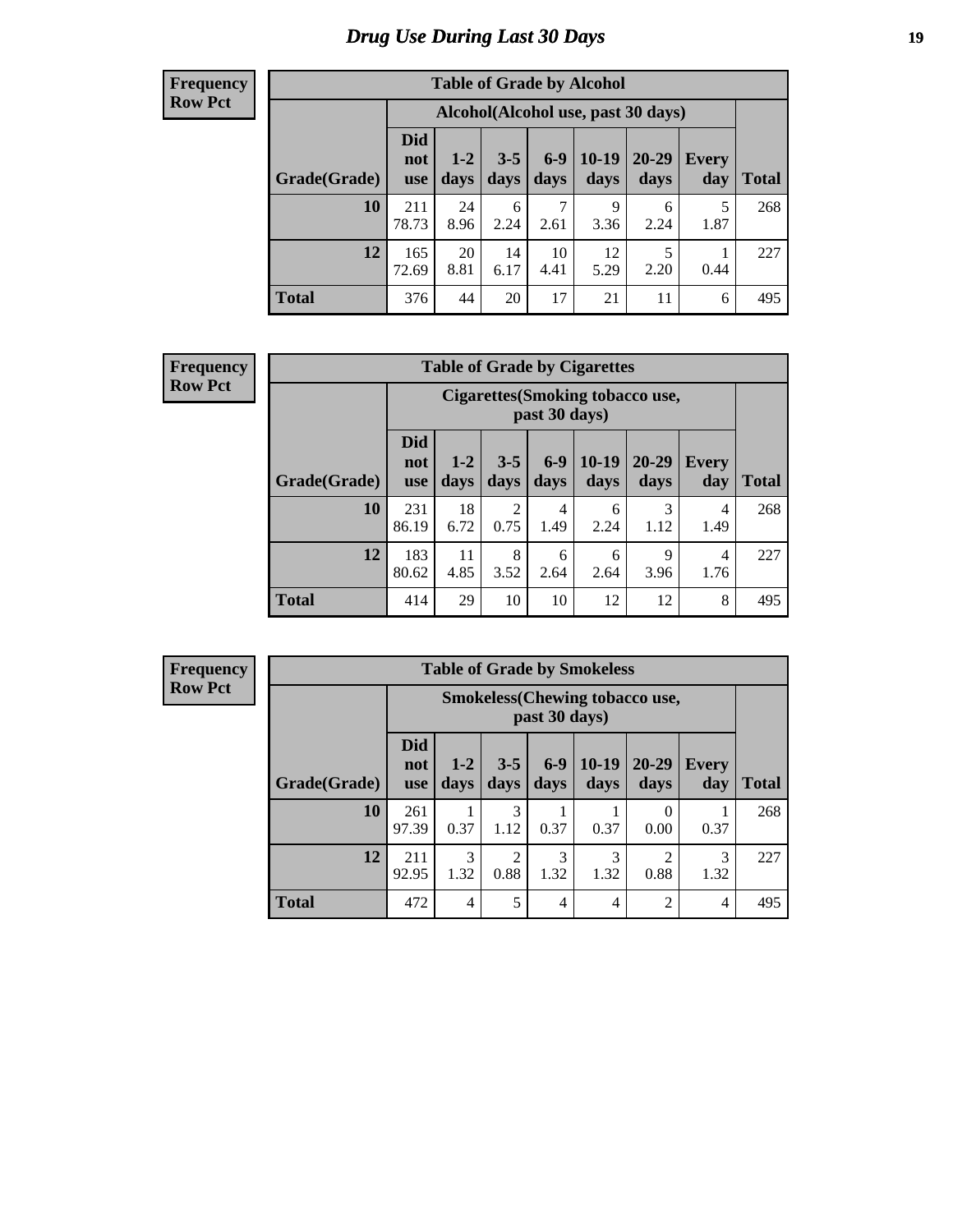#### **Frequency Row Pct**

| <b>Table of Grade by Marijuana</b> |                          |                                         |                        |                 |                 |               |              |       |  |
|------------------------------------|--------------------------|-----------------------------------------|------------------------|-----------------|-----------------|---------------|--------------|-------|--|
|                                    |                          | Marijuana (Marijuana use, past 30 days) |                        |                 |                 |               |              |       |  |
| Grade(Grade)                       | Did<br>not<br><b>use</b> | $1 - 2$<br>days                         | $3 - 5$<br>days        | $6 - 9$<br>days | $10-19$<br>days | 20-29<br>days | Every<br>day | Total |  |
| 10                                 | 231<br>86.19             | 16<br>5.97                              | $\overline{2}$<br>0.75 | 3<br>1.12       | 8<br>2.99       | 4<br>1.49     | 4<br>1.49    | 268   |  |
| 12                                 | 185<br>81.50             | 14<br>6.17                              | 3<br>1.32              | 5<br>2.20       | 9<br>3.96       | 5<br>2.20     | 6<br>2.64    | 227   |  |
| <b>Total</b>                       | 416                      | 30                                      | 5                      | 8               | 17              | 9             | 10           | 495   |  |

| <b>Frequency</b> | <b>Table of Grade by Cocaine</b> |                                     |                |                  |               |                   |                     |              |  |
|------------------|----------------------------------|-------------------------------------|----------------|------------------|---------------|-------------------|---------------------|--------------|--|
| <b>Row Pct</b>   |                                  | Cocaine (Cocaine use, past 30 days) |                |                  |               |                   |                     |              |  |
|                  | Grade(Grade)                     | <b>Did</b><br>not<br><b>use</b>     | $1-2$<br>days  | $3-5$<br>days    | $6-9$<br>days | $20 - 29$<br>days | <b>Every</b><br>day | <b>Total</b> |  |
|                  | 10                               | 264<br>98.51                        | 2<br>0.75      | $\Omega$<br>0.00 | 0.37          | $\Omega$<br>0.00  | 0.37                | 268          |  |
|                  | 12                               | 224<br>98.68                        | 0<br>0.00      | 2<br>0.88        | 0<br>0.00     | 0.44              | $\Omega$<br>0.00    | 227          |  |
|                  | <b>Total</b>                     | 488                                 | $\overline{2}$ | 2                |               |                   |                     | 495          |  |

| <b>Frequency</b> | <b>Table of Grade by Inhalants</b> |                                 |                 |                        |                        |                     |              |  |
|------------------|------------------------------------|---------------------------------|-----------------|------------------------|------------------------|---------------------|--------------|--|
| <b>Row Pct</b>   |                                    | <b>Inhalants</b> (Inhalant use, |                 |                        |                        |                     |              |  |
|                  | Grade(Grade)                       | <b>Did</b><br>not<br><b>use</b> | $1 - 2$<br>days | $3 - 5$<br>days        | $10-19$<br>days        | <b>Every</b><br>day | <b>Total</b> |  |
|                  | 10                                 | 264<br>98.51                    | 0.37            | 0.37                   | 0.37                   | 0.37                | 268          |  |
|                  | 12                                 | 222<br>97.80                    | 0.44            | $\overline{c}$<br>0.88 | $\mathfrak{D}$<br>0.88 | $\Omega$<br>0.00    | 227          |  |
|                  | <b>Total</b>                       | 486                             | $\overline{2}$  | 3                      | 3                      | н                   | 495          |  |

| <b>Frequency</b> | <b>Table of Grade by Steroids</b> |                                      |                        |                 |               |                   |                     |              |  |
|------------------|-----------------------------------|--------------------------------------|------------------------|-----------------|---------------|-------------------|---------------------|--------------|--|
| <b>Row Pct</b>   |                                   | Steroids (Steroid use, past 30 days) |                        |                 |               |                   |                     |              |  |
|                  | Grade(Grade)                      | Did<br>not<br><b>use</b>             | $1-2$<br>days          | $3 - 5$<br>days | $6-9$<br>days | $20 - 29$<br>days | <b>Every</b><br>day | <b>Total</b> |  |
|                  | 10                                | 262<br>97.76                         | 2<br>0.75              | 0.00            | 0.37          | 0.37              | 0.75                | 268          |  |
|                  | 12                                | 223<br>98.24                         | $\mathfrak{D}$<br>0.88 | ↑<br>0.88       | 0<br>0.00     | $\Omega$<br>0.00  | 0<br>0.00           | 227          |  |
|                  | Total                             | 485                                  | 4                      | $\overline{c}$  |               |                   | 2                   | 495          |  |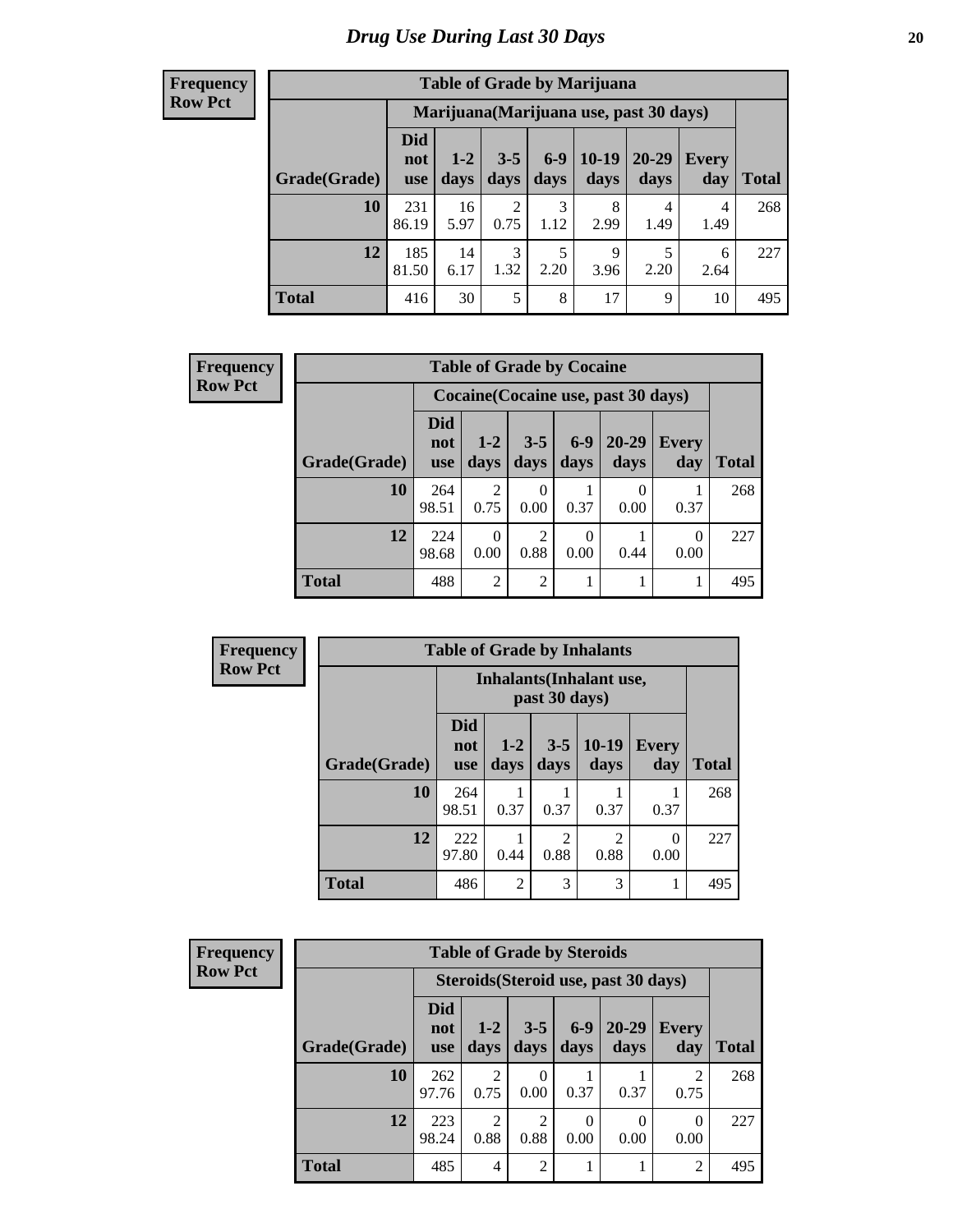# *Drug Use During Last 30 Days* **21**

| <b>Frequency</b> | <b>Table of Grade by Ecstasy</b> |                                 |                  |                 |               |                     |              |  |
|------------------|----------------------------------|---------------------------------|------------------|-----------------|---------------|---------------------|--------------|--|
| <b>Row Pct</b>   |                                  | Ecstasy (Ecstasy use,           |                  |                 |               |                     |              |  |
|                  | Grade(Grade)                     | <b>Did</b><br>not<br><b>use</b> | $1-2$<br>days    | $3 - 5$<br>days | $6-9$<br>days | <b>Every</b><br>day | <b>Total</b> |  |
|                  | 10                               | 264<br>98.51                    | 2<br>0.75        | 0.37            | 0<br>0.00     | 0.37                | 268          |  |
|                  | 12                               | 223<br>98.24                    | $\Omega$<br>0.00 | 2<br>0.88       | 0.44          | 0.44                | 227          |  |
|                  | <b>Total</b>                     | 487                             | $\overline{2}$   | 3               |               | $\overline{2}$      | 495          |  |

| Frequency      |              | <b>Table of Grade by Meth</b>   |                        |                  |                 |                   |       |  |  |
|----------------|--------------|---------------------------------|------------------------|------------------|-----------------|-------------------|-------|--|--|
| <b>Row Pct</b> |              | Meth(Methamphetamine use,       |                        |                  |                 |                   |       |  |  |
|                | Grade(Grade) | <b>Did</b><br>not<br><b>use</b> | $1 - 2$<br>days        | $6-9$<br>days    | $10-19$<br>days | $20 - 29$<br>days | Total |  |  |
|                | 10           | 267<br>99.63                    | 0<br>0.00              | $\Omega$<br>0.00 | 0.37            | 0<br>0.00         | 268   |  |  |
|                | 12           | 223<br>98.24                    | $\overline{2}$<br>0.88 | 0.44             | 0<br>0.00       | 0.44              | 227   |  |  |
|                | <b>Total</b> | 490                             | $\overline{2}$         |                  | 1               | 1                 | 495   |  |  |

| <b>Frequency</b> | <b>Table of Grade by Hallucinogens</b> |                                                   |                 |                |                 |       |  |  |
|------------------|----------------------------------------|---------------------------------------------------|-----------------|----------------|-----------------|-------|--|--|
| <b>Row Pct</b>   |                                        | Hallucinogens (Hallucinogen use,<br>past 30 days) |                 |                |                 |       |  |  |
|                  | Grade(Grade)                           | <b>Did</b><br>not use                             | $1 - 2$<br>days | $6-9$<br>days  | $10-19$<br>days | Total |  |  |
|                  | 10                                     | 266<br>99.25                                      | 0.00            | 0.37           | 0.37            | 268   |  |  |
|                  | 12                                     | 223<br>98.24                                      | ◠<br>0.88       | 0.44           | 0.44            | 227   |  |  |
|                  | <b>Total</b>                           | 489                                               | $\mathfrak{D}$  | $\overline{c}$ | $\overline{2}$  | 495   |  |  |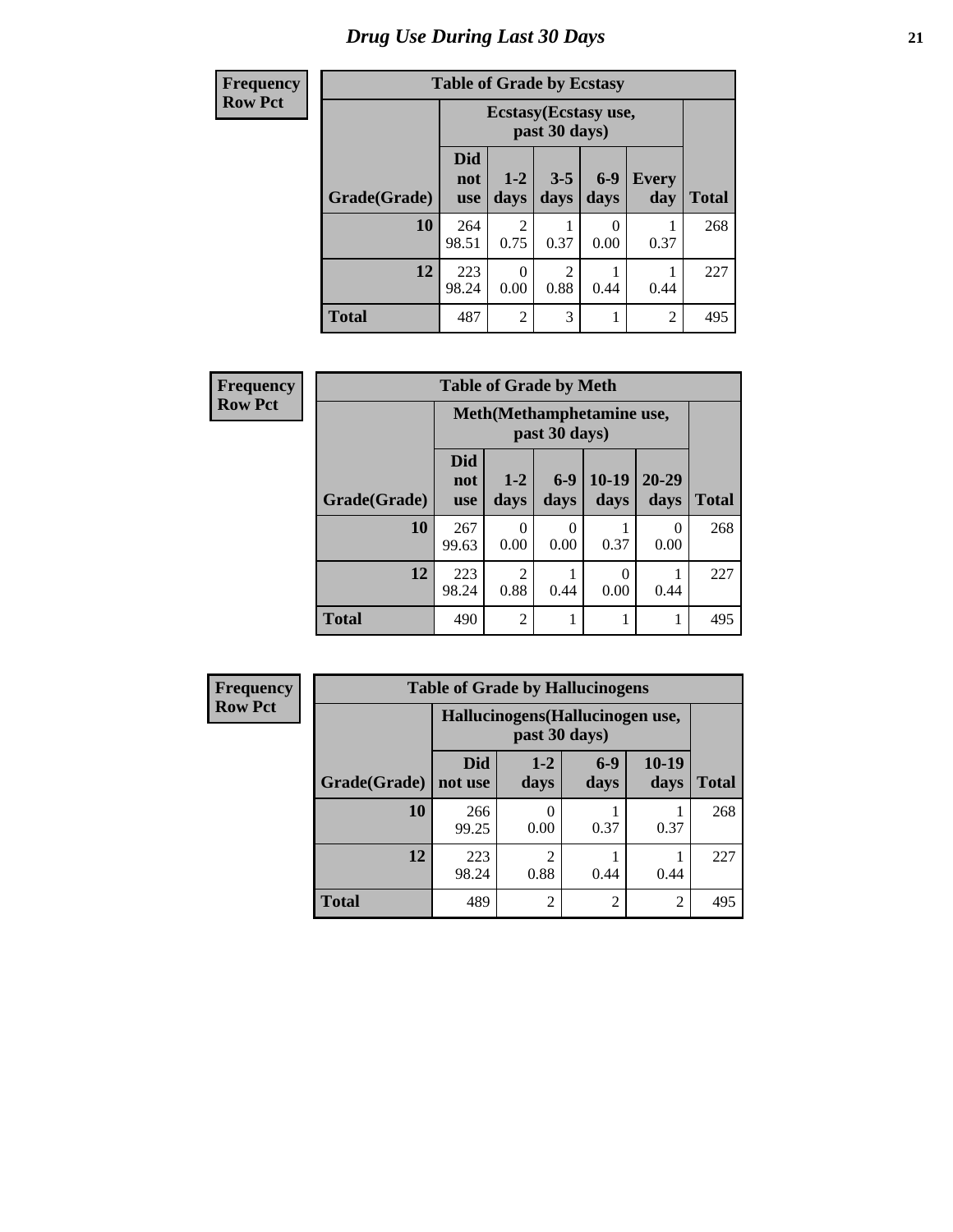#### **Frequency Row Pct**

| <b>Table of Grade by Prescription</b> |                          |                                                                                |               |                        |                 |                   |                     |       |  |
|---------------------------------------|--------------------------|--------------------------------------------------------------------------------|---------------|------------------------|-----------------|-------------------|---------------------|-------|--|
|                                       |                          | <b>Prescription</b> (Prescription drugs not<br>prescribed to me, past 30 days) |               |                        |                 |                   |                     |       |  |
| Grade(Grade)                          | Did<br>not<br><b>use</b> | $1 - 2$<br>days                                                                | $3-5$<br>days | $6-9$<br>days          | $10-19$<br>days | $20 - 29$<br>days | <b>Every</b><br>day | Total |  |
| 10                                    | 258<br>96.27             | $\overline{2}$<br>0.75                                                         | 2<br>0.75     | $\overline{2}$<br>0.75 | 2<br>0.75       | 0.37              | 0.37                | 268   |  |
| 12                                    | 209<br>92.07             | $\mathbf Q$<br>3.96                                                            | 2<br>0.88     | $\overline{c}$<br>0.88 | 0.44            | 3<br>1.32         | 0.44                | 227   |  |
| <b>Total</b>                          | 467                      | 11                                                                             | 4             | $\overline{4}$         | 3               | 4                 | $\overline{2}$      | 495   |  |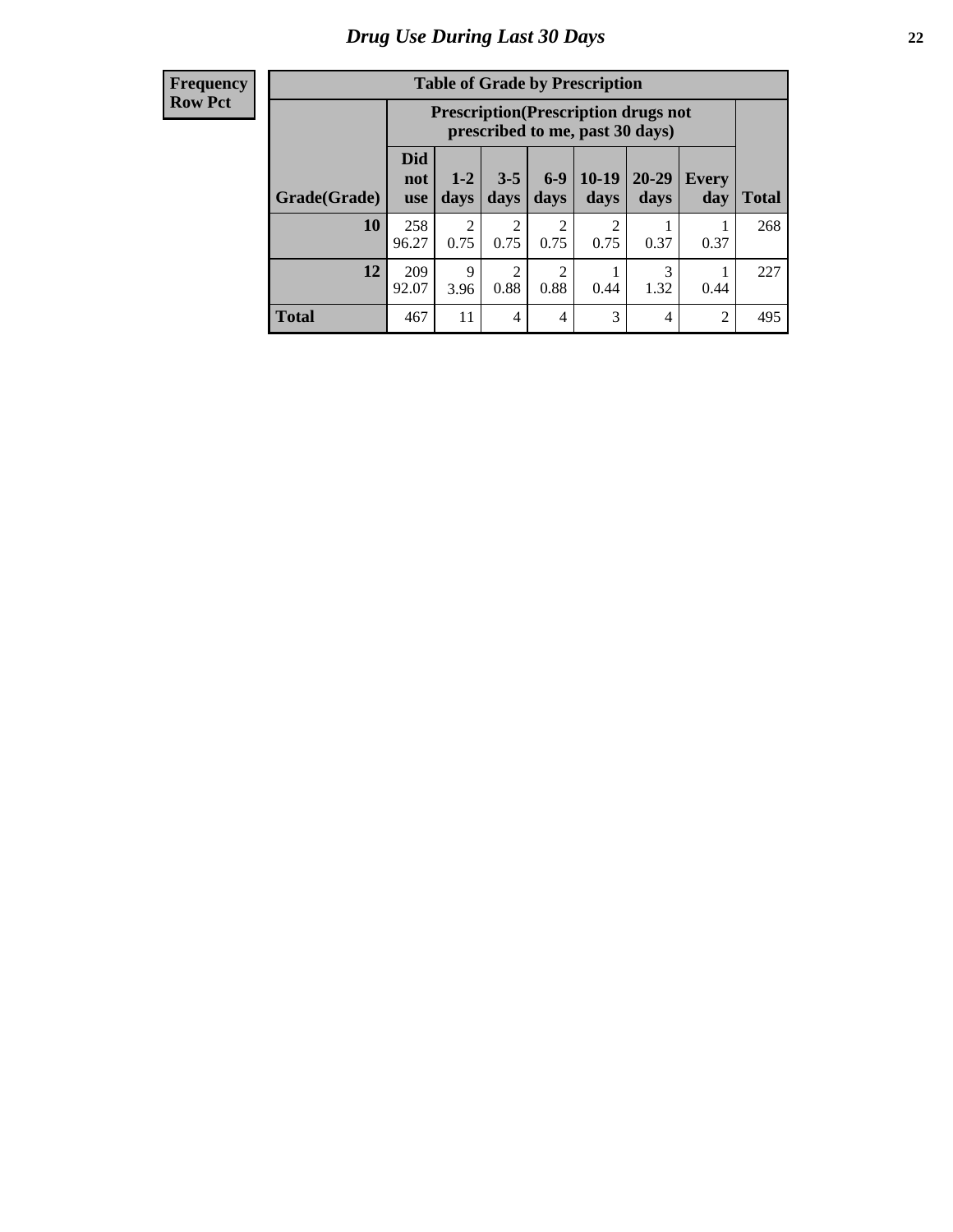| Frequency      | <b>Table of Alcoholease by Grade</b>      |                    |              |              |  |  |  |  |
|----------------|-------------------------------------------|--------------------|--------------|--------------|--|--|--|--|
| <b>Col Pct</b> | Alcoholease(It is<br>easy to get alcohol) | Grade(Grade)<br>10 | 12           | <b>Total</b> |  |  |  |  |
|                | <b>Strongly Agree</b>                     | 97<br>36.19        | 110<br>48.46 | 207          |  |  |  |  |
|                | <b>Somewhat Agree</b>                     | 79<br>29.48        | 74<br>32.60  | 153          |  |  |  |  |
|                | <b>Somewhat Disagree</b>                  | 32<br>11.94        | 18<br>7.93   | 50           |  |  |  |  |
|                | <b>Strongly Disagree</b>                  | 60<br>22.39        | 25<br>11.01  | 85           |  |  |  |  |
|                | <b>Total</b>                              | 268                | 227          | 495          |  |  |  |  |

| <b>Frequency</b> |  |
|------------------|--|
| <b>Col Pct</b>   |  |

|                                                         | <b>Table of Cigarettesease by Grade</b> |              |              |  |  |  |  |  |
|---------------------------------------------------------|-----------------------------------------|--------------|--------------|--|--|--|--|--|
| Cigarettesease(It is<br>easy to get smoking<br>tobacco) | Grade(Grade)<br>10                      | 12           | <b>Total</b> |  |  |  |  |  |
| <b>Strongly Agree</b>                                   | 103<br>38.43                            | 136<br>59.91 | 239          |  |  |  |  |  |
| <b>Somewhat Agree</b>                                   | 71<br>26.49                             | 46<br>20.26  | 117          |  |  |  |  |  |
| <b>Somewhat Disagree</b>                                | 25<br>9.33                              | 12<br>5.29   | 37           |  |  |  |  |  |
| <b>Strongly Disagree</b>                                | 69<br>25.75                             | 33<br>14.54  | 102          |  |  |  |  |  |
| <b>Total</b>                                            | 268                                     | 227          | 495          |  |  |  |  |  |

| Frequency      | <b>Table of Smokelessease by Grade</b>             |              |             |              |
|----------------|----------------------------------------------------|--------------|-------------|--------------|
| <b>Col Pct</b> | <b>Smokelessease</b> (It is<br>easy to get chewing | Grade(Grade) |             |              |
|                | tobacco)                                           | 10           | 12          | <b>Total</b> |
|                | <b>Strongly Agree</b>                              | 66<br>24.63  | 93<br>40.97 | 159          |
|                | <b>Somewhat Agree</b>                              | 59<br>22.01  | 48<br>21.15 | 107          |
|                | <b>Somewhat Disagree</b>                           | 37<br>13.81  | 29<br>12.78 | 66           |
|                | <b>Strongly Disagree</b>                           | 106<br>39.55 | 57<br>25.11 | 163          |
|                | <b>Total</b>                                       | 268          | 227         | 495          |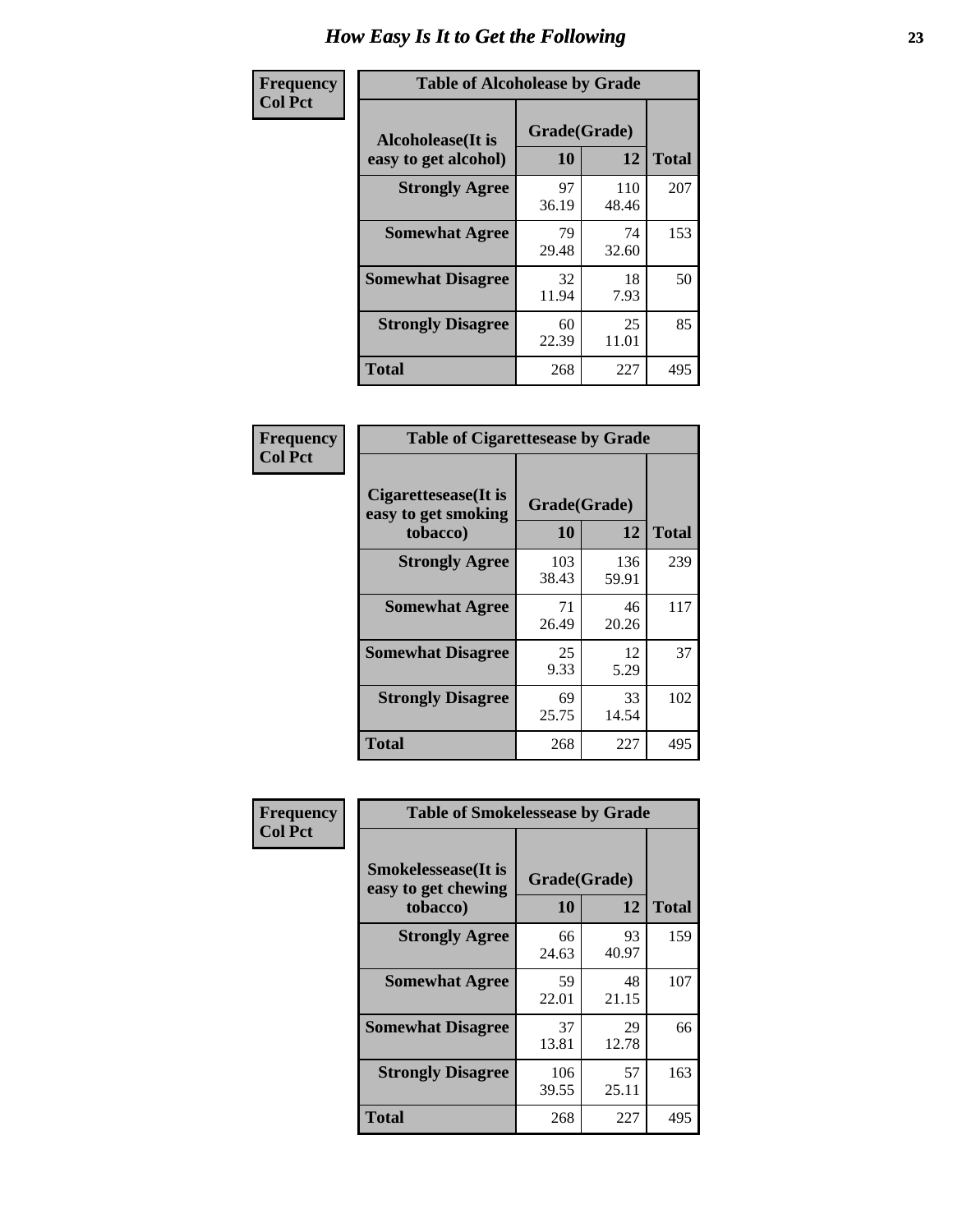| Frequency      | <b>Table of Marijuanaease by Grade</b>           |                    |              |              |  |  |  |  |  |  |
|----------------|--------------------------------------------------|--------------------|--------------|--------------|--|--|--|--|--|--|
| <b>Col Pct</b> | Marijuanaease(It is<br>easy to get<br>marijuana) | Grade(Grade)<br>10 | 12           | <b>Total</b> |  |  |  |  |  |  |
|                | <b>Strongly Agree</b>                            | 113<br>42.16       | 119<br>52.42 | 232          |  |  |  |  |  |  |
|                | <b>Somewhat Agree</b>                            | 60<br>22.39        | 54<br>23.79  | 114          |  |  |  |  |  |  |
|                | <b>Somewhat Disagree</b>                         | 23<br>8.58         | 16<br>7.05   | 39           |  |  |  |  |  |  |
|                | <b>Strongly Disagree</b>                         | 72<br>26.87        | 38<br>16.74  | 110          |  |  |  |  |  |  |
|                | Total                                            | 268                | 227          | 495          |  |  |  |  |  |  |

| <b>Table of Cocaineease by Grade</b>              |                    |             |              |  |  |  |  |  |  |  |
|---------------------------------------------------|--------------------|-------------|--------------|--|--|--|--|--|--|--|
| <b>Cocaineease</b> (It is<br>easy to get cocaine) | Grade(Grade)<br>10 | 12          | <b>Total</b> |  |  |  |  |  |  |  |
| <b>Strongly Agree</b>                             | 50<br>18.66        | 51<br>22.47 | 101          |  |  |  |  |  |  |  |
| <b>Somewhat Agree</b>                             | 48<br>17.91        | 39<br>17.18 | 87           |  |  |  |  |  |  |  |
| <b>Somewhat Disagree</b>                          | 47<br>17.54        | 54<br>23.79 | 101          |  |  |  |  |  |  |  |
| <b>Strongly Disagree</b>                          | 123<br>45.90       | 83<br>36.56 | 206          |  |  |  |  |  |  |  |
| <b>Total</b>                                      | 268                | 227         | 495          |  |  |  |  |  |  |  |

| Frequency      | <b>Table of Inhalantsease by Grade</b>           |                    |             |              |
|----------------|--------------------------------------------------|--------------------|-------------|--------------|
| <b>Col Pct</b> | Inhalantsease(It is<br>easy to get<br>inhalants) | Grade(Grade)<br>10 | 12          | <b>Total</b> |
|                | <b>Strongly Agree</b>                            | 95<br>35.45        | 91<br>40.09 | 186          |
|                | <b>Somewhat Agree</b>                            | 43<br>16.04        | 32<br>14.10 | 75           |
|                | <b>Somewhat Disagree</b>                         | 24<br>8.96         | 36<br>15.86 | 60           |
|                | <b>Strongly Disagree</b>                         | 106<br>39.55       | 68<br>29.96 | 174          |
|                | <b>Total</b>                                     | 268                | 227         | 495          |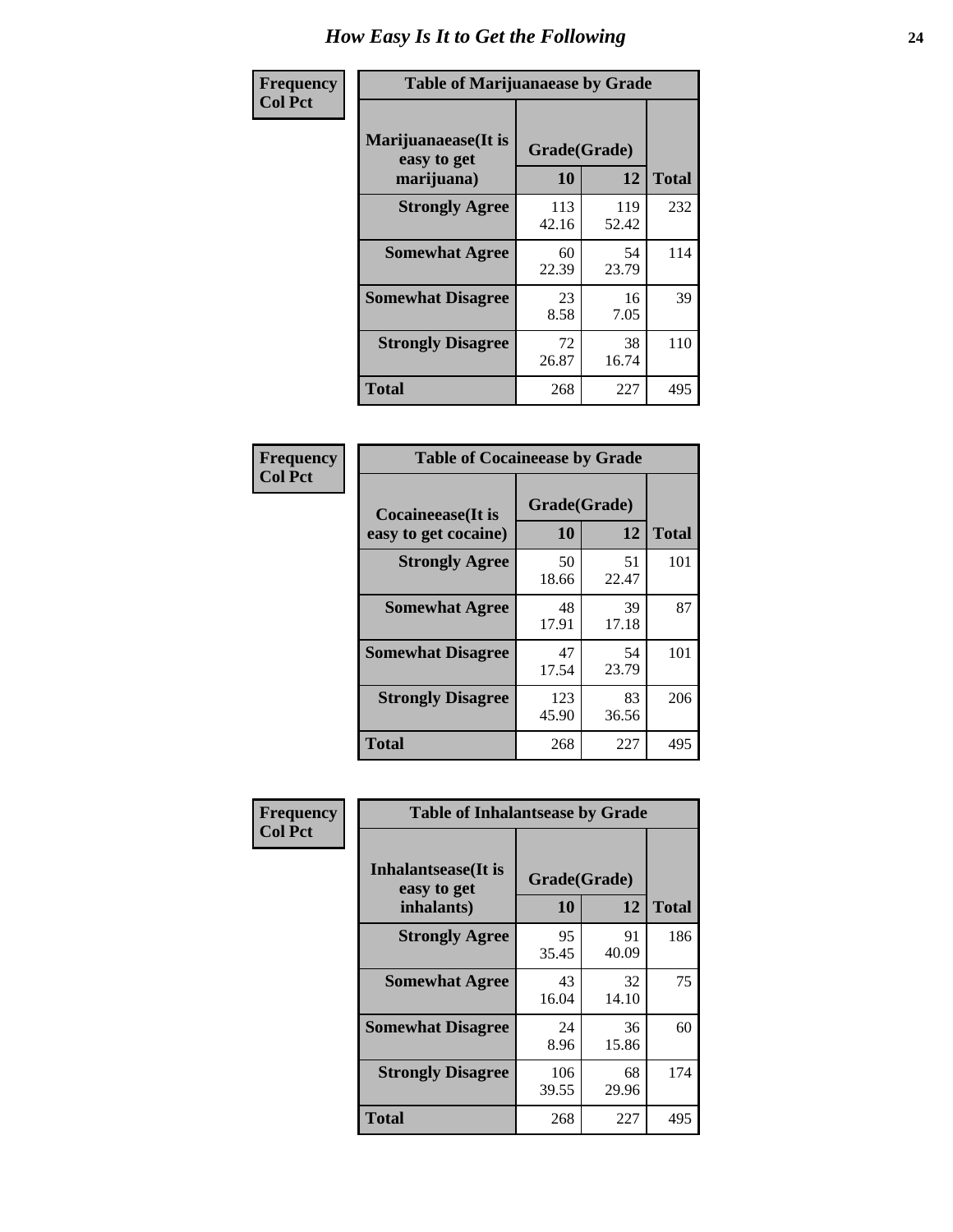| Frequency      | <b>Table of Steroidsease by Grade</b>               |                    |             |              |  |  |  |  |  |  |
|----------------|-----------------------------------------------------|--------------------|-------------|--------------|--|--|--|--|--|--|
| <b>Col Pct</b> | <b>Steroidsease</b> (It is<br>easy to get steroids) | Grade(Grade)<br>10 | 12          | <b>Total</b> |  |  |  |  |  |  |
|                | <b>Strongly Agree</b>                               | 43<br>16.04        | 28<br>12.33 | 71           |  |  |  |  |  |  |
|                | <b>Somewhat Agree</b>                               | 51<br>19.03        | 49<br>21.59 | 100          |  |  |  |  |  |  |
|                | <b>Somewhat Disagree</b>                            | 44<br>16.42        | 51<br>22.47 | 95           |  |  |  |  |  |  |
|                | <b>Strongly Disagree</b>                            | 130<br>48.51       | 99<br>43.61 | 229          |  |  |  |  |  |  |
|                | <b>Total</b>                                        | 268                | 227         | 495          |  |  |  |  |  |  |

| Frequency      | <b>Table of Ecstasyease by Grade</b>              |                           |             |              |
|----------------|---------------------------------------------------|---------------------------|-------------|--------------|
| <b>Col Pct</b> | <b>Ecstasyease</b> (It is<br>easy to get ecstasy) | Grade(Grade)<br><b>10</b> | 12          | <b>Total</b> |
|                | <b>Strongly Agree</b>                             | 48<br>17.91               | 51<br>22.47 | 99           |
|                | <b>Somewhat Agree</b>                             | 48<br>17.91               | 38<br>16.74 | 86           |
|                | <b>Somewhat Disagree</b>                          | 41<br>15.30               | 47<br>20.70 | 88           |
|                | <b>Strongly Disagree</b>                          | 131<br>48.88              | 91<br>40.09 | 222          |
|                | Total                                             | 268                       | 227         | 495          |

| Frequency      | <b>Table of Methease by Grade</b>                          |                    |              |              |  |  |  |  |  |  |
|----------------|------------------------------------------------------------|--------------------|--------------|--------------|--|--|--|--|--|--|
| <b>Col Pct</b> | <b>Methease</b> (It is easy<br>to get<br>methamphetamines) | Grade(Grade)<br>10 | 12           | <b>Total</b> |  |  |  |  |  |  |
|                | <b>Strongly Agree</b>                                      | 46<br>17.16        | 40<br>17.62  | 86           |  |  |  |  |  |  |
|                | <b>Somewhat Agree</b>                                      | 43<br>16.04        | 41<br>18.06  | 84           |  |  |  |  |  |  |
|                | <b>Somewhat Disagree</b>                                   | 36<br>13.43        | 44<br>19.38  | 80           |  |  |  |  |  |  |
|                | <b>Strongly Disagree</b>                                   | 143<br>53.36       | 102<br>44.93 | 245          |  |  |  |  |  |  |
|                | <b>Total</b>                                               | 268                | 227          | 495          |  |  |  |  |  |  |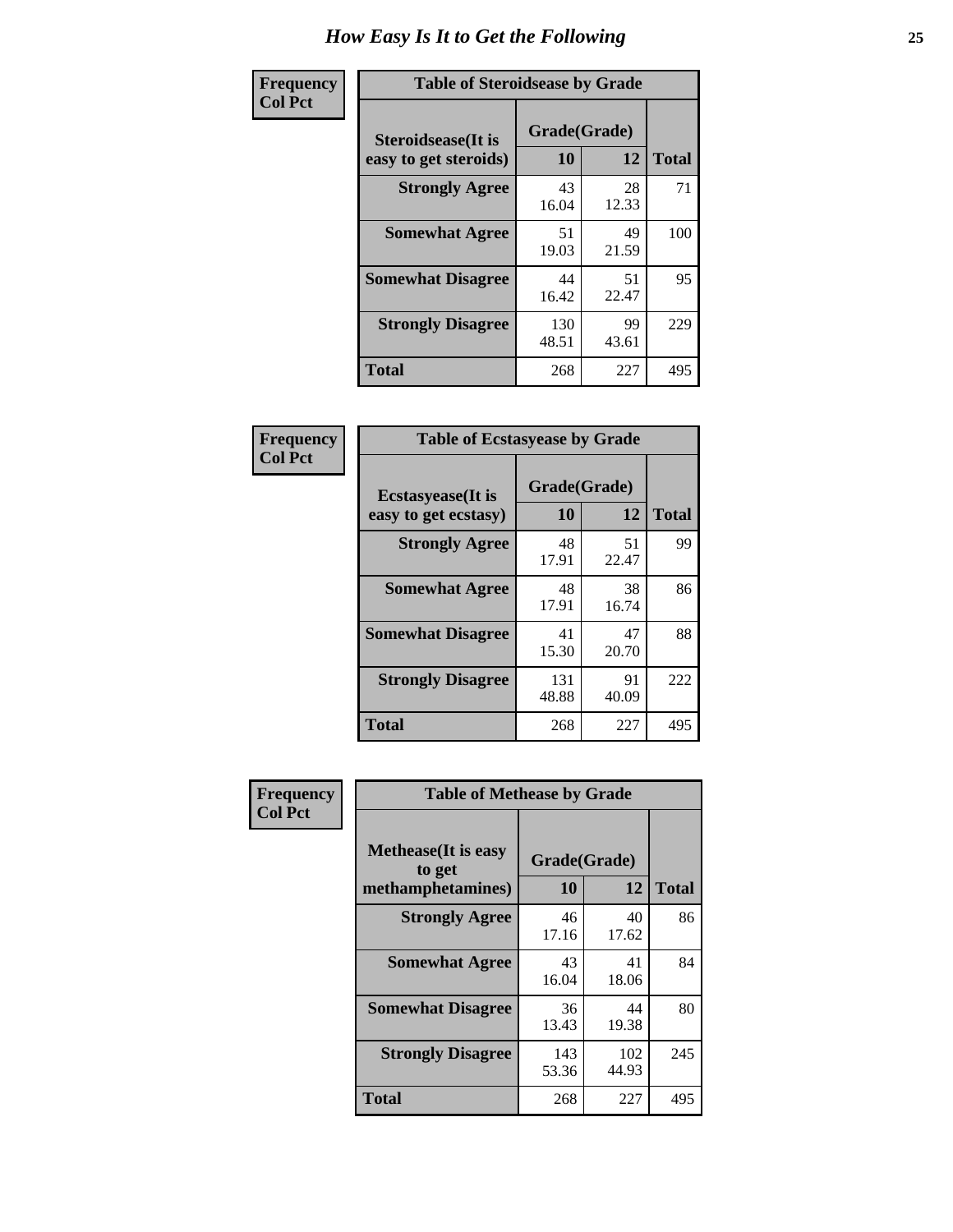| <b>Frequency</b> | <b>Table of Hallucinogensease by Grade</b>                |                    |              |              |  |  |  |  |  |  |
|------------------|-----------------------------------------------------------|--------------------|--------------|--------------|--|--|--|--|--|--|
| <b>Col Pct</b>   | Hallucinogensease(It)<br>is easy to get<br>hallucinogens) | Grade(Grade)<br>10 | 12           | <b>Total</b> |  |  |  |  |  |  |
|                  | <b>Strongly Agree</b>                                     | 36<br>13.43        | 33<br>14.54  | 69           |  |  |  |  |  |  |
|                  | <b>Somewhat Agree</b>                                     | 49<br>18.28        | 47<br>20.70  | 96           |  |  |  |  |  |  |
|                  | <b>Somewhat Disagree</b>                                  | 44<br>16.42        | 42<br>18.50  | 86           |  |  |  |  |  |  |
|                  | <b>Strongly Disagree</b>                                  | 139<br>51.87       | 105<br>46.26 | 244          |  |  |  |  |  |  |
|                  | <b>Total</b>                                              | 268                | 227          | 495          |  |  |  |  |  |  |

| Frequency<br>  Col Pct |
|------------------------|
|                        |

г

|                                                                                         | <b>Table of Prescriptionease by Grade</b> |              |              |  |  |  |  |  |  |  |
|-----------------------------------------------------------------------------------------|-------------------------------------------|--------------|--------------|--|--|--|--|--|--|--|
| <b>Prescriptionease(It</b><br>is easy to get<br>prescription drugs<br>not prescribed to | Grade(Grade)                              |              |              |  |  |  |  |  |  |  |
| me)                                                                                     | 10                                        | 12           | <b>Total</b> |  |  |  |  |  |  |  |
| <b>Strongly Agree</b>                                                                   | 106<br>39.55                              | 109<br>48.02 | 215          |  |  |  |  |  |  |  |
| <b>Somewhat Agree</b>                                                                   | 52<br>19.40                               | 43<br>18.94  | 95           |  |  |  |  |  |  |  |
| <b>Somewhat Disagree</b>                                                                | 18<br>6.72                                | 21<br>9.25   | 39           |  |  |  |  |  |  |  |
| <b>Strongly Disagree</b>                                                                | 92<br>34.33                               | 54<br>23.79  | 146          |  |  |  |  |  |  |  |
| <b>Total</b>                                                                            | 268                                       | 227          | 495          |  |  |  |  |  |  |  |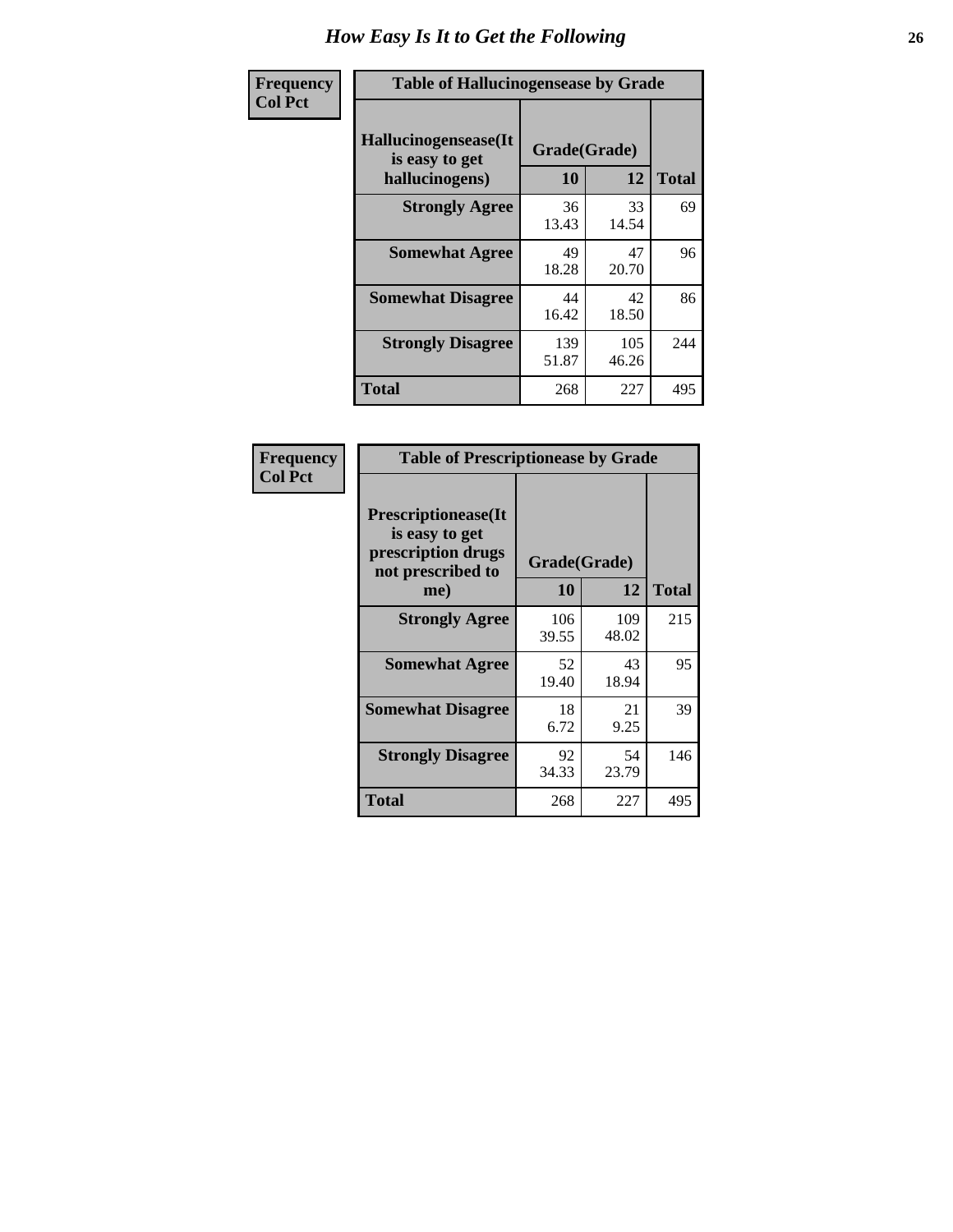#### *Age at Onset of Use* **27** *Results for "Age at Onset of Use" questions exclude students who said they did not use that substance*

| Frequency      |                                                  |                        |                  |           | <b>Table of Grade by Alcoholinit</b> |             |             |             |             |             |             |                       |              |
|----------------|--------------------------------------------------|------------------------|------------------|-----------|--------------------------------------|-------------|-------------|-------------|-------------|-------------|-------------|-----------------------|--------------|
| <b>Row Pct</b> | Alcoholinit (I started using alcohol when I was) |                        |                  |           |                                      |             |             |             |             |             |             |                       |              |
|                | Grade(Grade)                                     | <b>8</b> or<br>younger | 9                | <b>10</b> | 11                                   | 12          | 13          | 14          | 15          | <b>16</b>   | 17          | <b>18 or</b><br>older | <b>Total</b> |
|                | 10                                               | 17<br>14.66            | 6.03             | 4.31      | 12<br>10.34                          | 14<br>12.07 | 17<br>14.66 | 17<br>14.66 | 15<br>12.93 | 6.03        | 3<br>2.59   | 2<br>1.72             | 116          |
|                | 12                                               | 11<br>10.28            | $\Omega$<br>0.00 | 4.67      | 2<br>1.87                            | 5<br>4.67   | 12<br>11.21 | 16<br>14.95 | 15<br>14.02 | 27<br>25.23 | 11<br>10.28 | 3<br>2.80             | 107          |
|                | <b>Total</b>                                     | 28                     | $\mathbf{r}$     | 10        | 14                                   | 19          | 29          | 33          | 30          | 34          | 14          | 5                     | 223          |
|                |                                                  |                        |                  |           | Frequency Missing $= 272$            |             |             |             |             |             |             |                       |              |

| <b>Frequency</b> | <b>Table of Grade by Cigarettesinit</b><br>Cigarettesinit(I started smoking tobacco when I was) |                        |      |           |                           |             |            |             |             |             |            |              |               |
|------------------|-------------------------------------------------------------------------------------------------|------------------------|------|-----------|---------------------------|-------------|------------|-------------|-------------|-------------|------------|--------------|---------------|
| <b>Row Pct</b>   |                                                                                                 |                        |      |           |                           |             |            |             |             |             |            |              |               |
|                  | Grade(Grade)                                                                                    | <b>8 or</b><br>younger | 9    | 10        | 11                        | 12          | 13         | 14          | 15          | 16          | 17         | <b>18 or</b> | older   Total |
|                  | 10                                                                                              | 8<br>12.70             | 3.17 | 1.59      | 11.11                     | 10<br>15.87 | 6<br>9.52  | 13<br>20.63 | 13<br>20.63 | 1.59        | 1.59       | 1.59         | 63            |
|                  | 12                                                                                              | 2.90                   | 2.90 | 4<br>5.80 | 3<br>4.35                 | 7.25        | ⇁<br>10.14 | ↑<br>2.90   | 12<br>17.39 | 19<br>27.54 | 9<br>13.04 | 4<br>5.80    | 69            |
|                  | <b>Total</b>                                                                                    | 10                     | 4    |           | 10                        | 15          | 13         | 15          | 25          | 20          | 10         |              | 132           |
|                  |                                                                                                 |                        |      |           | Frequency Missing $= 363$ |             |            |             |             |             |            |              |               |

**Frequency Row Pct**

| <b>Table of Grade by Smokelessinit</b> |                  |                                                      |                  |                  |                           |                  |                |            |                  |                  |              |  |
|----------------------------------------|------------------|------------------------------------------------------|------------------|------------------|---------------------------|------------------|----------------|------------|------------------|------------------|--------------|--|
|                                        |                  | Smokelessinit (I started chewing tobacco when I was) |                  |                  |                           |                  |                |            |                  |                  |              |  |
| Grade(Grade)                           | 8 or<br>younger  | 9                                                    | 10               | <b>11</b>        | <b>12</b>                 | 13               | <b>14</b>      | 15         | 16               | 17               | <b>Total</b> |  |
| 10                                     | 2<br>20.00       | 2<br>20.00                                           | $\Omega$<br>0.00 | $\theta$<br>0.00 | 10.00                     | $\Omega$<br>0.00 | 3<br>30.00     | 2<br>20.00 | $\Omega$<br>0.00 | $\Omega$<br>0.00 | 10           |  |
| 12                                     | $\Omega$<br>0.00 | 5.00                                                 | 5.00             | 5.00             | $\Omega$<br>0.00          | 5.00             | 5.00           | 25.00      | 6<br>30.00       | 4<br>20.00       | 20           |  |
| <b>Total</b>                           | $\mathfrak{D}$   | 3                                                    |                  |                  |                           |                  | $\overline{4}$ | 7          | 6                | 4                | 30           |  |
|                                        |                  |                                                      |                  |                  | Frequency Missing $= 465$ |                  |                |            |                  |                  |              |  |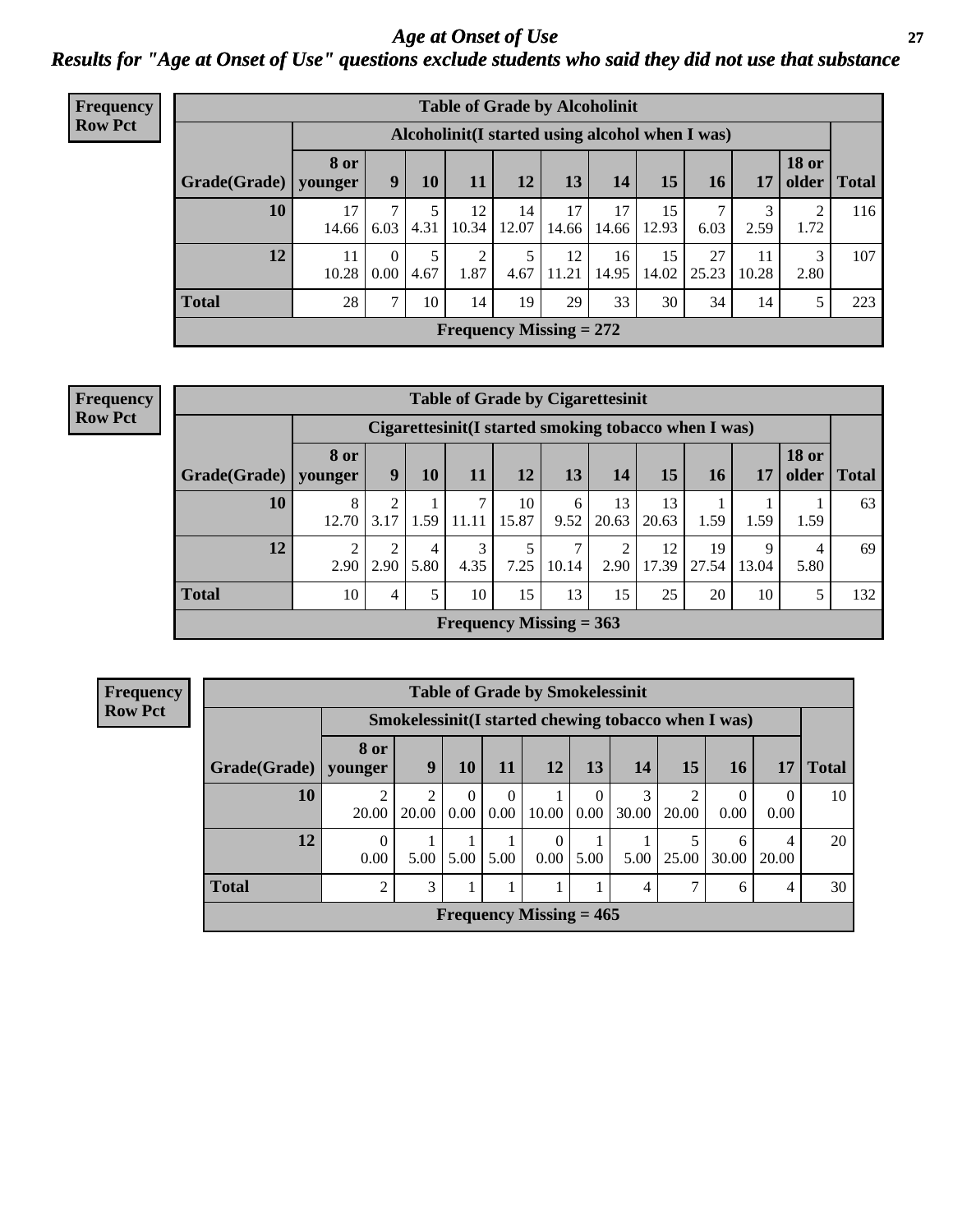#### *Age at Onset of Use* **28**

*Results for "Age at Onset of Use" questions exclude students who said they did not use that substance*

| Frequency      |              | <b>Table of Grade by Marijuanainit</b>               |           |            |            |             |                           |             |             |            |                       |              |  |
|----------------|--------------|------------------------------------------------------|-----------|------------|------------|-------------|---------------------------|-------------|-------------|------------|-----------------------|--------------|--|
| <b>Row Pct</b> |              | Marijuanainit (I started using marijuana when I was) |           |            |            |             |                           |             |             |            |                       |              |  |
|                | Grade(Grade) | <b>8 or</b><br>younger                               | <b>10</b> | 11         | 12         | 13          | 14                        | 15          | 16          | 17         | <b>18 or</b><br>older | <b>Total</b> |  |
|                | 10           | 4<br>6.78                                            | 1.69      | 6<br>10.17 | 9<br>15.25 | 10<br>16.95 | 9<br>15.25                | 9<br>15.25  | 8<br>13.56  | 1.69       | 2<br>3.39             | 59           |  |
|                | 12           | 0<br>0.00                                            | 2<br>2.86 | 3<br>4.29  | 3<br>4.29  | 7<br>10.00  | 6<br>8.57                 | 11<br>15.71 | 21<br>30.00 | 9<br>12.86 | 8<br>11.43            | 70           |  |
|                | <b>Total</b> | 4                                                    | 3         | 9          | 12         | 17          | 15                        | 20          | 29          | 10         | 10                    | 129          |  |
|                |              |                                                      |           |            |            |             | Frequency Missing $= 366$ |             |             |            |                       |              |  |

| Frequency      | <b>Table of Grade by Cocaineinit</b> |                  |                  |                  |                  |                           |                  |                                                    |                       |              |  |  |
|----------------|--------------------------------------|------------------|------------------|------------------|------------------|---------------------------|------------------|----------------------------------------------------|-----------------------|--------------|--|--|
| <b>Row Pct</b> |                                      |                  |                  |                  |                  |                           |                  | Cocaine in it (I started using cocaine when I was) |                       |              |  |  |
|                | $Grade(Grade)$ younger               | 8 or             | <b>10</b>        | <b>11</b>        | 12               | 14                        | 15               | 16                                                 | <b>18 or</b><br>older | <b>Total</b> |  |  |
|                | 10                                   | 33.33            | 16.67            | $\Omega$<br>0.00 | 16.67            | 0.00                      | 16.67            | 0<br>0.00                                          | 16.67                 | 6            |  |  |
|                | 12                                   | $\theta$<br>0.00 | $\theta$<br>0.00 | 16.67            | $\theta$<br>0.00 | 16.67                     | $\theta$<br>0.00 | 4<br>66.67                                         | 0.00                  | 6            |  |  |
|                | <b>Total</b>                         | $\overline{2}$   |                  |                  |                  |                           |                  | 4                                                  |                       | 12           |  |  |
|                |                                      |                  |                  |                  |                  | Frequency Missing $= 483$ |                  |                                                    |                       |              |  |  |

| Frequency      |                                                         |                         |                  | <b>Table of Grade by Inhalantsinit</b> |       |                  |            |                         |              |
|----------------|---------------------------------------------------------|-------------------------|------------------|----------------------------------------|-------|------------------|------------|-------------------------|--------------|
| <b>Row Pct</b> | Inhalantsinit (I started using inhalants when I<br>was) |                         |                  |                                        |       |                  |            |                         |              |
|                | Grade(Grade)   younger                                  | 8 or                    | 9                | <b>12</b>                              | 13    | 14               | 15         | 16                      | <b>Total</b> |
|                | 10                                                      | $\overline{2}$<br>33.33 | $\Omega$<br>0.00 | $\overline{2}$<br>33.33                | 16.67 | $\Omega$<br>0.00 | 16.67      | 0<br>0.00               | 6            |
|                | 12                                                      | 10.00                   | 10.00            | $\theta$<br>0.00                       | 10.00 | 3<br>30.00       | 2<br>20.00 | $\mathfrak{D}$<br>20.00 | 10           |
|                | <b>Total</b>                                            | 3                       |                  | $\overline{2}$                         | 2     | 3                | 3          | 2                       | 16           |
|                |                                                         |                         |                  | Frequency Missing $= 479$              |       |                  |            |                         |              |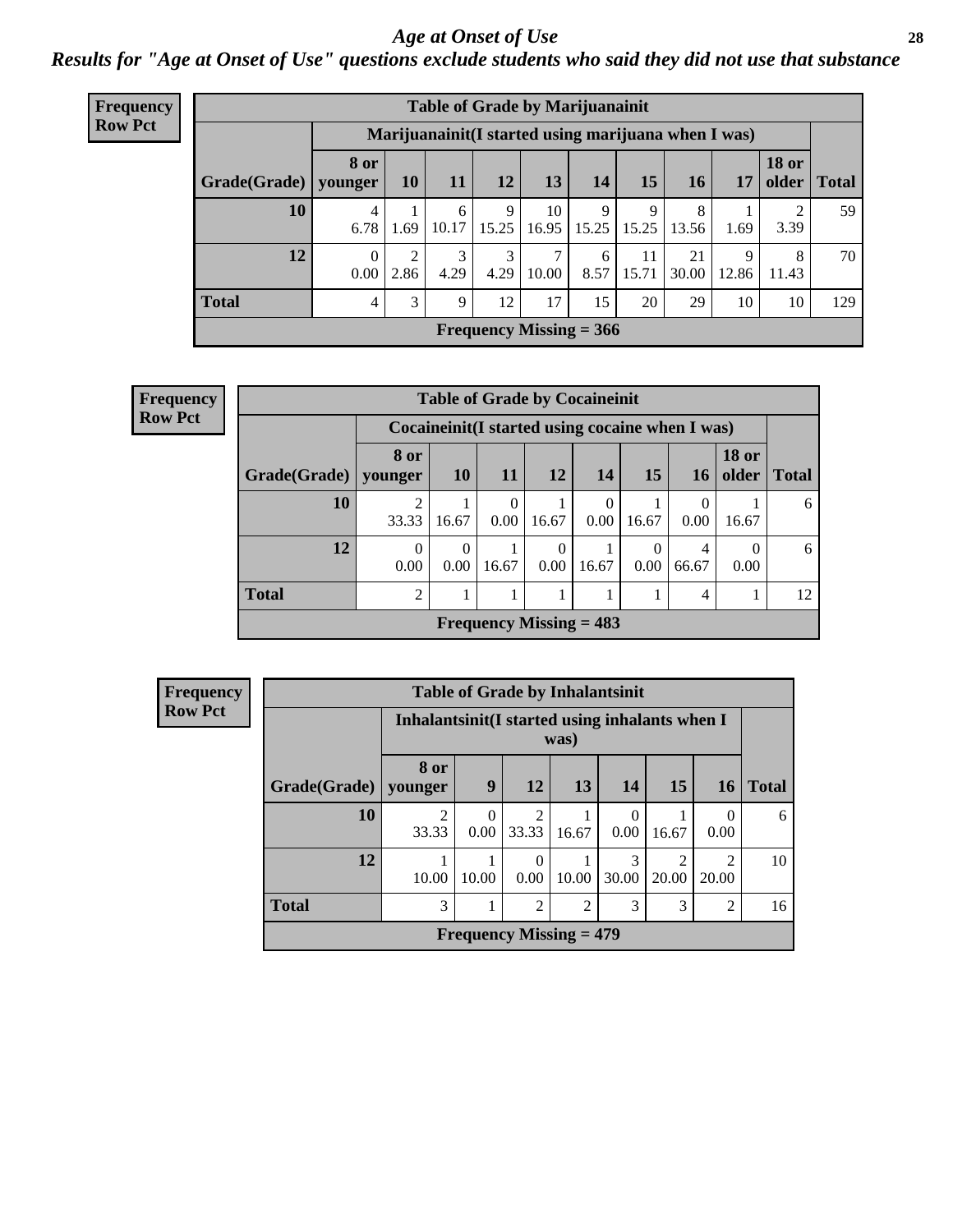#### *Age at Onset of Use* **29**

*Results for "Age at Onset of Use" questions exclude students who said they did not use that substance*

| Frequency      |                        | <b>Table of Grade by Steroidsinit</b>                           |        |           |              |
|----------------|------------------------|-----------------------------------------------------------------|--------|-----------|--------------|
| <b>Row Pct</b> |                        | <b>Steroidsinit</b> (I started<br>using steroids when I<br>was) |        |           |              |
|                | Grade(Grade)   younger | 8 or                                                            | 12     | 15        | <b>Total</b> |
|                | 10                     | 4<br>80.00                                                      | 0.00   | 20.00     | 5            |
|                | 12                     | 0.00                                                            | 100.00 | 0<br>0.00 |              |
|                | <b>Total</b>           | 4                                                               |        |           | 6            |
|                |                        | <b>Frequency Missing = 489</b>                                  |        |           |              |

| Frequency      |              | <b>Table of Grade by Ecstasyinit</b>        |           |                         |            |                |                |
|----------------|--------------|---------------------------------------------|-----------|-------------------------|------------|----------------|----------------|
| <b>Row Pct</b> |              | <b>Ecstasyinit</b> (I started using ecstasy |           |                         |            |                |                |
|                | Grade(Grade) | 8 or<br>younger                             | <b>10</b> | 15                      | <b>16</b>  | 17             | <b>Total</b>   |
|                | 10           | 3<br>42.86                                  | 0.00      | $\overline{2}$<br>28.57 | 2<br>28.57 | 0.00           |                |
|                | 12           | $\Omega$<br>0.00                            | 25.00     | 0<br>0.00               | 25.00      | 50.00          | $\overline{4}$ |
|                | <b>Total</b> | 3                                           |           | $\overline{2}$          | 3          | $\overline{2}$ | 11             |
|                |              | Frequency Missing $= 484$                   |           |                         |            |                |                |

| <b>Frequency</b> | <b>Table of Grade by Methinit</b> |                                                                  |                  |                          |           |       |                |
|------------------|-----------------------------------|------------------------------------------------------------------|------------------|--------------------------|-----------|-------|----------------|
| <b>Row Pct</b>   |                                   | <b>Methinit</b> (I started using<br>methamphetamines when I was) |                  |                          |           |       |                |
|                  | Grade(Grade)   younger            | 8 or                                                             | 11               | 14                       | <b>15</b> | 16    | <b>Total</b>   |
|                  | 10                                | $\mathfrak{D}$<br>50.00                                          | $\Omega$<br>0.00 | $\left( \right)$<br>0.00 | 25.00     | 25.00 |                |
|                  | 12                                | 0.00                                                             | 25.00            | 25.00                    | 0.00      | 50.00 | $\overline{4}$ |
|                  | <b>Total</b>                      | $\overline{2}$                                                   |                  |                          |           | 3     | 8              |
|                  |                                   | Frequency Missing $= 487$                                        |                  |                          |           |       |                |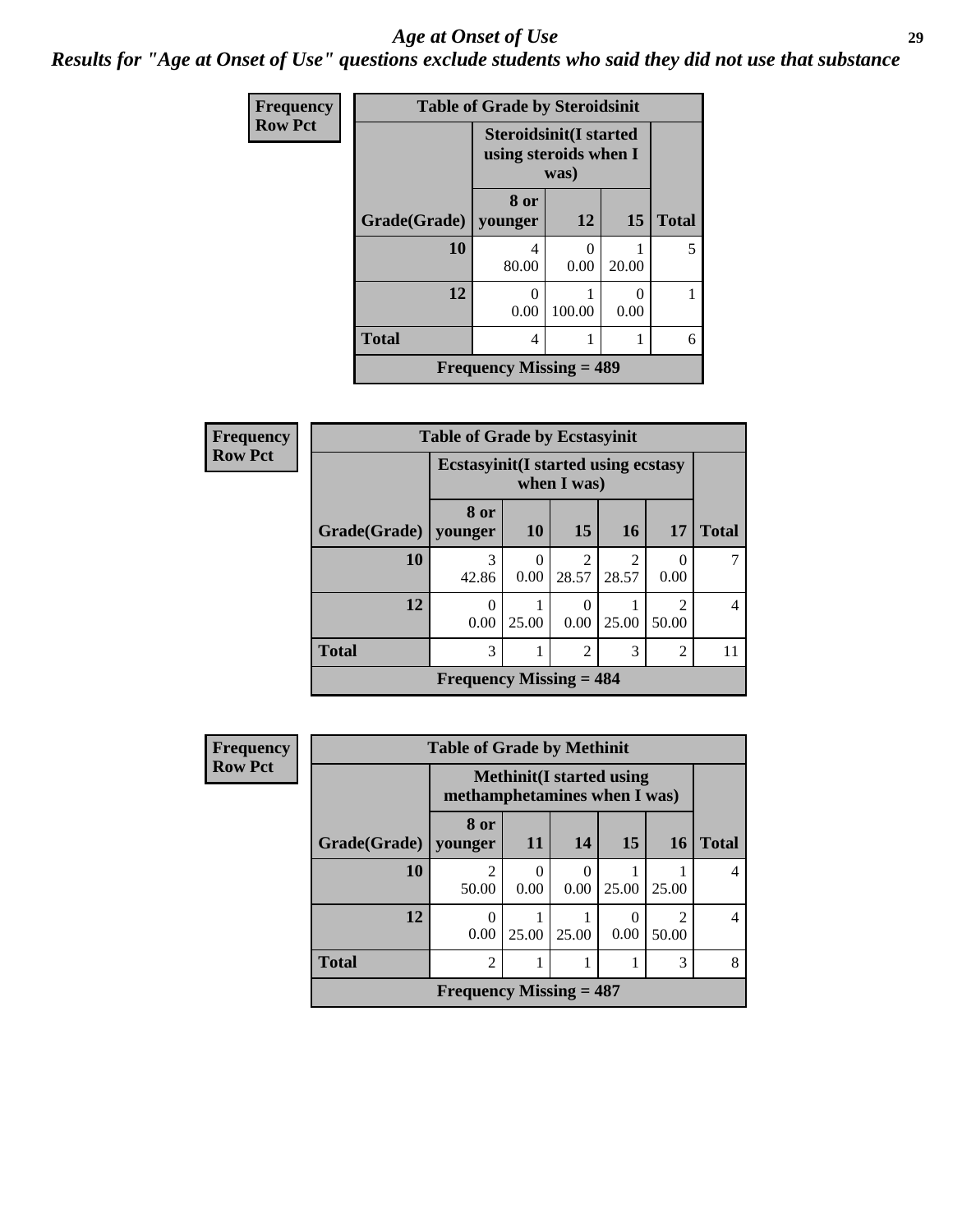#### Age at Onset of Use **30**

### *Results for "Age at Onset of Use" questions exclude students who said they did not use that substance*

| Frequency      |              | <b>Table of Grade by Hallucinogensinit</b>                      |                  |                  |            |                  |              |
|----------------|--------------|-----------------------------------------------------------------|------------------|------------------|------------|------------------|--------------|
| <b>Row Pct</b> |              | Hallucinogensinit (I started using<br>hallucinogens when I was) |                  |                  |            |                  |              |
|                | Grade(Grade) | 8 or<br>younger                                                 | 13               | 14               | 15         | 17               | <b>Total</b> |
|                | 10           | $\overline{2}$<br>66.67                                         | $\Omega$<br>0.00 | $\Omega$<br>0.00 | 33.33      | $\Omega$<br>0.00 | 3            |
|                | 12           | 0<br>0.00                                                       | 11.11            | 11.11            | 3<br>33.33 | 4<br>44.44       | 9            |
|                | <b>Total</b> | $\mathfrak{D}$                                                  |                  |                  | 4          | 4                | 12           |
|                |              | Frequency Missing $= 483$                                       |                  |                  |            |                  |              |

| Frequency<br>Row Pct |
|----------------------|

|              | <b>Table of Grade by Prescriptioninit</b>                                                  |                  |               |                           |      |            |                        |            |            |                       |              |
|--------------|--------------------------------------------------------------------------------------------|------------------|---------------|---------------------------|------|------------|------------------------|------------|------------|-----------------------|--------------|
|              | Prescription in it (I started using prescription drugs not<br>prescribed to me when I was) |                  |               |                           |      |            |                        |            |            |                       |              |
| Grade(Grade) | 8 or<br>younger                                                                            | <b>10</b>        | <b>11</b>     | 12                        | 13   | 14         | 15                     | <b>16</b>  | 17         | <b>18 or</b><br>older | <b>Total</b> |
| 10           | 4<br>19.05                                                                                 | 4.76             | $0.00\degree$ | 23.81                     | 4.76 | 3<br>14.29 | 5<br>23.81             | 4.76       | 0.00       | 4.76                  | 21           |
| 12           | 3<br>11.54                                                                                 | $\Omega$<br>0.00 | 3.85          | 3<br>11.54                | 3.85 | 19.23      | $\overline{2}$<br>7.69 | 6<br>23.08 | 4<br>15.38 | 3.85                  | 26           |
| <b>Total</b> | 7                                                                                          |                  |               | 8                         | 2    | 8          | 7                      | 7          | 4          | 2                     | 47           |
|              |                                                                                            |                  |               | Frequency Missing $= 448$ |      |            |                        |            |            |                       |              |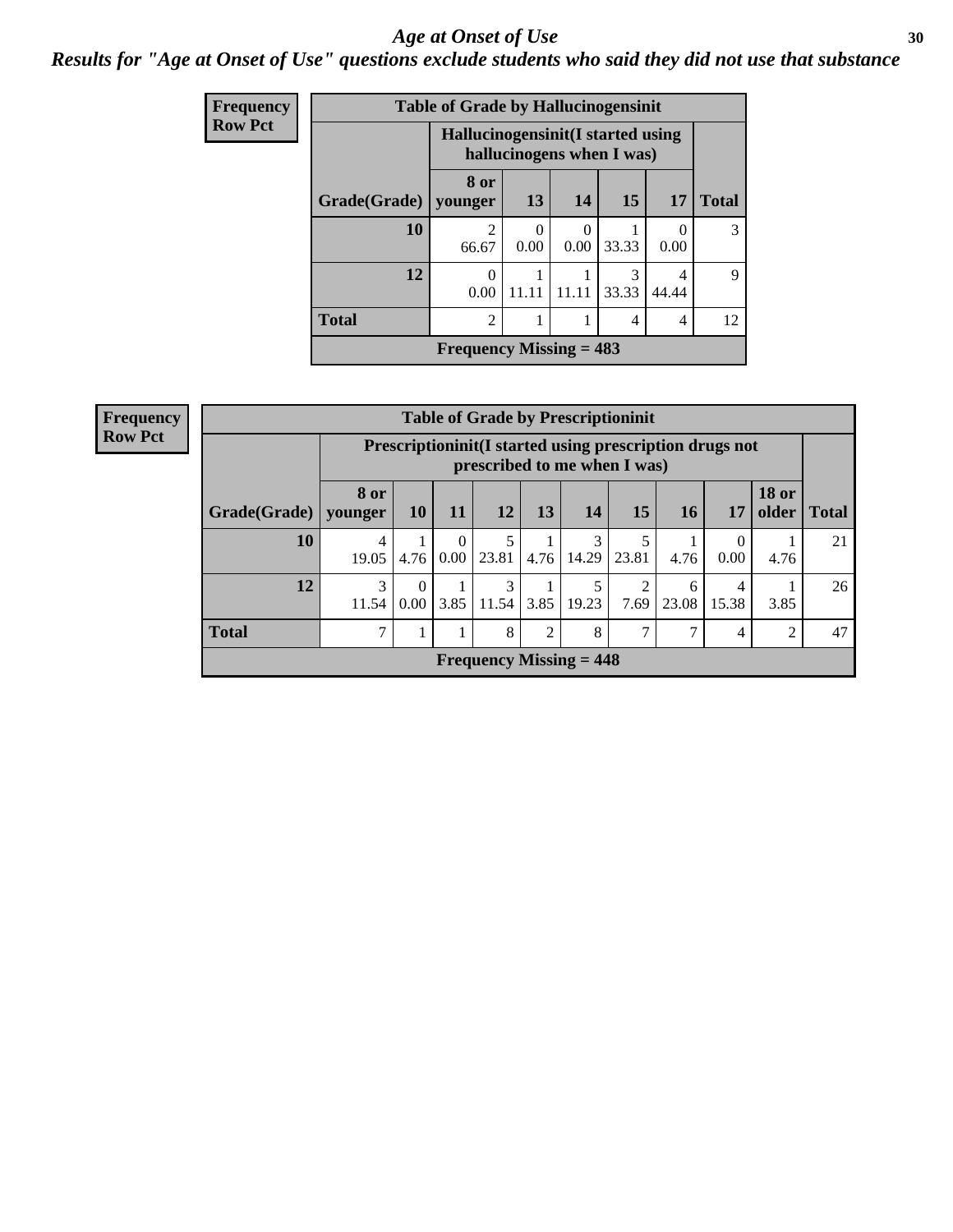| Frequency      |                                               | <b>Table of Alcoholharm by Grade</b> |              |              |  |  |  |  |  |  |
|----------------|-----------------------------------------------|--------------------------------------|--------------|--------------|--|--|--|--|--|--|
| <b>Col Pct</b> | Alcoholharm(I<br>think alcohol is<br>harmful) | Grade(Grade)<br>10                   | 12           | <b>Total</b> |  |  |  |  |  |  |
|                | <b>Strongly Agree</b>                         | 146<br>54.48                         | 100<br>44.05 | 246          |  |  |  |  |  |  |
|                | <b>Somewhat Agree</b>                         | 73<br>27.24                          | 83<br>36.56  | 156          |  |  |  |  |  |  |
|                | <b>Somewhat Disagree</b>                      | 29<br>10.82                          | 31<br>13.66  | 60           |  |  |  |  |  |  |
|                | <b>Strongly Disagree</b>                      | 20<br>7.46                           | 13<br>5.73   | 33           |  |  |  |  |  |  |
|                | <b>Total</b>                                  | 268                                  | 227          | 495          |  |  |  |  |  |  |

| <b>Table of Cigarettesharm by Grade</b>                  |                    |              |              |  |  |  |  |  |  |
|----------------------------------------------------------|--------------------|--------------|--------------|--|--|--|--|--|--|
| Cigarettesharm(I<br>think smoking<br>tobacco is harmful) | Grade(Grade)<br>10 | 12           | <b>Total</b> |  |  |  |  |  |  |
| <b>Strongly Agree</b>                                    | 221<br>82.46       | 179<br>78.85 | 400          |  |  |  |  |  |  |
| <b>Somewhat Agree</b>                                    | 24<br>8.96         | 31<br>13.66  | 55           |  |  |  |  |  |  |
| <b>Somewhat Disagree</b>                                 | 5<br>1.87          | 4<br>1.76    | 9            |  |  |  |  |  |  |
| <b>Strongly Disagree</b>                                 | 18<br>6.72         | 13<br>5.73   | 31           |  |  |  |  |  |  |
| <b>Total</b>                                             | 268                | 227          | 495          |  |  |  |  |  |  |

| Frequency      | <b>Table of Smokelessharm by Grade</b>                  |                    |              |              |  |  |  |  |
|----------------|---------------------------------------------------------|--------------------|--------------|--------------|--|--|--|--|
| <b>Col Pct</b> | Smokelessharm(I<br>think chewing<br>tobacco is harmful) | Grade(Grade)<br>10 | 12           | <b>Total</b> |  |  |  |  |
|                | <b>Strongly Agree</b>                                   | 226<br>84.33       | 187<br>82.38 | 413          |  |  |  |  |
|                | <b>Somewhat Agree</b>                                   | 19<br>7.09         | 25<br>11.01  | 44           |  |  |  |  |
|                | <b>Somewhat Disagree</b>                                | 4<br>1.49          | 3<br>1.32    | 7            |  |  |  |  |
|                | <b>Strongly Disagree</b>                                | 19<br>7.09         | 12<br>5.29   | 31           |  |  |  |  |
|                | <b>Total</b>                                            | 268                | 227          | 495          |  |  |  |  |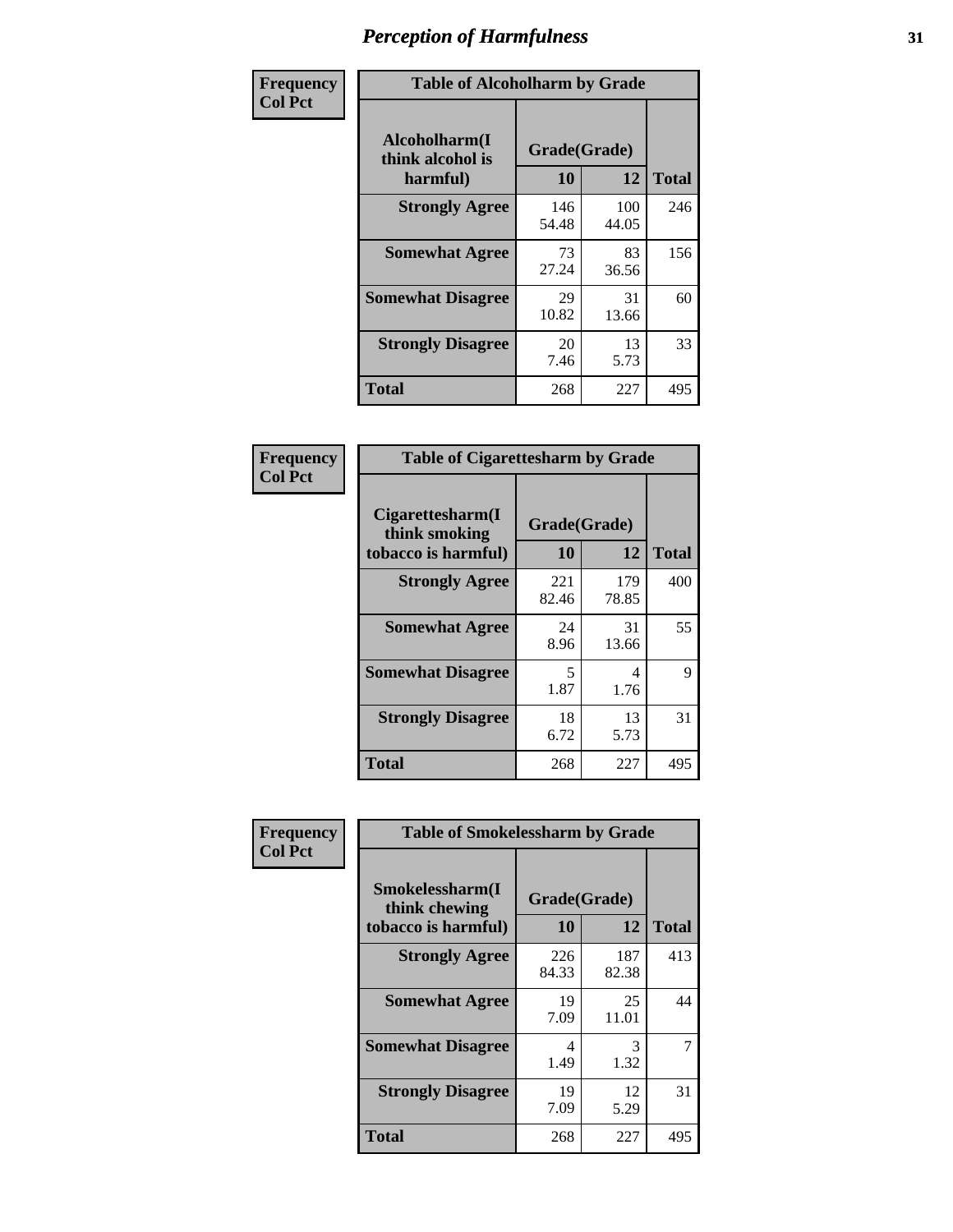| Frequency      |                                                   | <b>Table of Marijuanaharm by Grade</b> |              |              |  |
|----------------|---------------------------------------------------|----------------------------------------|--------------|--------------|--|
| <b>Col Pct</b> | Marijuanaharm(I<br>think marijuana is<br>harmful) | Grade(Grade)<br>10                     | 12           | <b>Total</b> |  |
|                | <b>Strongly Agree</b>                             | 164<br>61.19                           | 117<br>51.54 | 281          |  |
|                | <b>Somewhat Agree</b>                             | 31<br>11.57                            | 42<br>18.50  | 73           |  |
|                | <b>Somewhat Disagree</b>                          | 24<br>8.96                             | 39<br>17.18  | 63           |  |
|                | <b>Strongly Disagree</b>                          | 49<br>18.28                            | 29<br>12.78  | 78           |  |
|                | <b>Total</b>                                      | 268                                    | 227          | 495          |  |

| <b>Table of Cocaineharm by Grade</b>          |                    |                                     |     |  |  |
|-----------------------------------------------|--------------------|-------------------------------------|-----|--|--|
| Cocaineharm(I<br>think cocaine is<br>harmful) | Grade(Grade)<br>10 | <b>Total</b>                        |     |  |  |
| <b>Strongly Agree</b>                         | 239<br>89.18       | 206<br>90.75                        | 445 |  |  |
| <b>Somewhat Agree</b>                         | 7<br>2.61          | 7<br>3.08                           | 14  |  |  |
| <b>Somewhat Disagree</b>                      | 3<br>1.12          | $\mathcal{D}_{\mathcal{A}}$<br>0.88 | 5   |  |  |
| <b>Strongly Disagree</b>                      | 19<br>7.09         | 12<br>5.29                          | 31  |  |  |
| Total                                         | 268                | 227                                 | 495 |  |  |

| Frequency      | <b>Table of Inhalantsharm by Grade</b>              |                           |              |              |
|----------------|-----------------------------------------------------|---------------------------|--------------|--------------|
| <b>Col Pct</b> | Inhalantsharm(I)<br>think inhalants are<br>harmful) | Grade(Grade)<br><b>10</b> | 12           | <b>Total</b> |
|                | <b>Strongly Agree</b>                               | 234<br>87.31              | 197<br>86.78 | 431          |
|                | <b>Somewhat Agree</b>                               | 13<br>4.85                | 14<br>6.17   | 27           |
|                | <b>Somewhat Disagree</b>                            | 6<br>2.24                 | 5<br>2.20    | 11           |
|                | <b>Strongly Disagree</b>                            | 15<br>5.60                | 11<br>4.85   | 26           |
|                | <b>Total</b>                                        | 268                       | 227          | 495          |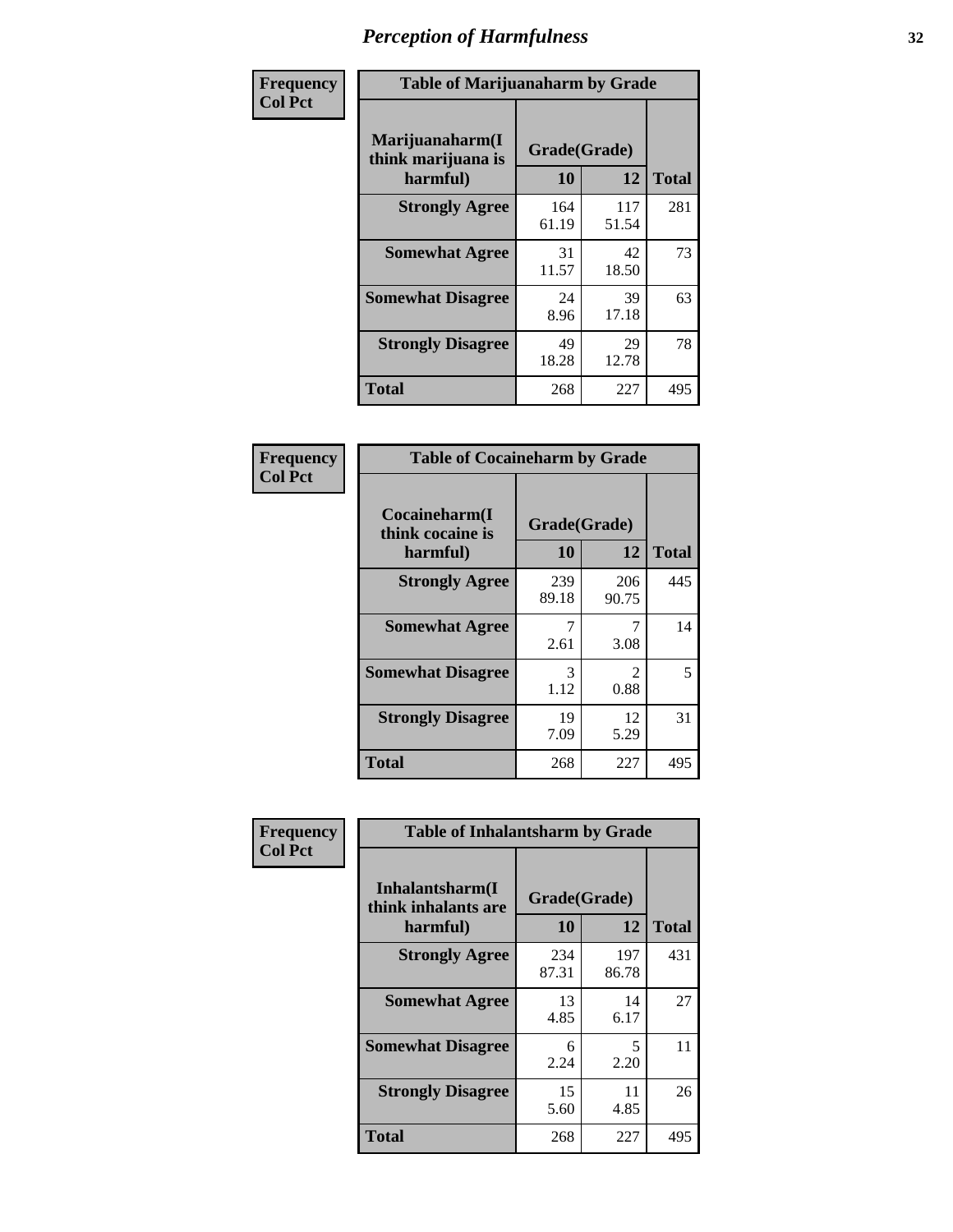| Frequency      | <b>Table of Steroidsharm by Grade</b>            |                    |              |              |
|----------------|--------------------------------------------------|--------------------|--------------|--------------|
| <b>Col Pct</b> | Steroidsharm(I<br>think steroids are<br>harmful) | Grade(Grade)<br>10 | 12           | <b>Total</b> |
|                | <b>Strongly Agree</b>                            | 209<br>77.99       | 182<br>80.18 | 391          |
|                | <b>Somewhat Agree</b>                            | 30<br>11.19        | 27<br>11.89  | 57           |
|                | <b>Somewhat Disagree</b>                         | 8<br>2.99          | 7<br>3.08    | 15           |
|                | <b>Strongly Disagree</b>                         | 21<br>7.84         | 11<br>4.85   | 32           |
|                | <b>Total</b>                                     | 268                | 227          | 495          |

| <b>Table of Ecstasyharm by Grade</b>                |                    |              |              |  |  |
|-----------------------------------------------------|--------------------|--------------|--------------|--|--|
| $E$ cstasyharm $(I$<br>think ecstasy is<br>harmful) | Grade(Grade)<br>10 | 12           | <b>Total</b> |  |  |
| <b>Strongly Agree</b>                               | 226<br>84.33       | 195<br>85.90 | 421          |  |  |
| <b>Somewhat Agree</b>                               | 12<br>4.48         | 12<br>5.29   | 24           |  |  |
| <b>Somewhat Disagree</b>                            | 12<br>4.48         | 9<br>3.96    | 21           |  |  |
| <b>Strongly Disagree</b>                            | 18<br>6.72         | 11<br>4.85   | 29           |  |  |
| Total                                               | 268                | 227          | 495          |  |  |

| Frequency      | <b>Table of Methharm by Grade</b>                            |                           |              |              |
|----------------|--------------------------------------------------------------|---------------------------|--------------|--------------|
| <b>Col Pct</b> | <b>Methharm</b> (I think<br>methamphetamines<br>are harmful) | Grade(Grade)<br><b>10</b> | 12           | <b>Total</b> |
|                | <b>Strongly Agree</b>                                        | 241<br>89.93              | 204<br>89.87 | 445          |
|                | <b>Somewhat Agree</b>                                        | 2.61                      | 8<br>3.52    | 15           |
|                | <b>Somewhat Disagree</b>                                     | 4<br>1.49                 | 3<br>1.32    |              |
|                | <b>Strongly Disagree</b>                                     | 16<br>5.97                | 12<br>5.29   | 28           |
|                | <b>Total</b>                                                 | 268                       | 227          | 495          |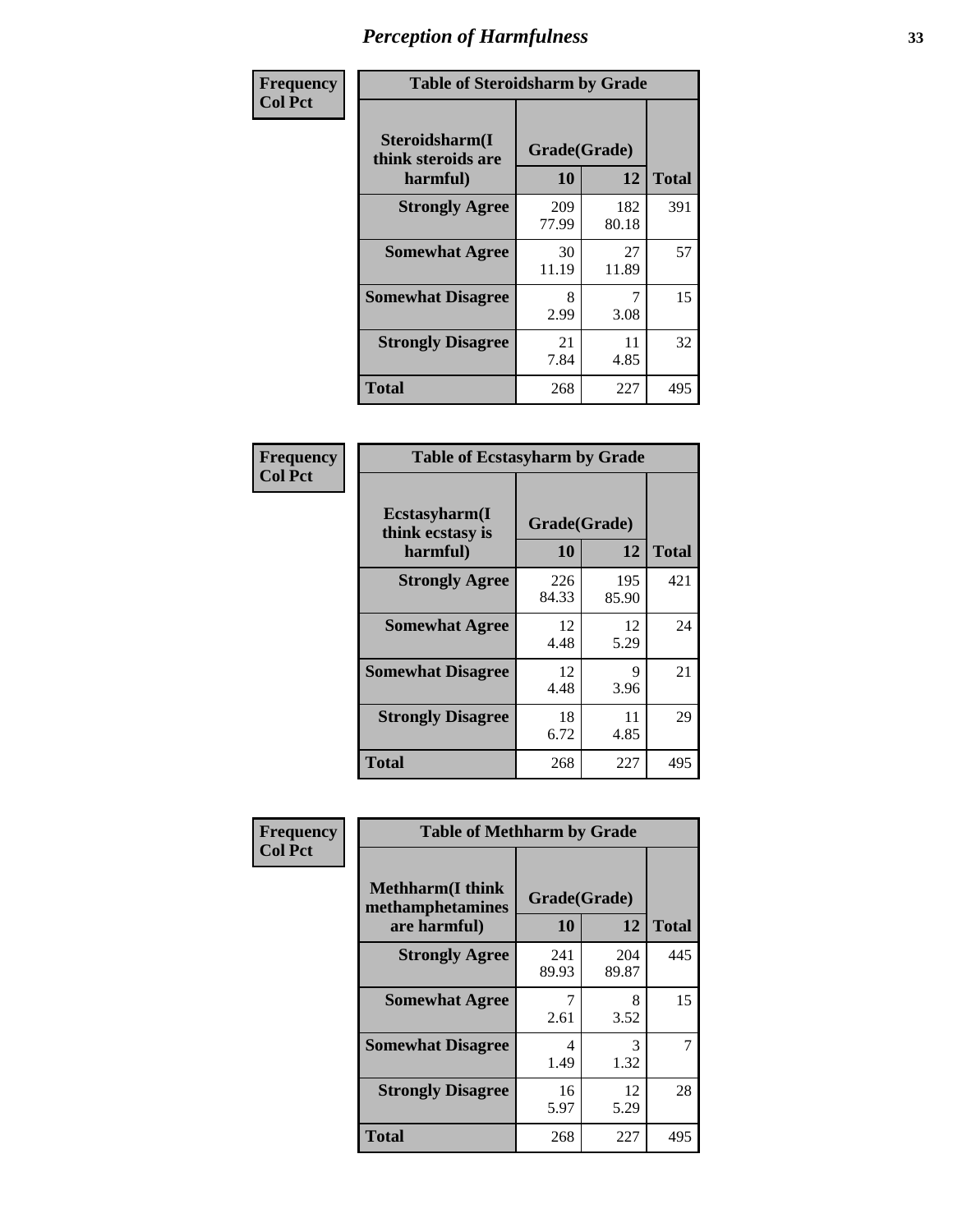| Frequency      | <b>Table of Hallucinogensharm by Grade</b>                 |                    |              |              |
|----------------|------------------------------------------------------------|--------------------|--------------|--------------|
| <b>Col Pct</b> | Hallucinogensharm(I<br>think hallucinogens<br>are harmful) | Grade(Grade)<br>10 | 12           | <b>Total</b> |
|                | <b>Strongly Agree</b>                                      | 236<br>88.06       | 197<br>86.78 | 433          |
|                | <b>Somewhat Agree</b>                                      | 8<br>2.99          | 11<br>4.85   | 19           |
|                | <b>Somewhat Disagree</b>                                   | 6<br>2.24          | 7<br>3.08    | 13           |
|                | <b>Strongly Disagree</b>                                   | 18<br>6.72         | 12<br>5.29   | 30           |
|                | <b>Total</b>                                               | 268                | 227          | 495          |

| <b>Table of Prescriptionharm by Grade</b>                                         |              |              |              |  |
|-----------------------------------------------------------------------------------|--------------|--------------|--------------|--|
| <b>Prescriptionharm(I)</b><br>think prescription<br>drugs not<br>prescribed to me |              | Grade(Grade) |              |  |
| are harmful)                                                                      | 10           | 12           | <b>Total</b> |  |
| <b>Strongly Agree</b>                                                             | 204<br>76.12 | 163<br>71.81 | 367          |  |
| <b>Somewhat Agree</b>                                                             | 29<br>10.82  | 31<br>13.66  | 60           |  |
| <b>Somewhat Disagree</b>                                                          | 16<br>5.97   | 19<br>8.37   | 35           |  |
| <b>Strongly Disagree</b>                                                          | 19<br>7.09   | 14<br>6.17   | 33           |  |
| Total                                                                             | 268          | 227          | 495          |  |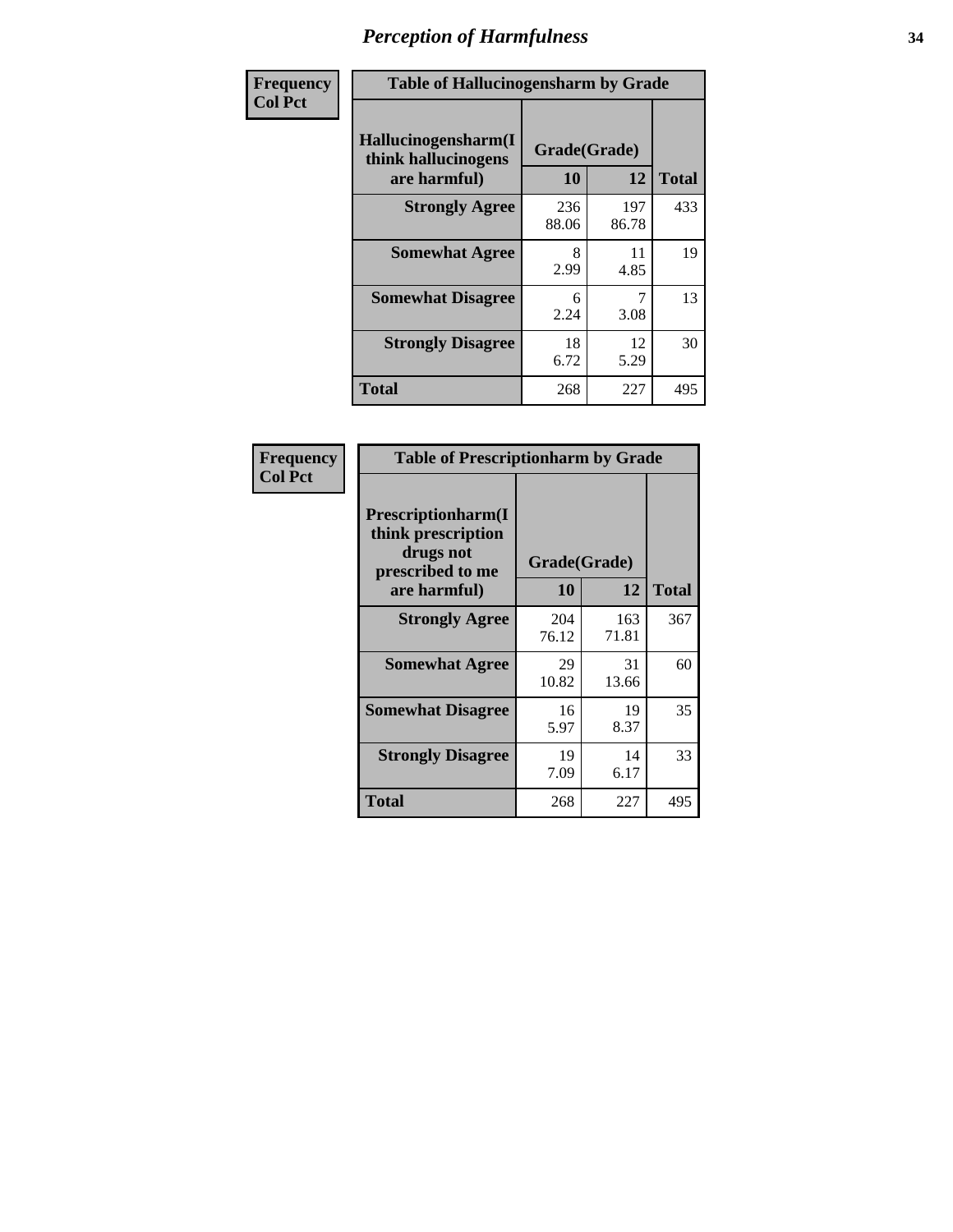# *Disapproval by Adults* **35**

| Frequency      | <b>Table of Alcoholadult by Grade</b>                                 |                    |              |              |
|----------------|-----------------------------------------------------------------------|--------------------|--------------|--------------|
| <b>Col Pct</b> | <b>Alcoholadult</b> (Adults<br>would disapprove if<br>I used alcohol) | Grade(Grade)<br>10 | 12           | <b>Total</b> |
|                | <b>Strongly Agree</b>                                                 | 142<br>52.99       | 108<br>47.58 | 250          |
|                | <b>Somewhat Agree</b>                                                 | 68<br>25.37        | 62<br>27.31  | 130          |
|                | <b>Somewhat Disagree</b>                                              | 35<br>13.06        | 34<br>14.98  | 69           |
|                | <b>Strongly Disagree</b>                                              | 23<br>8.58         | 23<br>10.13  | 46           |
|                | <b>Total</b>                                                          | 268                | 227          | 495          |

| <b>Table of Tobaccoadult by Grade</b>                                 |                    |              |              |  |
|-----------------------------------------------------------------------|--------------------|--------------|--------------|--|
| <b>Tobaccoadult</b> (Adults<br>would disapprove if<br>I used tobacco) | Grade(Grade)<br>10 | 12           | <b>Total</b> |  |
| <b>Strongly Agree</b>                                                 | 194<br>72.39       | 146<br>64.32 | 340          |  |
| <b>Somewhat Agree</b>                                                 | 30<br>11.19        | 43<br>18.94  | 73           |  |
| <b>Somewhat Disagree</b>                                              | 16<br>5.97         | 18<br>7.93   | 34           |  |
| <b>Strongly Disagree</b>                                              | 28<br>10.45        | 20<br>8.81   | 48           |  |
| <b>Total</b>                                                          | 268                | 227          | 495          |  |

| Frequency<br><b>Col Pct</b> | <b>Table of Marijuanaadult by Grade</b>                           |                    |              |              |
|-----------------------------|-------------------------------------------------------------------|--------------------|--------------|--------------|
|                             | Marijuanaadult(Adults<br>would disapprove if I<br>used marijuana) | Grade(Grade)<br>10 | 12           | <b>Total</b> |
|                             | <b>Strongly Agree</b>                                             | 199<br>74.25       | 159<br>70.04 | 358          |
|                             | <b>Somewhat Agree</b>                                             | 26<br>9.70         | 32<br>14.10  | 58           |
|                             | <b>Somewhat Disagree</b>                                          | 16<br>5.97         | 18<br>7.93   | 34           |
|                             | <b>Strongly Disagree</b>                                          | 27<br>10.07        | 18<br>7.93   | 45           |
|                             | <b>Total</b>                                                      | 268                | 227          | 495          |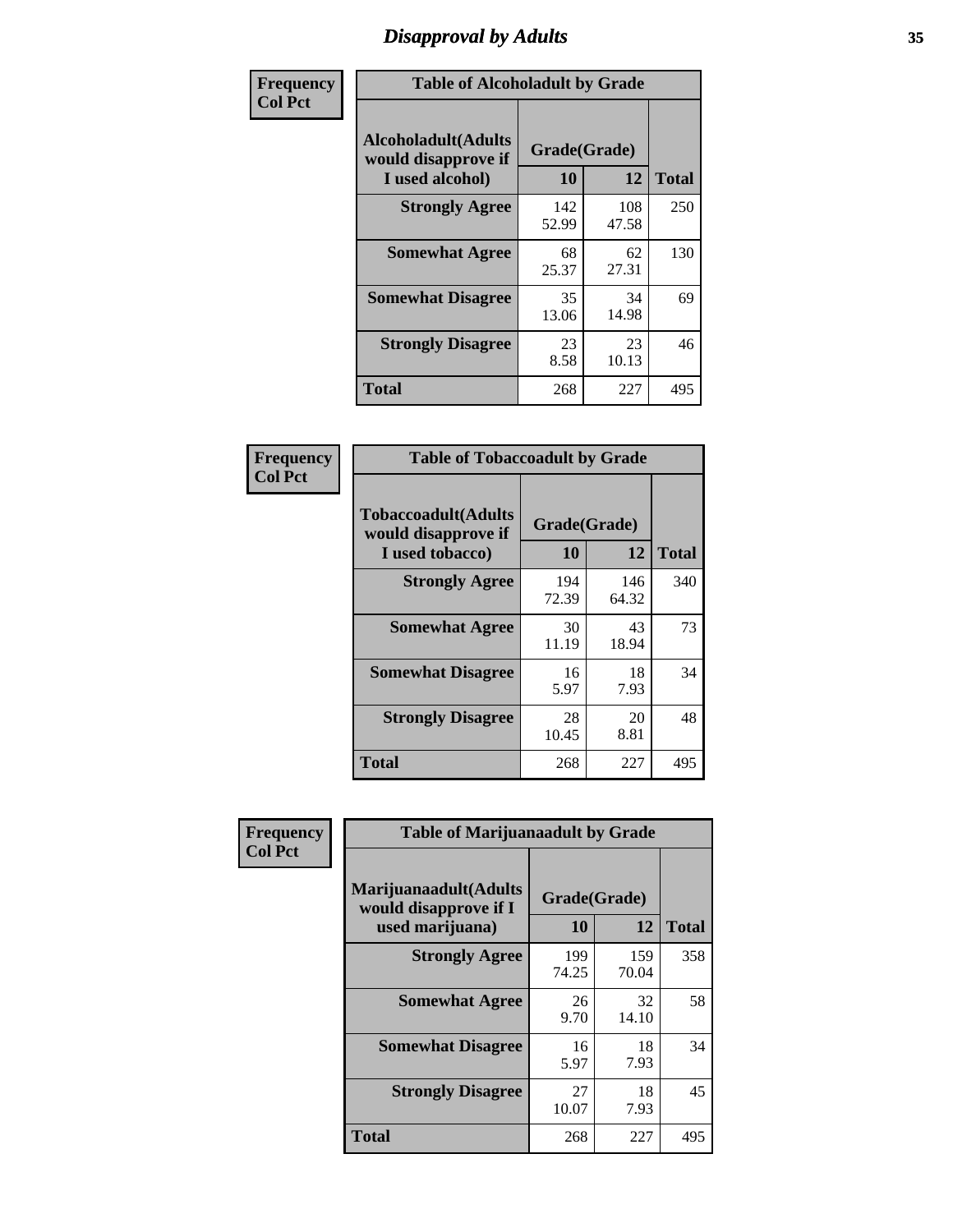### *Disapproval by Adults* **36**

| <b>Frequency</b> | <b>Table of Otherdrugadult by Grade</b>                                     |                                     |              |              |
|------------------|-----------------------------------------------------------------------------|-------------------------------------|--------------|--------------|
| <b>Col Pct</b>   | <b>Otherdrugadult</b> (Adults<br>would disapprove if I<br>used other drugs) | Grade(Grade)<br>10                  | 12           | <b>Total</b> |
|                  | <b>Strongly Agree</b>                                                       | 231<br>86.19                        | 198<br>87.22 | 429          |
|                  | <b>Somewhat Agree</b>                                                       | 8<br>2.99                           | 11<br>4.85   | 19           |
|                  | <b>Somewhat Disagree</b>                                                    | $\mathcal{D}_{\mathcal{L}}$<br>0.75 | 0<br>0.00    | 2            |
|                  | <b>Strongly Disagree</b>                                                    | 27<br>10.07                         | 18<br>7.93   | 45           |
|                  | <b>Total</b>                                                                | 268                                 | 227          | 495          |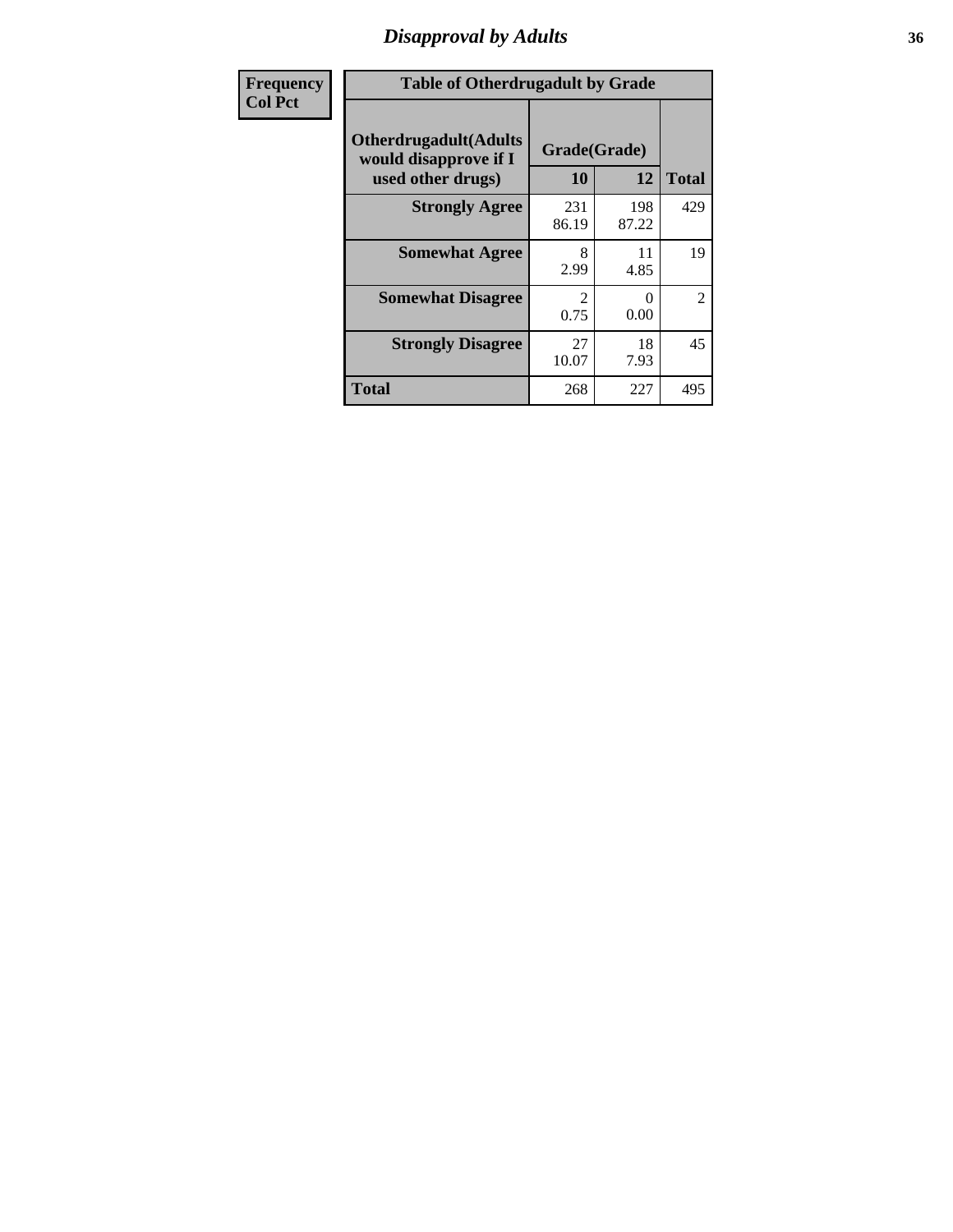# *Disapproval by Peers* **37**

| Frequency      | <b>Table of Alcoholpeer by Grade</b>                    |              |             |              |  |
|----------------|---------------------------------------------------------|--------------|-------------|--------------|--|
| <b>Col Pct</b> | Alcoholpeer(My<br>friends would<br>disapprove if I used | Grade(Grade) |             |              |  |
|                | alcohol)                                                | 10           | 12          | <b>Total</b> |  |
|                | <b>Strongly Agree</b>                                   | 65<br>24.25  | 46<br>20.26 | 111          |  |
|                | <b>Somewhat Agree</b>                                   | 65<br>24.25  | 44<br>19.38 | 109          |  |
|                | <b>Somewhat Disagree</b>                                | 45<br>16.79  | 59<br>25.99 | 104          |  |
|                | <b>Strongly Disagree</b>                                | 93<br>34.70  | 78<br>34.36 | 171          |  |
|                | Total                                                   | 268          | 227         | 495          |  |

| Frequency      | <b>Table of Tobaccopeer by Grade</b>                                |                    |             |              |  |
|----------------|---------------------------------------------------------------------|--------------------|-------------|--------------|--|
| <b>Col Pct</b> | Tobaccopeer(My<br>friends would<br>disapprove if I used<br>tobacco) | Grade(Grade)<br>10 | 12          | <b>Total</b> |  |
|                | <b>Strongly Agree</b>                                               | 110<br>41.04       | 82<br>36.12 | 192          |  |
|                | <b>Somewhat Agree</b>                                               | 52<br>19.40        | 42<br>18.50 | 94           |  |
|                | <b>Somewhat Disagree</b>                                            | 37<br>13.81        | 47<br>20.70 | 84           |  |
|                | <b>Strongly Disagree</b>                                            | 69<br>25.75        | 56<br>24.67 | 125          |  |
|                | <b>Total</b>                                                        | 268                | 227         | 495          |  |

| Frequency<br><b>Col Pct</b> | <b>Table of Marijuanapeer by Grade</b>                    |              |             |              |
|-----------------------------|-----------------------------------------------------------|--------------|-------------|--------------|
|                             | Marijuanapeer(My<br>friends would<br>disapprove if I used | Grade(Grade) |             |              |
|                             | marijuana)                                                | <b>10</b>    | 12          | <b>Total</b> |
|                             | <b>Strongly Agree</b>                                     | 97<br>36.19  | 70<br>30.84 | 167          |
|                             | <b>Somewhat Agree</b>                                     | 43<br>16.04  | 40<br>17.62 | 83           |
|                             | <b>Somewhat Disagree</b>                                  | 43<br>16.04  | 45<br>19.82 | 88           |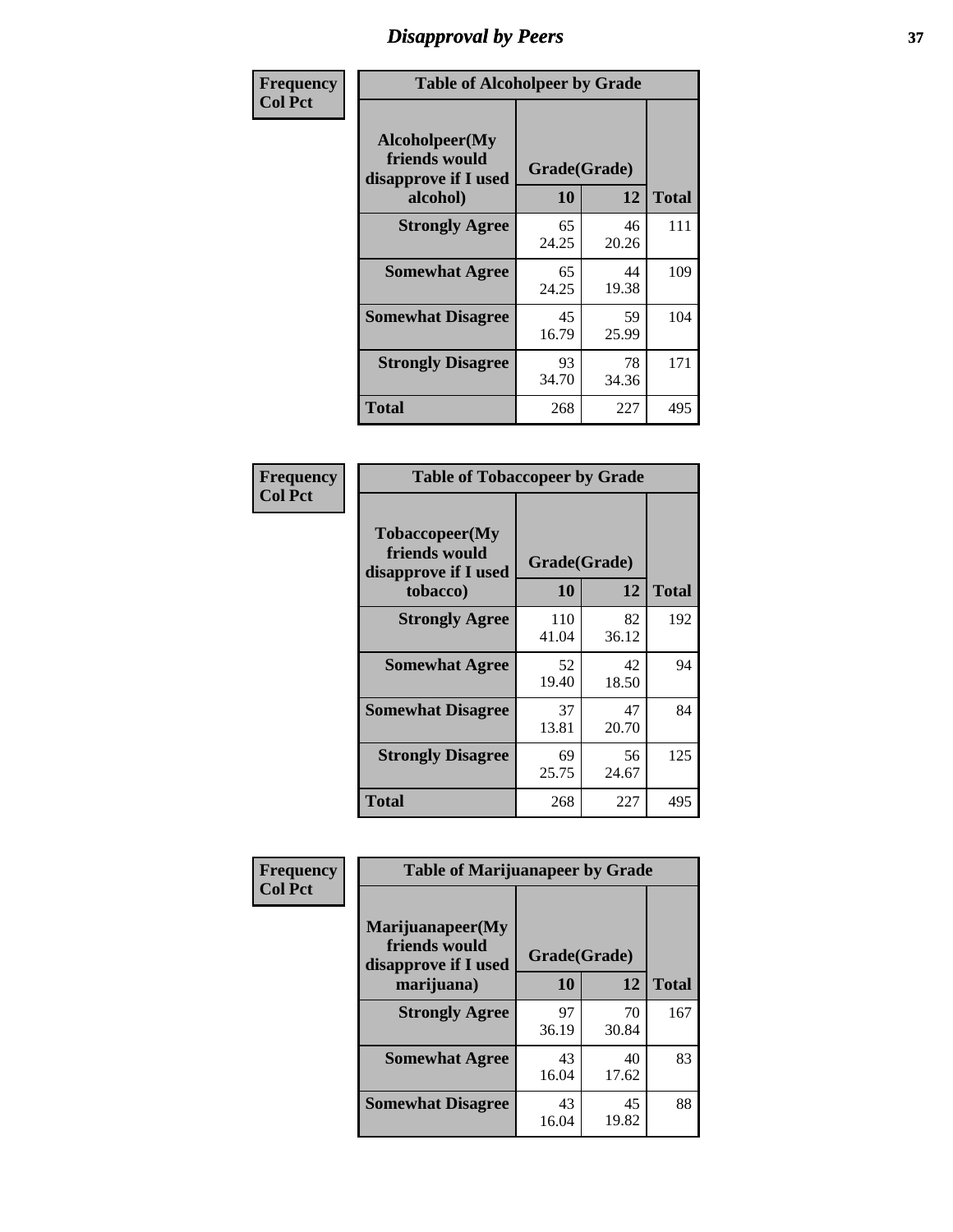# *Disapproval by Peers* **38**

| <b>Frequency</b> | <b>Table of Marijuanapeer by Grade</b>                                  |                    |             |              |  |
|------------------|-------------------------------------------------------------------------|--------------------|-------------|--------------|--|
| <b>Col Pct</b>   | Marijuanapeer(My<br>friends would<br>disapprove if I used<br>marijuana) | Grade(Grade)<br>10 | 12          | <b>Total</b> |  |
|                  | <b>Strongly Disagree</b>                                                | 85<br>31.72        | 72<br>31.72 | 157          |  |
|                  | <b>Total</b>                                                            | 268                | 227         | 495          |  |

| Frequency      | <b>Table of Otherdrugpeer by Grade</b>                                    |                    |              |              |  |
|----------------|---------------------------------------------------------------------------|--------------------|--------------|--------------|--|
| <b>Col Pct</b> | Otherdrugpeer(My<br>friends would<br>disapprove if I used<br>other drugs) | Grade(Grade)<br>10 | 12           | <b>Total</b> |  |
|                | <b>Strongly Agree</b>                                                     | 148<br>55.22       | 133<br>58.59 | 281          |  |
|                | <b>Somewhat Agree</b>                                                     | 39<br>14.55        | 33<br>14.54  | 72           |  |
|                | <b>Somewhat Disagree</b>                                                  | 28<br>10.45        | 28<br>12.33  | 56           |  |
|                | <b>Strongly Disagree</b>                                                  | 53<br>19.78        | 33<br>14.54  | 86           |  |
|                | <b>Total</b>                                                              | 268                | 227          | 495          |  |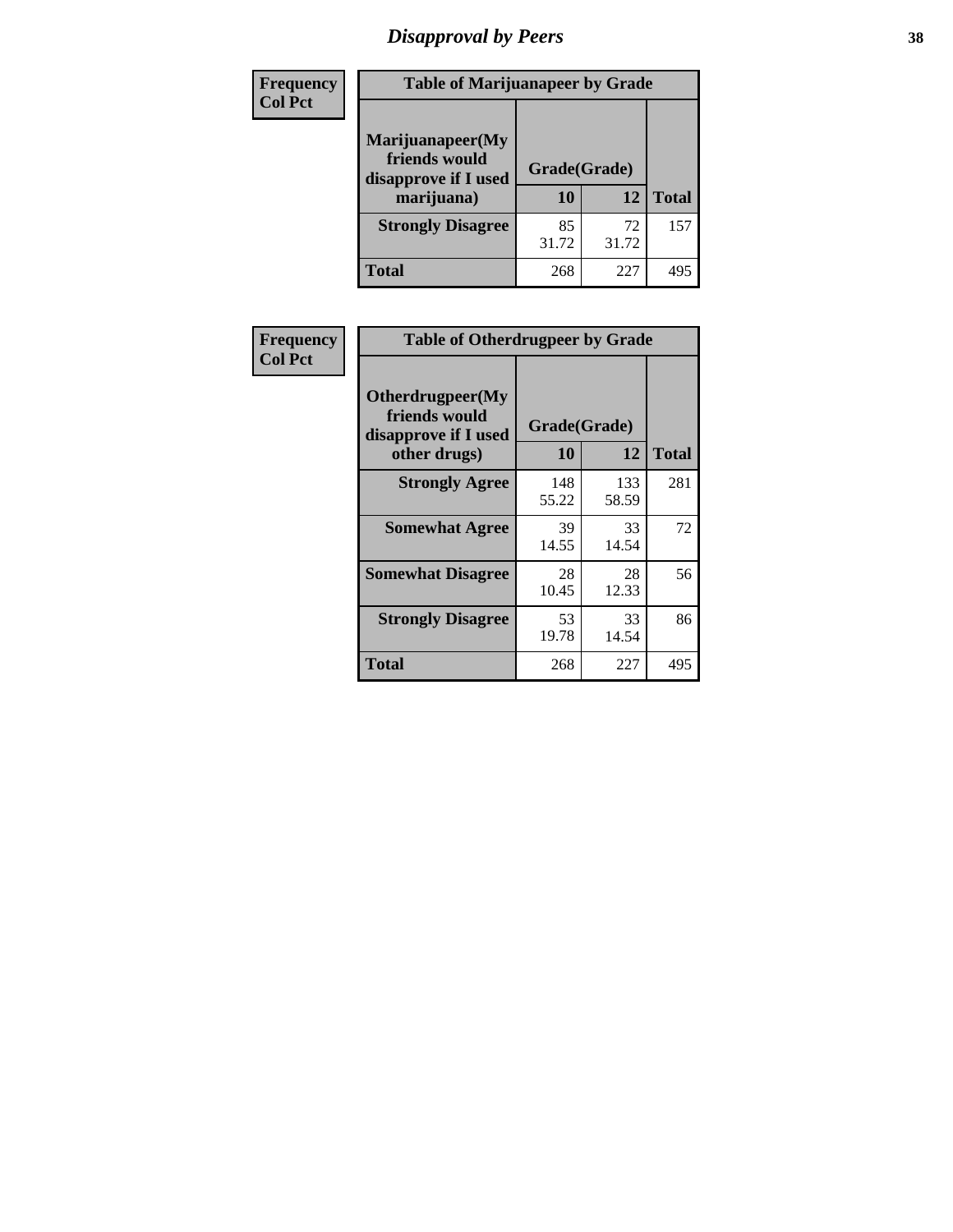| Frequency      | <b>Table of Alcohollocation1 by Grade</b> |              |              |              |
|----------------|-------------------------------------------|--------------|--------------|--------------|
| <b>Col Pct</b> | <b>Alcohollocation1(Places</b>            |              |              |              |
|                | <b>Friends Use Alcohol)</b>               | 10           | 12           | <b>Total</b> |
|                |                                           | 162<br>60.45 | 150<br>66.08 | 312          |
|                | Do Not Use                                | 106<br>39.55 | 77<br>33.92  | 183          |
|                | <b>Total</b>                              | 268          | 227          | 495          |

| <b>Frequency</b> | <b>Table of Alcohollocation2 by Grade</b> |              |              |              |
|------------------|-------------------------------------------|--------------|--------------|--------------|
| <b>Col Pct</b>   | <b>Alcohollocation2(Places</b>            | Grade(Grade) |              |              |
|                  | <b>Friends Use Alcohol)</b>               | 10           | 12           | <b>Total</b> |
|                  |                                           | 146<br>54.48 | 120<br>52.86 | 266          |
|                  | Home                                      | 122<br>45.52 | 107<br>47.14 | 229          |
|                  | <b>Total</b>                              | 268          | 227          | 495          |

| Frequency<br><b>Col Pct</b> | <b>Table of Alcohollocation3 by Grade</b>                     |                    |              |              |  |
|-----------------------------|---------------------------------------------------------------|--------------------|--------------|--------------|--|
|                             | <b>Alcohollocation3(Places</b><br><b>Friends Use Alcohol)</b> | Grade(Grade)<br>10 | 12           | <b>Total</b> |  |
|                             |                                                               |                    |              |              |  |
|                             |                                                               | 235<br>87.69       | 208<br>91.63 | 443          |  |
|                             | <b>School</b>                                                 | 33<br>12.31        | 19<br>8.37   | 52           |  |
|                             | Total                                                         | 268                | 227          | 495          |  |

| <b>Frequency</b> | <b>Table of Alcohollocation4 by Grade</b> |              |              |              |  |
|------------------|-------------------------------------------|--------------|--------------|--------------|--|
| <b>Col Pct</b>   | <b>Alcohollocation4(Places</b>            | Grade(Grade) |              |              |  |
|                  | <b>Friends Use Alcohol)</b>               | 10           | 12           | <b>Total</b> |  |
|                  |                                           | 221<br>82.46 | 181<br>79.74 | 402          |  |
|                  | Car                                       | 47<br>17.54  | 46<br>20.26  | 93           |  |
|                  | <b>Total</b>                              | 268          | 227          | 495          |  |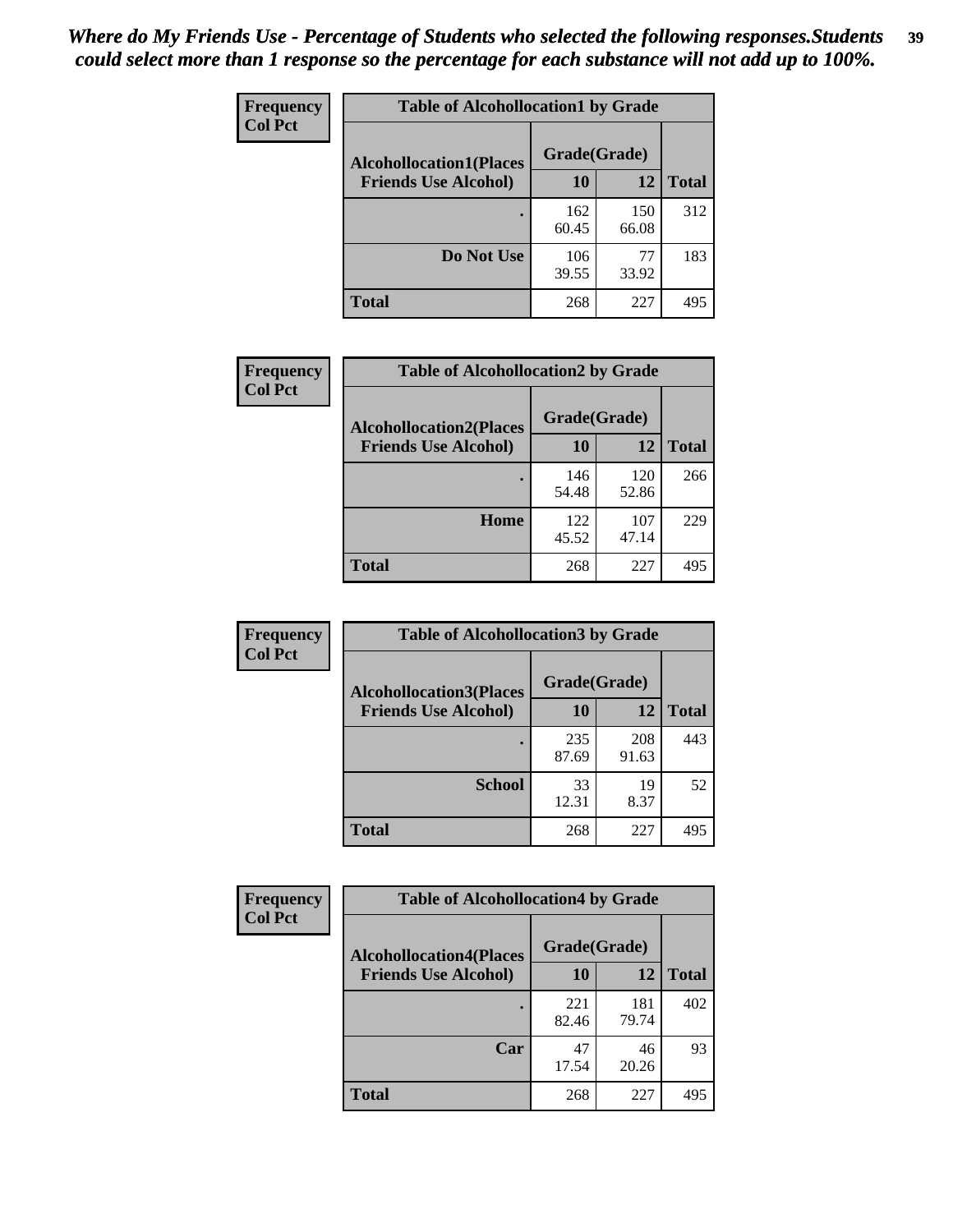| Frequency<br><b>Col Pct</b> | <b>Table of Alcohollocation5 by Grade</b>      |              |              |              |  |
|-----------------------------|------------------------------------------------|--------------|--------------|--------------|--|
|                             | Grade(Grade)<br><b>Alcohollocation5(Places</b> |              |              |              |  |
|                             | <b>Friends Use Alcohol)</b>                    | 10           | 12           | <b>Total</b> |  |
|                             |                                                | 157<br>58.58 | 104<br>45.81 | 261          |  |
|                             | <b>Friend's House</b>                          | 111<br>41.42 | 123<br>54.19 | 234          |  |
|                             | <b>Total</b>                                   | 268          | 227          | 495          |  |

| <b>Frequency</b> | <b>Table of Alcohollocation6 by Grade</b>                     |                    |              |              |
|------------------|---------------------------------------------------------------|--------------------|--------------|--------------|
| <b>Col Pct</b>   | <b>Alcohollocation6(Places</b><br><b>Friends Use Alcohol)</b> | Grade(Grade)<br>10 | 12           | <b>Total</b> |
|                  |                                                               | 191<br>71.27       | 137<br>60.35 | 328          |
|                  | <b>Other</b>                                                  | 77<br>28.73        | 90<br>39.65  | 167          |
|                  | Total                                                         | 268                | 227          | 495          |

| <b>Frequency</b> | <b>Table of Tobaccolocation1 by Grade</b> |              |              |              |
|------------------|-------------------------------------------|--------------|--------------|--------------|
| <b>Col Pct</b>   | <b>Tobaccolocation1(Places</b>            | Grade(Grade) |              |              |
|                  | <b>Friends Use Tobacco)</b>               | 10           | 12           | <b>Total</b> |
|                  |                                           | 109<br>40.67 | 103<br>45.37 | 212          |
|                  | Do Not Use                                | 159<br>59.33 | 124<br>54.63 | 283          |
|                  | <b>Total</b>                              | 268          | 227          | 495          |

| <b>Frequency</b> | <b>Table of Tobaccolocation2 by Grade</b> |              |              |              |  |
|------------------|-------------------------------------------|--------------|--------------|--------------|--|
| <b>Col Pct</b>   | <b>Tobaccolocation2(Places</b>            | Grade(Grade) |              |              |  |
|                  | <b>Friends Use Tobacco)</b>               | 10           | 12           | <b>Total</b> |  |
|                  |                                           | 191<br>71.27 | 145<br>63.88 | 336          |  |
|                  | Home                                      | 77<br>28.73  | 82<br>36.12  | 159          |  |
|                  | <b>Total</b>                              | 268          | 227          | 495          |  |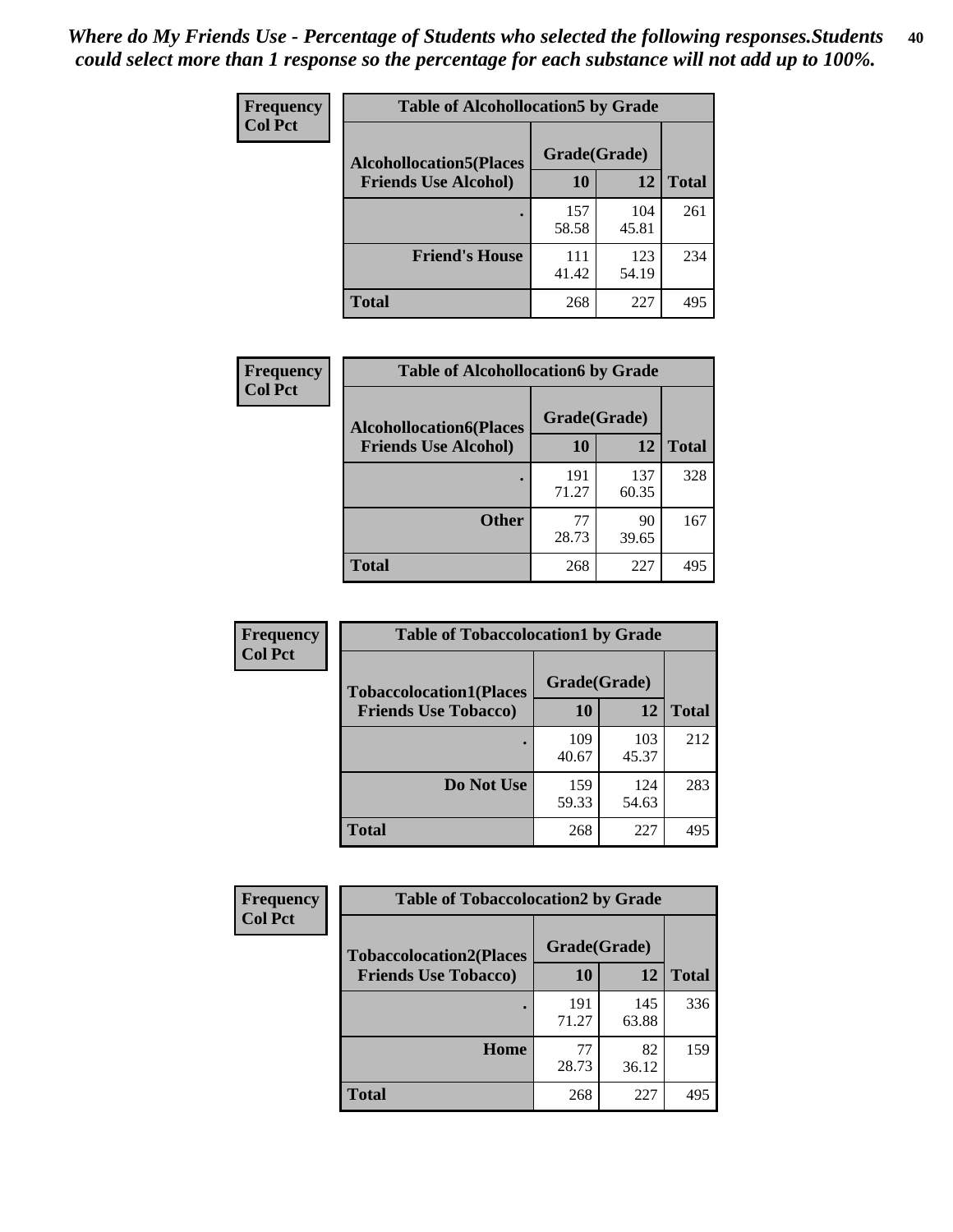| Frequency      | <b>Table of Tobaccolocation3 by Grade</b> |              |              |              |
|----------------|-------------------------------------------|--------------|--------------|--------------|
| <b>Col Pct</b> | <b>Tobaccolocation3(Places</b>            | Grade(Grade) |              |              |
|                | <b>Friends Use Tobacco)</b>               | 10           | <b>12</b>    | <b>Total</b> |
|                |                                           | 228<br>85.07 | 183<br>80.62 | 411          |
|                | <b>School</b>                             | 40<br>14.93  | 44<br>19.38  | 84           |
|                | <b>Total</b>                              | 268          | 227          | 495          |

| <b>Frequency</b><br><b>Col Pct</b> | <b>Table of Tobaccolocation4 by Grade</b> |              |              |              |
|------------------------------------|-------------------------------------------|--------------|--------------|--------------|
|                                    | <b>Tobaccolocation4(Places</b>            | Grade(Grade) |              |              |
|                                    | <b>Friends Use Tobacco)</b>               | 10           | 12           | <b>Total</b> |
|                                    |                                           | 207<br>77.24 | 151<br>66.52 | 358          |
|                                    | Car                                       | 61<br>22.76  | 76<br>33.48  | 137          |
|                                    | <b>Total</b>                              | 268          | 227          | 495          |

| Frequency<br><b>Col Pct</b> | <b>Table of Tobaccolocation5 by Grade</b> |              |              |              |
|-----------------------------|-------------------------------------------|--------------|--------------|--------------|
|                             | <b>Tobaccolocation5(Places</b>            | Grade(Grade) |              |              |
|                             | <b>Friends Use Tobacco)</b>               | 10           | 12           | <b>Total</b> |
|                             |                                           | 189<br>70.52 | 140<br>61.67 | 329          |
|                             | <b>Friend's House</b>                     | 79<br>29.48  | 87<br>38.33  | 166          |
|                             | <b>Total</b>                              | 268          | 227          | 495          |

| <b>Frequency</b> | <b>Table of Tobaccolocation6 by Grade</b> |              |              |              |  |
|------------------|-------------------------------------------|--------------|--------------|--------------|--|
| <b>Col Pct</b>   | <b>Tobaccolocation6(Places</b>            | Grade(Grade) |              |              |  |
|                  | <b>Friends Use Tobacco)</b>               | 10           | 12           | <b>Total</b> |  |
|                  |                                           | 196<br>73.13 | 154<br>67.84 | 350          |  |
|                  | <b>Other</b>                              | 72<br>26.87  | 73<br>32.16  | 145          |  |
|                  | <b>Total</b>                              | 268          | 227          | 495          |  |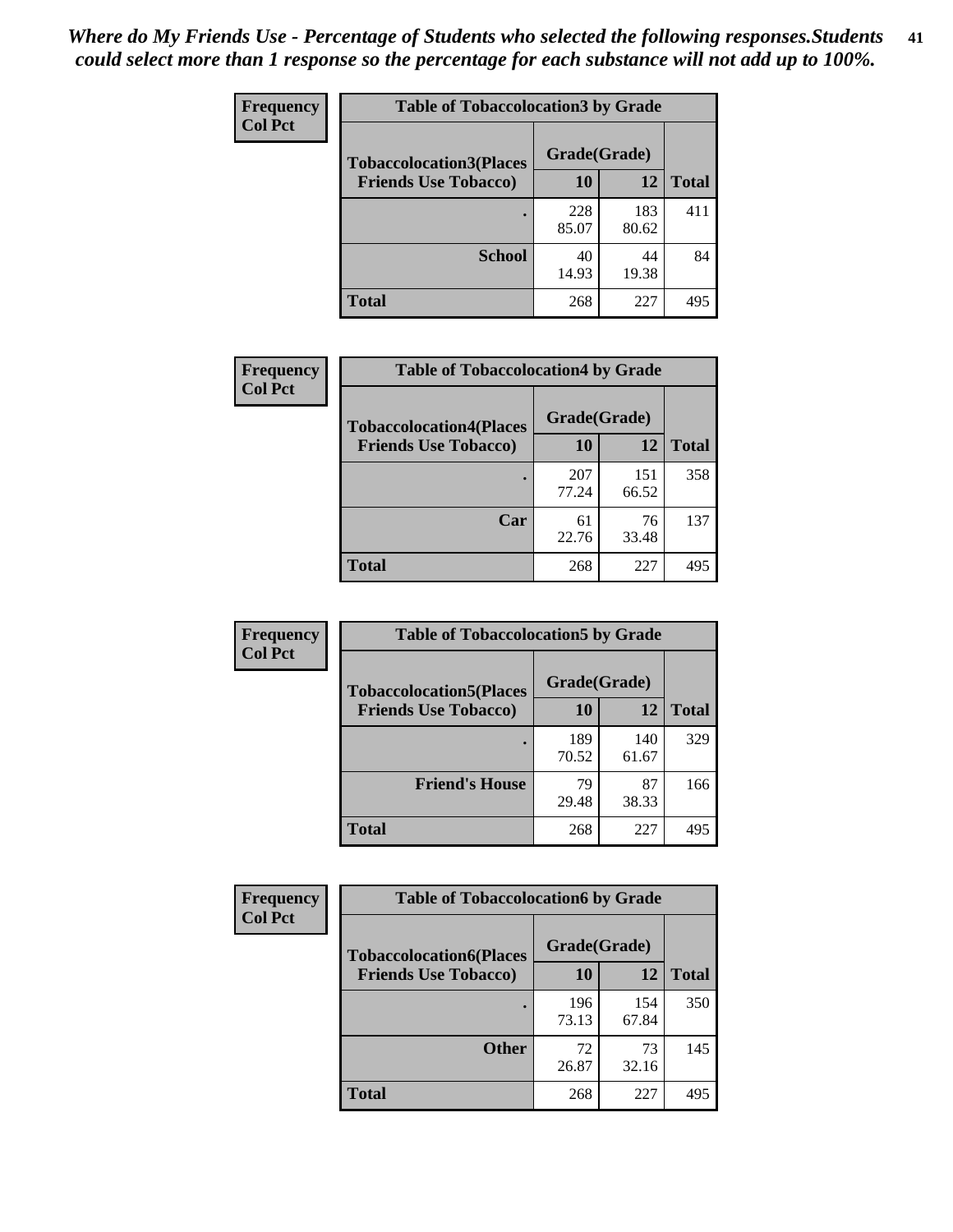| <b>Frequency</b> | <b>Table of Marijuanalocation1 by Grade</b> |              |              |              |
|------------------|---------------------------------------------|--------------|--------------|--------------|
| <b>Col Pct</b>   | <b>Marijuanalocation1(Places</b>            | Grade(Grade) |              |              |
|                  | <b>Friends Use Marijuana</b> )              | 10           | 12           | <b>Total</b> |
|                  |                                             | 135<br>50.37 | 129<br>56.83 | 264          |
|                  | Do Not Use                                  | 133<br>49.63 | 98<br>43.17  | 231          |
|                  | <b>Total</b>                                | 268          | 227          | 495          |

| <b>Frequency</b> | <b>Table of Marijuanalocation2 by Grade</b>                        |                    |              |              |
|------------------|--------------------------------------------------------------------|--------------------|--------------|--------------|
| <b>Col Pct</b>   | <b>Marijuanalocation2(Places</b><br><b>Friends Use Marijuana</b> ) | Grade(Grade)<br>10 | 12           | <b>Total</b> |
|                  |                                                                    | 180<br>67.16       | 135<br>59.47 | 315          |
|                  | Home                                                               | 88<br>32.84        | 92<br>40.53  | 180          |
|                  | <b>Total</b>                                                       | 268                | 227          | 495          |

| Frequency<br><b>Col Pct</b> | <b>Table of Marijuanalocation3 by Grade</b> |              |              |              |
|-----------------------------|---------------------------------------------|--------------|--------------|--------------|
|                             | <b>Marijuanalocation3</b> (Places           | Grade(Grade) |              |              |
|                             | <b>Friends Use Marijuana</b> )              | 10           | 12           | <b>Total</b> |
|                             |                                             | 218<br>81.34 | 187<br>82.38 | 405          |
|                             |                                             |              |              |              |
|                             | <b>School</b>                               | 50           | 40           | 90           |
|                             |                                             | 18.66        | 17.62        |              |
|                             | <b>Total</b>                                | 268          | 227          | 495          |

| <b>Frequency</b> | <b>Table of Marijuanalocation4 by Grade</b> |              |              |              |  |
|------------------|---------------------------------------------|--------------|--------------|--------------|--|
| <b>Col Pct</b>   | <b>Marijuanalocation4(Places</b>            | Grade(Grade) |              |              |  |
|                  | <b>Friends Use Marijuana</b> )              | <b>10</b>    | 12           | <b>Total</b> |  |
|                  |                                             | 194<br>72.39 | 143<br>63.00 | 337          |  |
|                  | Car                                         | 74<br>27.61  | 84<br>37.00  | 158          |  |
|                  | <b>Total</b>                                | 268          | 227          | 495          |  |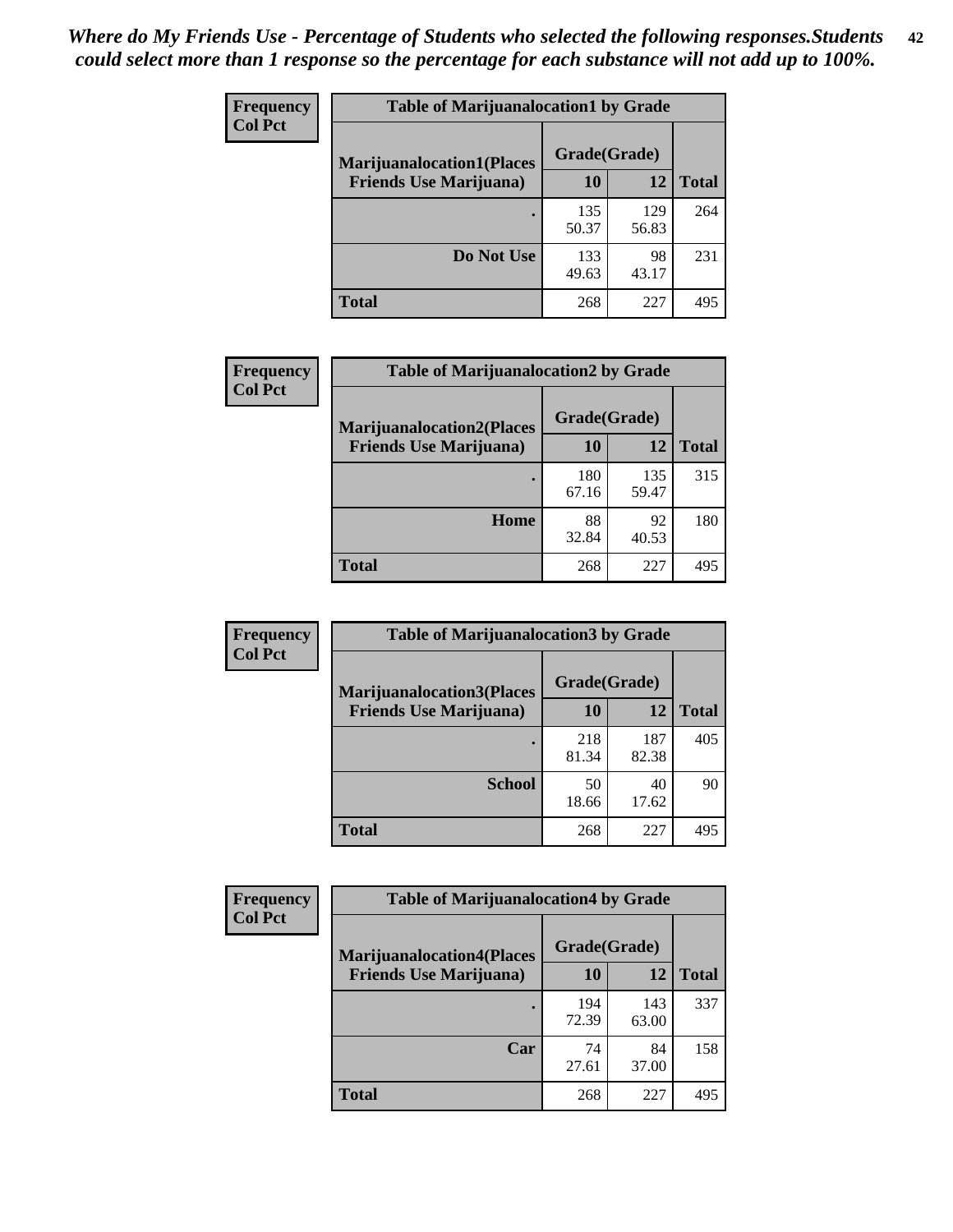| <b>Frequency</b> | <b>Table of Marijuanalocation5 by Grade</b> |              |              |              |
|------------------|---------------------------------------------|--------------|--------------|--------------|
| <b>Col Pct</b>   | <b>Marijuanalocation5</b> (Places           | Grade(Grade) |              |              |
|                  | <b>Friends Use Marijuana</b> )              | 10           | 12           | <b>Total</b> |
|                  |                                             | 169<br>63.06 | 116<br>51.10 | 285          |
|                  | <b>Friend's House</b>                       | 99<br>36.94  | 111<br>48.90 | 210          |
|                  | Total                                       | 268          | 227          | 495          |

| <b>Frequency</b> | <b>Table of Marijuanalocation6 by Grade</b>                        |                    |              |              |
|------------------|--------------------------------------------------------------------|--------------------|--------------|--------------|
| <b>Col Pct</b>   | <b>Marijuanalocation6(Places</b><br><b>Friends Use Marijuana</b> ) | Grade(Grade)<br>10 | 12           | <b>Total</b> |
|                  |                                                                    | 192<br>71.64       | 129<br>56.83 | 321          |
|                  | <b>Other</b>                                                       | 76<br>28.36        | 98<br>43.17  | 174          |
|                  | <b>Total</b>                                                       | 268                | 227          | 495          |

| <b>Frequency</b> | <b>Table of Otherdruglocation1 by Grade</b>                          |              |              |              |
|------------------|----------------------------------------------------------------------|--------------|--------------|--------------|
| <b>Col Pct</b>   | <b>Otherdruglocation1(Places</b><br><b>Friends Use Other Illegal</b> | Grade(Grade) |              |              |
|                  | Drugs)                                                               | 10           | 12           | <b>Total</b> |
|                  |                                                                      | 70<br>26.12  | 50<br>22.03  | 120          |
|                  | Do Not Use                                                           | 198<br>73.88 | 177<br>77.97 | 375          |
|                  | <b>Total</b>                                                         | 268          | 227          | 495          |

| Frequency      | <b>Table of Otherdruglocation2 by Grade</b>                          |              |              |              |
|----------------|----------------------------------------------------------------------|--------------|--------------|--------------|
| <b>Col Pct</b> | <b>Otherdruglocation2(Places</b><br><b>Friends Use Other Illegal</b> |              | Grade(Grade) |              |
|                | Drugs)                                                               | 10           | 12           | <b>Total</b> |
|                |                                                                      | 221<br>82.46 | 194<br>85.46 | 415          |
|                | Home                                                                 | 47<br>17.54  | 33<br>14.54  | 80           |
|                | <b>Total</b>                                                         | 268          | 227          | 495          |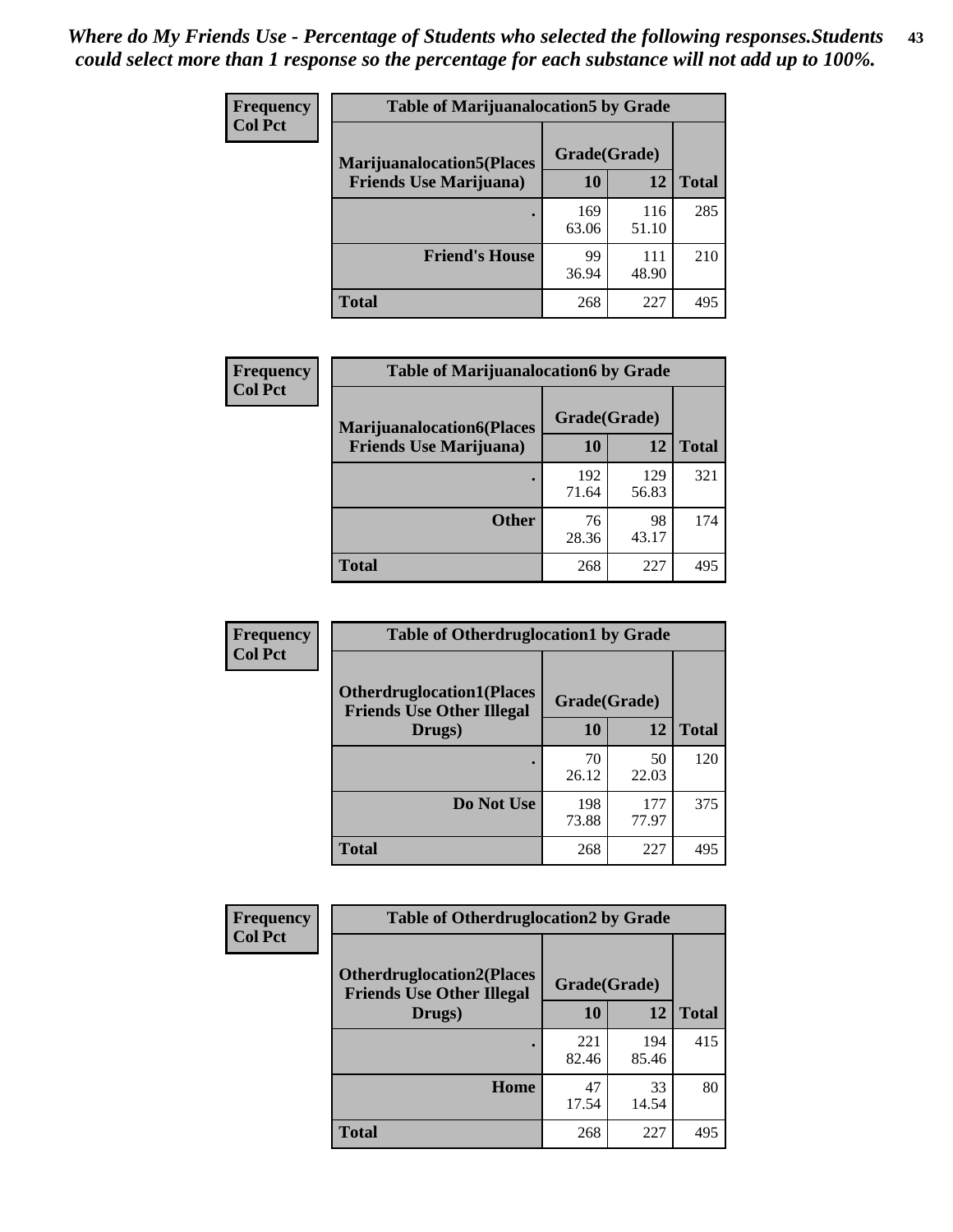| <b>Frequency</b> | <b>Table of Otherdruglocation 3 by Grade</b>                         |              |              |              |
|------------------|----------------------------------------------------------------------|--------------|--------------|--------------|
| <b>Col Pct</b>   | <b>Otherdruglocation3(Places</b><br><b>Friends Use Other Illegal</b> | Grade(Grade) |              |              |
|                  | Drugs)                                                               | 10           | 12           | <b>Total</b> |
|                  | $\bullet$                                                            | 239<br>89.18 | 216<br>95.15 | 455          |
|                  | <b>School</b>                                                        | 29<br>10.82  | 11<br>4.85   | 40           |
|                  | <b>Total</b>                                                         | 268          | 227          | 495          |

| Frequency      | <b>Table of Otherdruglocation4 by Grade</b>                          |              |              |              |  |
|----------------|----------------------------------------------------------------------|--------------|--------------|--------------|--|
| <b>Col Pct</b> | <b>Otherdruglocation4(Places</b><br><b>Friends Use Other Illegal</b> | Grade(Grade) |              |              |  |
|                | Drugs)                                                               | 10           | 12           | <b>Total</b> |  |
|                |                                                                      | 237<br>88.43 | 207<br>91.19 | 444          |  |
|                | Car                                                                  | 31<br>11.57  | 20<br>8.81   | 51           |  |
|                | <b>Total</b>                                                         | 268          | 227          | 495          |  |

| Frequency      | <b>Table of Otherdruglocation5 by Grade</b>                          |              |              |              |
|----------------|----------------------------------------------------------------------|--------------|--------------|--------------|
| <b>Col Pct</b> | <b>Otherdruglocation5(Places</b><br><b>Friends Use Other Illegal</b> | Grade(Grade) |              |              |
|                | Drugs)                                                               | 10           | 12           | <b>Total</b> |
|                |                                                                      | 221<br>82.46 | 190<br>83.70 | 411          |
|                | <b>Friend's House</b>                                                | 47<br>17.54  | 37<br>16.30  | 84           |
|                | <b>Total</b>                                                         | 268          | 227          | 495          |

| <b>Frequency</b> | <b>Table of Otherdruglocation6 by Grade</b>                          |              |              |              |
|------------------|----------------------------------------------------------------------|--------------|--------------|--------------|
| <b>Col Pct</b>   | <b>Otherdruglocation6(Places</b><br><b>Friends Use Other Illegal</b> | Grade(Grade) |              |              |
|                  | Drugs)                                                               | <b>10</b>    | 12           | <b>Total</b> |
|                  |                                                                      | 225<br>83.96 | 192<br>84.58 | 417          |
|                  | <b>Other</b>                                                         | 43<br>16.04  | 35<br>15.42  | 78           |
|                  | Total                                                                | 268          | 227          | 495          |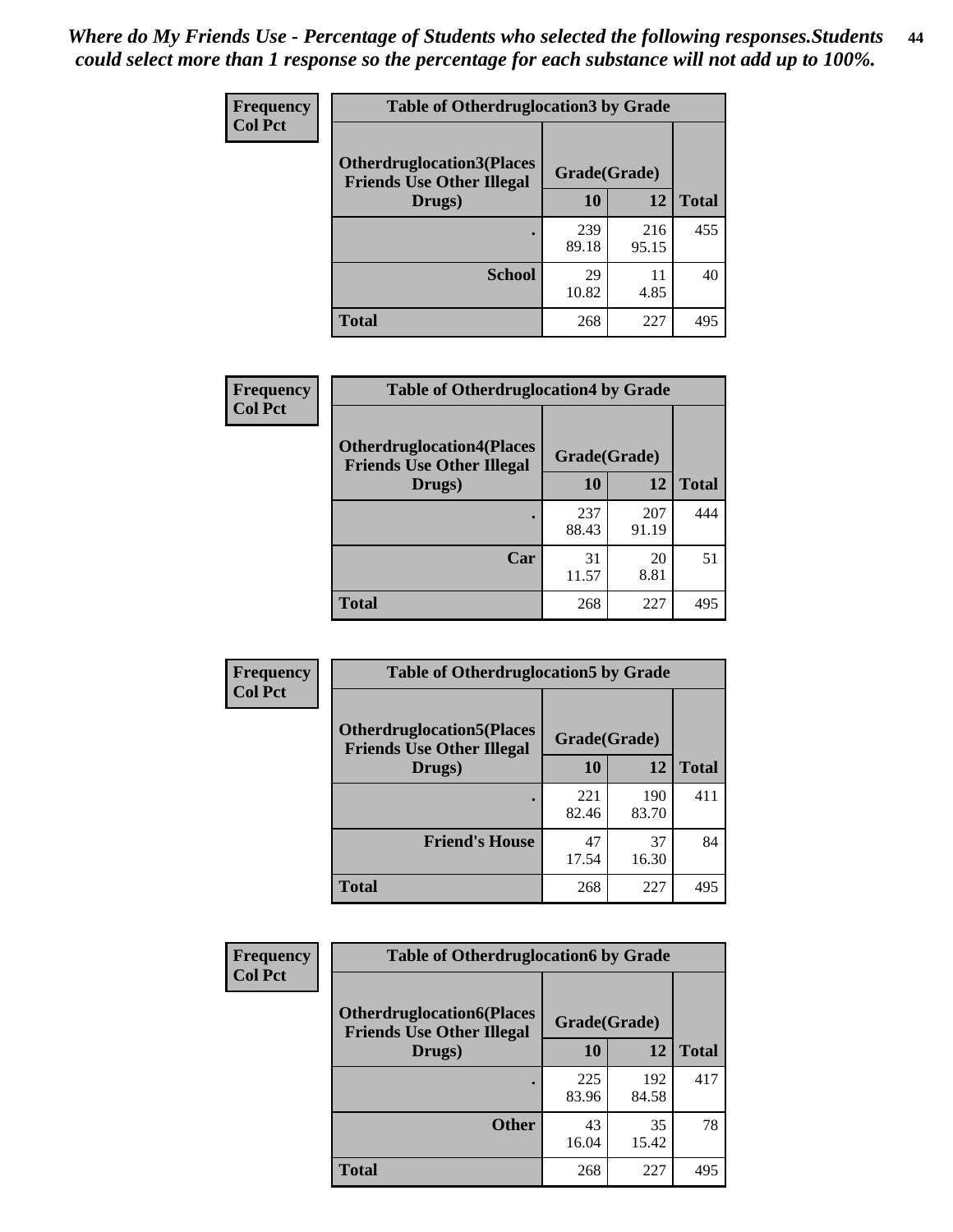| Frequency      | <b>Table of Alcoholtime1 by Grade</b>           |              |              |              |
|----------------|-------------------------------------------------|--------------|--------------|--------------|
| <b>Col Pct</b> | <b>Alcoholtime1(Times</b><br><b>Friends Use</b> | Grade(Grade) |              |              |
|                | Alcohol)                                        | 10           | 12           | <b>Total</b> |
|                |                                                 | 153<br>57.09 | 153<br>67.40 | 306          |
|                | Do Not Use                                      | 115<br>42.91 | 74<br>32.60  | 189          |
|                | <b>Total</b>                                    | 268          | 227          | 495          |

| Frequency      | <b>Table of Alcoholtime2 by Grade</b>           |              |              |              |
|----------------|-------------------------------------------------|--------------|--------------|--------------|
| <b>Col Pct</b> | <b>Alcoholtime2(Times</b><br><b>Friends Use</b> | Grade(Grade) |              |              |
|                | Alcohol)                                        | 10           | 12           | <b>Total</b> |
|                |                                                 | 235<br>87.69 | 212<br>93.39 | 447          |
|                | <b>On Way to School</b>                         | 33<br>12.31  | 15<br>6.61   | 48           |
|                | <b>Total</b>                                    | 268          | 227          | 495          |

| Frequency      | <b>Table of Alcoholtime3 by Grade</b> |                                    |              |              |  |
|----------------|---------------------------------------|------------------------------------|--------------|--------------|--|
| <b>Col Pct</b> | <b>Alcoholtime3(Times</b>             | Grade(Grade)<br><b>Friends Use</b> |              |              |  |
|                | Alcohol)                              | 10                                 | 12           | <b>Total</b> |  |
|                |                                       | 238<br>88.81                       | 210<br>92.51 | 448          |  |
|                | <b>During School</b>                  | 30<br>11.19                        | 17<br>7.49   | 47           |  |
|                | <b>Total</b>                          | 268                                | 227          | 495          |  |

| <b>Frequency</b> | <b>Table of Alcoholtime4 by Grade</b> |              |              |              |
|------------------|---------------------------------------|--------------|--------------|--------------|
| <b>Col Pct</b>   | <b>Alcoholtime4(Times</b>             | Grade(Grade) |              |              |
|                  | <b>Friends Use Alcohol)</b>           | 10           | 12           | <b>Total</b> |
|                  |                                       | 225<br>83.96 | 209<br>92.07 | 434          |
|                  | <b>On Way Home From School</b>        | 43<br>16.04  | 18<br>7.93   | 61           |
|                  | <b>Total</b>                          | 268          | 227          | 495          |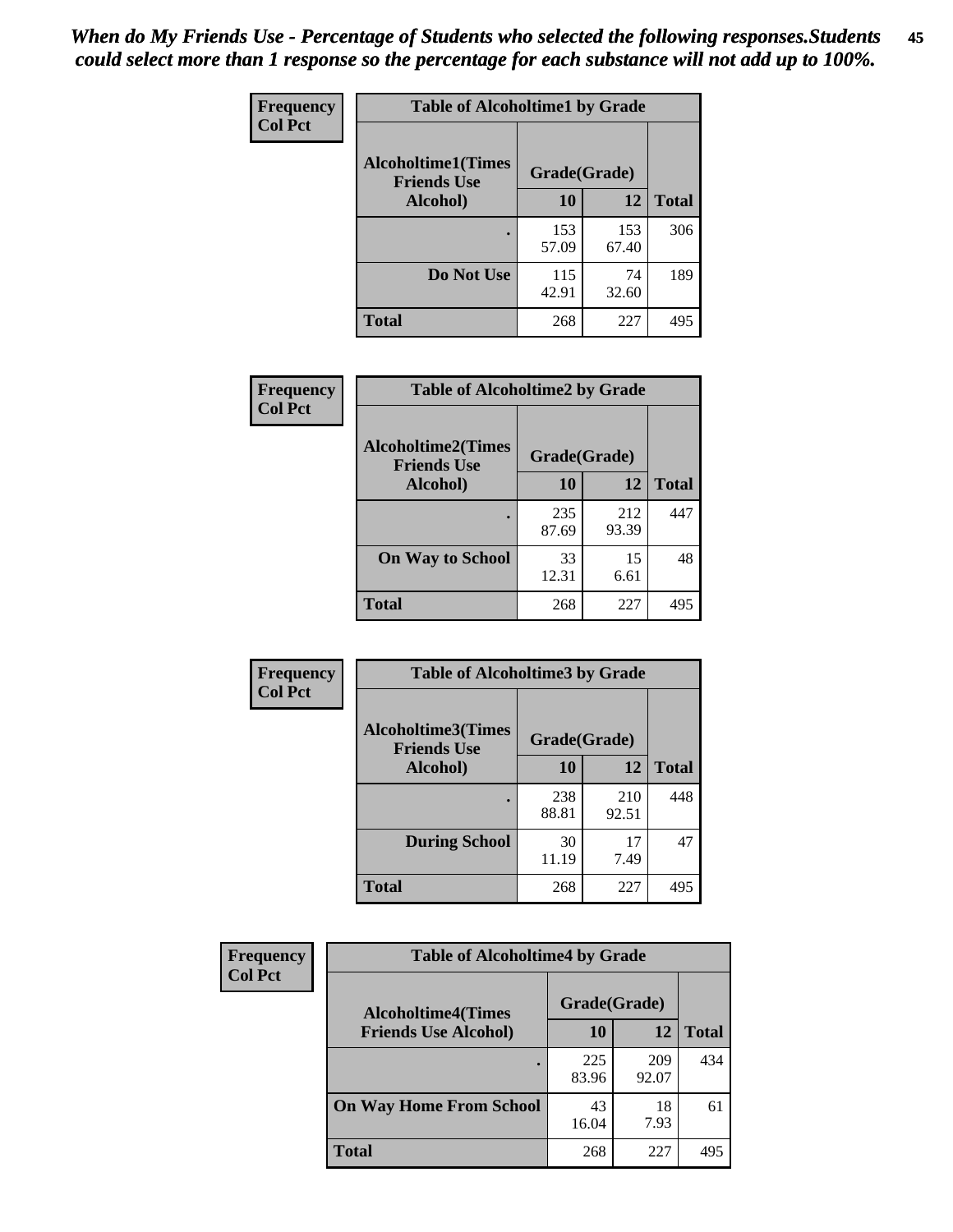*When do My Friends Use - Percentage of Students who selected the following responses.Students could select more than 1 response so the percentage for each substance will not add up to 100%.* **46**

| Frequency      | <b>Table of Alcoholtime5 by Grade</b>           |              |              |              |
|----------------|-------------------------------------------------|--------------|--------------|--------------|
| <b>Col Pct</b> | <b>Alcoholtime5(Times</b><br><b>Friends Use</b> | Grade(Grade) |              |              |
|                | Alcohol)                                        | 10           | 12           | <b>Total</b> |
|                |                                                 | 196<br>73.13 | 169<br>74.45 | 365          |
|                | Weeknights                                      | 72<br>26.87  | 58<br>25.55  | 130          |
|                | <b>Total</b>                                    | 268          | 227          | 495          |

| <b>Frequency</b> |                                                 | <b>Table of Alcoholtime6 by Grade</b> |              |              |  |
|------------------|-------------------------------------------------|---------------------------------------|--------------|--------------|--|
| <b>Col Pct</b>   | <b>Alcoholtime6(Times</b><br><b>Friends Use</b> | Grade(Grade)                          |              |              |  |
|                  | Alcohol)                                        | 10                                    | 12           | <b>Total</b> |  |
|                  |                                                 | 113<br>42.16                          | 71<br>31.28  | 184          |  |
|                  | Weekends                                        | 155<br>57.84                          | 156<br>68.72 | 311          |  |
|                  | <b>Total</b>                                    | 268                                   | 227          | 495          |  |

| <b>Frequency</b> | <b>Table of Tobaccotime1 by Grade</b>           |              |              |              |
|------------------|-------------------------------------------------|--------------|--------------|--------------|
| <b>Col Pct</b>   | <b>Tobaccotime1(Times</b><br><b>Friends Use</b> | Grade(Grade) |              |              |
|                  | <b>Tobacco</b> )                                | 10           | 12           | <b>Total</b> |
|                  |                                                 | 98<br>36.57  | 104<br>45.81 | 202          |
|                  | Do Not Use                                      | 170<br>63.43 | 123<br>54.19 | 293          |
|                  | <b>Total</b>                                    | 268          | 227          | 495          |

| <b>Frequency</b> | <b>Table of Tobaccotime2 by Grade</b>           |              |              |              |
|------------------|-------------------------------------------------|--------------|--------------|--------------|
| <b>Col Pct</b>   | <b>Tobaccotime2(Times</b><br><b>Friends Use</b> | Grade(Grade) |              |              |
|                  | <b>Tobacco</b> )                                | 10           | 12           | <b>Total</b> |
|                  |                                                 | 216<br>80.60 | 165<br>72.69 | 381          |
|                  | <b>On Way to School</b>                         | 52<br>19.40  | 62<br>27.31  | 114          |
|                  | <b>Total</b>                                    | 268          | 227          | 495          |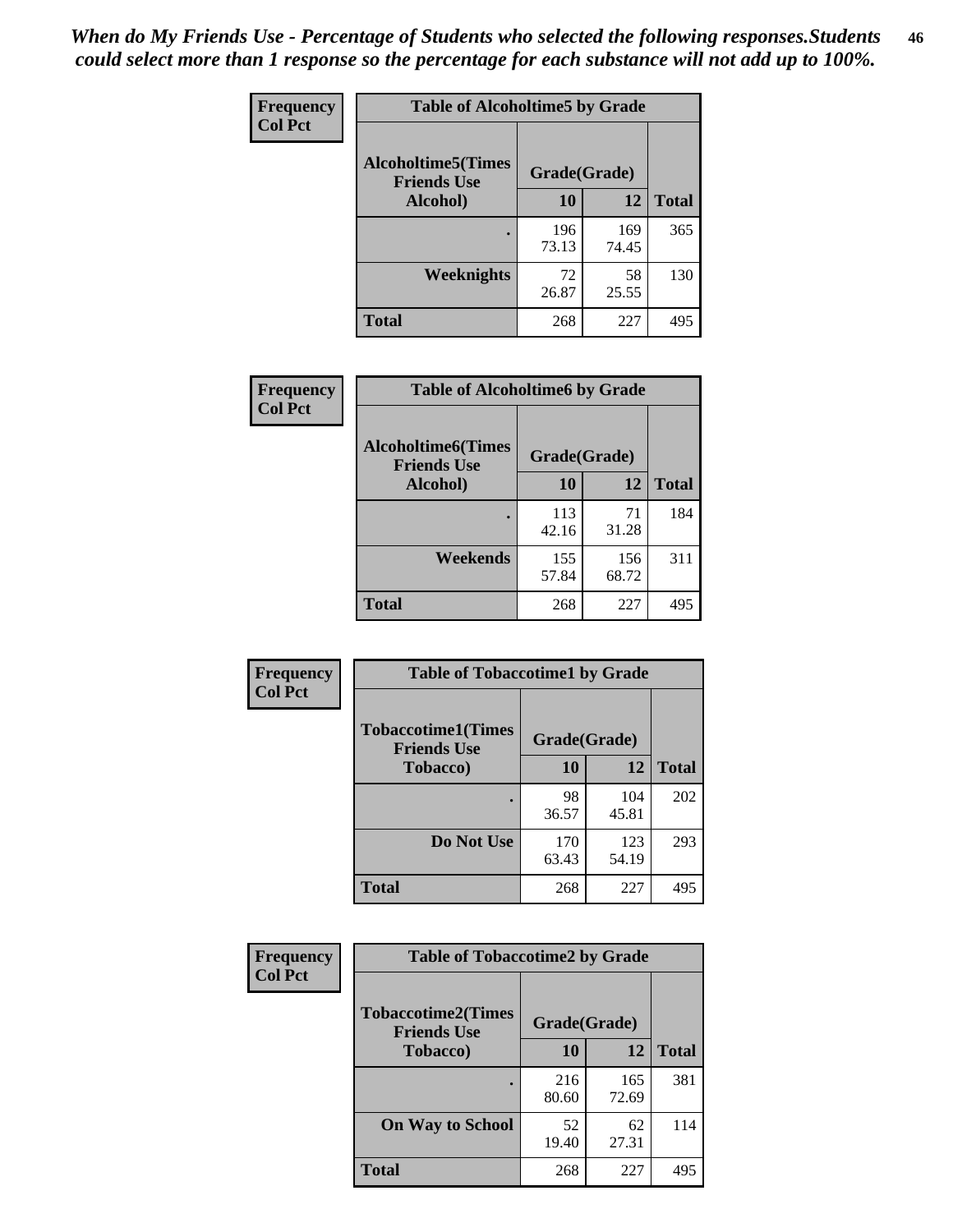*When do My Friends Use - Percentage of Students who selected the following responses.Students could select more than 1 response so the percentage for each substance will not add up to 100%.* **47**

| <b>Frequency</b> | <b>Table of Tobaccotime3 by Grade</b>           |              |              |              |
|------------------|-------------------------------------------------|--------------|--------------|--------------|
| <b>Col Pct</b>   | <b>Tobaccotime3(Times</b><br><b>Friends Use</b> | Grade(Grade) |              |              |
|                  | <b>Tobacco</b> )                                | 10           | 12           | <b>Total</b> |
|                  |                                                 | 234<br>87.31 | 191<br>84.14 | 425          |
|                  | <b>During School</b>                            | 34<br>12.69  | 36<br>15.86  | 70           |
|                  | <b>Total</b>                                    | 268          | 227          | 495          |

| <b>Frequency</b> | <b>Table of Tobaccotime4 by Grade</b> |              |              |              |
|------------------|---------------------------------------|--------------|--------------|--------------|
| <b>Col Pct</b>   | <b>Tobaccotime4(Times</b>             | Grade(Grade) |              |              |
|                  | <b>Friends Use Tobacco)</b>           | 10           | 12           | <b>Total</b> |
|                  |                                       | 225<br>83.96 | 209<br>92.07 | 434          |
|                  | <b>On Way Home From School</b>        | 43<br>16.04  | 18<br>7.93   | 61           |
|                  | <b>Total</b>                          | 268          | 227          | 495          |

| Frequency      | <b>Table of Tobaccotime5 by Grade</b>            |              |              |              |
|----------------|--------------------------------------------------|--------------|--------------|--------------|
| <b>Col Pct</b> | <b>Tobaccotime5</b> (Times<br><b>Friends Use</b> | Grade(Grade) |              |              |
|                | <b>Tobacco</b> )                                 | 10           | 12           | <b>Total</b> |
|                |                                                  | 195<br>72.76 | 138<br>60.79 | 333          |
|                | <b>Weeknights</b>                                | 73<br>27.24  | 89<br>39.21  | 162          |
|                | <b>Total</b>                                     | 268          | 227          | 495          |

| Frequency      | <b>Table of Tobaccotime6 by Grade</b>                           |              |              |              |  |
|----------------|-----------------------------------------------------------------|--------------|--------------|--------------|--|
| <b>Col Pct</b> | <b>Tobaccotime6(Times</b><br>Grade(Grade)<br><b>Friends Use</b> |              |              |              |  |
|                | <b>Tobacco</b> )                                                | 10           | 12           | <b>Total</b> |  |
|                |                                                                 | 172<br>64.18 | 125<br>55.07 | 297          |  |
|                | Weekends                                                        | 96<br>35.82  | 102<br>44.93 | 198          |  |
|                | Total                                                           | 268          | 227          | 495          |  |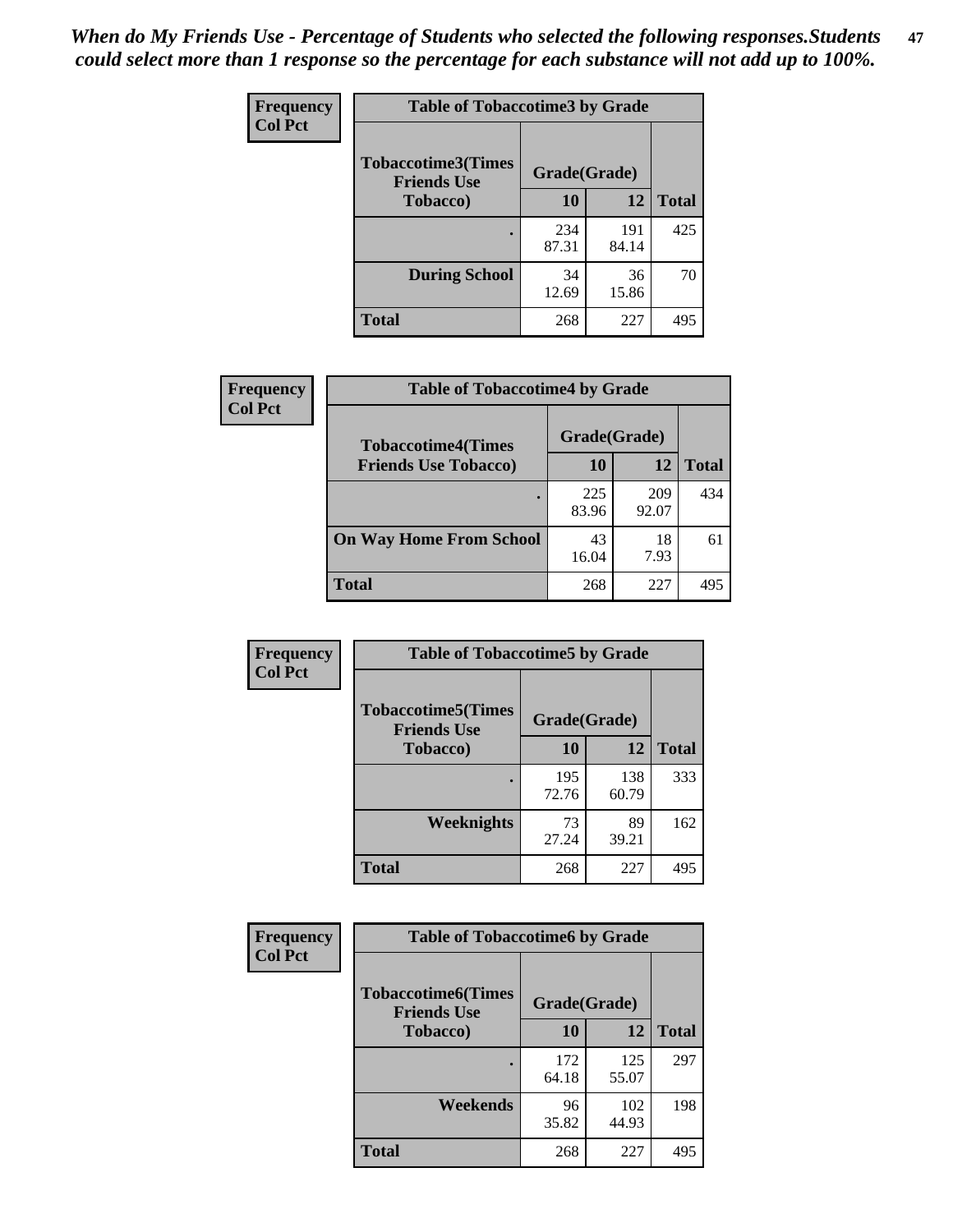| Frequency      | <b>Table of Marijuanatime1 by Grade</b>           |              |              |              |  |
|----------------|---------------------------------------------------|--------------|--------------|--------------|--|
| <b>Col Pct</b> | <b>Marijuanatime1(Times</b><br><b>Friends Use</b> | Grade(Grade) |              |              |  |
|                | Marijuana)                                        | 10           | 12           | <b>Total</b> |  |
|                |                                                   | 130<br>48.51 | 133<br>58.59 | 263          |  |
|                | Do Not Use                                        | 138<br>51.49 | 94<br>41.41  | 232          |  |
|                | <b>Total</b>                                      | 268          | 227          | 495          |  |

| Frequency      | <b>Table of Marijuanatime2 by Grade</b>           |              |              |              |
|----------------|---------------------------------------------------|--------------|--------------|--------------|
| <b>Col Pct</b> | <b>Marijuanatime2(Times</b><br><b>Friends Use</b> | Grade(Grade) |              |              |
|                | Marijuana)                                        | 10           | 12           | <b>Total</b> |
|                |                                                   | 201<br>75.00 | 167<br>73.57 | 368          |
|                | <b>On Way to School</b>                           | 67<br>25.00  | 60<br>26.43  | 127          |
|                | <b>Total</b>                                      | 268          | 227          | 495          |

| Frequency      | <b>Table of Marijuanatime3 by Grade</b>    |              |              |              |
|----------------|--------------------------------------------|--------------|--------------|--------------|
| <b>Col Pct</b> | Marijuanatime3(Times<br><b>Friends Use</b> | Grade(Grade) |              |              |
|                | Marijuana)                                 | 10           | 12           | <b>Total</b> |
|                |                                            | 223<br>83.21 | 190<br>83.70 | 413          |
|                | <b>During School</b>                       | 45<br>16.79  | 37<br>16.30  | 82           |
|                | <b>Total</b>                               | 268          | 227          | 495          |

| <b>Frequency</b> | <b>Table of Marijuanatime4 by Grade</b> |              |              |              |
|------------------|-----------------------------------------|--------------|--------------|--------------|
| <b>Col Pct</b>   | <b>Marijuanatime4(Times</b>             | Grade(Grade) |              |              |
|                  | <b>Friends Use Marijuana</b> )          | 10           | 12           | <b>Total</b> |
|                  |                                         | 194<br>72.39 | 170<br>74.89 | 364          |
|                  | <b>On Way Home From School</b>          | 74<br>27.61  | 57<br>25.11  | 131          |
|                  | <b>Total</b>                            | 268          | 227          | 495          |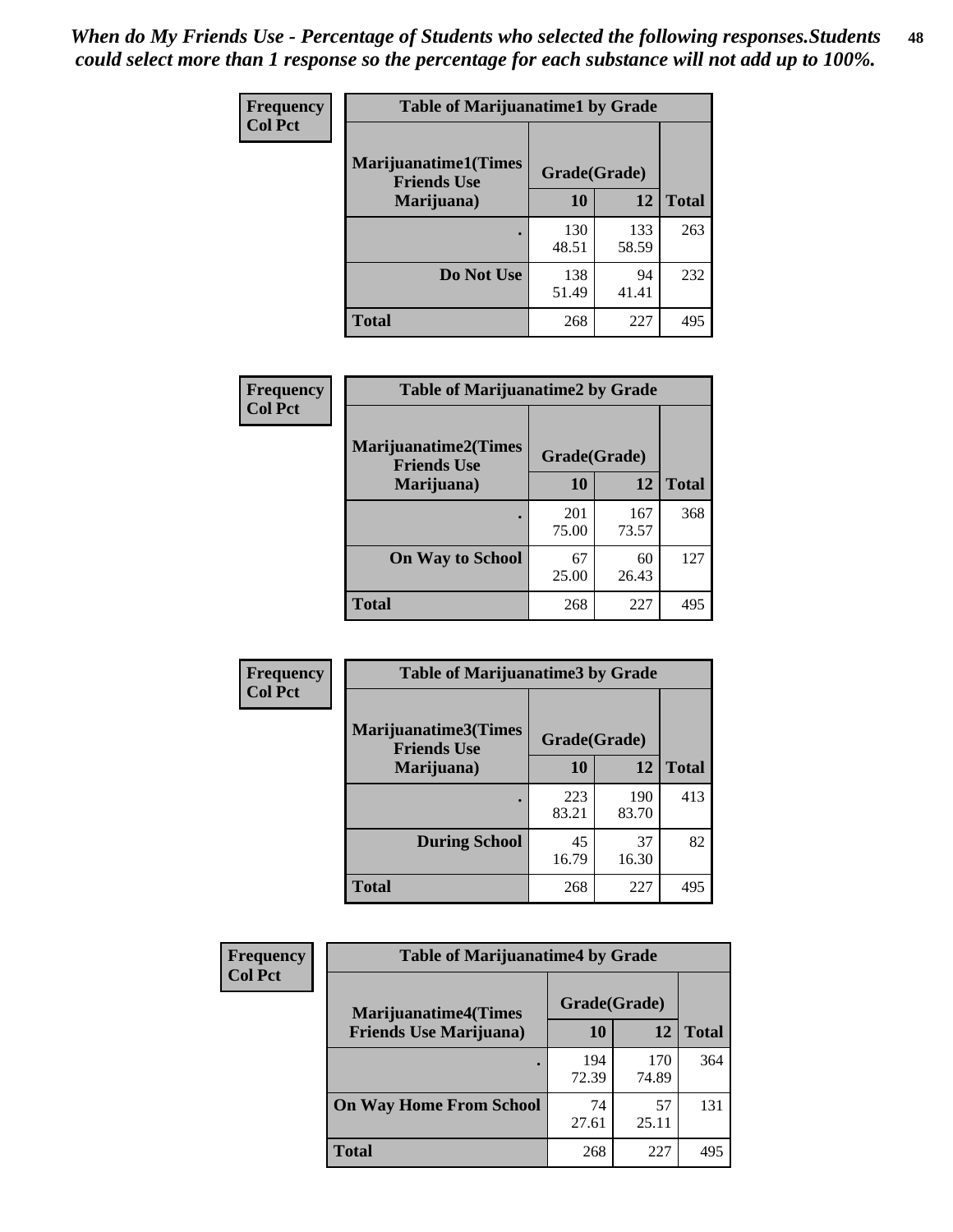| Frequency      | <b>Table of Marijuanatime5 by Grade</b>            |              |              |              |
|----------------|----------------------------------------------------|--------------|--------------|--------------|
| <b>Col Pct</b> | <b>Marijuanatime5</b> (Times<br><b>Friends Use</b> | Grade(Grade) |              |              |
|                | Marijuana)                                         | 10           | 12           | <b>Total</b> |
|                |                                                    | 173<br>64.55 | 128<br>56.39 | 301          |
|                | Weeknights                                         | 95<br>35.45  | 99<br>43.61  | 194          |
|                | <b>Total</b>                                       | 268          | 227          | 495          |

| Frequency      | <b>Table of Marijuanatime6 by Grade</b>            |              |              |              |
|----------------|----------------------------------------------------|--------------|--------------|--------------|
| <b>Col Pct</b> | <b>Marijuanatime6</b> (Times<br><b>Friends Use</b> | Grade(Grade) |              |              |
|                | Marijuana)                                         | 10           | 12           | <b>Total</b> |
|                |                                                    | 139<br>51.87 | 96<br>42.29  | 235          |
|                | Weekends                                           | 129<br>48.13 | 131<br>57.71 | 260          |
|                | <b>Total</b>                                       | 268          | 227          | 495          |

| Frequency      | <b>Table of Otherdrugtime1 by Grade</b>                 |              |              |              |  |
|----------------|---------------------------------------------------------|--------------|--------------|--------------|--|
| <b>Col Pct</b> | <b>Otherdrugtime1(Times</b><br><b>Friends Use Other</b> | Grade(Grade) |              |              |  |
|                | <b>Illegal Drugs)</b>                                   | 10           | 12           | <b>Total</b> |  |
|                |                                                         | 56<br>20.90  | 49<br>21.59  | 105          |  |
|                | Do Not Use                                              | 212<br>79.10 | 178<br>78.41 | 390          |  |
|                | <b>Total</b>                                            | 268          | 227          | 495          |  |

| Frequency      | <b>Table of Otherdrugtime2 by Grade</b>                 |              |              |              |  |  |  |
|----------------|---------------------------------------------------------|--------------|--------------|--------------|--|--|--|
| <b>Col Pct</b> | <b>Otherdrugtime2(Times</b><br><b>Friends Use Other</b> | Grade(Grade) |              |              |  |  |  |
|                | <b>Illegal Drugs</b> )                                  | 10           | 12           | <b>Total</b> |  |  |  |
|                |                                                         | 244<br>91.04 | 213<br>93.83 | 457          |  |  |  |
|                | <b>On Way to School</b>                                 | 24<br>8.96   | 14<br>6.17   | 38           |  |  |  |
|                | Total                                                   | 268          | 227          | 495          |  |  |  |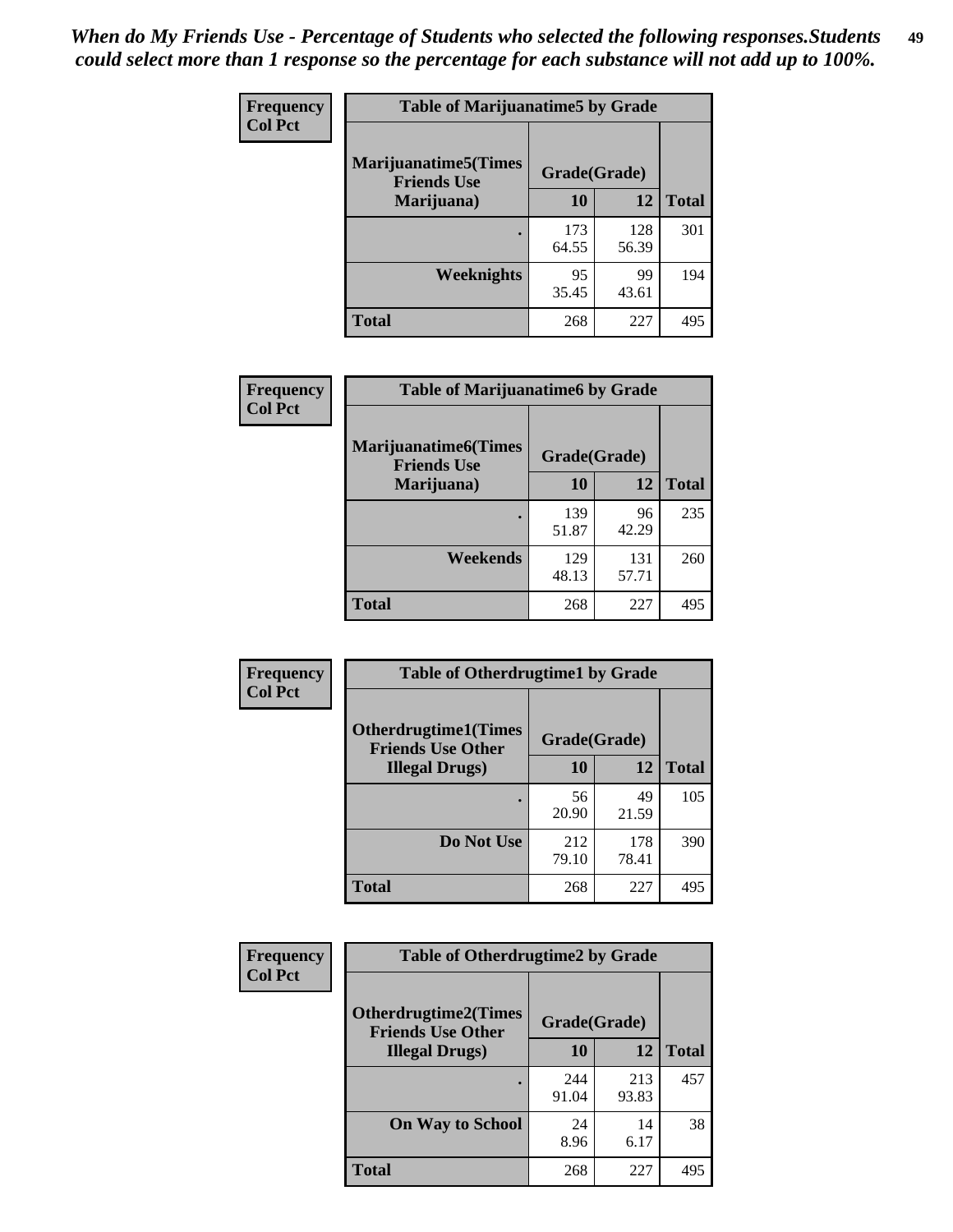| <b>Frequency</b><br><b>Col Pct</b> | <b>Table of Otherdrugtime3 by Grade</b>                                                                 |              |              |              |  |  |
|------------------------------------|---------------------------------------------------------------------------------------------------------|--------------|--------------|--------------|--|--|
|                                    | <b>Otherdrugtime3(Times</b><br>Grade(Grade)<br><b>Friends Use Other</b><br>10<br><b>Illegal Drugs</b> ) |              |              |              |  |  |
|                                    |                                                                                                         |              | 12           | <b>Total</b> |  |  |
|                                    |                                                                                                         | 246<br>91.79 | 218<br>96.04 | 464          |  |  |
|                                    | <b>During School</b>                                                                                    | 22<br>8.21   | 9<br>3.96    | 31           |  |  |
|                                    | Total                                                                                                   | 268          | 227          | 495          |  |  |

| <b>Frequency</b> | <b>Table of Otherdrugtime4 by Grade</b>                         |              |              |              |  |  |  |
|------------------|-----------------------------------------------------------------|--------------|--------------|--------------|--|--|--|
| <b>Col Pct</b>   | <b>Otherdrugtime4(Times</b><br><b>Friends Use Other Illegal</b> | Grade(Grade) |              |              |  |  |  |
|                  | Drugs)                                                          | 10           | 12           | <b>Total</b> |  |  |  |
|                  |                                                                 | 245<br>91.42 | 213<br>93.83 | 458          |  |  |  |
|                  | <b>On Way Home From School</b>                                  | 23<br>8.58   | 14<br>6.17   | 37           |  |  |  |
|                  | <b>Total</b>                                                    | 268          | 227          | 495          |  |  |  |

| <b>Frequency</b><br><b>Col Pct</b> | <b>Table of Otherdrugtime5 by Grade</b>                  |              |              |              |  |  |  |
|------------------------------------|----------------------------------------------------------|--------------|--------------|--------------|--|--|--|
|                                    | <b>Otherdrugtime5</b> (Times<br><b>Friends Use Other</b> | Grade(Grade) |              |              |  |  |  |
|                                    | <b>Illegal Drugs</b> )                                   | 10           | 12           | <b>Total</b> |  |  |  |
|                                    |                                                          | 231<br>86.19 | 202<br>88.99 | 433          |  |  |  |
|                                    | Weeknights                                               | 37<br>13.81  | 25<br>11.01  | 62           |  |  |  |
|                                    | Total                                                    | 268          | 227          | 495          |  |  |  |

| Frequency      | <b>Table of Otherdrugtime6 by Grade</b>                                 |              |              |              |  |  |
|----------------|-------------------------------------------------------------------------|--------------|--------------|--------------|--|--|
| <b>Col Pct</b> | <b>Otherdrugtime6(Times</b><br>Grade(Grade)<br><b>Friends Use Other</b> |              |              |              |  |  |
|                | <b>Illegal Drugs</b> )                                                  | 10           | 12           | <b>Total</b> |  |  |
|                |                                                                         | 212<br>79.10 | 179<br>78.85 | 391          |  |  |
|                | <b>Weekends</b>                                                         | 56<br>20.90  | 48<br>21.15  | 104          |  |  |
|                | <b>Total</b>                                                            | 268          | 227          | 495          |  |  |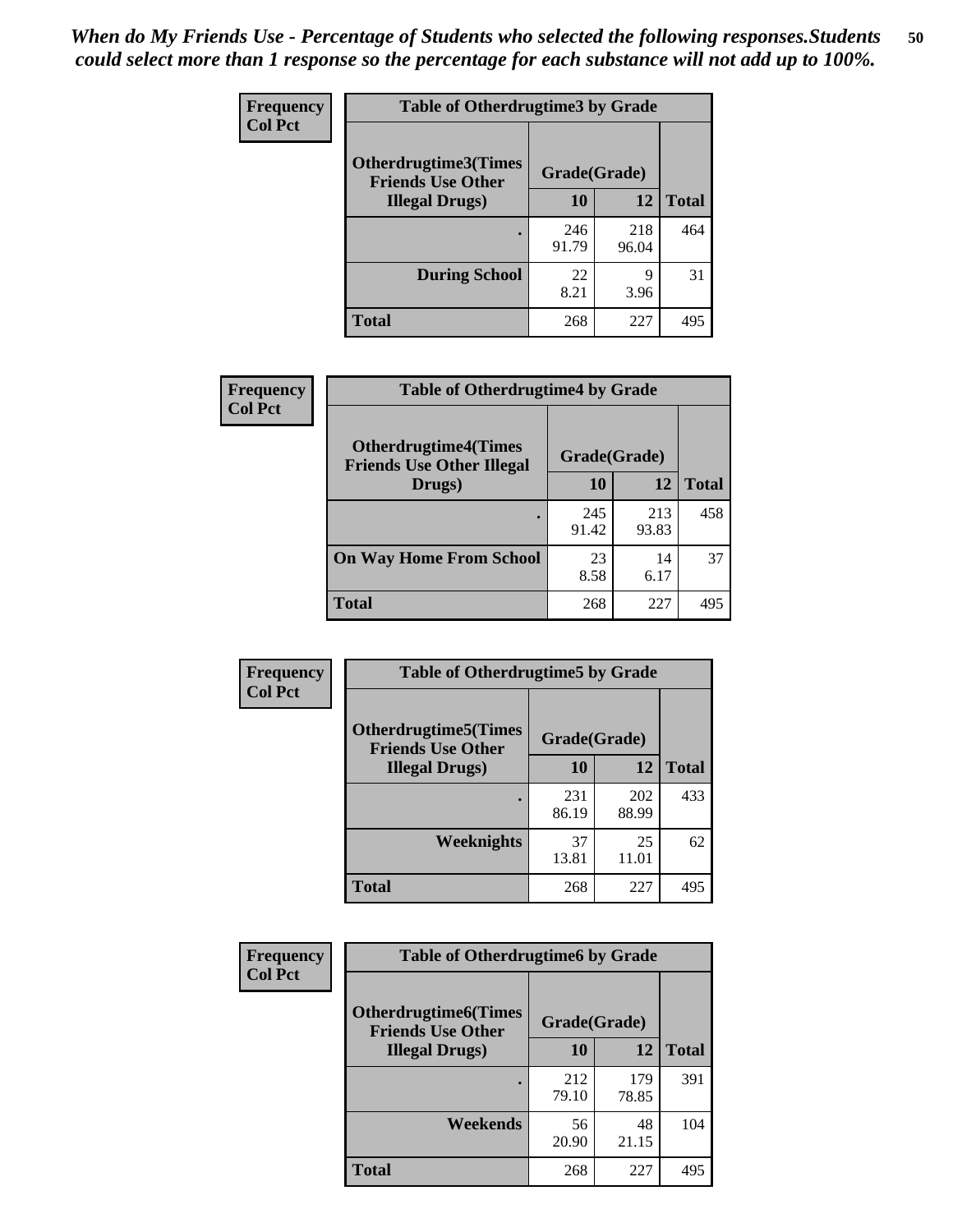| Frequency      | <b>Table of Educationalcohol by Grade</b>                                                                  |              |              |              |  |
|----------------|------------------------------------------------------------------------------------------------------------|--------------|--------------|--------------|--|
| <b>Col Pct</b> | Educationalcohol(I<br>have been taught<br>about alcohol,<br>tobacco,<br>and other drugs<br>within the last | Grade(Grade) |              |              |  |
|                | year at school)                                                                                            | 10           | 12           | <b>Total</b> |  |
|                | <b>Yes</b>                                                                                                 | 214<br>79.85 | 121<br>53.30 | 335          |  |
|                | N <sub>0</sub>                                                                                             | 54<br>20.15  | 106<br>46.70 | 160          |  |
|                | <b>Total</b>                                                                                               | 268          | 227          | 495          |  |

| Frequency      | <b>Table of Eversmoked by Grade</b> |              |              |              |  |  |  |
|----------------|-------------------------------------|--------------|--------------|--------------|--|--|--|
| <b>Col Pct</b> | Eversmoked(I<br>have smoked         | Grade(Grade) |              |              |  |  |  |
|                | a cigarette)                        | 10           | 12           | <b>Total</b> |  |  |  |
|                | Yes                                 | 101<br>37.69 | 94<br>41.41  | 195          |  |  |  |
|                | N <sub>0</sub>                      | 167<br>62.31 | 133<br>58.59 | 300          |  |  |  |
|                | <b>Total</b>                        | 268          | 227          | 495          |  |  |  |

| Frequency<br><b>Col Pct</b> | <b>Table of Drovedrinking by Grade</b>                                                         |                          |              |              |  |  |
|-----------------------------|------------------------------------------------------------------------------------------------|--------------------------|--------------|--------------|--|--|
|                             | Drovedrinking(In<br>the past 30 days I<br>have driven a car<br>or other vehicle<br>while I was | Grade(Grade)<br>10<br>12 |              |              |  |  |
|                             | drinking alcohol)                                                                              |                          |              | <b>Total</b> |  |  |
|                             | <b>Yes</b>                                                                                     | 10<br>3.73               | 17<br>7.49   | 27           |  |  |
|                             | N <sub>0</sub>                                                                                 | 258<br>96.27             | 210<br>92.51 | 468          |  |  |
|                             | <b>Total</b>                                                                                   | 268                      | 227          | 495          |  |  |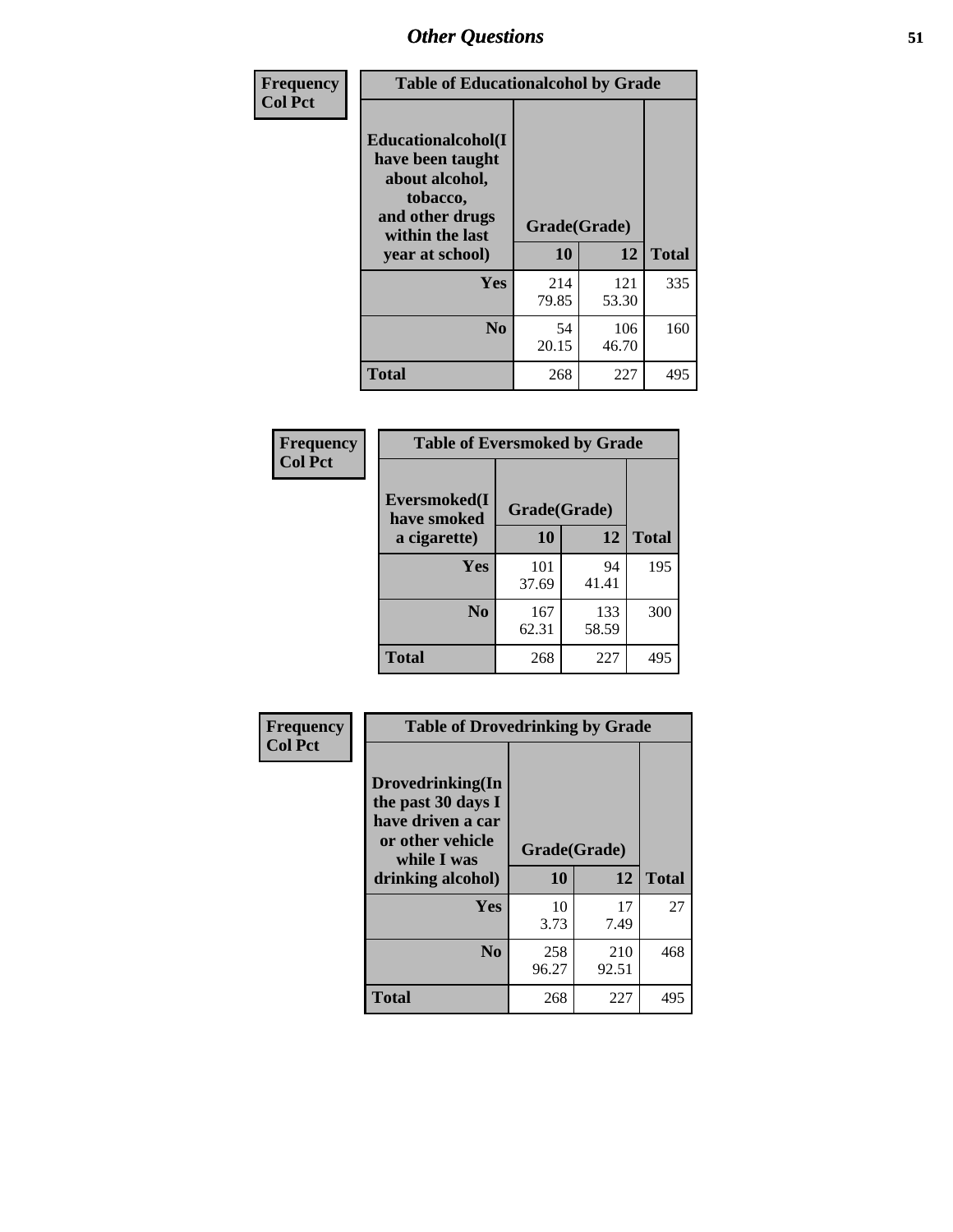| Frequency<br><b>Col Pct</b> | <b>Table of Rodedrinking by Grade</b>                                                                      |              |              |              |  |  |
|-----------------------------|------------------------------------------------------------------------------------------------------------|--------------|--------------|--------------|--|--|
|                             | Rodedrinking(In<br>the past 30 days<br>I have ridden in<br>a car with a<br>driver who had<br>been drinking | Grade(Grade) |              |              |  |  |
|                             | alcohol)                                                                                                   | 10           | 12           | <b>Total</b> |  |  |
|                             | <b>Yes</b>                                                                                                 | 49<br>18.28  | 45<br>19.82  | 94           |  |  |
|                             | N <sub>0</sub>                                                                                             | 219<br>81.72 | 182<br>80.18 | 401          |  |  |
|                             | <b>Total</b>                                                                                               | 268          | 227          | 495          |  |  |

#### **Frequency Col Pct**

| <b>Table of Drugsschool by Grade</b>                                                                                      |              |                    |              |  |  |  |
|---------------------------------------------------------------------------------------------------------------------------|--------------|--------------------|--------------|--|--|--|
| <b>Drugsschool</b> (During<br>the past 12 months,<br>I have been offered,<br>sold,<br>or given illegal<br>drugs on school | 10           | Grade(Grade)<br>12 | <b>Total</b> |  |  |  |
| property)                                                                                                                 |              |                    |              |  |  |  |
| Yes                                                                                                                       | 75<br>27.99  | 40<br>17.62        | 115          |  |  |  |
| N <sub>0</sub>                                                                                                            | 193<br>72.01 | 187<br>82.38       | 380          |  |  |  |
| <b>Total</b>                                                                                                              | 268          | 227                | 495          |  |  |  |

| Frequency      | <b>Table of Helpbullied by Grade</b>                                   |                    |              |     |  |  |  |
|----------------|------------------------------------------------------------------------|--------------------|--------------|-----|--|--|--|
| <b>Col Pct</b> | $Helpb$ ullied $(I$<br>would help<br>someone who was<br>being bullied) | Grade(Grade)<br>10 | <b>Total</b> |     |  |  |  |
|                |                                                                        |                    | 12           |     |  |  |  |
|                | <b>Strongly Agree</b>                                                  | 105<br>39.18       | 86<br>37.89  | 191 |  |  |  |
|                | <b>Somewhat Agree</b>                                                  | 116<br>43.28       | 106<br>46.70 | 222 |  |  |  |
|                | <b>Somewhat Disagree</b>                                               | 29<br>10.82        | 20<br>8.81   | 49  |  |  |  |
|                | <b>Strongly Disagree</b>                                               | 18<br>6.72         | 15<br>6.61   | 33  |  |  |  |
|                | <b>Total</b>                                                           | 268                | 227          | 495 |  |  |  |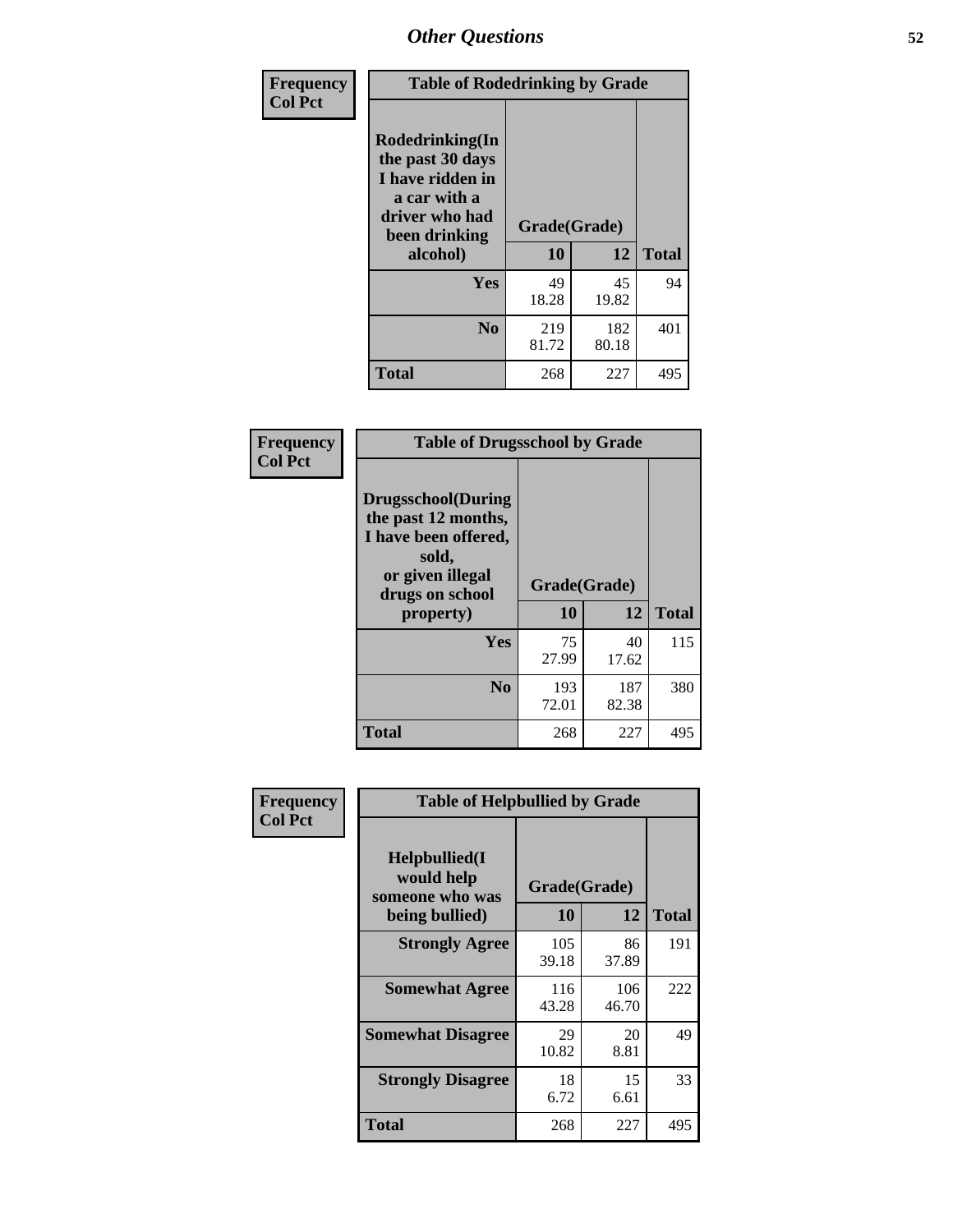| <b>Frequency</b> | <b>Table of Grade by Bingedrinking</b> |                                                                                                         |                     |                              |                              |                                   |                                     |                          |              |
|------------------|----------------------------------------|---------------------------------------------------------------------------------------------------------|---------------------|------------------------------|------------------------------|-----------------------------------|-------------------------------------|--------------------------|--------------|
| <b>Row Pct</b>   |                                        | Bingedrinking(I have drunk five or more<br>drinks of alcohol at one sitting during the<br>last 30 days) |                     |                              |                              |                                   |                                     |                          |              |
|                  | Grade(Grade)                           | $\bf{0}$<br><b>Days</b>                                                                                 | $1$ or<br>2<br>days | 3 <sub>to</sub><br>5<br>days | 6 <sup>to</sup><br>9<br>days | 10<br>$\mathbf{to}$<br>19<br>days | <b>20</b><br>to<br>29<br>days       | <b>All</b><br>30<br>days | <b>Total</b> |
|                  | 10                                     | 241<br>89.93                                                                                            | 8<br>2.99           | 7<br>2.61                    | 3<br>1.12                    | $\overline{2}$<br>0.75            | $\mathcal{D}_{\mathcal{A}}$<br>0.75 | 5<br>1.87                | 268          |
|                  | 12                                     | 197<br>86.78                                                                                            | 10<br>4.41          | 8<br>3.52                    | 0.44                         | 7<br>3.08                         | $\mathfrak{D}$<br>0.88              | $\mathfrak{D}$<br>0.88   | 227          |
|                  | <b>Total</b>                           | 438                                                                                                     | 18                  | 15                           | 4                            | 9                                 | 4                                   | 7                        | 495          |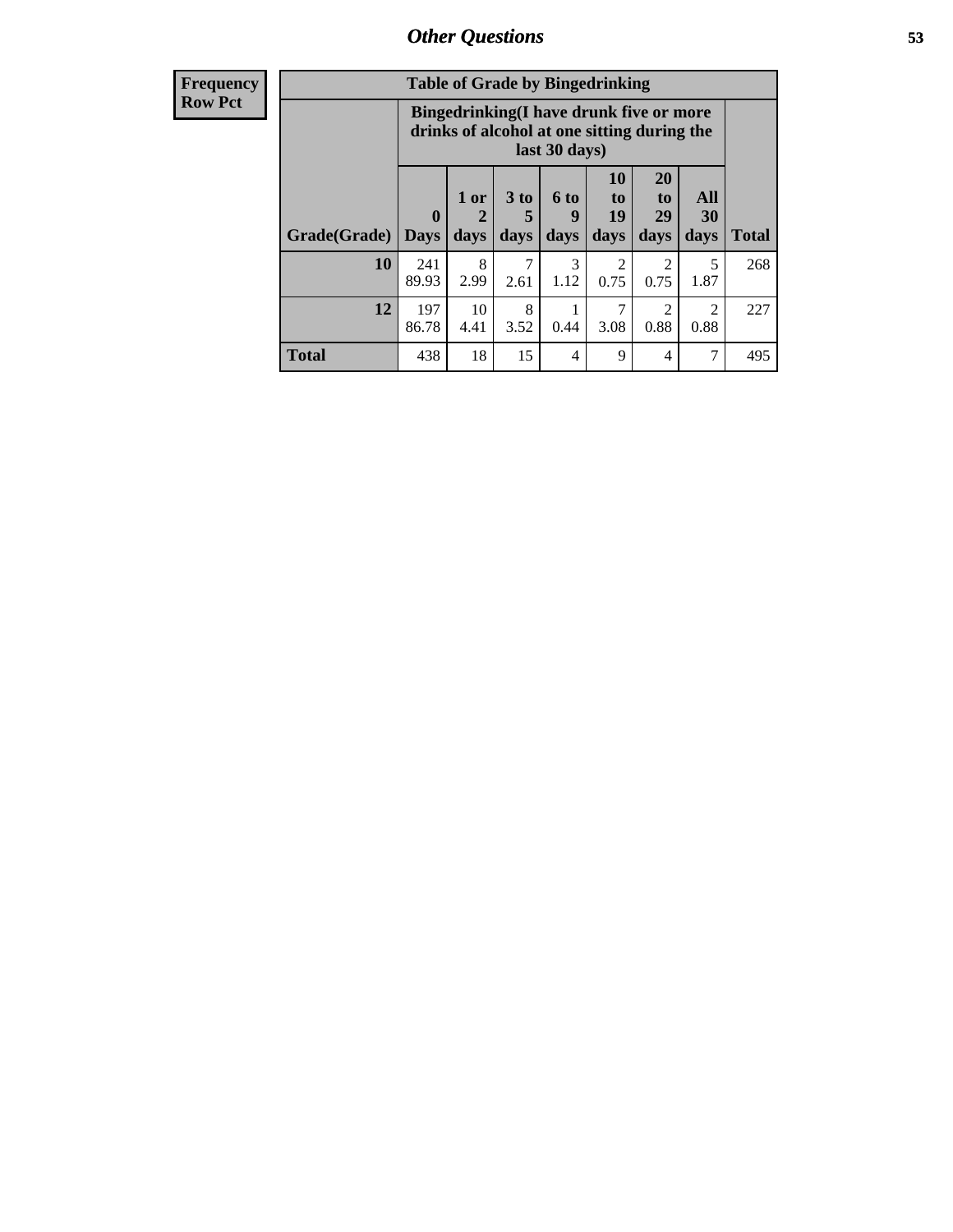### *Nutrition* **54**

| <b>Frequency</b><br>Row Pct |
|-----------------------------|
|                             |

| <b>Table of Grade by Dairy</b> |                          |                                                                                                      |             |             |     |  |  |  |
|--------------------------------|--------------------------|------------------------------------------------------------------------------------------------------|-------------|-------------|-----|--|--|--|
|                                |                          | Dairy (I eat at least 3 servings of dairy<br>products each day)                                      |             |             |     |  |  |  |
| Grade(Grade)                   | <b>Strongly</b><br>Agree | <b>Somewhat</b><br><b>Somewhat</b><br><b>Strongly</b><br><b>Disagree</b><br><b>Disagree</b><br>Agree |             |             |     |  |  |  |
| 10                             | 70<br>26.12              | 115<br>42.91                                                                                         | 52<br>19.40 | 31<br>11.57 | 268 |  |  |  |
| 12                             | 49<br>21.59              | 85<br>37.44                                                                                          | 48<br>21.15 | 45<br>19.82 | 227 |  |  |  |
| <b>Total</b>                   | 119                      | 200                                                                                                  | 100         | 76          | 495 |  |  |  |

| <b>Frequency</b> |  |
|------------------|--|
| <b>Row Pct</b>   |  |

| <b>Table of Grade by Fruitveg</b> |                          |                                                                                       |             |             |     |  |  |
|-----------------------------------|--------------------------|---------------------------------------------------------------------------------------|-------------|-------------|-----|--|--|
|                                   |                          | Fruitveg(I eat at least 5 servings of fruits<br>and vegetables each day)              |             |             |     |  |  |
| Grade(Grade)                      | <b>Strongly</b><br>Agree | Somewhat   Somewhat<br><b>Strongly</b><br><b>Disagree</b><br><b>Disagree</b><br>Agree |             |             |     |  |  |
| 10                                | 33<br>12.31              | 99<br>36.94                                                                           | 82<br>30.60 | 54<br>20.15 | 268 |  |  |
| 12                                | 24<br>10.57              | 65<br>28.63                                                                           | 70<br>30.84 | 68<br>29.96 | 227 |  |  |
| <b>Total</b>                      | 57                       | 164                                                                                   | 152         | 122         | 495 |  |  |

| <b>Frequency</b> | <b>Table of Grade by Cafeteriahealthy</b> |                                                                       |             |                                          |                                    |              |  |  |
|------------------|-------------------------------------------|-----------------------------------------------------------------------|-------------|------------------------------------------|------------------------------------|--------------|--|--|
| <b>Row Pct</b>   |                                           | Cafeteriahealthy (School meals in my<br>school cafeteria are healthy) |             |                                          |                                    |              |  |  |
|                  | Grade(Grade)                              | <b>Strongly</b><br>Agree                                              | Agree       | Somewhat   Somewhat  <br><b>Disagree</b> | <b>Strongly</b><br><b>Disagree</b> | <b>Total</b> |  |  |
|                  | 10                                        | 23<br>8.58                                                            | 84<br>31.34 | 62<br>23.13                              | 99<br>36.94                        | 268          |  |  |
|                  | 12                                        | 8<br>3.52                                                             | 54<br>23.79 | 67<br>29.52                              | 98<br>43.17                        | 227          |  |  |
|                  | <b>Total</b>                              | 31                                                                    | 138         | 129                                      | 197                                | 495          |  |  |

| <b>Frequency</b> |
|------------------|
| <b>Row Pct</b>   |

| <b>Table of Grade by Cafeterianutrition</b> |                                                                                           |              |                                      |                                    |              |  |  |
|---------------------------------------------|-------------------------------------------------------------------------------------------|--------------|--------------------------------------|------------------------------------|--------------|--|--|
|                                             | <b>Cafeterianutrition</b> (Facts about nutrition<br>are available in my school cafeteria) |              |                                      |                                    |              |  |  |
| Grade(Grade)                                | <b>Strongly</b><br>Agree                                                                  | Agree        | Somewhat Somewhat<br><b>Disagree</b> | <b>Strongly</b><br><b>Disagree</b> | <b>Total</b> |  |  |
| 10                                          | 72<br>26.87                                                                               | 104<br>38.81 | 44<br>16.42                          | 48<br>17.91                        | 268          |  |  |
| 12                                          | 32<br>14.10                                                                               | 100<br>44.05 | 37<br>16.30                          | 58<br>25.55                        | 227          |  |  |
| Total                                       | 104                                                                                       | 204          | 81                                   | 106                                | 495          |  |  |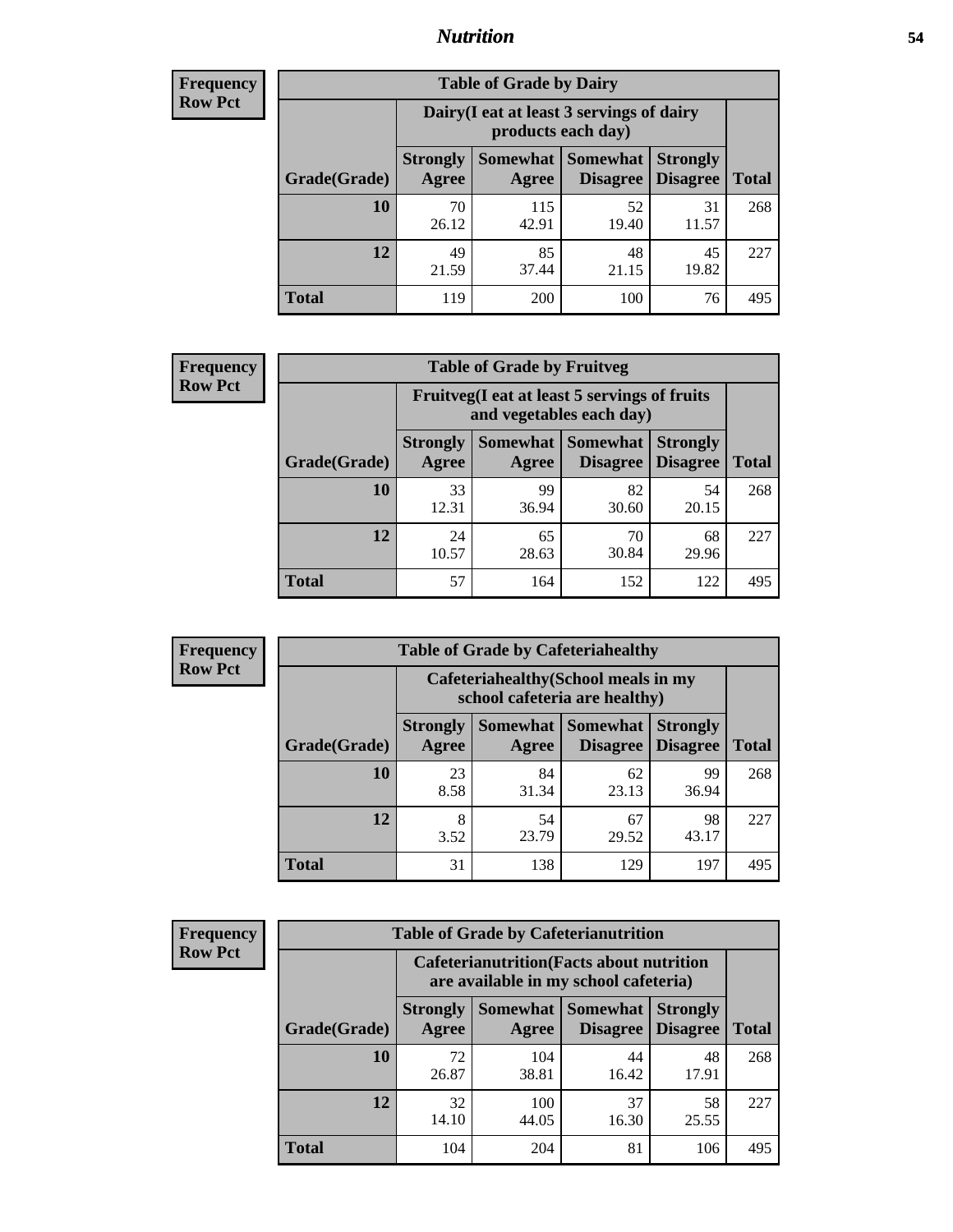### *Nutrition* **55**

| <b>Frequency</b> |
|------------------|
| <b>Row Pct</b>   |

| <b>Table of Grade by Schoollunch</b> |                          |                                                                                                        |            |              |     |  |  |  |
|--------------------------------------|--------------------------|--------------------------------------------------------------------------------------------------------|------------|--------------|-----|--|--|--|
|                                      |                          | Schoollunch(I eat school lunch three or<br>more times per week)                                        |            |              |     |  |  |  |
| Grade(Grade)                         | <b>Strongly</b><br>Agree | Somewhat<br><b>Somewhat</b><br><b>Strongly</b><br><b>Disagree</b><br>Disagree<br><b>Total</b><br>Agree |            |              |     |  |  |  |
| 10                                   | 86<br>32.09              | 69<br>25.75                                                                                            | 25<br>9.33 | 88<br>32.84  | 268 |  |  |  |
| 12                                   | 72<br>31.72              | 36<br>15.86                                                                                            | 19<br>8.37 | 100<br>44.05 | 227 |  |  |  |
| <b>Total</b>                         | 158                      | 105                                                                                                    | 44         | 188          | 495 |  |  |  |

| <b>Frequency</b> |  |
|------------------|--|
| <b>Row Pct</b>   |  |

|                                                                     |                          | <b>Table of Grade by Foodchoices</b> |                                        |                                    |              |  |
|---------------------------------------------------------------------|--------------------------|--------------------------------------|----------------------------------------|------------------------------------|--------------|--|
| Foodchoices (I make healthy food choices in<br>my school cafeteria) |                          |                                      |                                        |                                    |              |  |
| Grade(Grade)                                                        | <b>Strongly</b><br>Agree | Agree                                | Somewhat   Somewhat<br><b>Disagree</b> | <b>Strongly</b><br><b>Disagree</b> | <b>Total</b> |  |
| 10                                                                  | 35<br>13.06              | 91<br>33.96                          | 62<br>23.13                            | 80<br>29.85                        | 268          |  |
| 12                                                                  | 29<br>12.78              | 68<br>29.96                          | 38<br>16.74                            | 92<br>40.53                        | 227          |  |
| <b>Total</b>                                                        | 64                       | 159                                  | 100                                    | 172                                | 495          |  |

| <b>Frequency</b> | <b>Table of Grade by Wholewheat</b> |                                                                                                             |             |                                   |                                    |              |  |  |  |
|------------------|-------------------------------------|-------------------------------------------------------------------------------------------------------------|-------------|-----------------------------------|------------------------------------|--------------|--|--|--|
| <b>Row Pct</b>   |                                     | Wholewheat (There are whole wheat and<br>multigrain breads and cereals available in<br>my school cafeteria) |             |                                   |                                    |              |  |  |  |
|                  | Grade(Grade)                        | <b>Strongly</b><br>Agree                                                                                    | Agree       | Somewhat   Somewhat  <br>Disagree | <b>Strongly</b><br><b>Disagree</b> | <b>Total</b> |  |  |  |
|                  | 10                                  | 54<br>20.15                                                                                                 | 94<br>35.07 | 49<br>18.28                       | 71<br>26.49                        | 268          |  |  |  |
|                  | 12                                  | 28<br>12.33                                                                                                 | 82<br>36.12 | 43<br>18.94                       | 74<br>32.60                        | 227          |  |  |  |
|                  | <b>Total</b>                        | 82                                                                                                          | 176         | 92                                | 145                                | 495          |  |  |  |
|                  |                                     |                                                                                                             |             |                                   |                                    |              |  |  |  |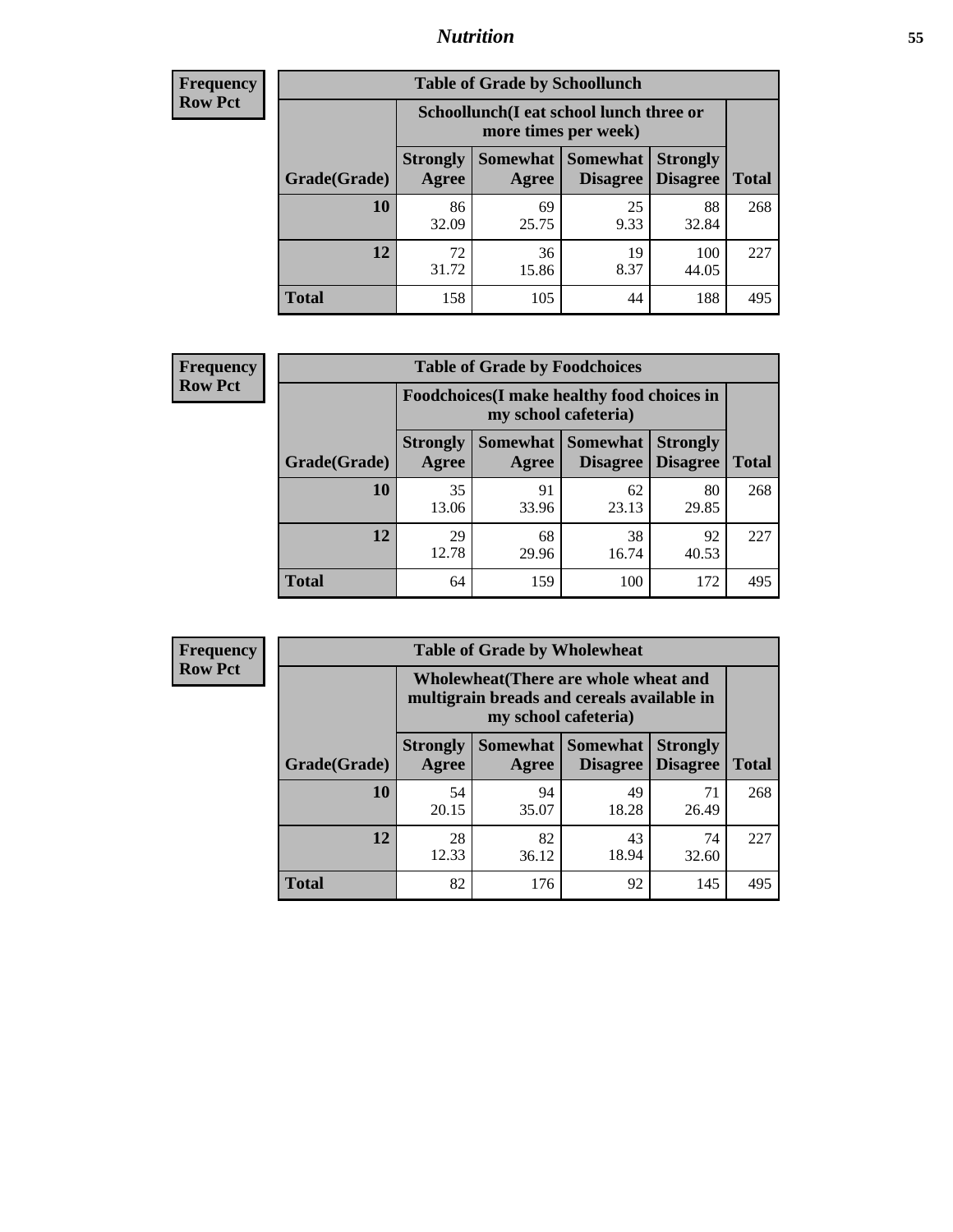### *Nutrition* **56**

**Frequency Row Pct**

| <b>Table of Grade by Healthyvending</b> |                          |                                                                                                                                               |                                    |                                    |              |  |
|-----------------------------------------|--------------------------|-----------------------------------------------------------------------------------------------------------------------------------------------|------------------------------------|------------------------------------|--------------|--|
|                                         |                          | Healthyvending (If only healthy snacks and<br>beverages were available in the vending<br>machines during the school day,<br>I would buy them) |                                    |                                    |              |  |
| Grade(Grade)                            | <b>Strongly</b><br>Agree | <b>Somewhat</b><br>Agree                                                                                                                      | <b>Somewhat</b><br><b>Disagree</b> | <b>Strongly</b><br><b>Disagree</b> | <b>Total</b> |  |
| 10                                      | 86<br>32.09              | 86<br>32.09                                                                                                                                   | 38<br>14.18                        | 58<br>21.64                        | 268          |  |
| 12                                      | 59<br>25.99              | 72<br>31.72                                                                                                                                   | 35<br>15.42                        | 61<br>26.87                        | 227          |  |
| <b>Total</b>                            | 145                      | 158                                                                                                                                           | 73                                 | 119                                | 495          |  |

**Frequency Row Pct**

| <b>Table of Grade by Schoolbreakfast</b> |                          |                                                                                                                                         |             |             |     |  |
|------------------------------------------|--------------------------|-----------------------------------------------------------------------------------------------------------------------------------------|-------------|-------------|-----|--|
|                                          |                          | Schoolbreakfast (If breakfast were<br>available at school,<br>but outside the cafeteria,<br>I would eat breakfast at school more often) |             |             |     |  |
| Grade(Grade)                             | <b>Strongly</b><br>Agree | Somewhat   Somewhat<br><b>Strongly</b><br><b>Disagree</b><br><b>Disagree</b><br><b>Total</b><br>Agree                                   |             |             |     |  |
| 10                                       | 87<br>32.46              | 78<br>29.10                                                                                                                             | 41<br>15.30 | 62<br>23.13 | 268 |  |
| 12                                       | 81<br>35.68              | 53<br>23.35                                                                                                                             | 37<br>16.30 | 56<br>24.67 | 227 |  |
| <b>Total</b>                             | 168                      | 131                                                                                                                                     | 78          | 118         | 495 |  |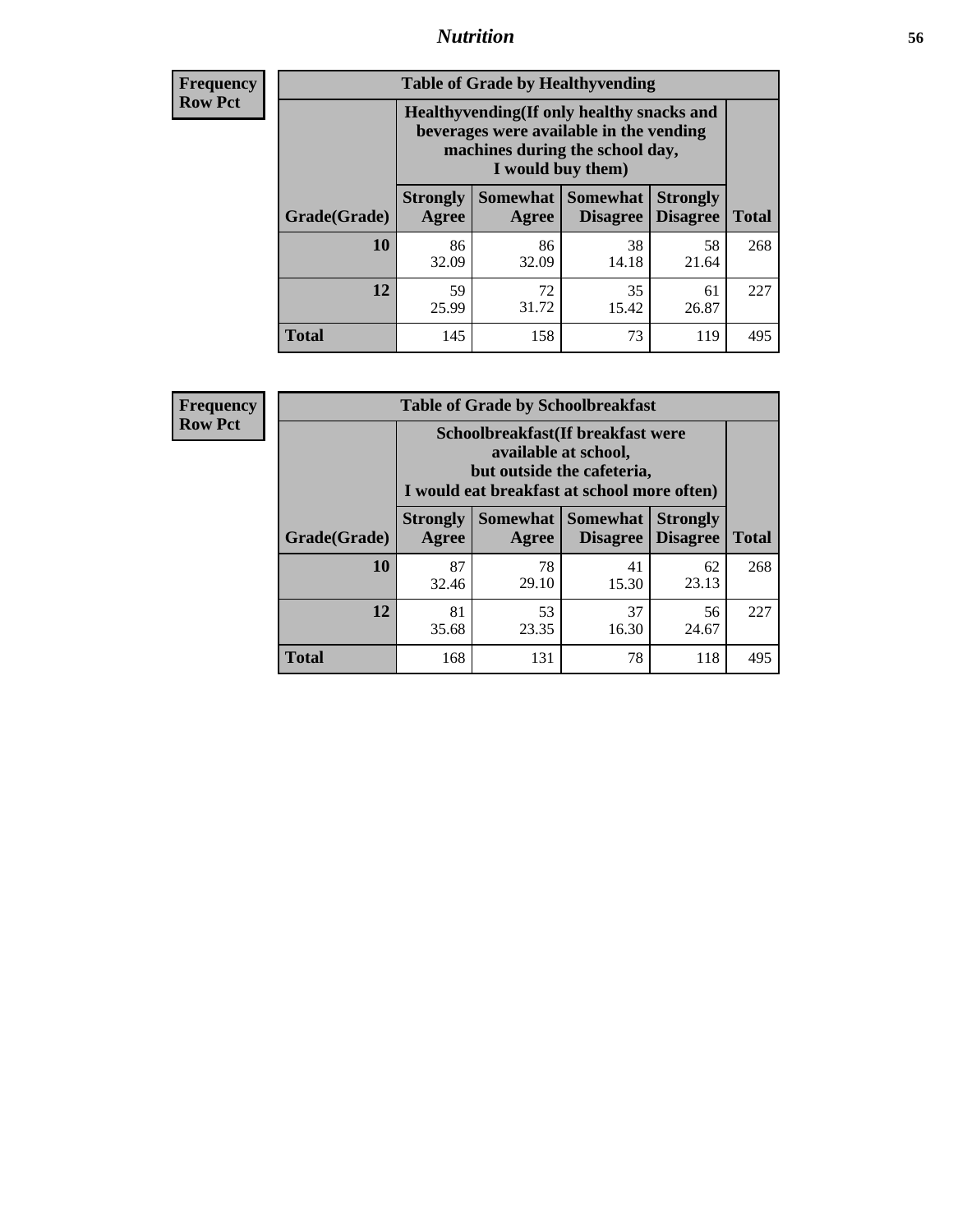| Frequency<br><b>Col Pct</b> | <b>Table of Educationaids by Grade</b>                                                                    |                    |              |              |
|-----------------------------|-----------------------------------------------------------------------------------------------------------|--------------------|--------------|--------------|
|                             | <b>Educationaids</b> (I<br>have been<br>taught about<br><b>HIV/AIDS</b> at<br>school in the<br>past year) | Grade(Grade)<br>10 | 12           | <b>Total</b> |
|                             | Yes                                                                                                       | 223<br>83.21       | 132<br>58.15 | 355          |
|                             | N <sub>0</sub>                                                                                            | 45<br>16.79        | 95<br>41.85  | 140          |
|                             | <b>Total</b>                                                                                              | 268                | 227          | 495          |

| <b>Frequency</b> | <b>Table of Educationcharacter by Grade</b>                                                 |              |              |              |
|------------------|---------------------------------------------------------------------------------------------|--------------|--------------|--------------|
| <b>Col Pct</b>   | <b>Educationcharacter(I</b><br>have been taught<br>about character<br>education in the past | Grade(Grade) |              |              |
|                  | year at school)                                                                             | 10           | 12           | <b>Total</b> |
|                  | <b>Yes</b>                                                                                  | 205<br>76.49 | 132<br>58.15 | 337          |
|                  | N <sub>0</sub>                                                                              | 63<br>23.51  | 95<br>41.85  | 158          |
|                  | <b>Total</b>                                                                                | 268          | 227          | 495          |

| Frequency      | <b>Table of Gradcoach1 by Grade</b> |              |              |              |
|----------------|-------------------------------------|--------------|--------------|--------------|
| <b>Col Pct</b> | Gradcoach1(I<br>know who my         | Grade(Grade) |              |              |
|                | <b>Graduation</b><br>Coach is)      | 10           | 12           | <b>Total</b> |
|                | Yes                                 | 87<br>32.46  | 136<br>59.91 | 223          |
|                | N <sub>0</sub>                      | 181<br>67.54 | 91<br>40.09  | 272          |
|                | <b>Total</b>                        | 268          | 227          | 495          |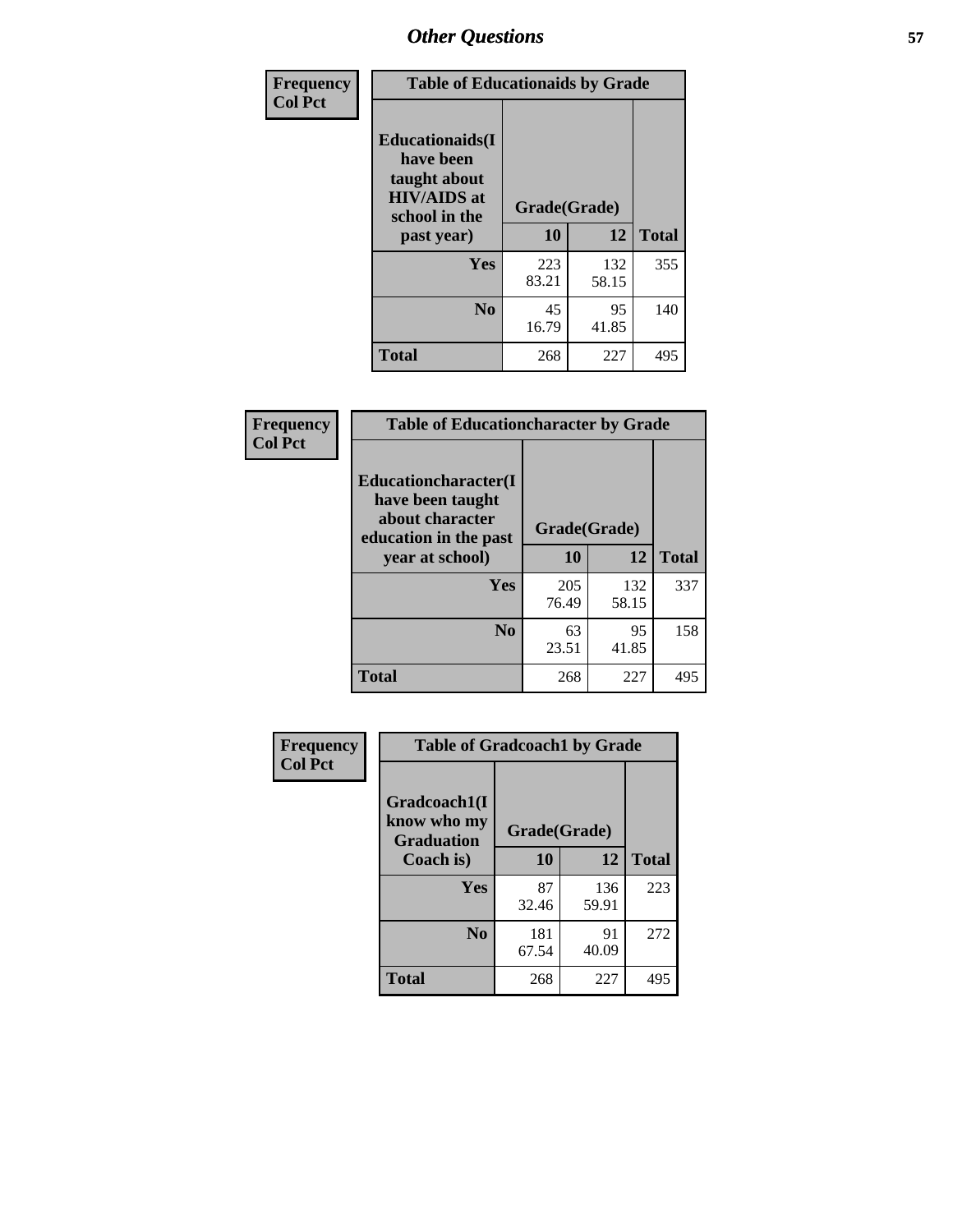| Frequency      | <b>Table of Gradcoach2 by Grade</b> |              |              |              |
|----------------|-------------------------------------|--------------|--------------|--------------|
| <b>Col Pct</b> |                                     |              |              |              |
|                | Gradcoach2(I<br>have                |              |              |              |
|                | contacted my<br><b>Graduation</b>   | Grade(Grade) |              |              |
|                | Coach)                              | 10           | 12           | <b>Total</b> |
|                | Yes                                 | 30<br>11.19  | 76<br>33.48  | 106          |
|                | N <sub>0</sub>                      | 238<br>88.81 | 151<br>66.52 | 389          |
|                | <b>Total</b>                        | 268          | 227          | 495          |

| <b>Frequency</b><br><b>Col Pct</b> | <b>Table of Gradcoach3 by Grade</b>                                         |              |              |              |
|------------------------------------|-----------------------------------------------------------------------------|--------------|--------------|--------------|
|                                    | Gradcoach3(I<br>have received<br>assistance<br>from my<br><b>Graduation</b> | Grade(Grade) |              |              |
|                                    | Coach)                                                                      | 10           | 12           | <b>Total</b> |
|                                    | Yes                                                                         | 25<br>9.33   | 67<br>29.52  | 92           |
|                                    | N <sub>0</sub>                                                              | 82<br>30.60  | 46<br>20.26  | 128          |
|                                    | Don't know                                                                  | 161<br>60.07 | 114<br>50.22 | 275          |
|                                    | <b>Total</b>                                                                | 268          | 227          | 495          |

| <b>Total</b> |
|--------------|
|              |
| 42           |
| 453          |
| 495          |
|              |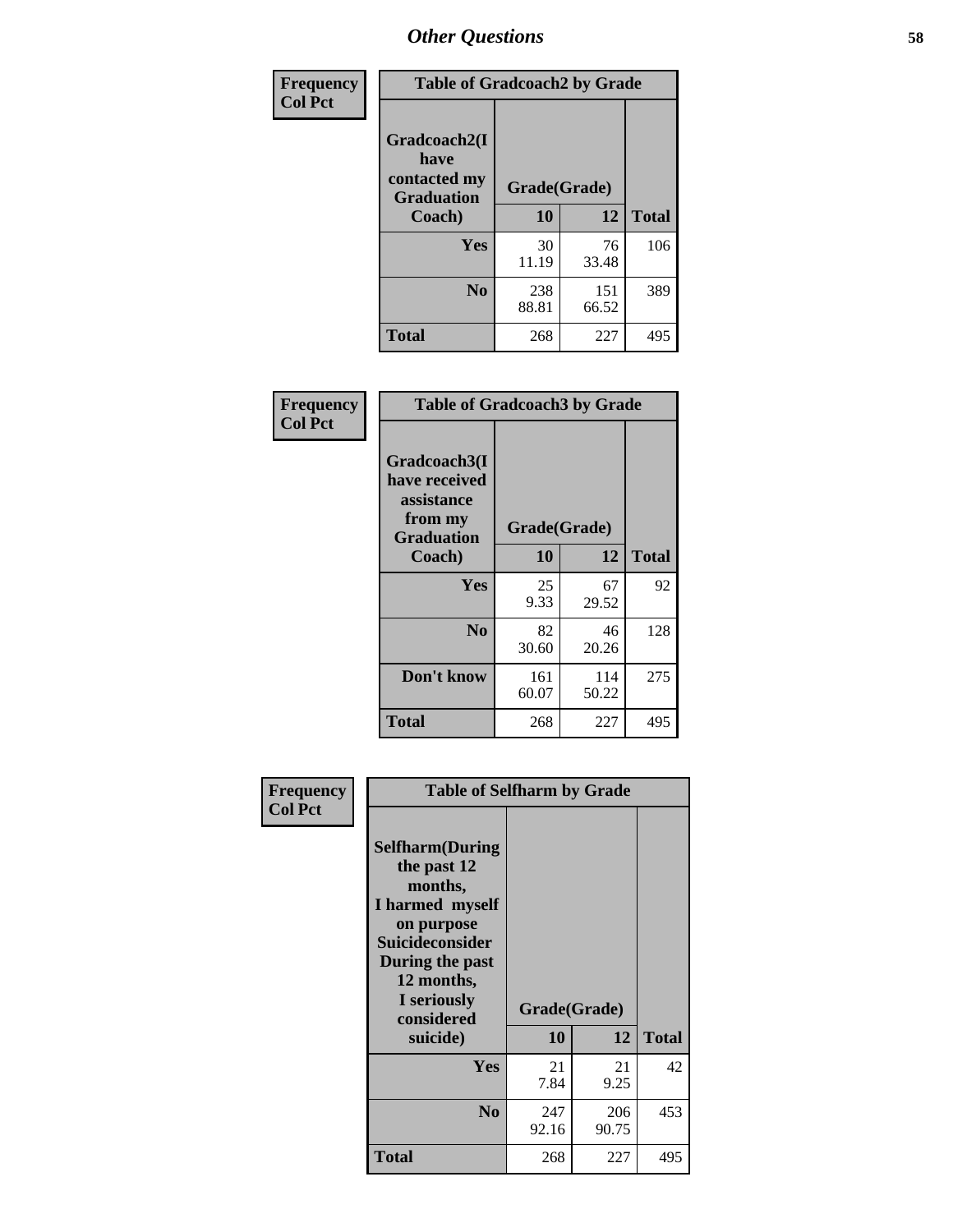| <b>Frequency</b> | <b>Table of Suicideconsider by Grade</b> |              |              |              |
|------------------|------------------------------------------|--------------|--------------|--------------|
| <b>Col Pct</b>   |                                          | Grade(Grade) |              |              |
|                  | Suicideconsider                          | <b>10</b>    | 12           | <b>Total</b> |
|                  | Yes                                      | 20<br>7.46   | 18<br>7.93   | 38           |
|                  | N <sub>0</sub>                           | 248<br>92.54 | 209<br>92.07 | 457          |
|                  | Total                                    | 268          | 227          | 495          |

| Frequency      | <b>Table of Suicideattempt by Grade</b>              |              |              |              |
|----------------|------------------------------------------------------|--------------|--------------|--------------|
| <b>Col Pct</b> | Suicideattempt(I<br>have attempted<br>suicide in the | Grade(Grade) |              |              |
|                | last year)                                           | 10           | 12           | <b>Total</b> |
|                | Yes                                                  | 16<br>5.97   | 15<br>6.61   | 31           |
|                | $\bf No$                                             | 252<br>94.03 | 212<br>93.39 | 464          |
|                | <b>Total</b>                                         | 268          | 227          | 495          |

| Frequency      | <b>Table of Instantmessaged by Grade</b>               |              |              |              |
|----------------|--------------------------------------------------------|--------------|--------------|--------------|
| <b>Col Pct</b> | Instantmessaged(I<br>have instant<br>messaged people I | Grade(Grade) |              |              |
|                | do not even know)                                      | 10           | 12           | <b>Total</b> |
|                | Yes                                                    | 84<br>31.34  | 68<br>29.96  | 152          |
|                | N <sub>0</sub>                                         | 184<br>68.66 | 159<br>70.04 | 343          |
|                | <b>Total</b>                                           | 268          | 227          | 495          |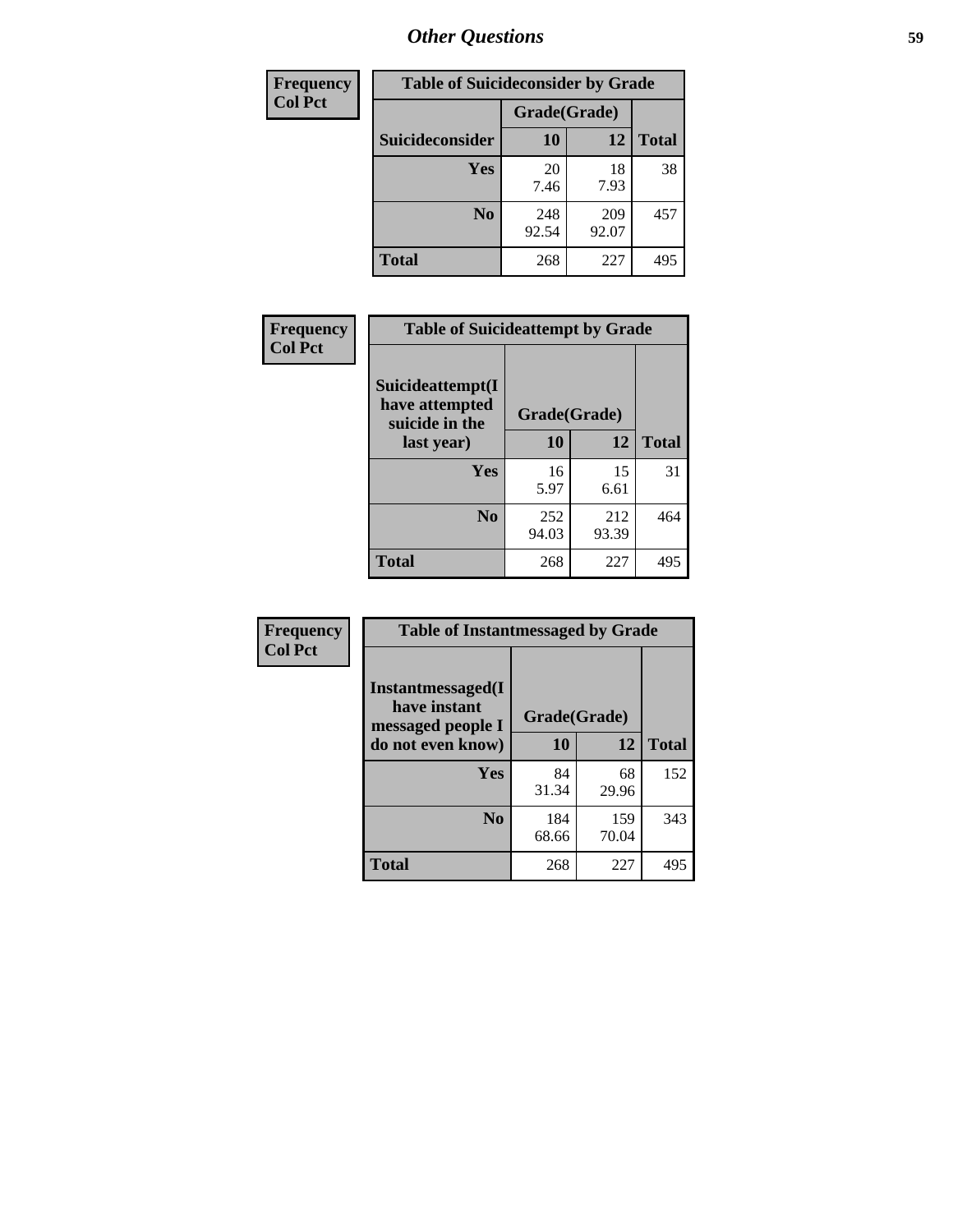| Frequency      | <b>Table of Getsalong by Grade</b>                  |              |              |              |
|----------------|-----------------------------------------------------|--------------|--------------|--------------|
| <b>Col Pct</b> | Getsalong(I get<br>along with other<br>students and | Grade(Grade) |              |              |
|                | adults)                                             | 10           | 12           | <b>Total</b> |
|                | <b>Strongly Agree</b>                               | 133<br>49.63 | 119<br>52.42 | 252          |
|                | <b>Somewhat Agree</b>                               | 108<br>40.30 | 85<br>37.44  | 193          |
|                | <b>Somewhat Disagree</b>                            | 11<br>4.10   | 12<br>5.29   | 23           |
|                | <b>Strongly Disagree</b>                            | 16<br>5.97   | 11<br>4.85   | 27           |
|                | Total                                               | 268          | 227          | 495          |

| <b>Frequency</b><br><b>Col Pct</b> |
|------------------------------------|
|------------------------------------|

| <b>Table of Safehome by Grade</b> |              |                    |     |  |  |  |  |  |
|-----------------------------------|--------------|--------------------|-----|--|--|--|--|--|
| Safehome(I feel<br>safe at home)  | 10           | Grade(Grade)<br>12 |     |  |  |  |  |  |
| <b>Strongly Agree</b>             | 186<br>69.40 | 153<br>67.40       | 339 |  |  |  |  |  |
| <b>Somewhat Agree</b>             | 54<br>20.15  | 62<br>27.31        | 116 |  |  |  |  |  |
| <b>Somewhat Disagree</b>          | 14<br>5.22   | 8<br>3.52          | 22  |  |  |  |  |  |
| <b>Strongly Disagree</b>          | 14<br>5.22   | 4<br>1.76          | 18  |  |  |  |  |  |
| <b>Total</b>                      | 268          | 227                | 495 |  |  |  |  |  |

| Frequency      | <b>Table of Adulttalk by Grade</b>                                                   |              |              |              |  |  |  |  |
|----------------|--------------------------------------------------------------------------------------|--------------|--------------|--------------|--|--|--|--|
| <b>Col Pct</b> | <b>Adulttalk</b> (I<br>know an<br>adult at<br>school that<br>I can talk<br>with if I | Grade(Grade) |              |              |  |  |  |  |
|                | need help)                                                                           | 10           | 12           | <b>Total</b> |  |  |  |  |
|                | Yes                                                                                  | 176<br>65.67 | 156<br>68.72 | 332          |  |  |  |  |
|                | N <sub>0</sub>                                                                       | 92<br>34.33  | 71<br>31.28  | 163          |  |  |  |  |
|                | <b>Total</b>                                                                         | 268          | 227          | 495          |  |  |  |  |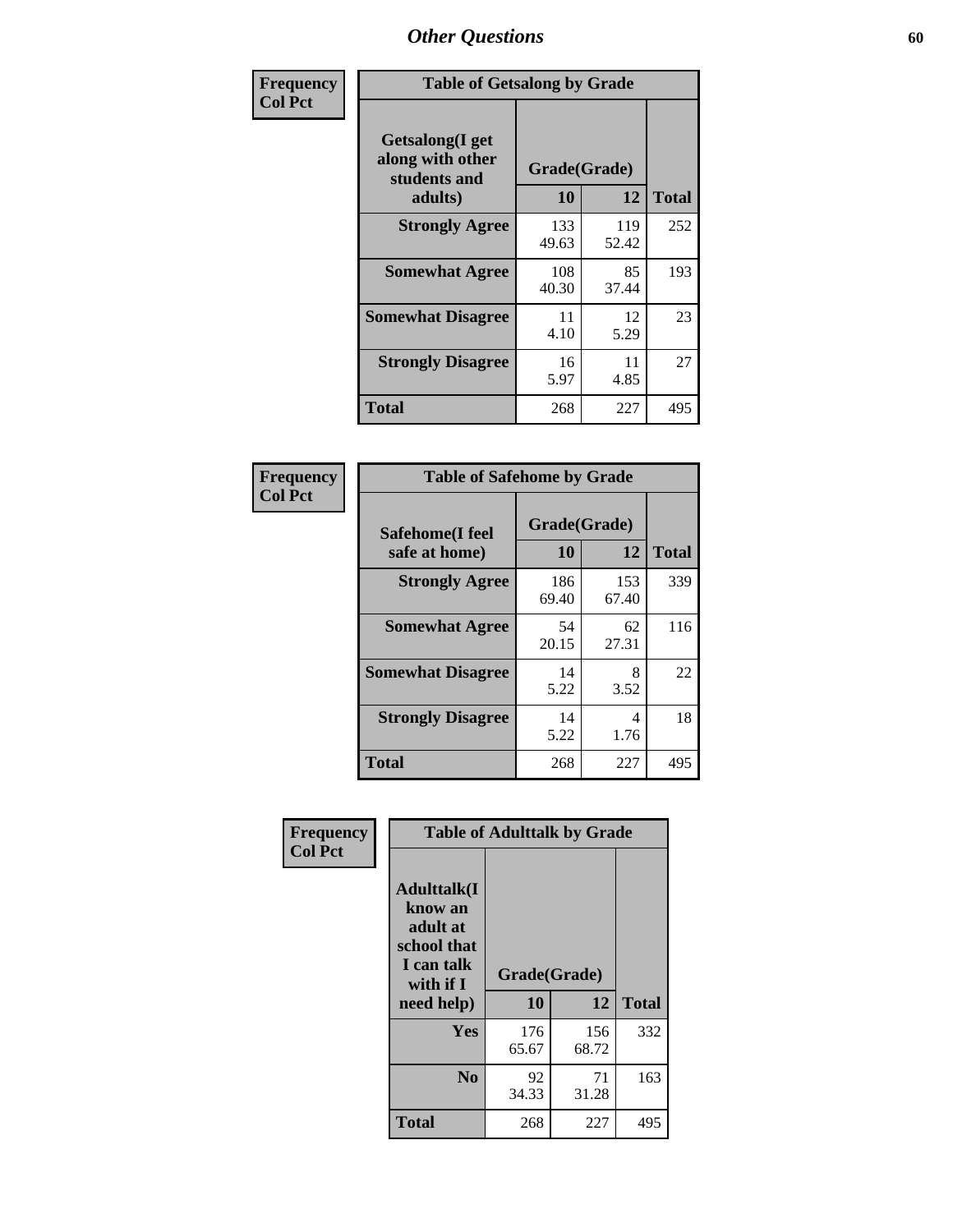**Frequency Row Pct**

r

| <b>Table of Grade by Tvtime</b> |             |                                                                                         |             |             |             |             |              |  |  |  |
|---------------------------------|-------------|-----------------------------------------------------------------------------------------|-------------|-------------|-------------|-------------|--------------|--|--|--|
|                                 |             | Tytime (On an average school day,<br>how much unsupervised time do I spend watching TV) |             |             |             |             |              |  |  |  |
|                                 |             | <b>Less that</b><br>hour/day                                                            |             | $2 - 3$     | $4 - 5$     | $6+$        |              |  |  |  |
| Grade(Grade)   None             |             |                                                                                         | hour/day    | hours/day   | hours/day   | hours/day   | <b>Total</b> |  |  |  |
| 10                              | 32<br>11.94 | 23<br>8.58                                                                              | 35<br>13.06 | 79<br>29.48 | 38<br>14.18 | 61<br>22.76 | 268          |  |  |  |
| 12                              | 27<br>11.89 | 31<br>13.66                                                                             | 30<br>13.22 | 79<br>34.80 | 35<br>15.42 | 25<br>11.01 | 227          |  |  |  |
| <b>Total</b>                    | 59          | 54                                                                                      | 65          | 158         | 73          | 86          | 495          |  |  |  |

**Frequency Row Pct**

| <b>Table of Grade by Computertime</b> |             |                                                                                                   |                     |             |            |             |              |  |  |
|---------------------------------------|-------------|---------------------------------------------------------------------------------------------------|---------------------|-------------|------------|-------------|--------------|--|--|
|                                       |             | Computertime (On an average school day,<br>how much unsupervised time do I spend on the computer) |                     |             |            |             |              |  |  |
|                                       |             | <b>Less that</b>                                                                                  |                     | $2 - 3$     | $4 - 5$    | $6+$        |              |  |  |
| Grade(Grade)                          | None $ $    |                                                                                                   | hour/day   hour/day | hours/day   | hours/day  | hours/day   | <b>Total</b> |  |  |
| 10                                    | 42<br>15.67 | 61<br>22.76                                                                                       | 38<br>14.18         | 68<br>25.37 | 25<br>9.33 | 34<br>12.69 | 268          |  |  |
| 12                                    | 21<br>9.25  | 41<br>18.06                                                                                       | 59<br>25.99         | 58<br>25.55 | 22<br>9.69 | 26<br>11.45 | 227          |  |  |
| <b>Total</b>                          | 63          | 102                                                                                               | 97                  | 126         | 47         | 60          | 495          |  |  |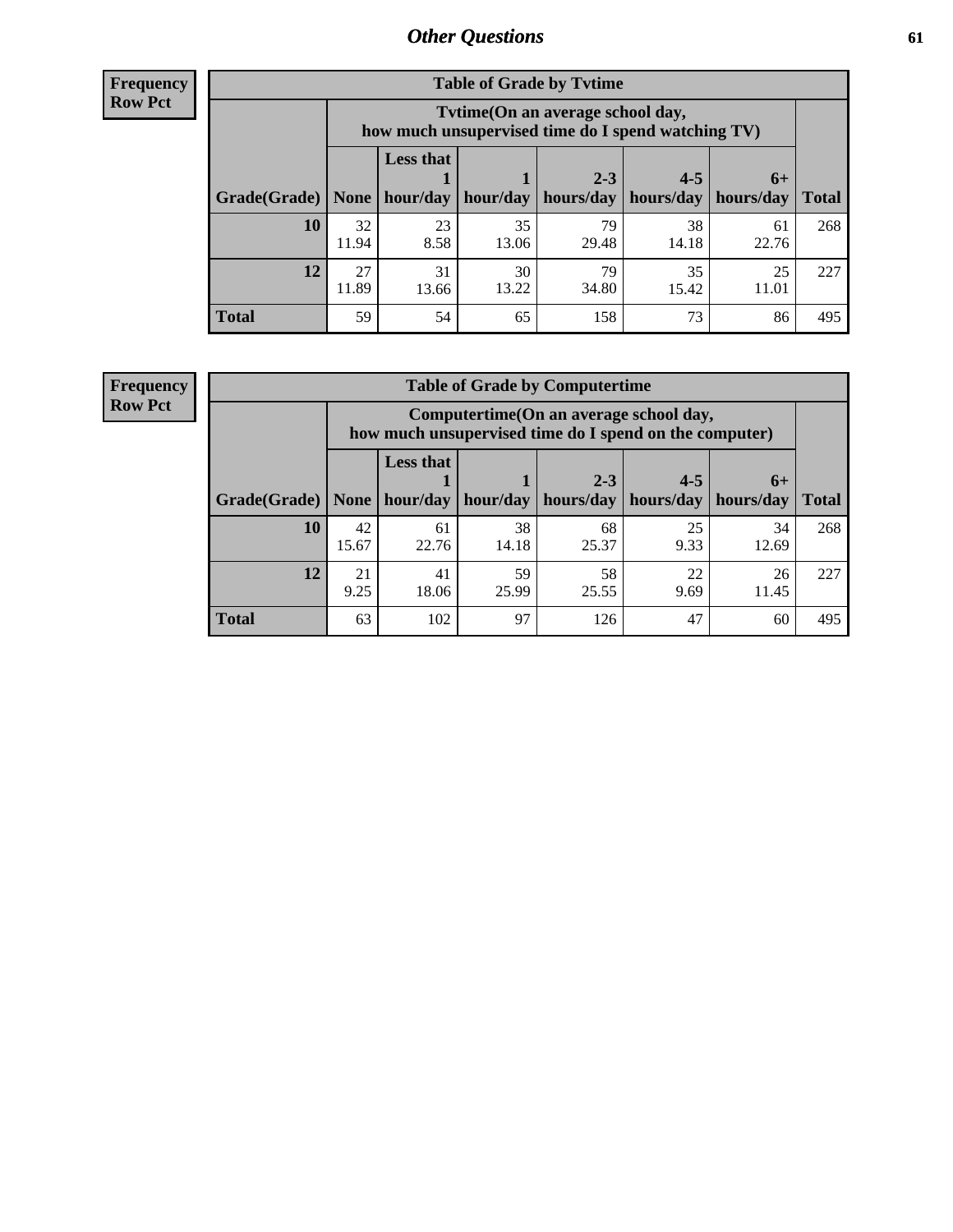#### *Questions about Driving Laws* **62** *Driving Questions were asked only of high school students.*

| <b>Frequency</b> |
|------------------|
| <b>Row Pct</b>   |

| <b>Table of Grade by License1</b> |                              |                                                                                                                                           |           |             |               |              |  |  |  |
|-----------------------------------|------------------------------|-------------------------------------------------------------------------------------------------------------------------------------------|-----------|-------------|---------------|--------------|--|--|--|
|                                   |                              | License1(During the first 6 months of driving<br>with a provisional license,<br>the only passengers who can ride with the<br>driver are:) |           |             |               |              |  |  |  |
| Grade(Grade)                      | <b>Parent or</b><br>Guardian | Family<br>  Members                                                                                                                       | Friends   | Anyone      | Don't<br>Know | <b>Total</b> |  |  |  |
| 10                                | 112<br>41.79                 | 85<br>31.72                                                                                                                               | 8<br>2.99 | 32<br>11.94 | 31<br>11.57   | 268          |  |  |  |
| 12                                | 67<br>29.52                  | 116<br>51.10                                                                                                                              | 5<br>2.20 | 19<br>8.37  | 20<br>8.81    | 227          |  |  |  |
| <b>Total</b>                      | 179                          | 201                                                                                                                                       | 13        | 51          | 51            | 495          |  |  |  |

| Frequency      |              | <b>Table of Grade by License2</b> |                                                                                                          |                  |                                                      |                      |              |  |  |
|----------------|--------------|-----------------------------------|----------------------------------------------------------------------------------------------------------|------------------|------------------------------------------------------|----------------------|--------------|--|--|
| <b>Row Pct</b> |              |                                   | License2(17 yr old drivers with a<br>provisional driver's license cannot<br>drive between the hours of:) |                  |                                                      |                      |              |  |  |
|                | Grade(Grade) | <b>Midnight</b><br>to 6am         | 1am<br>to<br>5am                                                                                         | 1am<br>to<br>6am | N <sub>0</sub><br>curfew<br>for $17$<br>year<br>olds | Don't<br><b>Know</b> | <b>Total</b> |  |  |
|                | 10           | 128<br>47.76                      | 24<br>8.96                                                                                               | 28<br>10.45      | 21<br>7.84                                           | 67<br>25.00          | 268          |  |  |
|                | 12           | 153<br>67.40                      | 11<br>4.85                                                                                               | 16<br>7.05       | 12<br>5.29                                           | 35<br>15.42          | 227          |  |  |
|                | <b>Total</b> | 281                               | 35                                                                                                       | 44               | 33                                                   | 102                  | 495          |  |  |

| Frequency      | <b>Table of Grade by License3</b> |                                                                                        |             |             |            |             |               |              |  |
|----------------|-----------------------------------|----------------------------------------------------------------------------------------|-------------|-------------|------------|-------------|---------------|--------------|--|
| <b>Row Pct</b> |                                   | License3(For drivers under the age of 21,<br>what level of alcohol is considered DUI?) |             |             |            |             |               |              |  |
|                | Grade(Grade)                      | Any<br><b>Amount</b>                                                                   | 0.02        | 0.04        | 0.06       | 0.08        | Don't<br>know | <b>Total</b> |  |
|                | 10                                | 39<br>14.55                                                                            | 70<br>26.12 | 33<br>12.31 | 22<br>8.21 | 36<br>13.43 | 68<br>25.37   | 268          |  |
|                | 12                                | 41<br>18.06                                                                            | 65<br>28.63 | 26<br>11.45 | 16<br>7.05 | 31<br>13.66 | 48<br>21.15   | 227          |  |
|                | <b>Total</b>                      | 80                                                                                     | 135         | 59          | 38         | 67          | 116           | 495          |  |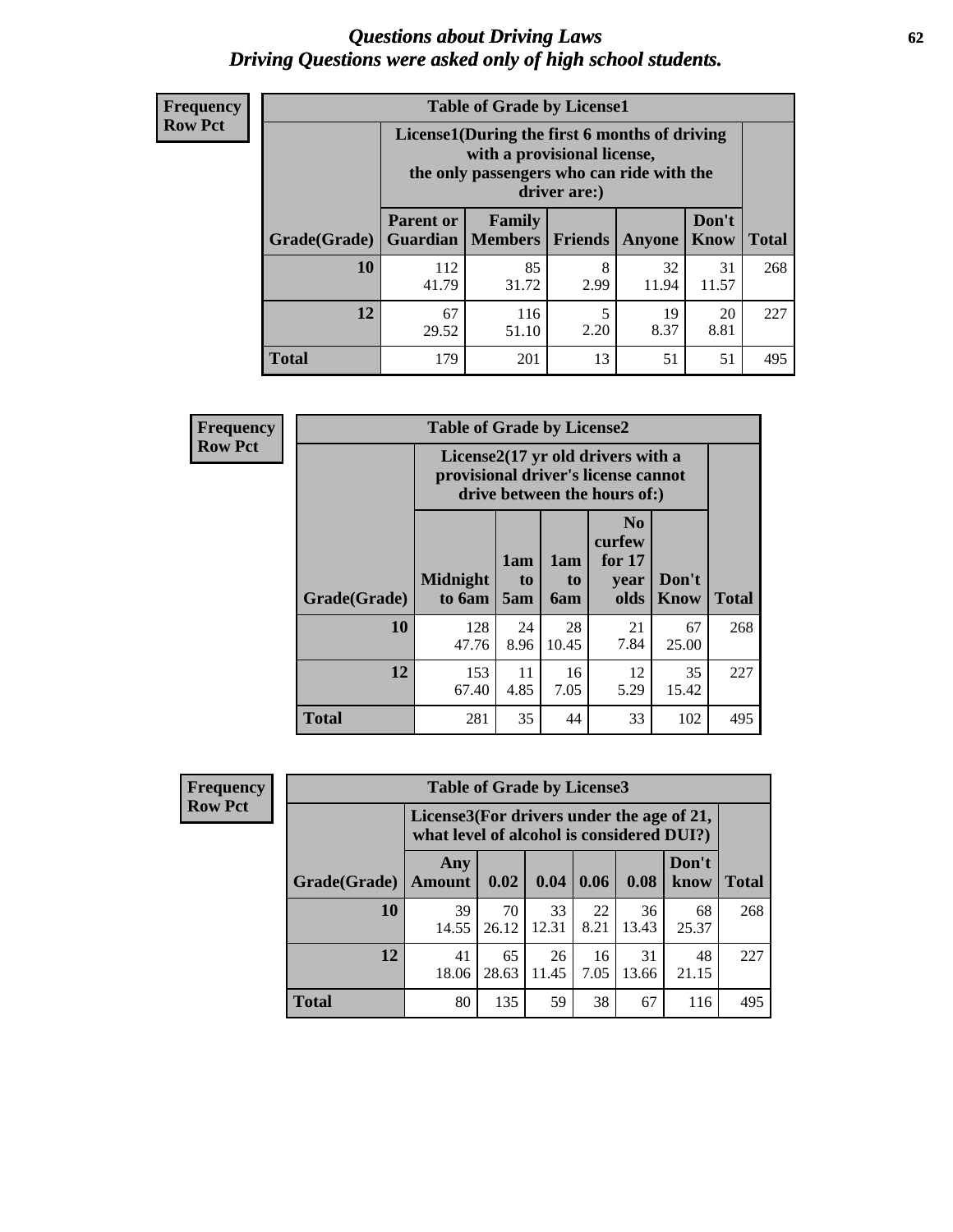#### *Questions about Driving Laws* **63** *Driving Questions were asked only of high school students.*

**Frequency Row Pct**

| <b>Table of Grade by License4</b> |                                                                                                                                                      |                                                                                                                      |             |             |            |             |              |  |
|-----------------------------------|------------------------------------------------------------------------------------------------------------------------------------------------------|----------------------------------------------------------------------------------------------------------------------|-------------|-------------|------------|-------------|--------------|--|
|                                   |                                                                                                                                                      | License4(A driver under 21 automatically<br>loses his/her license if caught exceeding the<br>posted speet limit by:) |             |             |            |             |              |  |
| Grade(Grade)                      | Can't<br>lose<br><b>Depends</b><br>license<br>$15+$<br>$25+$<br>$35+$<br>Don't<br>for<br><b>on</b><br>mph<br>mph<br>speeding<br>know<br>mph<br>judge |                                                                                                                      |             |             |            |             | <b>Total</b> |  |
| 10                                | 44<br>16.42                                                                                                                                          | 44<br>16.42                                                                                                          | 36<br>13.43 | 27<br>10.07 | 19<br>7.09 | 98<br>36.57 | 268          |  |
| 12                                | 47<br>20.70                                                                                                                                          | 42<br>18.50                                                                                                          | 35<br>15.42 | 20<br>8.81  | 19<br>8.37 | 64<br>28.19 | 227          |  |
| <b>Total</b>                      | 91                                                                                                                                                   | 86                                                                                                                   | 71          | 47          | 38         | 162         | 495          |  |

| Frequency      | <b>Table of Grade by License5</b> |                                                                                                                                                            |                |               |              |  |
|----------------|-----------------------------------|------------------------------------------------------------------------------------------------------------------------------------------------------------|----------------|---------------|--------------|--|
| <b>Row Pct</b> |                                   | License5(A<br>Georgia teenager<br>with family<br>connections or a<br>good lawyer can<br>break a teen<br>driving law and<br>keep their driver's<br>license) |                |               |              |  |
|                | Grade(Grade)                      | <b>Yes</b>                                                                                                                                                 | N <sub>0</sub> | Don't<br>know | <b>Total</b> |  |
|                | 10                                | 43<br>16.04                                                                                                                                                | 133<br>49.63   | 92<br>34.33   | 268          |  |
|                | 12                                | 48<br>21.15                                                                                                                                                | 96<br>42.29    | 83<br>36.56   | 227          |  |
|                | Total                             | 91                                                                                                                                                         | 229            | 175           | 495          |  |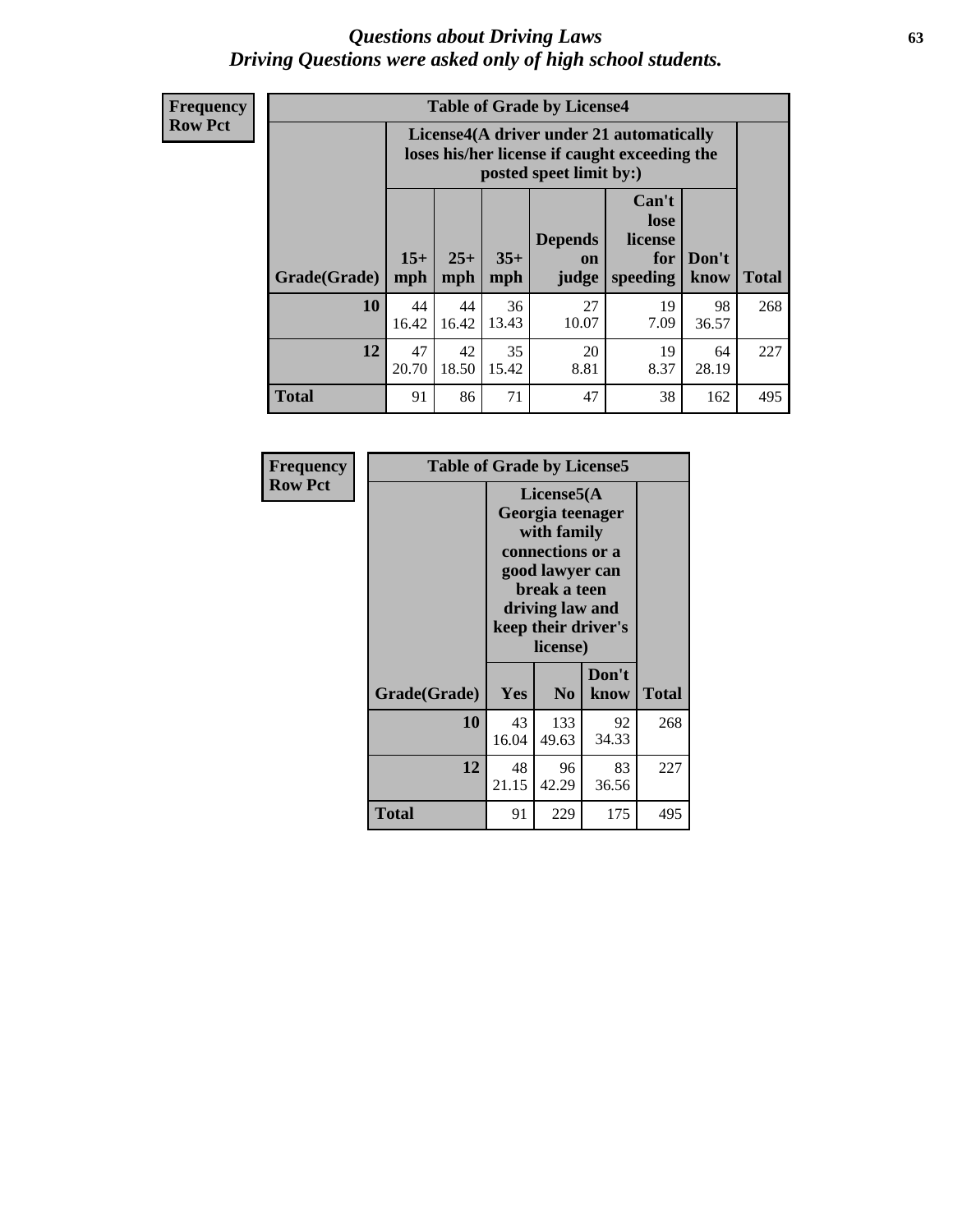#### *Questions about Driving Laws* **64** *Driving Questions were asked only of high school students.*

| <b>Frequency</b> | <b>Table of Grade by License6</b> |                                                                                                                                                 |                |               |              |  |
|------------------|-----------------------------------|-------------------------------------------------------------------------------------------------------------------------------------------------|----------------|---------------|--------------|--|
| <b>Row Pct</b>   |                                   | License <sub>6</sub> (I know a<br>friend or<br>classmate that<br>broke a teen<br>driving law,<br>but was allowed to<br>keep his/her<br>license) |                |               |              |  |
|                  | Grade(Grade)                      | <b>Yes</b>                                                                                                                                      | N <sub>0</sub> | Don't<br>know | <b>Total</b> |  |
|                  | 10                                | 52<br>19.40                                                                                                                                     | 138<br>51.49   | 78<br>29.10   | 268          |  |
|                  | 12                                | 65<br>28.63                                                                                                                                     | 97<br>42.73    | 65<br>28.63   | 227          |  |
|                  | <b>Total</b>                      | 117                                                                                                                                             | 235            | 143           | 495          |  |

| Frequency      |              |                                                                             | <b>Table of Grade by License7</b>                                                             |                                                   |                        |              |  |
|----------------|--------------|-----------------------------------------------------------------------------|-----------------------------------------------------------------------------------------------|---------------------------------------------------|------------------------|--------------|--|
| <b>Row Pct</b> |              |                                                                             | License7(A student under the age of 18 cam loser<br>his/her driving privileges if he or she:) |                                                   |                        |              |  |
|                | Grade(Grade) | <b>Have</b><br>more than<br>10<br>unexcused<br>absences<br>per school<br>yr | Drop out<br>without  <br>graduating                                                           | <b>Bring</b><br>alcohol/drugs/weapon<br>to school | All of<br>the<br>above | <b>Total</b> |  |
|                | 10           | 37<br>13.81                                                                 | 27<br>10.07                                                                                   | 21<br>7.84                                        | 183<br>68.28           | 268          |  |
|                | 12           | 32<br>14.10                                                                 | 13<br>5.73                                                                                    | 18<br>7.93                                        | 164<br>72.25           | 227          |  |
|                | <b>Total</b> | 69                                                                          | 40                                                                                            | 39                                                | 347                    | 495          |  |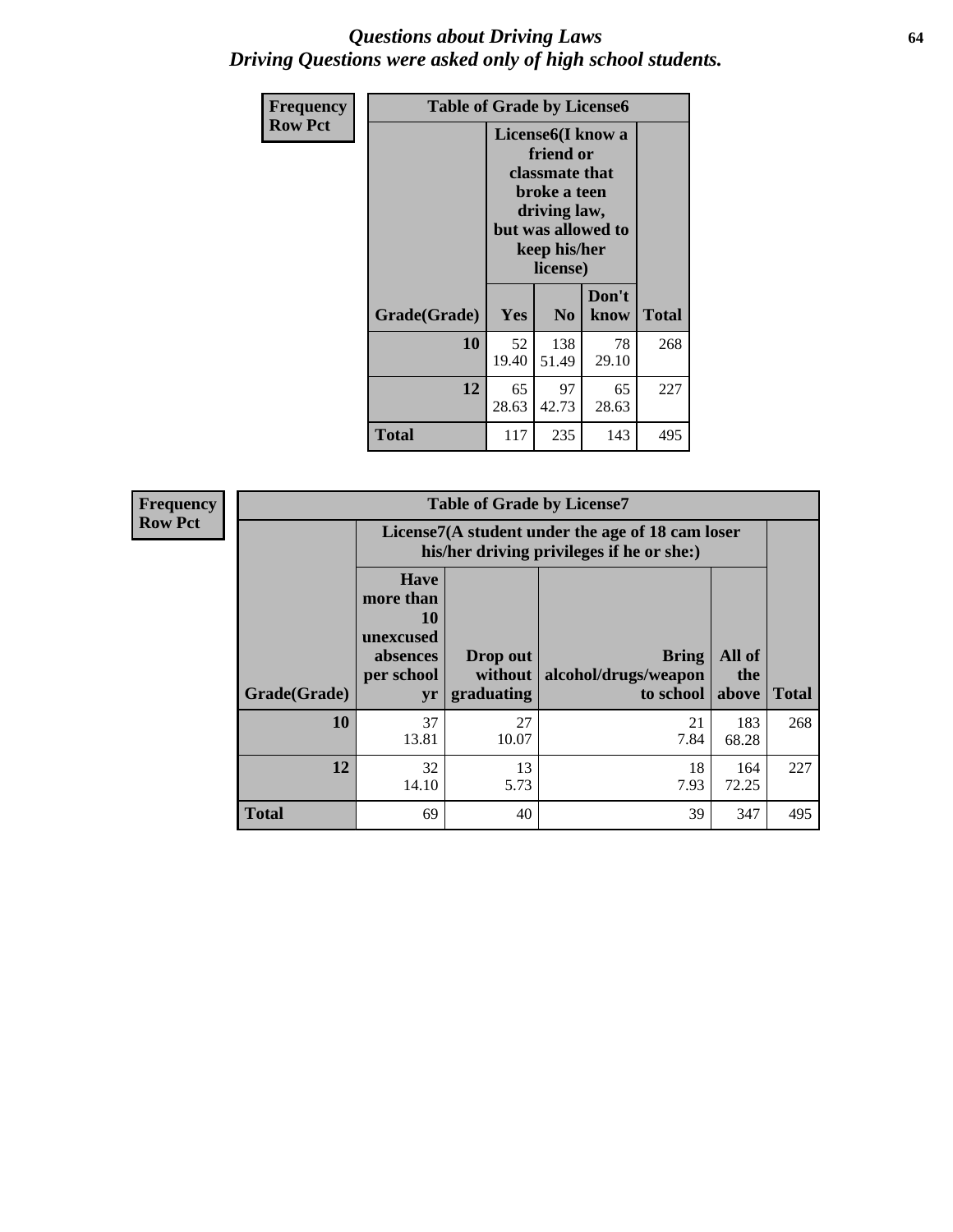# *Select Results by Gender* **65**

| Frequency      | <b>Table of SchoolClimate2 by Gender</b> |                |              |              |
|----------------|------------------------------------------|----------------|--------------|--------------|
| <b>Col Pct</b> | SchoolClimate2(I<br>feel successful at   | Gender(Gender) |              |              |
|                | school)                                  | <b>Female</b>  | <b>Male</b>  | <b>Total</b> |
|                | <b>Strongly Agree</b>                    | 94<br>35.34    | 57<br>24.89  | 151          |
|                | <b>Somewhat Agree</b>                    | 151<br>56.77   | 131<br>57.21 | 282          |
|                | <b>Somewhat Disagree</b>                 | 16<br>6.02     | 27<br>11.79  | 43           |
|                | <b>Strongly Disagree</b>                 | 5<br>1.88      | 14<br>6.11   | 19           |
|                | <b>Total</b>                             | 266            | 229          | 495          |

| <b>Frequency</b> | <b>Table of SchoolClimate6 by Gender</b>                 |                                 |             |              |  |
|------------------|----------------------------------------------------------|---------------------------------|-------------|--------------|--|
| <b>Col Pct</b>   | <b>SchoolClimate6(Teachers</b><br>treat me with respect) | Gender(Gender)<br><b>Female</b> | <b>Male</b> | <b>Total</b> |  |
|                  | <b>Strongly Agree</b>                                    | 75<br>28.20                     | 54<br>23.58 | 129          |  |
|                  | <b>Somewhat Agree</b>                                    | 111<br>41.73                    | 98<br>42.79 | 209          |  |
|                  | <b>Somewhat Disagree</b>                                 | 57<br>21.43                     | 55<br>24.02 | 112          |  |
|                  | <b>Strongly Disagree</b>                                 | 23<br>8.65                      | 22<br>9.61  | 45           |  |
|                  | <b>Total</b>                                             | 266                             | 229         | 495          |  |

| <b>Frequency</b> | <b>Table of SchoolClimate8 by Gender</b>                                             |                                 |                            |     |
|------------------|--------------------------------------------------------------------------------------|---------------------------------|----------------------------|-----|
| <b>Col Pct</b>   | <b>SchoolClimate8(Students</b><br>are frequently<br>recognized for good<br>behavior) | Gender(Gender)<br><b>Female</b> | <b>Total</b>               |     |
|                  | <b>Strongly Agree</b>                                                                | 31<br>11.65                     | <b>Male</b><br>24<br>10.48 | 55  |
|                  | <b>Somewhat Agree</b>                                                                | 95<br>35.71                     | 78<br>34.06                | 173 |
|                  | <b>Somewhat Disagree</b>                                                             | 87<br>32.71                     | 71<br>31.00                | 158 |
|                  | <b>Strongly Disagree</b>                                                             | 53<br>19.92                     | 56<br>24.45                | 109 |
|                  | Total                                                                                | 266                             | 229                        | 495 |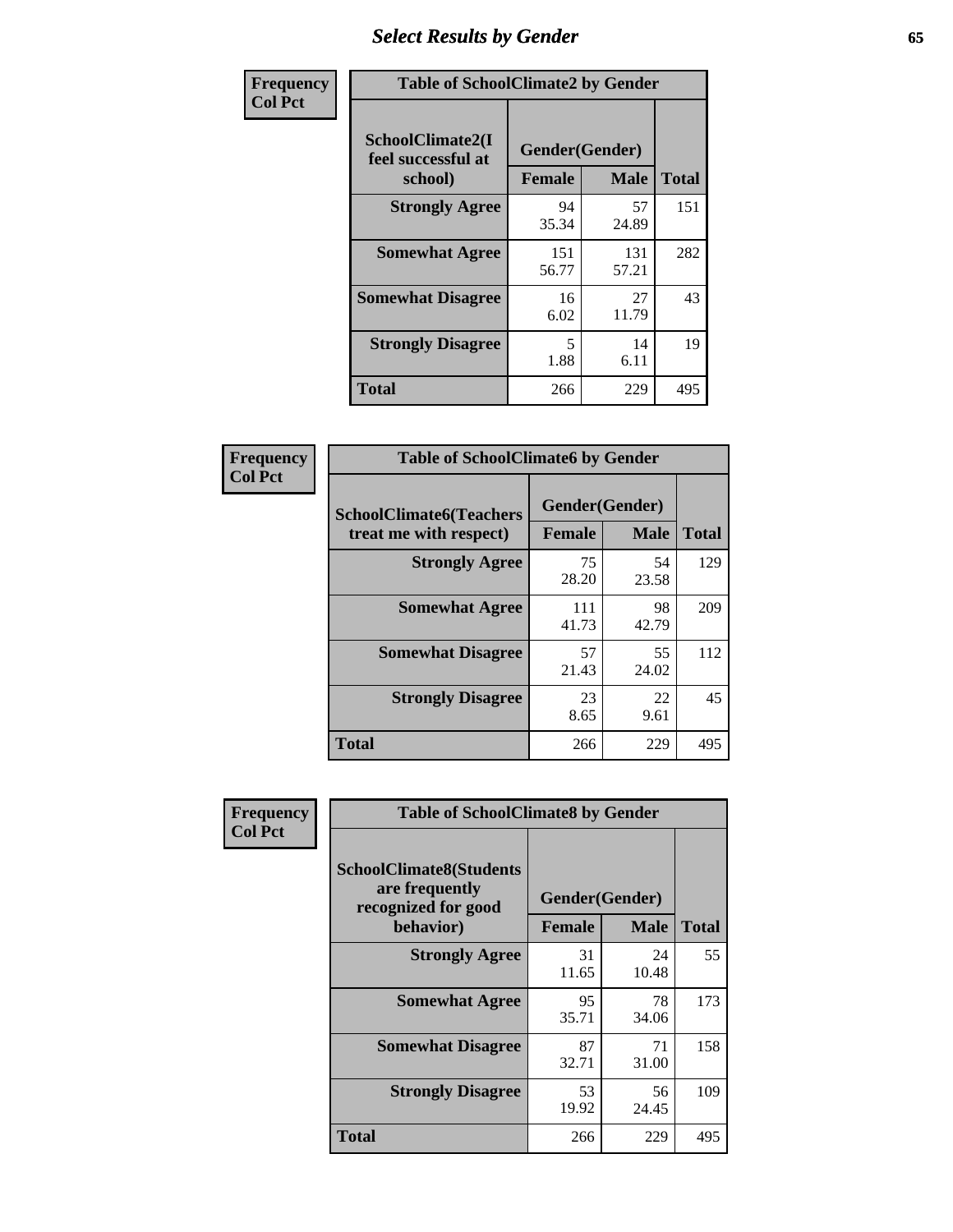# *Select Results by Gender* **66**

| Frequency      | <b>Table of Gender by Dropout</b> |                                                                        |                |              |
|----------------|-----------------------------------|------------------------------------------------------------------------|----------------|--------------|
| <b>Row Pct</b> |                                   | Dropout(I<br>have<br>thought<br>about<br>dropping<br>out of<br>school) |                |              |
|                | Gender(Gender)                    | Yes                                                                    | N <sub>0</sub> | <b>Total</b> |
|                | <b>Female</b>                     | 74<br>27.82                                                            | 192<br>72.18   | 266          |
|                | <b>Male</b>                       | 86<br>37.55                                                            | 143<br>62.45   | 229          |
|                | <b>Total</b>                      | 160                                                                    | 335            | 495          |

| <b>Frequency</b> | <b>Table of Gender by Dropoutreason</b> |                                                                     |              |                          |                                |              |              |
|------------------|-----------------------------------------|---------------------------------------------------------------------|--------------|--------------------------|--------------------------------|--------------|--------------|
| <b>Row Pct</b>   |                                         | Dropoutreason (If I dropped out the<br>reason would most likely be) |              |                          |                                |              |              |
|                  | Gender(Gender)                          | Won't<br><b>Drop</b><br>out                                         | <b>Bored</b> | Family<br><b>Reasons</b> | <b>Being</b><br><b>Bullied</b> | <b>Other</b> | <b>Total</b> |
|                  | <b>Female</b>                           | 160<br>60.15                                                        | 28<br>10.53  | 27<br>10.15              | 3<br>1.13                      | 48<br>18.05  | 266          |
|                  | <b>Male</b>                             | 108<br>47.16                                                        | 36<br>15.72  | 25<br>10.92              | 4<br>1.75                      | 56<br>24.45  | 229          |
|                  | <b>Total</b>                            | 268                                                                 | 64           | 52                       | 7                              | 104          | 495          |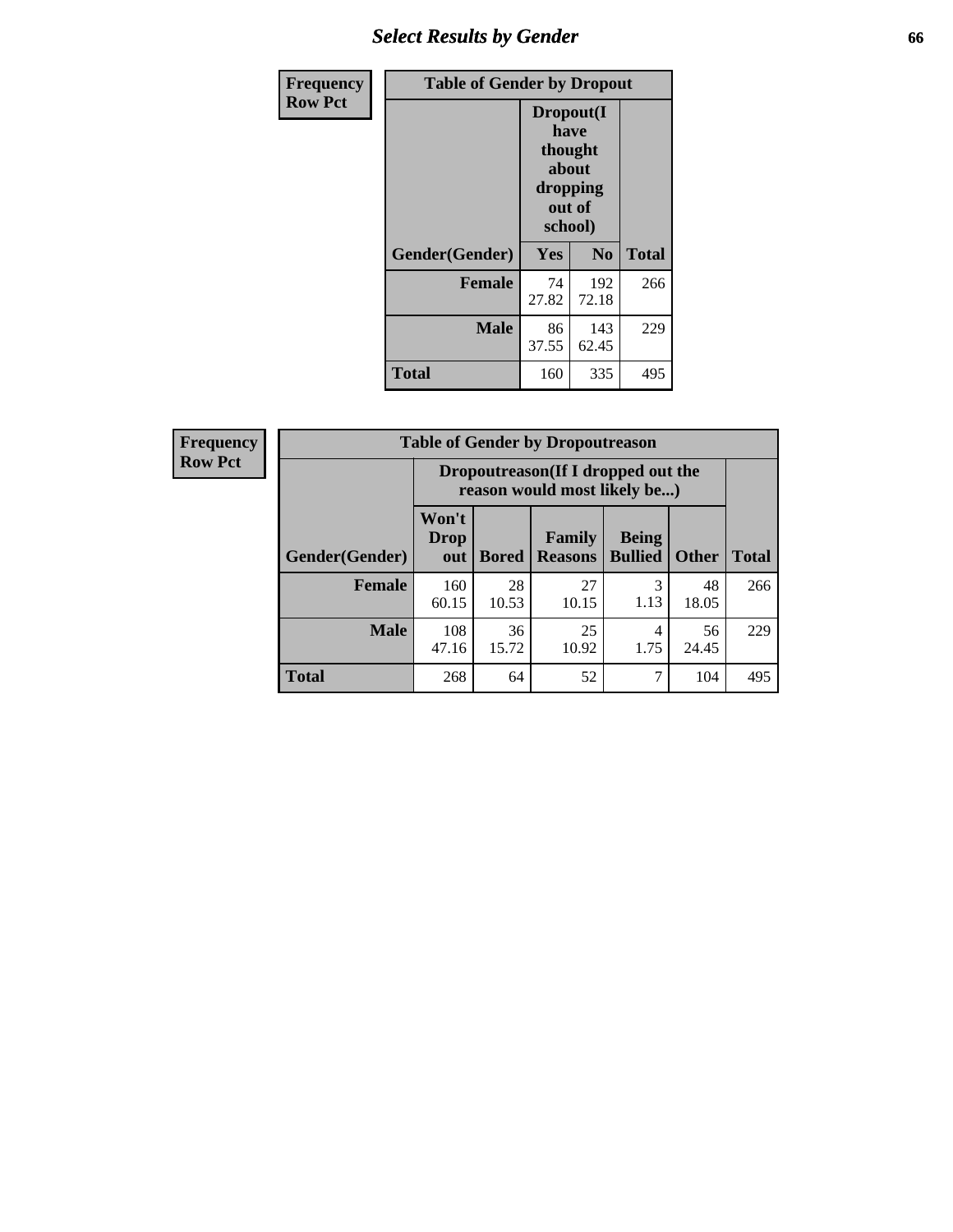*School Safety* **67**

| Frequency      | <b>Table of Gender by Bullied2</b> |                 |                |              |
|----------------|------------------------------------|-----------------|----------------|--------------|
| <b>Row Pct</b> |                                    | <b>Bullied2</b> |                |              |
|                | Gender(Gender)                     | Yes             | N <sub>0</sub> | <b>Total</b> |
|                | <b>Female</b>                      | 23<br>8.65      | 243<br>91.35   | 266          |
|                | <b>Male</b>                        | 24<br>10.48     | 205<br>89.52   | 229          |
|                | <b>Total</b>                       | 47              | 448            | 495          |

| Frequency      | <b>Table of Gender by Bulliedothers2</b> |                       |                |              |
|----------------|------------------------------------------|-----------------------|----------------|--------------|
| <b>Row Pct</b> |                                          | <b>Bulliedothers2</b> |                |              |
|                | Gender(Gender)                           | <b>Yes</b>            | N <sub>0</sub> | <b>Total</b> |
|                | <b>Female</b>                            | 27<br>10.15           | 239<br>89.85   | 266          |
|                | <b>Male</b>                              | 27<br>11.79           | 202<br>88.21   | 229          |
|                | <b>Total</b>                             | 54                    | 441            | 495          |

| <b>Frequency</b> | <b>Table of Gender by Weaponschool2</b> |                      |                |              |
|------------------|-----------------------------------------|----------------------|----------------|--------------|
| <b>Row Pct</b>   |                                         | <b>Weaponschool2</b> |                |              |
|                  | Gender(Gender)                          | Yes                  | N <sub>0</sub> | <b>Total</b> |
|                  | <b>Female</b>                           | 6<br>2.26            | 260<br>97.74   | 266          |
|                  | <b>Male</b>                             | 15<br>6.55           | 214<br>93.45   | 229          |
|                  | <b>Total</b>                            | 21                   | 474            | 495          |

| Frequency      | <b>Table of Gender by Absentunsafe2</b> |               |                |              |
|----------------|-----------------------------------------|---------------|----------------|--------------|
| <b>Row Pct</b> |                                         | Absentunsafe2 |                |              |
|                | Gender(Gender)                          | <b>Yes</b>    | N <sub>0</sub> | <b>Total</b> |
|                | <b>Female</b>                           | 16<br>6.02    | 250<br>93.98   | 266          |
|                | <b>Male</b>                             | 3.49          | 221<br>96.51   | 229          |
|                | <b>Total</b>                            | 24            | 471            | 495          |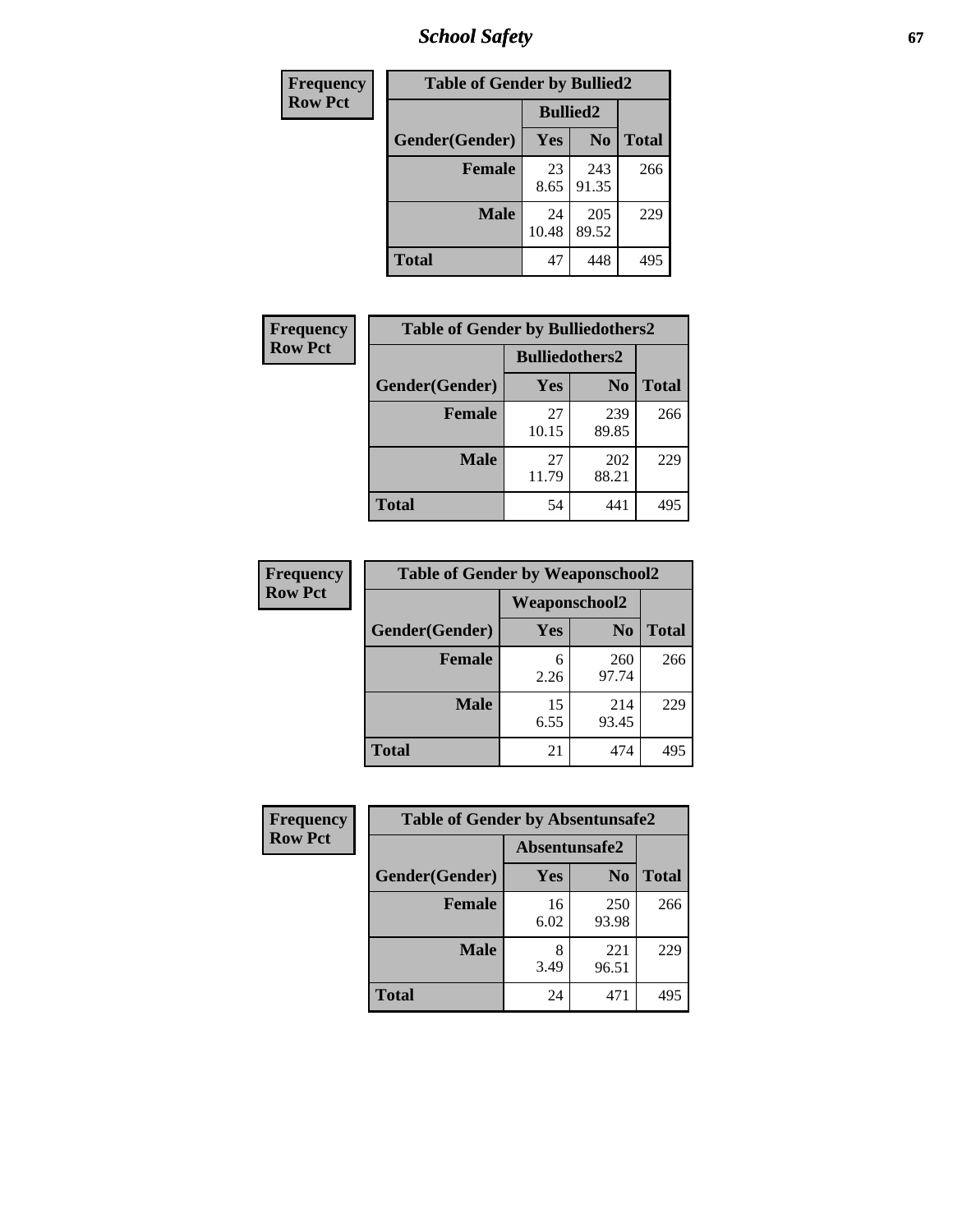*School Safety* **68**

| Frequency      | <b>Table of Gender by Gangself</b> |                                                                                                        |              |              |
|----------------|------------------------------------|--------------------------------------------------------------------------------------------------------|--------------|--------------|
| <b>Row Pct</b> |                                    | <b>Gangself</b> (I<br>have<br>participated<br>in illegal gang<br>activities in<br>the past 30<br>days) |              |              |
|                | Gender(Gender)                     | Yes                                                                                                    | $\bf No$     | <b>Total</b> |
|                | <b>Female</b>                      | 10<br>3.76                                                                                             | 256<br>96.24 | 266          |
|                | <b>Male</b>                        | 27<br>11.79                                                                                            | 202<br>88.21 | 229          |
|                | <b>Total</b>                       | 37                                                                                                     | 458          | 495          |

| Frequency      | <b>Table of Gender by Gangpeers</b> |                                                                                                                             |                |              |
|----------------|-------------------------------------|-----------------------------------------------------------------------------------------------------------------------------|----------------|--------------|
| <b>Row Pct</b> |                                     | <b>Gangpeers</b> (I<br>have friends<br>who have<br>participated<br>in illegal gang<br>activities in<br>the past 30<br>days) |                |              |
|                | Gender(Gender)                      | <b>Yes</b>                                                                                                                  | N <sub>0</sub> | <b>Total</b> |
|                | <b>Female</b>                       | 95<br>35.71                                                                                                                 | 171<br>64.29   | 266          |
|                | <b>Male</b>                         | 107<br>46.72                                                                                                                | 122<br>53.28   | 229          |
|                | <b>Total</b>                        | 202                                                                                                                         | 293            | 495          |

| Frequency      | <b>Table of Gender by Pickedon2</b> |                  |                |              |
|----------------|-------------------------------------|------------------|----------------|--------------|
| <b>Row Pct</b> |                                     | <b>Pickedon2</b> |                |              |
|                | Gender(Gender)                      | Yes              | N <sub>0</sub> | <b>Total</b> |
|                | <b>Female</b>                       | 48<br>18.05      | 218<br>81.95   | 266          |
|                | <b>Male</b>                         | 61<br>26.64      | 168<br>73.36   | 229          |
|                | <b>Total</b>                        | 109              | 386            | 495          |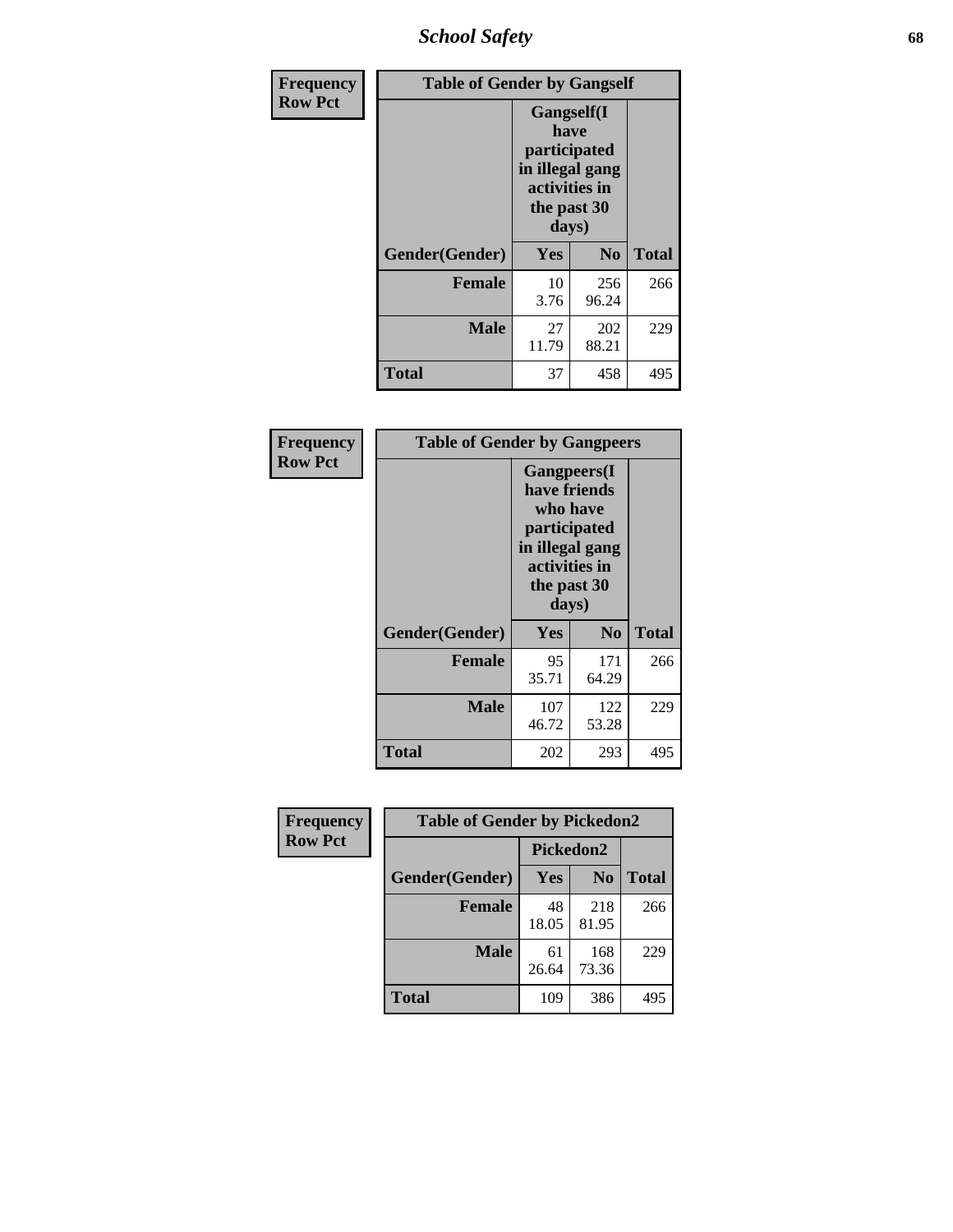*School Safety* **69**

| Frequency      | <b>Table of Gender by Safeschool2</b> |              |                |              |
|----------------|---------------------------------------|--------------|----------------|--------------|
| <b>Row Pct</b> |                                       |              | Safeschool2    |              |
|                | Gender(Gender)                        | <b>Yes</b>   | N <sub>0</sub> | <b>Total</b> |
|                | <b>Female</b>                         | 134<br>50.38 | 132<br>49.62   | 266          |
|                | Male                                  | 140<br>61.14 | 89<br>38.86    | 229          |
|                | <b>Total</b>                          | 274          | 221            | 495          |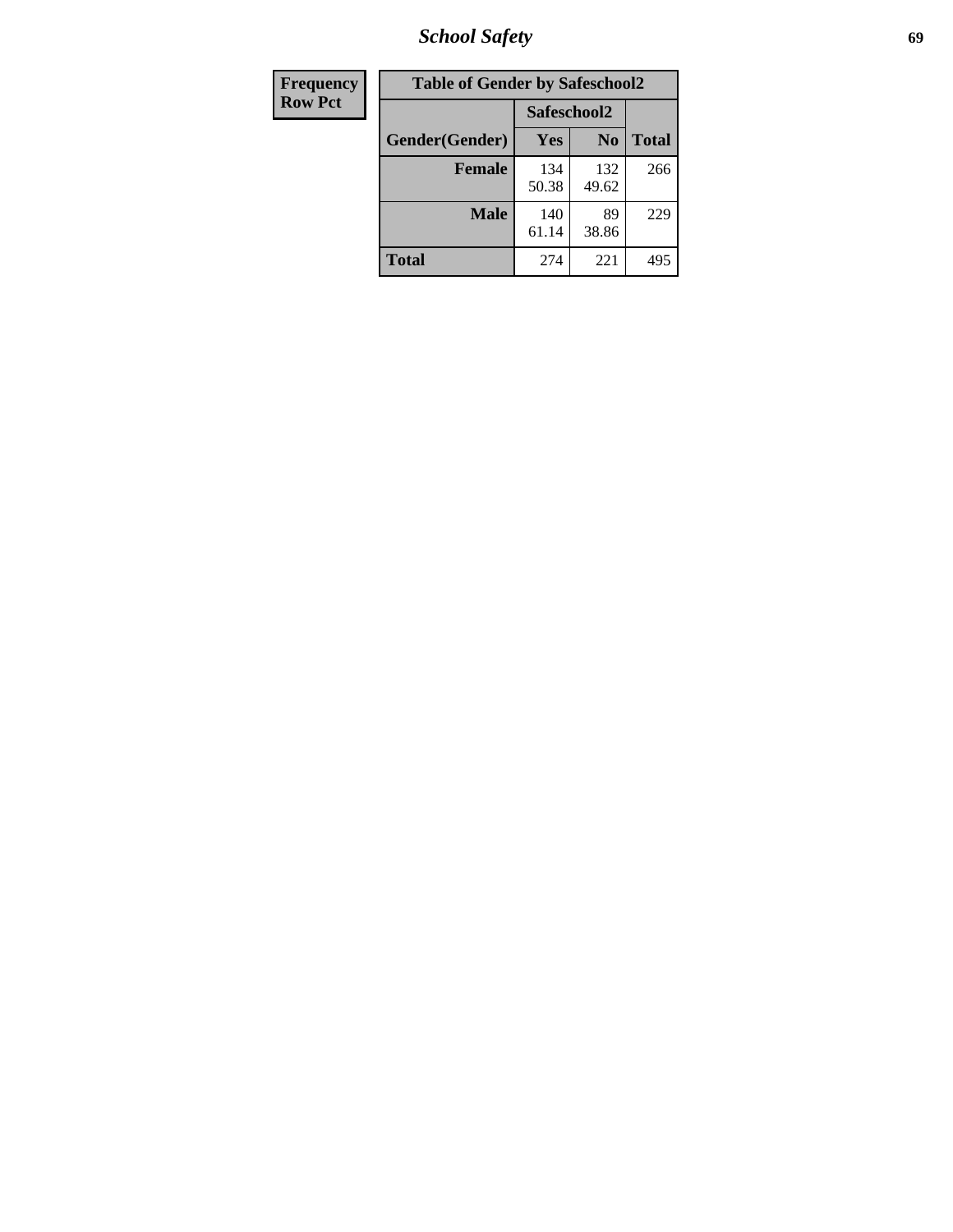# *Incidence of Drug Use* **70**

| <b>Frequency</b> | <b>Table of Gender by AlcoholAlt</b> |                                          |                |              |
|------------------|--------------------------------------|------------------------------------------|----------------|--------------|
| <b>Row Pct</b>   |                                      | AlcoholAlt(Alcohol<br>use, past 30 days) |                |              |
|                  | Gender(Gender)                       | <b>Yes</b>                               | N <sub>0</sub> | <b>Total</b> |
|                  | <b>Female</b>                        | 49<br>18.42                              | 217<br>81.58   | 266          |
|                  | <b>Male</b>                          | 70<br>30.57                              | 159<br>69.43   | 229          |
|                  | <b>Total</b>                         | 119                                      | 376            | 495          |

| Frequency      | <b>Table of Gender by TobaccoAny</b> |                    |                    |              |  |
|----------------|--------------------------------------|--------------------|--------------------|--------------|--|
| <b>Row Pct</b> |                                      | use, past 30 days) | TobaccoAny(Tobacco |              |  |
|                | Gender(Gender)                       | Yes                | N <sub>0</sub>     | <b>Total</b> |  |
|                | <b>Female</b>                        | 27<br>10.15        | 239<br>89.85       | 266          |  |
|                | <b>Male</b>                          | 61<br>26.64        | 168<br>73.36       | 229          |  |
|                | Total                                | 88                 | 407                | 49.          |  |

| <b>Frequency</b> | <b>Table of Gender by MarijuanaAlt</b> |                                              |                |              |
|------------------|----------------------------------------|----------------------------------------------|----------------|--------------|
| <b>Row Pct</b>   |                                        | MarijuanaAlt(Marijuana<br>use, past 30 days) |                |              |
|                  | Gender(Gender)                         | Yes                                          | N <sub>0</sub> | <b>Total</b> |
|                  | <b>Female</b>                          | 20<br>7.52                                   | 246<br>92.48   | 266          |
|                  | <b>Male</b>                            | 59<br>25.76                                  | 170<br>74.24   | 229          |
|                  | <b>Total</b>                           | 79                                           | 416            | 495          |

| <b>Frequency</b> | <b>Table of Gender by OtherDrugAny</b> |                                                      |                |              |
|------------------|----------------------------------------|------------------------------------------------------|----------------|--------------|
| <b>Row Pct</b>   |                                        | <b>OtherDrugAny(Other</b><br>drug use, past 30 days) |                |              |
|                  | Gender(Gender)                         | <b>Yes</b>                                           | N <sub>0</sub> | <b>Total</b> |
|                  | <b>Female</b>                          | 11<br>4.14                                           | 255<br>95.86   | 266          |
|                  | <b>Male</b>                            | 30<br>13.10                                          | 199<br>86.90   | 229          |
|                  | <b>Total</b>                           | 41                                                   | 454            | 495          |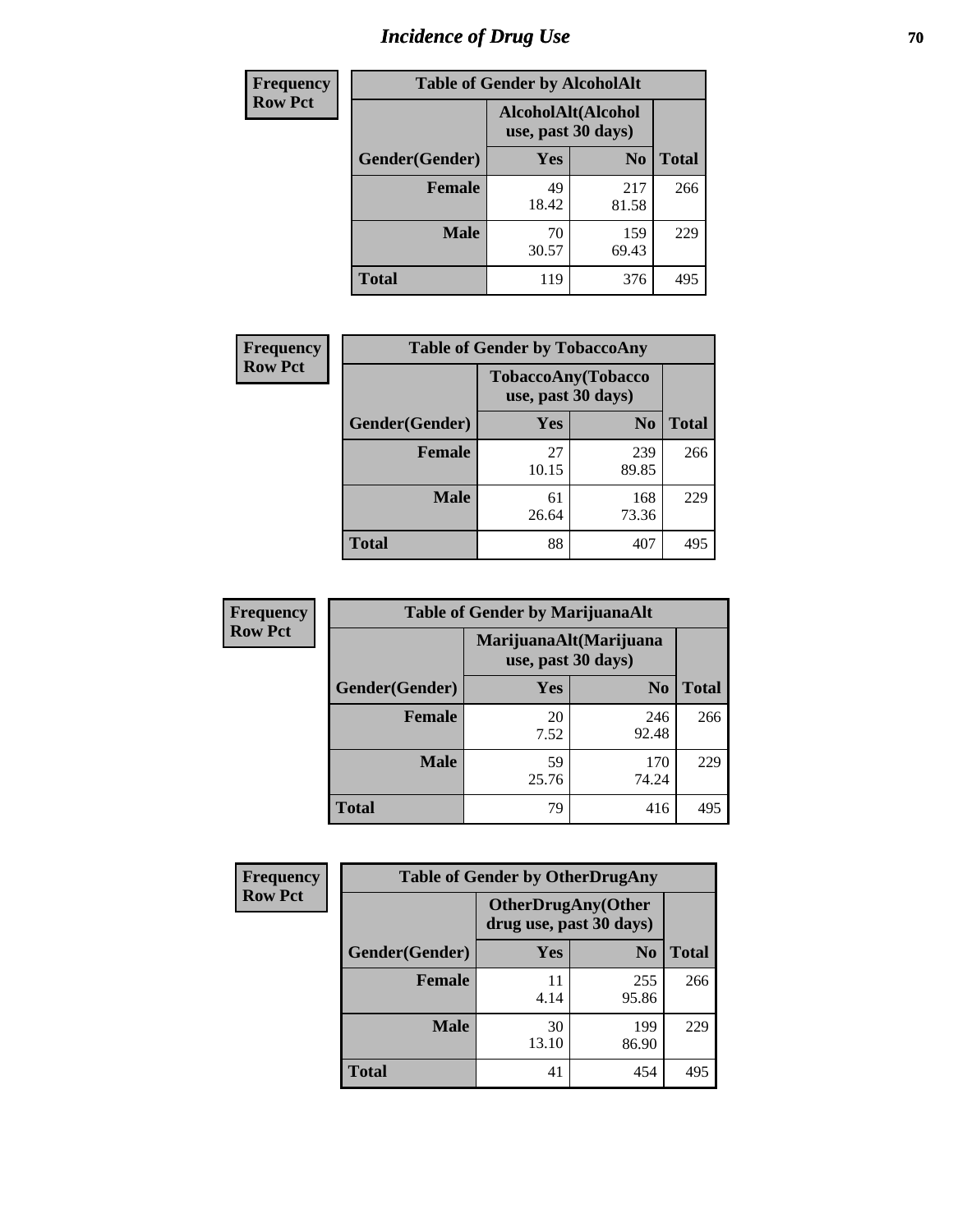#### *Average Age at Onset of Use* **71** *Results for "Average Age at Onset of Use" questions exclude students who said they did not use that substance*

#### **Gender=Female**

| <b>Variable</b>                 | <b>Label</b>                                                       | <b>Mean</b> |
|---------------------------------|--------------------------------------------------------------------|-------------|
| Alcoholinit2                    | I started using alcohol when I was                                 | 13.01       |
| Cigarettesinit2                 | I started smoking tobacco when I was                               | 13.88       |
| Smokelessinit2                  | I started chewing tobacco when I was                               | 11.50       |
| Marijuanainit2                  | I started using marijuana when I was                               | 14.77       |
| Cocaineinit2                    | I started using cocaine when I was                                 | 16.00       |
| Inhalantsinit2                  | I started using inhalants when I was                               | 13.20       |
| Steroidsinit2                   | I started using steroids when I was                                | 15.00       |
| Ecstasyinit2                    | I started using ecstasy when I was                                 | 15.00       |
| Methinit2                       | I started using methamphetamines when I was                        |             |
| Hallucinogensinit2              | I started using hallucinogens when I was                           | 14.00       |
| Prescription in it <sub>2</sub> | I started using prescription drugs not prescribed to me when I was | 13.40       |

#### **Gender=Male**

| <b>Variable</b>                 | Label                                                              | <b>Mean</b> |
|---------------------------------|--------------------------------------------------------------------|-------------|
| Alcoholinit2                    | I started using alcohol when I was                                 | 13.27       |
| Cigarettesinit2                 | I started smoking tobacco when I was                               | 13.35       |
| Smokelessinit2                  | I started chewing tobacco when I was                               | 13.96       |
| Marijuanainit2                  | I started using marijuana when I was                               | 14.04       |
| Cocaineinit2                    | I started using cocaine when I was                                 | 13.09       |
| Inhalantsinit2                  | I started using inhalants when I was                               | 12.36       |
| Steroidsinit2                   | I started using steroids when I was                                | 8.80        |
| Ecstasyinit2                    | I started using ecstasy when I was                                 | 12.89       |
| Methinit2                       | I started using methamphetamines when I was                        | 13.00       |
| Hallucinogensinit2              | I started using hallucinogens when I was                           | 14.27       |
| Prescription in it <sub>2</sub> | I started using prescription drugs not prescribed to me when I was | 13.48       |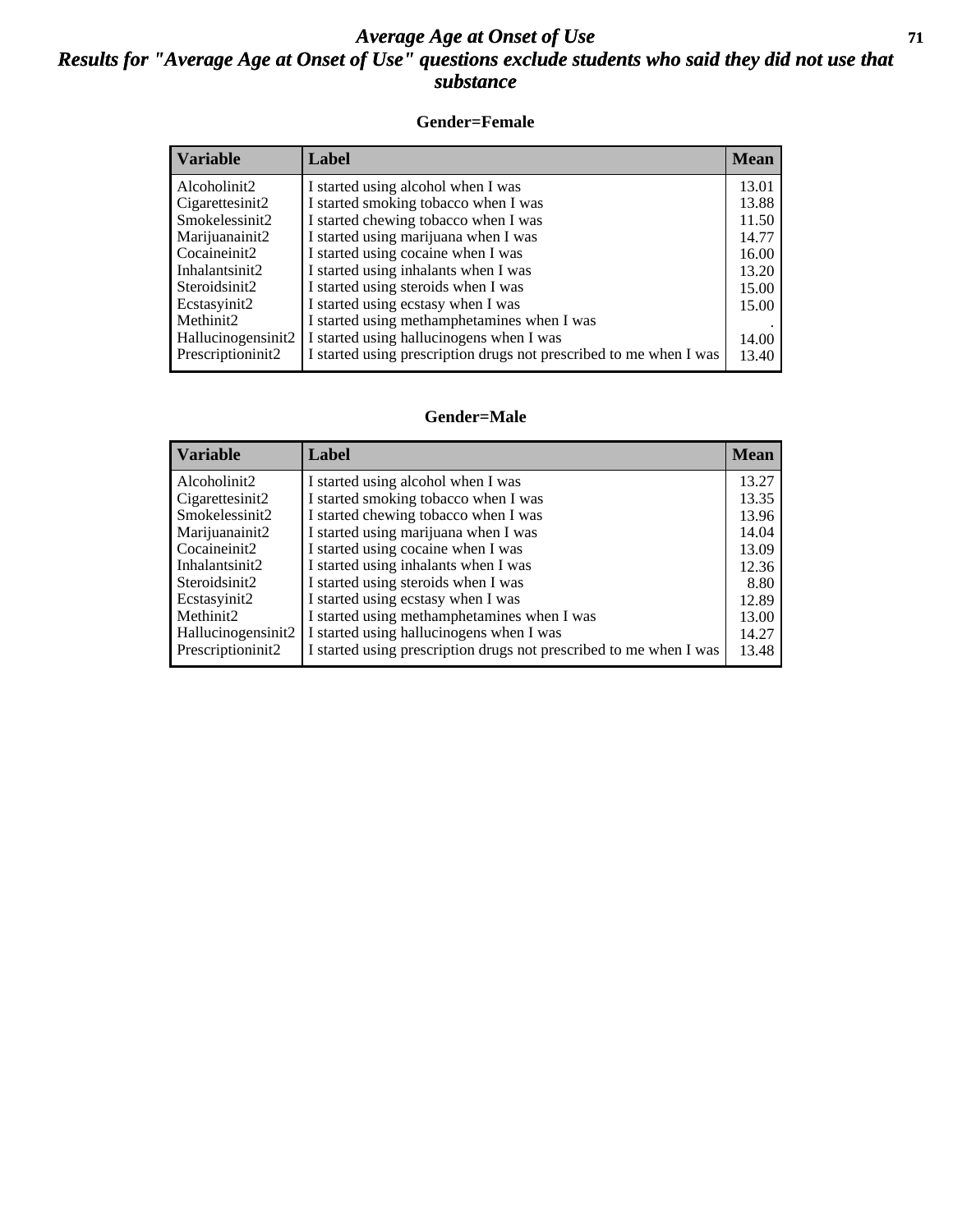# *I Think These Drugs are Harmful* **72**

| Frequency      | <b>Table of Gender by Alcoholharmdich</b> |                              |                   |              |
|----------------|-------------------------------------------|------------------------------|-------------------|--------------|
| <b>Row Pct</b> |                                           | think alcohol is<br>harmful) | Alcoholharmdich(I |              |
|                | <b>Gender</b> (Gender)                    | <b>Yes</b>                   | N <sub>0</sub>    | <b>Total</b> |
|                | <b>Female</b>                             | 220<br>82.71                 | 46<br>17.29       | 266          |
|                | <b>Male</b>                               | 182<br>79.48                 | 47<br>20.52       | 229          |
|                | <b>Total</b>                              | 402                          | 93                | 495          |

| Frequency      | <b>Table of Gender by Tobaccoharmdich</b> |                  |                               |              |  |
|----------------|-------------------------------------------|------------------|-------------------------------|--------------|--|
| <b>Row Pct</b> |                                           | think tobacco is | Tobaccoharmdich(I<br>harmful) |              |  |
|                | Gender(Gender)                            | <b>Yes</b>       | N <sub>0</sub>                | <b>Total</b> |  |
|                | <b>Female</b>                             | 251<br>94.36     | 15<br>5.64                    | 266          |  |
|                | <b>Male</b>                               | 215<br>93.89     | 14<br>6.11                    | 229          |  |
|                | <b>Total</b>                              | 466              | 29                            | 495          |  |

| Frequency      | <b>Table of Gender by Marijuanaharmdich</b> |                                                       |                |              |  |
|----------------|---------------------------------------------|-------------------------------------------------------|----------------|--------------|--|
| <b>Row Pct</b> |                                             | Marijuanaharmdich(I<br>think marijuana is<br>harmful) |                |              |  |
|                | Gender(Gender)                              | <b>Yes</b>                                            | N <sub>0</sub> | <b>Total</b> |  |
|                | <b>Female</b>                               | 212<br>79.70                                          | 54<br>20.30    | 266          |  |
|                | <b>Male</b>                                 | 142<br>62.01                                          | 87<br>37.99    | 229          |  |
|                | <b>Total</b>                                | 354                                                   | 141            | 495          |  |

| Frequency      | <b>Table of Gender by Otherdrugharmdich</b> |                                   |                     |              |  |
|----------------|---------------------------------------------|-----------------------------------|---------------------|--------------|--|
| <b>Row Pct</b> |                                             | think other drugs are<br>harmful) | Otherdrugharmdich(I |              |  |
|                | Gender(Gender)                              | <b>Yes</b>                        | N <sub>0</sub>      | <b>Total</b> |  |
|                | <b>Female</b>                               | 252<br>94.74                      | 14<br>5.26          | 266          |  |
|                | <b>Male</b>                                 | 215<br>93.89                      | 14<br>6.11          | 229          |  |
|                | <b>Total</b>                                | 467                               | 28                  | 495          |  |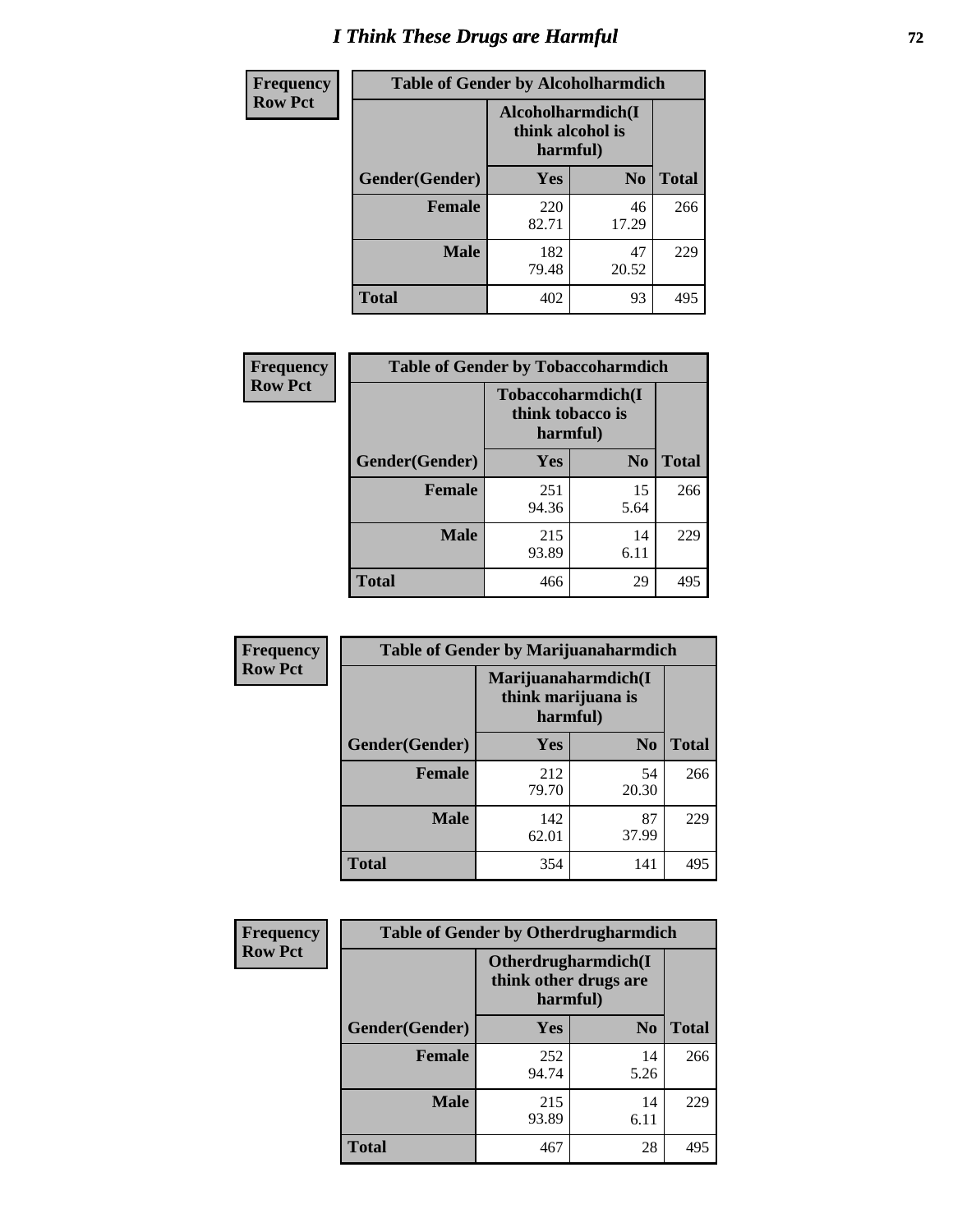| <b>Frequency</b> | <b>Table of Gender by Alcohollocation1</b> |                                                               |              |              |
|------------------|--------------------------------------------|---------------------------------------------------------------|--------------|--------------|
| <b>Row Pct</b>   |                                            | <b>Alcohollocation1(Places</b><br><b>Friends Use Alcohol)</b> |              |              |
|                  | Gender(Gender)                             |                                                               | Do Not Use   | <b>Total</b> |
|                  | <b>Female</b>                              | 157<br>59.02                                                  | 109<br>40.98 | 266          |
|                  | <b>Male</b>                                | 155<br>67.69                                                  | 74<br>32.31  | 229          |
|                  | Total                                      | 312                                                           | 183          | 495          |

| <b>Frequency</b> | <b>Table of Gender by Alcohollocation2</b> |                                |                             |              |
|------------------|--------------------------------------------|--------------------------------|-----------------------------|--------------|
| <b>Row Pct</b>   |                                            | <b>Alcohollocation2(Places</b> | <b>Friends Use Alcohol)</b> |              |
|                  | Gender(Gender)                             |                                | Home                        | <b>Total</b> |
|                  | Female                                     | 143<br>53.76                   | 123<br>46.24                | 266          |
|                  | <b>Male</b>                                | 123<br>53.71                   | 106<br>46.29                | 229          |
|                  | <b>Total</b>                               | 266                            | 229                         | 495          |

| Frequency      | <b>Table of Gender by Alcohollocation3</b> |                             |                                 |              |
|----------------|--------------------------------------------|-----------------------------|---------------------------------|--------------|
| <b>Row Pct</b> |                                            | <b>Friends Use Alcohol)</b> | <b>Alcohollocation3</b> (Places |              |
|                | Gender(Gender)                             |                             | <b>School</b>                   | <b>Total</b> |
|                | <b>Female</b>                              | 240<br>90.23                | 26<br>9.77                      | 266          |
|                | <b>Male</b>                                | 203<br>88.65                | 26<br>11.35                     | 229          |
|                | <b>Total</b>                               | 443                         | 52                              | 495          |

| Frequency      | <b>Table of Gender by Alcohollocation4</b> |                                                               |             |              |
|----------------|--------------------------------------------|---------------------------------------------------------------|-------------|--------------|
| <b>Row Pct</b> |                                            | <b>Alcohollocation4(Places</b><br><b>Friends Use Alcohol)</b> |             |              |
|                | Gender(Gender)                             |                                                               | Car         | <b>Total</b> |
|                | <b>Female</b>                              | 225<br>84.59                                                  | 41<br>15.41 | 266          |
|                | <b>Male</b>                                | 177<br>77.29                                                  | 52<br>22.71 | 229          |
|                | <b>Total</b>                               | 402                                                           | 93          | 495          |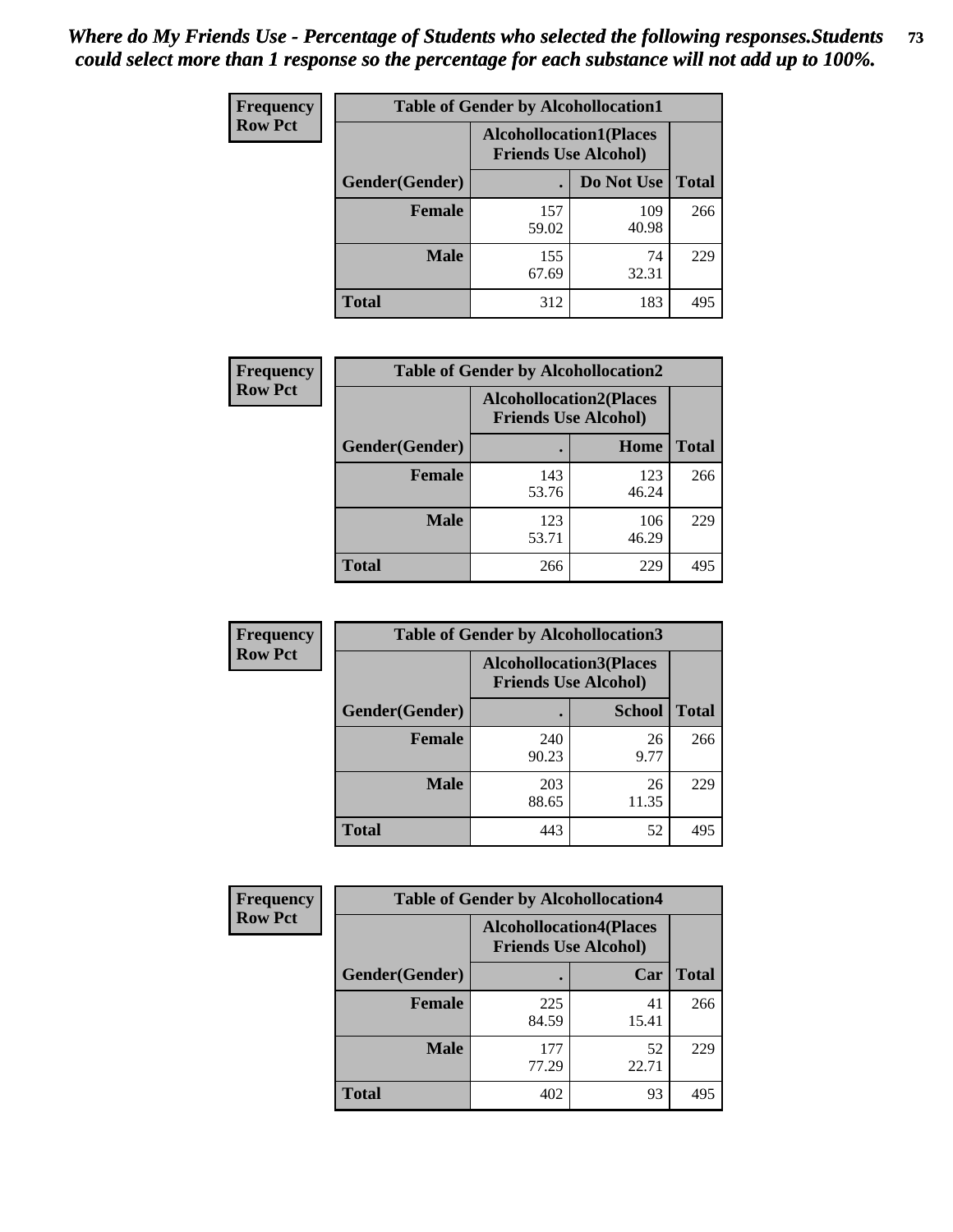| <b>Frequency</b> | <b>Table of Gender by Alcohollocation5</b> |                                                                |                                 |              |
|------------------|--------------------------------------------|----------------------------------------------------------------|---------------------------------|--------------|
| <b>Row Pct</b>   |                                            | <b>Alcohollocation5</b> (Places<br><b>Friends Use Alcohol)</b> |                                 |              |
|                  | Gender(Gender)                             |                                                                | <b>Friend's</b><br><b>House</b> | <b>Total</b> |
|                  | <b>Female</b>                              | 142<br>53.38                                                   | 124<br>46.62                    | 266          |
|                  | <b>Male</b>                                | 119<br>51.97                                                   | 110<br>48.03                    | 229          |
|                  | <b>Total</b>                               | 261                                                            | 234                             | 495          |

| Frequency      | <b>Table of Gender by Alcohollocation6</b> |                                                               |              |              |  |
|----------------|--------------------------------------------|---------------------------------------------------------------|--------------|--------------|--|
| <b>Row Pct</b> |                                            | <b>Alcohollocation6(Places</b><br><b>Friends Use Alcohol)</b> |              |              |  |
|                | Gender(Gender)                             |                                                               | <b>Other</b> | <b>Total</b> |  |
|                | <b>Female</b>                              | 185<br>69.55                                                  | 81<br>30.45  | 266          |  |
|                | <b>Male</b>                                | 143<br>62.45                                                  | 86<br>37.55  | 229          |  |
|                | <b>Total</b>                               | 328                                                           | 167          | 495          |  |

| Frequency      | <b>Table of Gender by Tobaccolocation1</b> |                                                               |              |              |  |
|----------------|--------------------------------------------|---------------------------------------------------------------|--------------|--------------|--|
| <b>Row Pct</b> |                                            | <b>Tobaccolocation1(Places</b><br><b>Friends Use Tobacco)</b> |              |              |  |
|                | Gender(Gender)                             |                                                               | Do Not Use   | <b>Total</b> |  |
|                | <b>Female</b>                              | 92<br>34.59                                                   | 174<br>65.41 | 266          |  |
|                | <b>Male</b>                                | 120<br>52.40                                                  | 109<br>47.60 | 229          |  |
|                | <b>Total</b>                               | 212                                                           | 283          | 495          |  |

| <b>Frequency</b> | <b>Table of Gender by Tobaccolocation2</b> |                                                               |             |              |
|------------------|--------------------------------------------|---------------------------------------------------------------|-------------|--------------|
| <b>Row Pct</b>   |                                            | <b>Tobaccolocation2(Places</b><br><b>Friends Use Tobacco)</b> |             |              |
|                  | Gender(Gender)                             |                                                               | Home        | <b>Total</b> |
|                  | <b>Female</b>                              | 187<br>70.30                                                  | 79<br>29.70 | 266          |
|                  | <b>Male</b>                                | 149<br>65.07                                                  | 80<br>34.93 | 229          |
|                  | <b>Total</b>                               | 336                                                           | 159         | 495          |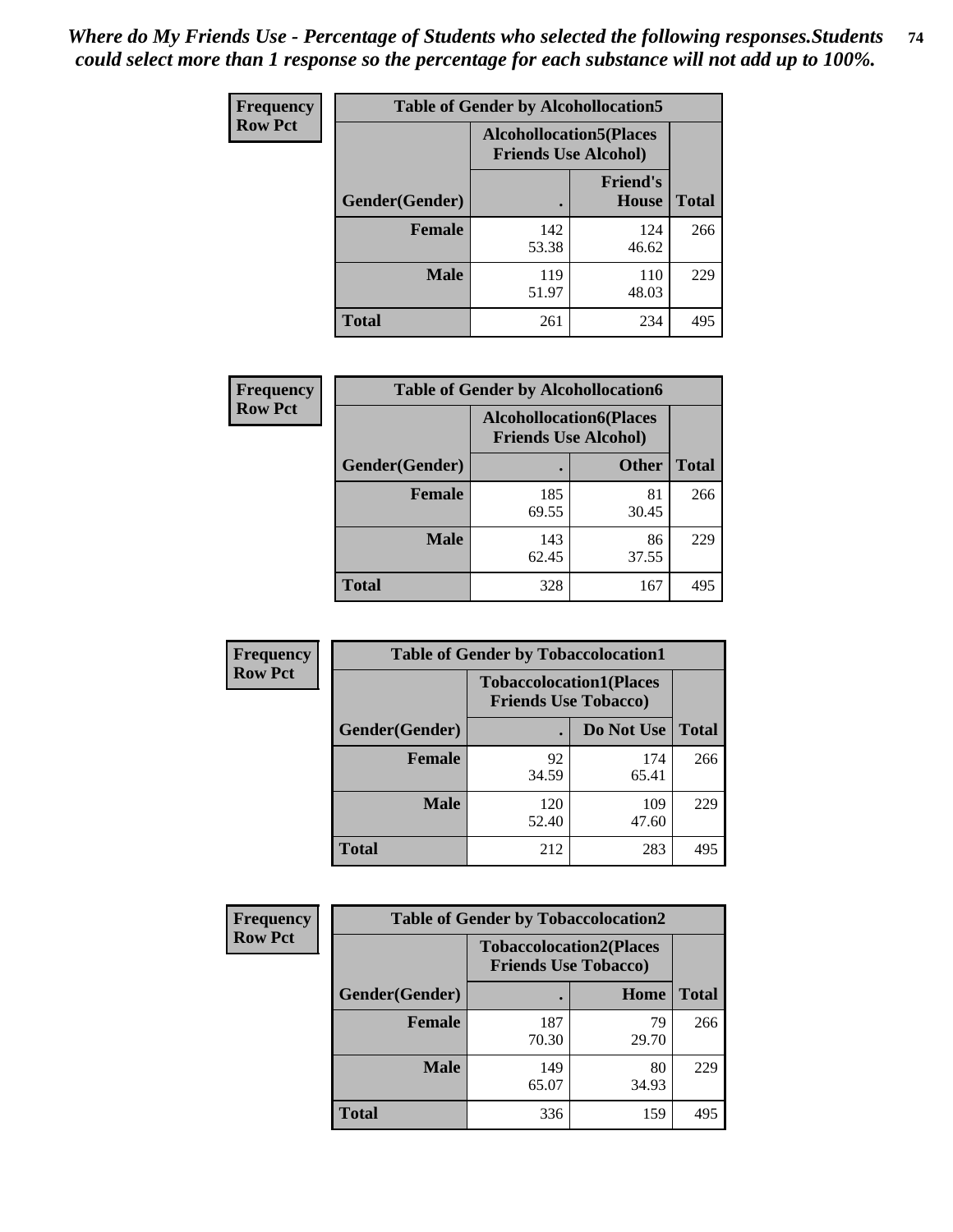| <b>Frequency</b> | <b>Table of Gender by Tobaccolocation3</b> |                                                               |               |              |
|------------------|--------------------------------------------|---------------------------------------------------------------|---------------|--------------|
| <b>Row Pct</b>   |                                            | <b>Tobaccolocation3(Places</b><br><b>Friends Use Tobacco)</b> |               |              |
|                  | Gender(Gender)                             |                                                               | <b>School</b> | <b>Total</b> |
|                  | <b>Female</b>                              | 226<br>84.96                                                  | 40<br>15.04   | 266          |
|                  | <b>Male</b>                                | 185<br>80.79                                                  | 44<br>19.21   | 229          |
|                  | <b>Total</b>                               | 411                                                           | 84            | 495          |

| <b>Frequency</b> | <b>Table of Gender by Tobaccolocation4</b> |                                                               |             |              |
|------------------|--------------------------------------------|---------------------------------------------------------------|-------------|--------------|
| <b>Row Pct</b>   |                                            | <b>Tobaccolocation4(Places</b><br><b>Friends Use Tobacco)</b> |             |              |
|                  | Gender(Gender)                             |                                                               | Car         | <b>Total</b> |
|                  | Female                                     | 204<br>76.69                                                  | 62<br>23.31 | 266          |
|                  | <b>Male</b>                                | 154<br>67.25                                                  | 75<br>32.75 | 229          |
|                  | <b>Total</b>                               | 358                                                           | 137         | 495          |

| <b>Frequency</b> | <b>Table of Gender by Tobaccolocation5</b> |                                                               |                          |              |  |
|------------------|--------------------------------------------|---------------------------------------------------------------|--------------------------|--------------|--|
| <b>Row Pct</b>   |                                            | <b>Tobaccolocation5(Places</b><br><b>Friends Use Tobacco)</b> |                          |              |  |
|                  | Gender(Gender)                             |                                                               | <b>Friend's</b><br>House | <b>Total</b> |  |
|                  | <b>Female</b>                              | 183<br>68.80                                                  | 83<br>31.20              | 266          |  |
|                  | <b>Male</b>                                | 146<br>63.76                                                  | 83<br>36.24              | 229          |  |
|                  | <b>Total</b>                               | 329                                                           | 166                      | 495          |  |

| <b>Frequency</b> | <b>Table of Gender by Tobaccolocation6</b> |                                                               |              |              |
|------------------|--------------------------------------------|---------------------------------------------------------------|--------------|--------------|
| <b>Row Pct</b>   |                                            | <b>Tobaccolocation6(Places</b><br><b>Friends Use Tobacco)</b> |              |              |
|                  | Gender(Gender)                             |                                                               | <b>Other</b> | <b>Total</b> |
|                  | Female                                     | 201<br>75.56                                                  | 65<br>24.44  | 266          |
|                  | <b>Male</b>                                | 149<br>65.07                                                  | 80<br>34.93  | 229          |
|                  | <b>Total</b>                               | 350                                                           | 145          | 495          |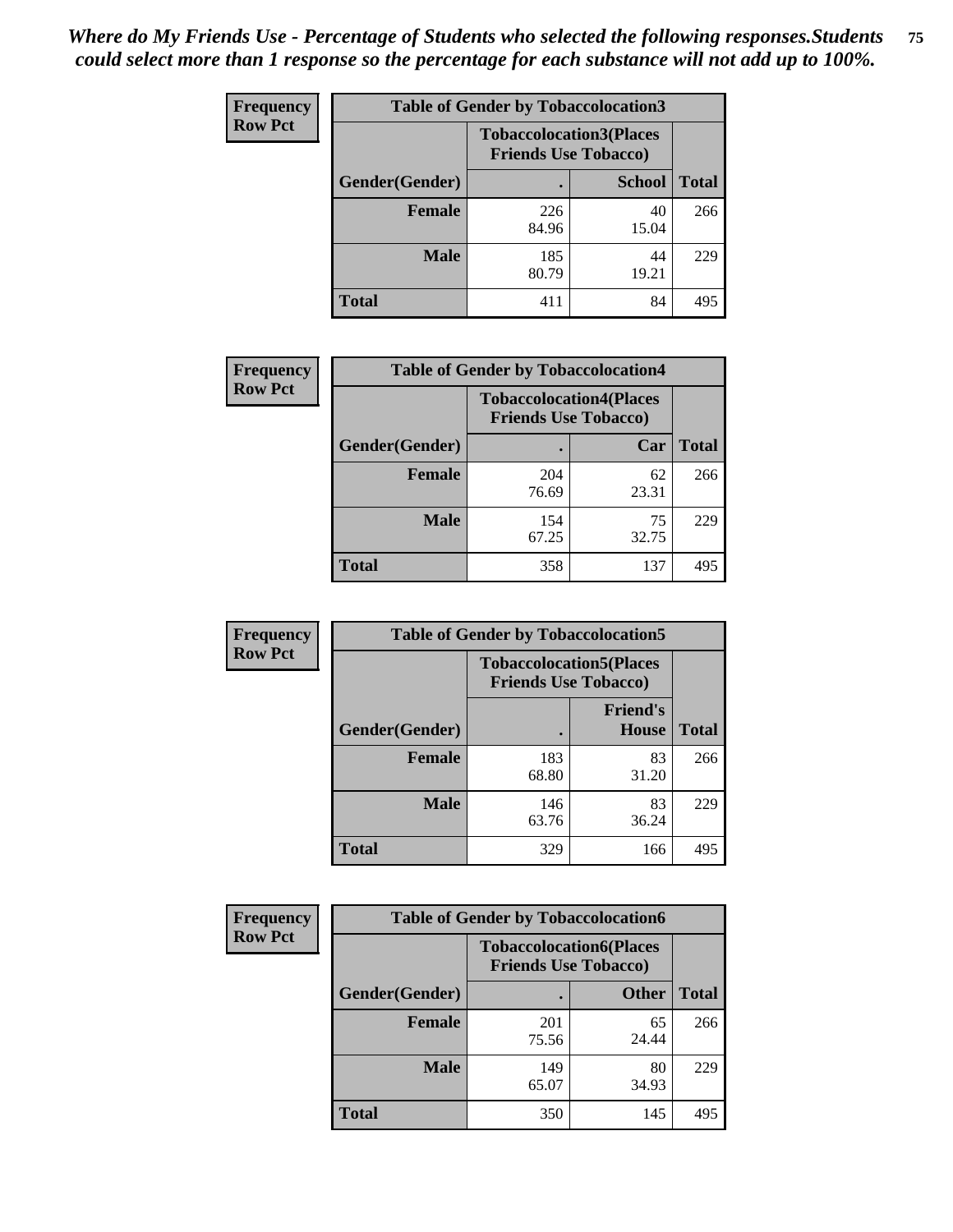| <b>Frequency</b> | <b>Table of Gender by Marijuanalocation1</b> |                                                                    |              |              |
|------------------|----------------------------------------------|--------------------------------------------------------------------|--------------|--------------|
| <b>Row Pct</b>   |                                              | <b>Marijuanalocation1(Places</b><br><b>Friends Use Marijuana</b> ) |              |              |
|                  | Gender(Gender)                               |                                                                    | Do Not Use   | <b>Total</b> |
|                  | <b>Female</b>                                | 116<br>43.61                                                       | 150<br>56.39 | 266          |
|                  | <b>Male</b>                                  | 148<br>64.63                                                       | 81<br>35.37  | 229          |
|                  | <b>Total</b>                                 | 264                                                                | 231          | 495          |

| <b>Frequency</b> | <b>Table of Gender by Marijuanalocation2</b> |                                                                    |             |              |
|------------------|----------------------------------------------|--------------------------------------------------------------------|-------------|--------------|
| <b>Row Pct</b>   |                                              | <b>Marijuanalocation2(Places</b><br><b>Friends Use Marijuana</b> ) |             |              |
|                  | Gender(Gender)                               |                                                                    | Home        | <b>Total</b> |
|                  | <b>Female</b>                                | 180<br>67.67                                                       | 86<br>32.33 | 266          |
|                  | <b>Male</b>                                  | 135<br>58.95                                                       | 94<br>41.05 | 229          |
|                  | <b>Total</b>                                 | 315                                                                | 180         | 495          |

| Frequency      | <b>Table of Gender by Marijuanalocation3</b> |                                                                    |               |              |
|----------------|----------------------------------------------|--------------------------------------------------------------------|---------------|--------------|
| <b>Row Pct</b> |                                              | <b>Marijuanalocation3(Places</b><br><b>Friends Use Marijuana</b> ) |               |              |
|                | Gender(Gender)                               |                                                                    | <b>School</b> | <b>Total</b> |
|                | Female                                       | 224<br>84.21                                                       | 42<br>15.79   | 266          |
|                | <b>Male</b>                                  | 181<br>79.04                                                       | 48<br>20.96   | 229          |
|                | <b>Total</b>                                 | 405                                                                | 90            | 495          |

| Frequency      | <b>Table of Gender by Marijuanalocation4</b> |                                                                    |             |              |
|----------------|----------------------------------------------|--------------------------------------------------------------------|-------------|--------------|
| <b>Row Pct</b> |                                              | <b>Marijuanalocation4(Places</b><br><b>Friends Use Marijuana</b> ) |             |              |
|                | Gender(Gender)                               |                                                                    | Car         | <b>Total</b> |
|                | <b>Female</b>                                | 189<br>71.05                                                       | 77<br>28.95 | 266          |
|                | <b>Male</b>                                  | 148<br>64.63                                                       | 81<br>35.37 | 229          |
|                | <b>Total</b>                                 | 337                                                                | 158         | 495          |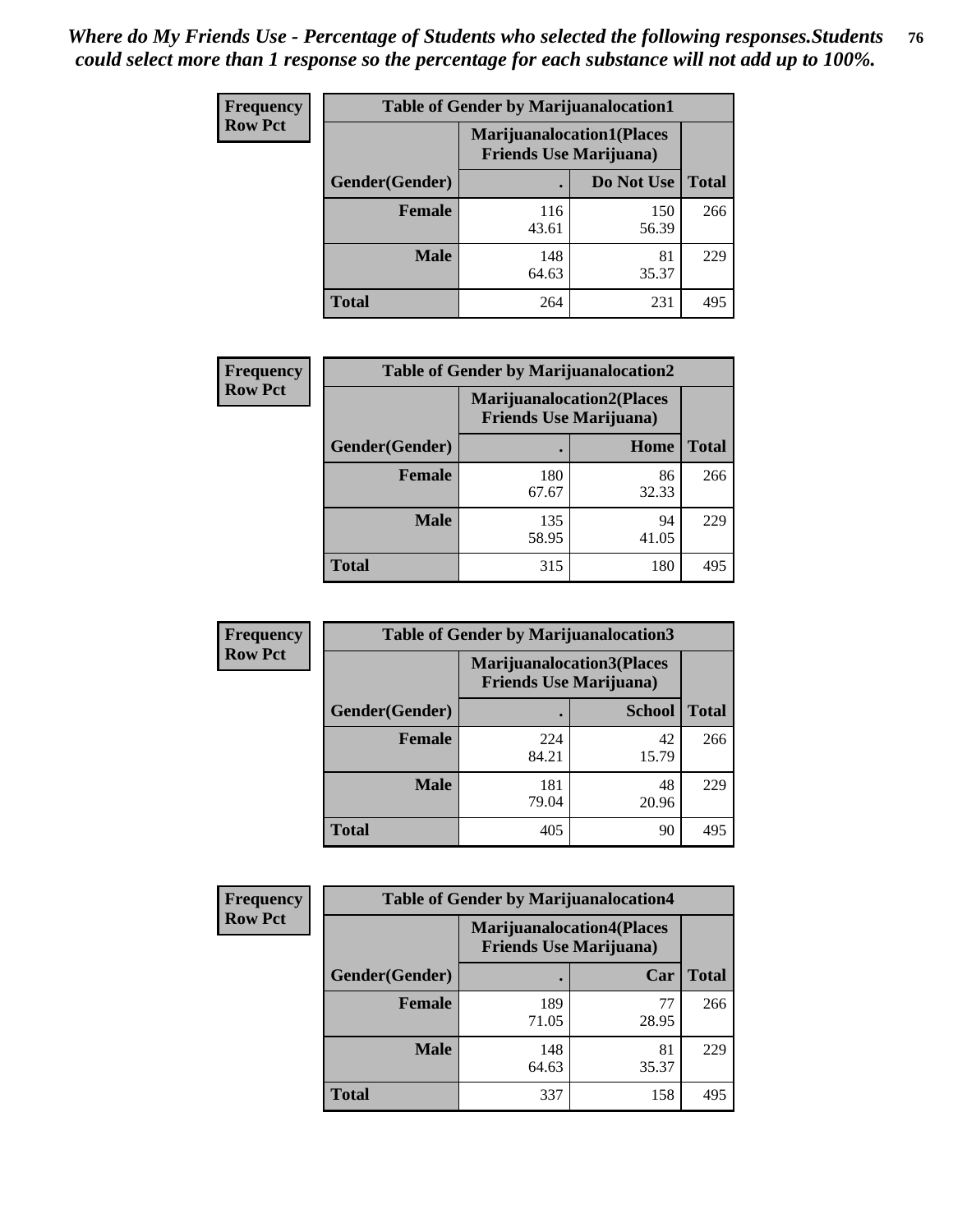| <b>Frequency</b> | <b>Table of Gender by Marijuanalocation5</b> |                                                                     |                                 |              |
|------------------|----------------------------------------------|---------------------------------------------------------------------|---------------------------------|--------------|
| <b>Row Pct</b>   |                                              | <b>Marijuanalocation5</b> (Places<br><b>Friends Use Marijuana</b> ) |                                 |              |
|                  | Gender(Gender)                               |                                                                     | <b>Friend's</b><br><b>House</b> | <b>Total</b> |
|                  | <b>Female</b>                                | 162<br>60.90                                                        | 104<br>39.10                    | 266          |
|                  | <b>Male</b>                                  | 123<br>53.71                                                        | 106<br>46.29                    | 229          |
|                  | <b>Total</b>                                 | 285                                                                 | 210                             | 495          |

| <b>Frequency</b> | <b>Table of Gender by Marijuanalocation6</b> |                                |                                   |              |
|------------------|----------------------------------------------|--------------------------------|-----------------------------------|--------------|
| <b>Row Pct</b>   |                                              | <b>Friends Use Marijuana</b> ) | <b>Marijuanalocation6(Places)</b> |              |
|                  | Gender(Gender)                               |                                | <b>Other</b>                      | <b>Total</b> |
|                  | <b>Female</b>                                | 187<br>70.30                   | 79<br>29.70                       | 266          |
|                  | <b>Male</b>                                  | 134<br>58.52                   | 95<br>41.48                       | 229          |
|                  | <b>Total</b>                                 | 321                            | 174                               | 495          |

| <b>Frequency</b> | <b>Table of Gender by Otherdruglocation1</b> |             |                                                                                |              |
|------------------|----------------------------------------------|-------------|--------------------------------------------------------------------------------|--------------|
| <b>Row Pct</b>   |                                              |             | <b>Otherdruglocation1(Places</b><br><b>Friends Use Other Illegal</b><br>Drugs) |              |
|                  | Gender(Gender)                               |             | Do Not Use                                                                     | <b>Total</b> |
|                  | <b>Female</b>                                | 54<br>20.30 | 212<br>79.70                                                                   | 266          |
|                  | <b>Male</b>                                  | 66<br>28.82 | 163<br>71.18                                                                   | 229          |
|                  | <b>Total</b>                                 | 120         | 375                                                                            | 495          |

| Frequency      | <b>Table of Gender by Otherdruglocation2</b> |                                                                                |             |              |
|----------------|----------------------------------------------|--------------------------------------------------------------------------------|-------------|--------------|
| <b>Row Pct</b> |                                              | <b>Otherdruglocation2(Places</b><br><b>Friends Use Other Illegal</b><br>Drugs) |             |              |
|                | Gender(Gender)                               |                                                                                | Home        | <b>Total</b> |
|                | Female                                       | 222<br>83.46                                                                   | 44<br>16.54 | 266          |
|                | <b>Male</b>                                  | 193<br>84.28                                                                   | 36<br>15.72 | 229          |
|                | <b>Total</b>                                 | 415                                                                            | 80          | 495          |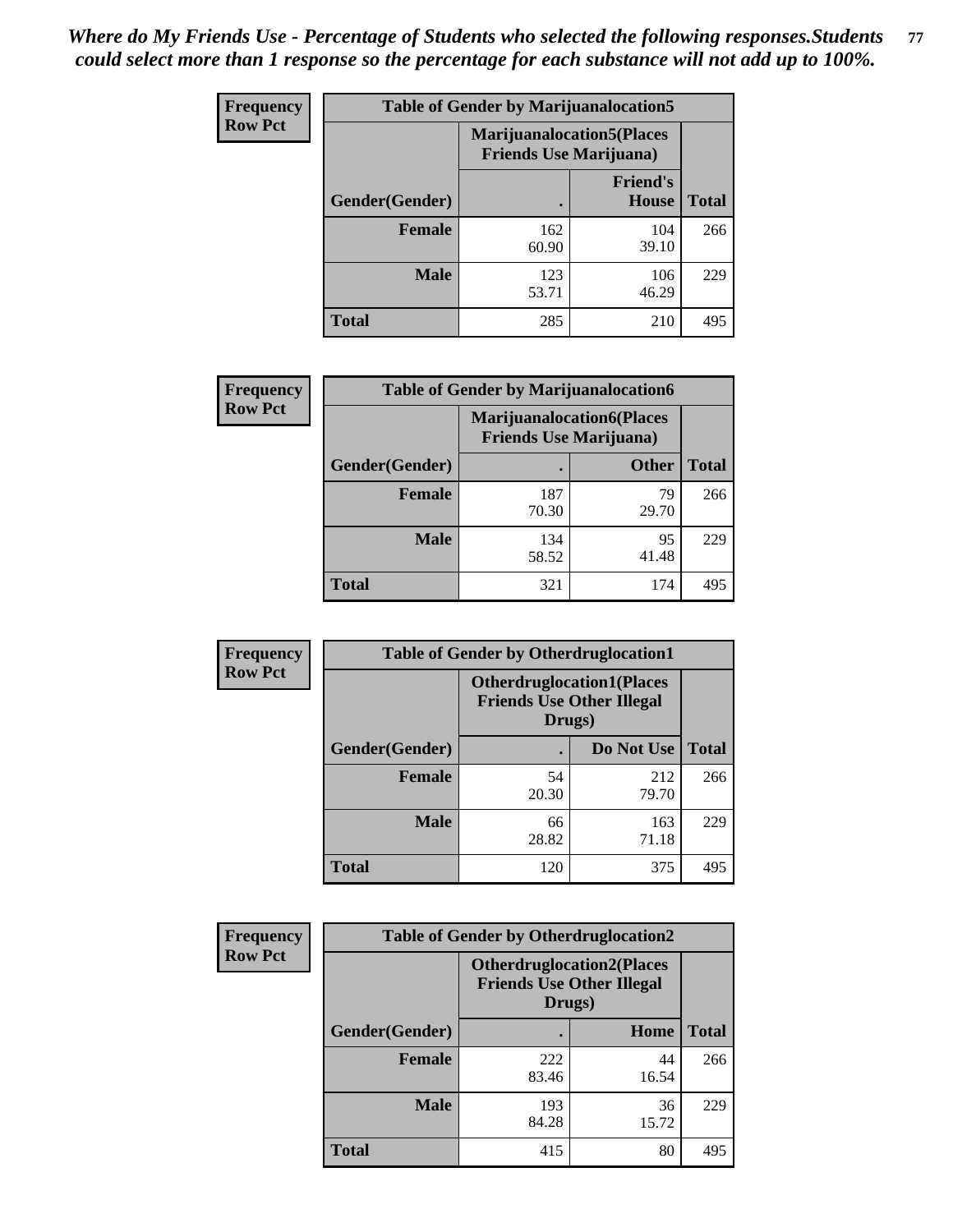| <b>Frequency</b> | <b>Table of Gender by Otherdruglocation3</b> |                                                                                |               |              |
|------------------|----------------------------------------------|--------------------------------------------------------------------------------|---------------|--------------|
| <b>Row Pct</b>   |                                              | <b>Otherdruglocation3(Places</b><br><b>Friends Use Other Illegal</b><br>Drugs) |               |              |
|                  | Gender(Gender)                               |                                                                                | <b>School</b> | <b>Total</b> |
|                  | <b>Female</b>                                | 245<br>92.11                                                                   | 21<br>7.89    | 266          |
|                  | <b>Male</b>                                  | 210<br>91.70                                                                   | 19<br>8.30    | 229          |
|                  | <b>Total</b>                                 | 455                                                                            | 40            | 495          |

| Frequency      | <b>Table of Gender by Otherdruglocation4</b> |                                                                                |             |              |
|----------------|----------------------------------------------|--------------------------------------------------------------------------------|-------------|--------------|
| <b>Row Pct</b> |                                              | <b>Otherdruglocation4(Places</b><br><b>Friends Use Other Illegal</b><br>Drugs) |             |              |
|                | Gender(Gender)                               |                                                                                | Car         | <b>Total</b> |
|                | <b>Female</b>                                | 239<br>89.85                                                                   | 27<br>10.15 | 266          |
|                | <b>Male</b>                                  | 205<br>89.52                                                                   | 24<br>10.48 | 229          |
|                | <b>Total</b>                                 | 444                                                                            | 51          | 495          |

| Frequency      | <b>Table of Gender by Otherdruglocation5</b> |                                                                                |                                 |              |
|----------------|----------------------------------------------|--------------------------------------------------------------------------------|---------------------------------|--------------|
| <b>Row Pct</b> |                                              | <b>Otherdruglocation5(Places</b><br><b>Friends Use Other Illegal</b><br>Drugs) |                                 |              |
|                | Gender(Gender)                               |                                                                                | <b>Friend's</b><br><b>House</b> | <b>Total</b> |
|                | <b>Female</b>                                | 220<br>82.71                                                                   | 46<br>17.29                     | 266          |
|                | <b>Male</b>                                  | 191<br>83.41                                                                   | 38<br>16.59                     | 229          |
|                | <b>Total</b>                                 | 411                                                                            | 84                              | 495          |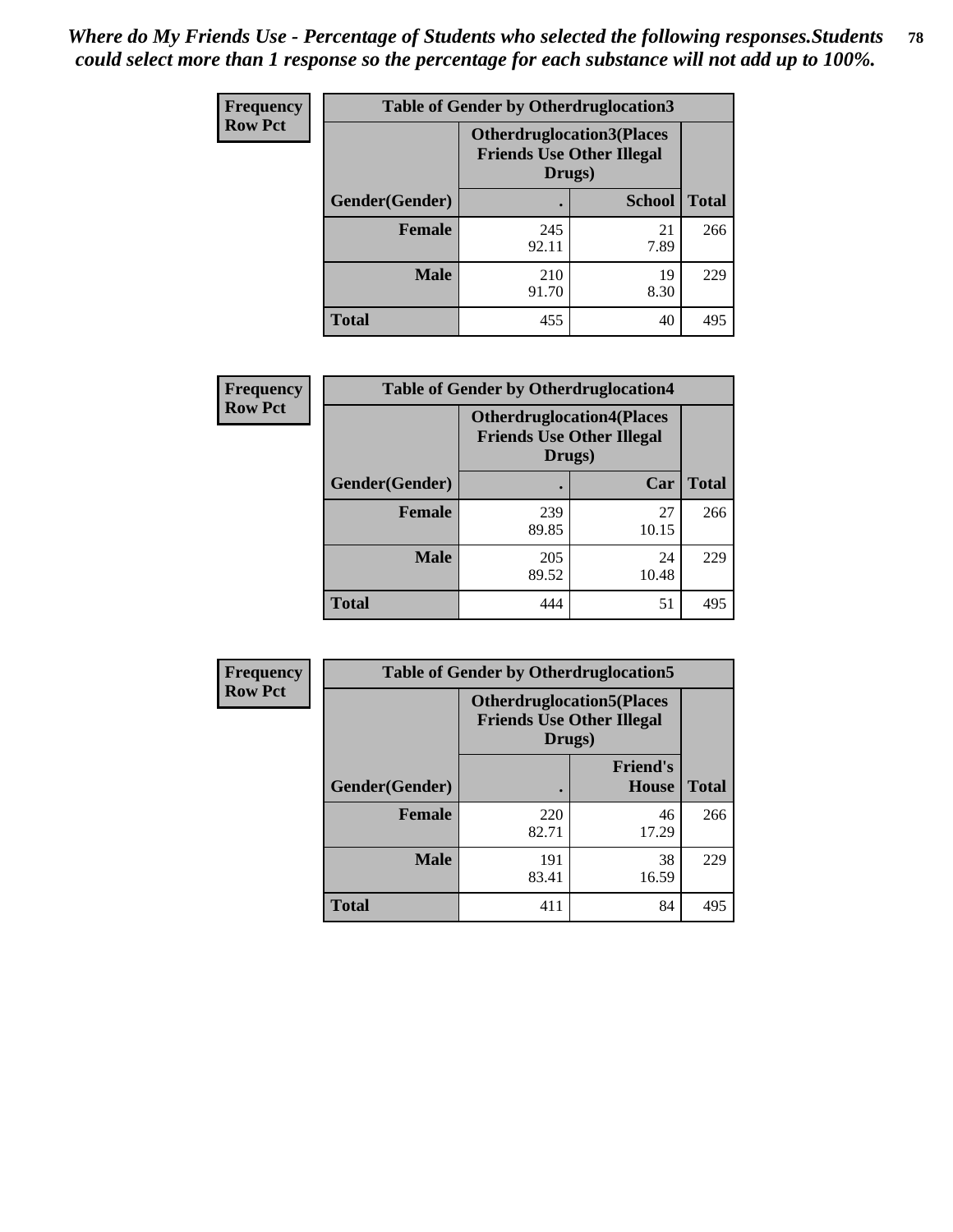| <b>Frequency</b> | <b>Table of Gender by Otherdruglocation6</b> |                                            |                                  |              |
|------------------|----------------------------------------------|--------------------------------------------|----------------------------------|--------------|
| <b>Row Pct</b>   |                                              | <b>Friends Use Other Illegal</b><br>Drugs) | <b>Otherdruglocation6(Places</b> |              |
|                  | Gender(Gender)                               |                                            | <b>Other</b>                     | <b>Total</b> |
|                  | Female                                       | 235<br>88.35                               | 31<br>11.65                      | 266          |
|                  | <b>Male</b>                                  | 182<br>79.48                               | 47<br>20.52                      | 229          |
|                  | <b>Total</b>                                 | 417                                        | 78                               | 495          |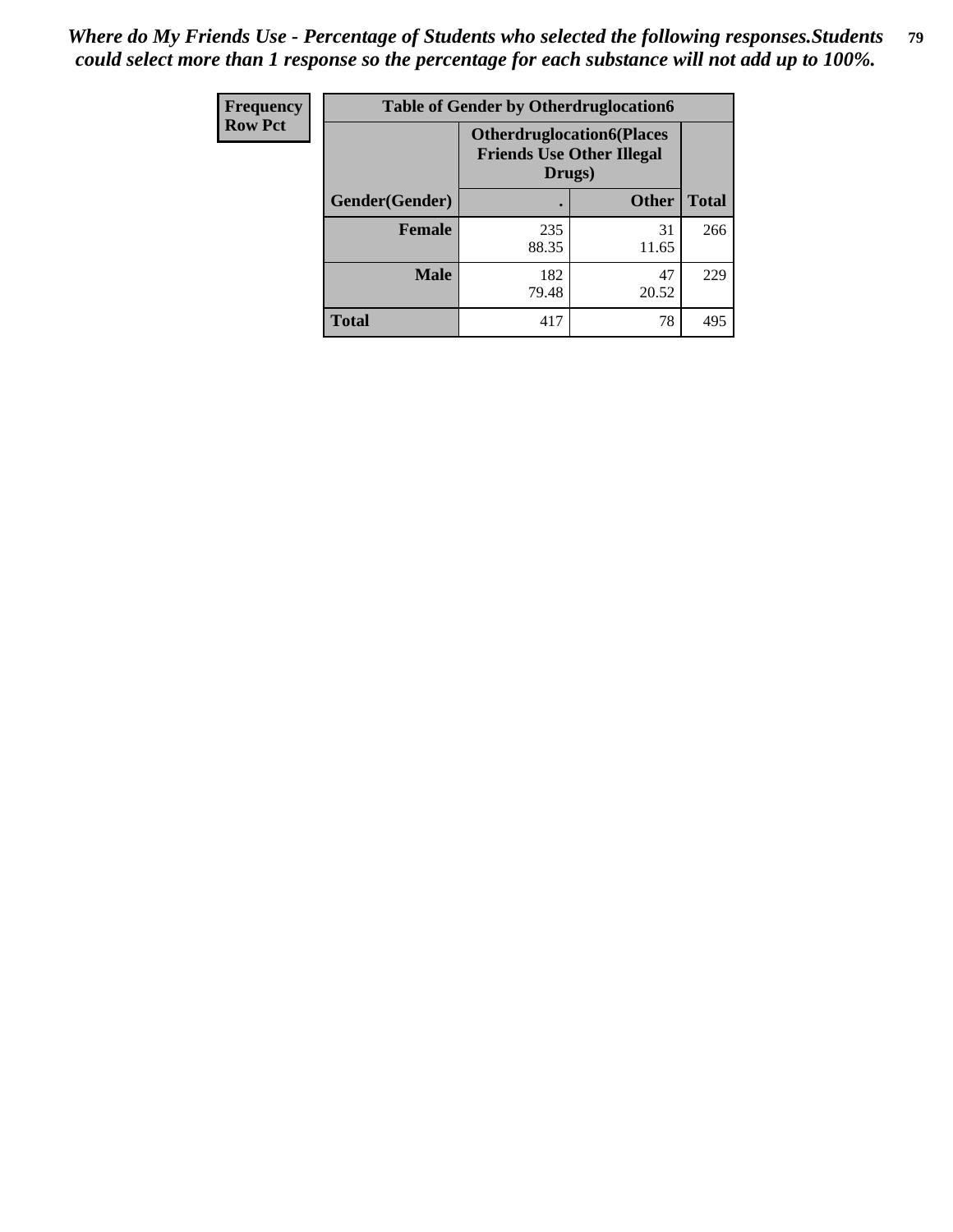| <b>Frequency</b> | <b>Table of Gender by Alcoholtime1</b> |                                                          |                      |              |
|------------------|----------------------------------------|----------------------------------------------------------|----------------------|--------------|
| <b>Row Pct</b>   |                                        | <b>Alcoholtime1(Times</b><br><b>Friends Use Alcohol)</b> |                      |              |
|                  | Gender(Gender)                         | ٠                                                        | Do Not<br><b>Use</b> | <b>Total</b> |
|                  | <b>Female</b>                          | 158<br>59.40                                             | 108<br>40.60         | 266          |
|                  | <b>Male</b>                            | 148<br>64.63                                             | 81<br>35.37          | 229          |
|                  | <b>Total</b>                           | 306                                                      | 189                  | 495          |

| Frequency      | <b>Table of Gender by Alcoholtime2</b> |                           |                             |              |
|----------------|----------------------------------------|---------------------------|-----------------------------|--------------|
| <b>Row Pct</b> |                                        | <b>Alcoholtime2(Times</b> | <b>Friends Use Alcohol)</b> |              |
|                | Gender(Gender)                         |                           | <b>On Way</b><br>to School  | <b>Total</b> |
|                | <b>Female</b>                          | 238<br>89.47              | 28<br>10.53                 | 266          |
|                | <b>Male</b>                            | 209<br>91.27              | 20<br>8.73                  | 229          |
|                | <b>Total</b>                           | 447                       | 48                          | 495          |

| Frequency      | <b>Table of Gender by Alcoholtime3</b> |                                                          |                                |              |
|----------------|----------------------------------------|----------------------------------------------------------|--------------------------------|--------------|
| <b>Row Pct</b> |                                        | <b>Alcoholtime3(Times</b><br><b>Friends Use Alcohol)</b> |                                |              |
|                | Gender(Gender)                         |                                                          | <b>During</b><br><b>School</b> | <b>Total</b> |
|                | <b>Female</b>                          | 241<br>90.60                                             | 25<br>9.40                     | 266          |
|                | <b>Male</b>                            | 207<br>90.39                                             | 22<br>9.61                     | 229          |
|                | <b>Total</b>                           | 448                                                      | 47                             | 495          |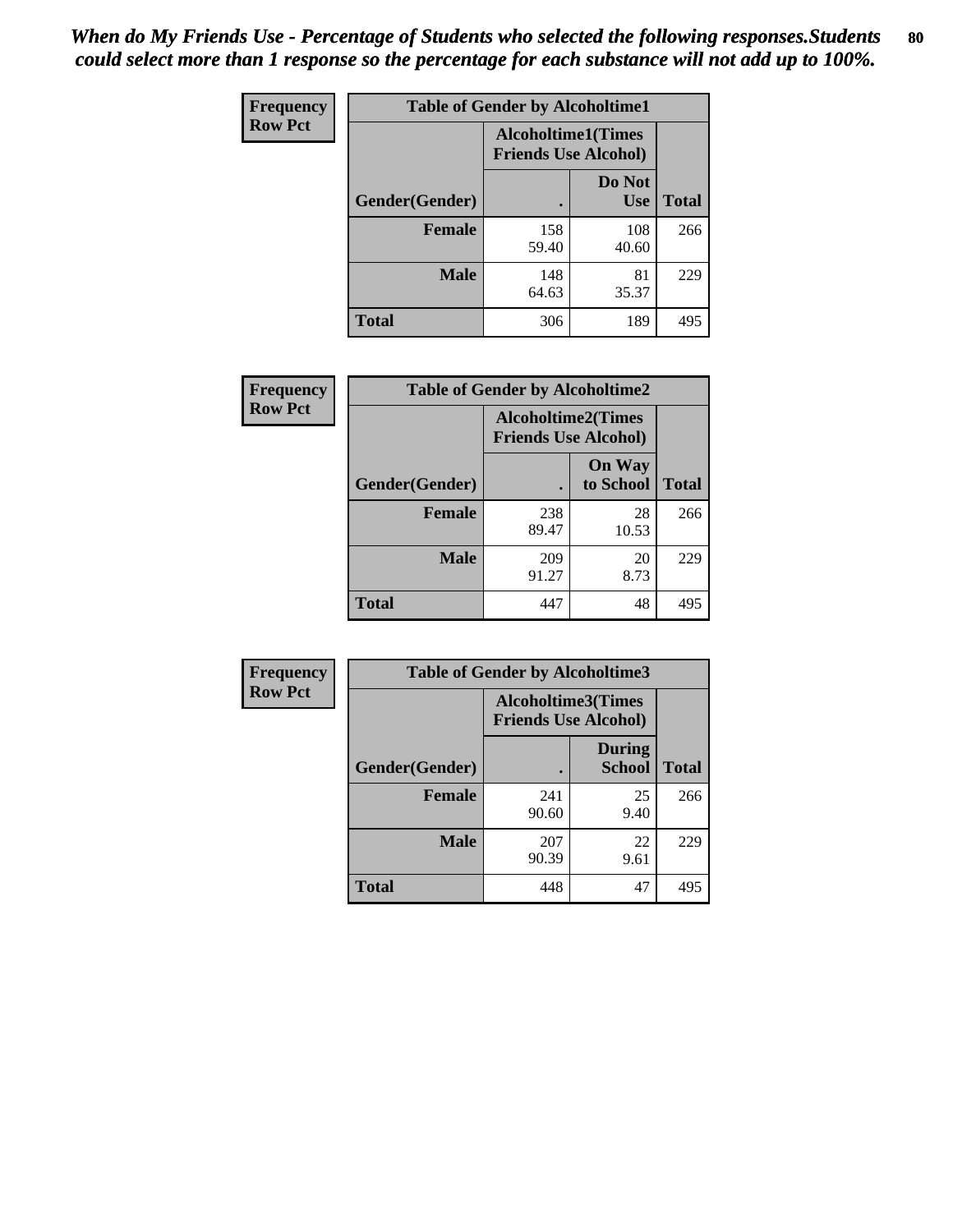*When do My Friends Use - Percentage of Students who selected the following responses.Students could select more than 1 response so the percentage for each substance will not add up to 100%.* **81**

| <b>Frequency</b> | <b>Table of Gender by Alcoholtime4</b> |                                                          |                                                |              |
|------------------|----------------------------------------|----------------------------------------------------------|------------------------------------------------|--------------|
| <b>Row Pct</b>   |                                        | <b>Alcoholtime4(Times</b><br><b>Friends Use Alcohol)</b> |                                                |              |
|                  | Gender(Gender)                         |                                                          | <b>On Way</b><br>Home<br>From<br><b>School</b> | <b>Total</b> |
|                  | <b>Female</b>                          | 236<br>88.72                                             | 30<br>11.28                                    | 266          |
|                  | <b>Male</b>                            | 198<br>86.46                                             | 31<br>13.54                                    | 229          |
|                  | <b>Total</b>                           | 434                                                      | 61                                             | 495          |

| <b>Frequency</b> | <b>Table of Gender by Alcoholtime5</b> |                                                          |             |              |
|------------------|----------------------------------------|----------------------------------------------------------|-------------|--------------|
| <b>Row Pct</b>   |                                        | <b>Alcoholtime5(Times</b><br><b>Friends Use Alcohol)</b> |             |              |
|                  | Gender(Gender)                         |                                                          | Weeknights  | <b>Total</b> |
|                  | <b>Female</b>                          | 204<br>76.69                                             | 62<br>23.31 | 266          |
|                  | <b>Male</b>                            | 161<br>70.31                                             | 68<br>29.69 | 229          |
|                  | <b>Total</b>                           | 365                                                      | 130         | 495          |

| <b>Frequency</b> |                | <b>Table of Gender by Alcoholtime6</b> |                                                          |              |
|------------------|----------------|----------------------------------------|----------------------------------------------------------|--------------|
| <b>Row Pct</b>   |                |                                        | <b>Alcoholtime6(Times</b><br><b>Friends Use Alcohol)</b> |              |
|                  | Gender(Gender) |                                        | Weekends                                                 | <b>Total</b> |
|                  | Female         | 100<br>37.59                           | 166<br>62.41                                             | 266          |
|                  | <b>Male</b>    | 84<br>36.68                            | 145<br>63.32                                             | 229          |
|                  | <b>Total</b>   | 184                                    | 311                                                      | 495          |

| <b>Frequency</b> | <b>Table of Gender by Tobaccotime1</b> |                                                          |                      |              |
|------------------|----------------------------------------|----------------------------------------------------------|----------------------|--------------|
| <b>Row Pct</b>   |                                        | <b>Tobaccotime1(Times</b><br><b>Friends Use Tobacco)</b> |                      |              |
|                  | Gender(Gender)                         |                                                          | Do Not<br><b>Use</b> | <b>Total</b> |
|                  | <b>Female</b>                          | 90<br>33.83                                              | 176<br>66.17         | 266          |
|                  | <b>Male</b>                            | 112<br>48.91                                             | 117<br>51.09         | 229          |
|                  | <b>Total</b>                           | 202                                                      | 293                  | 495          |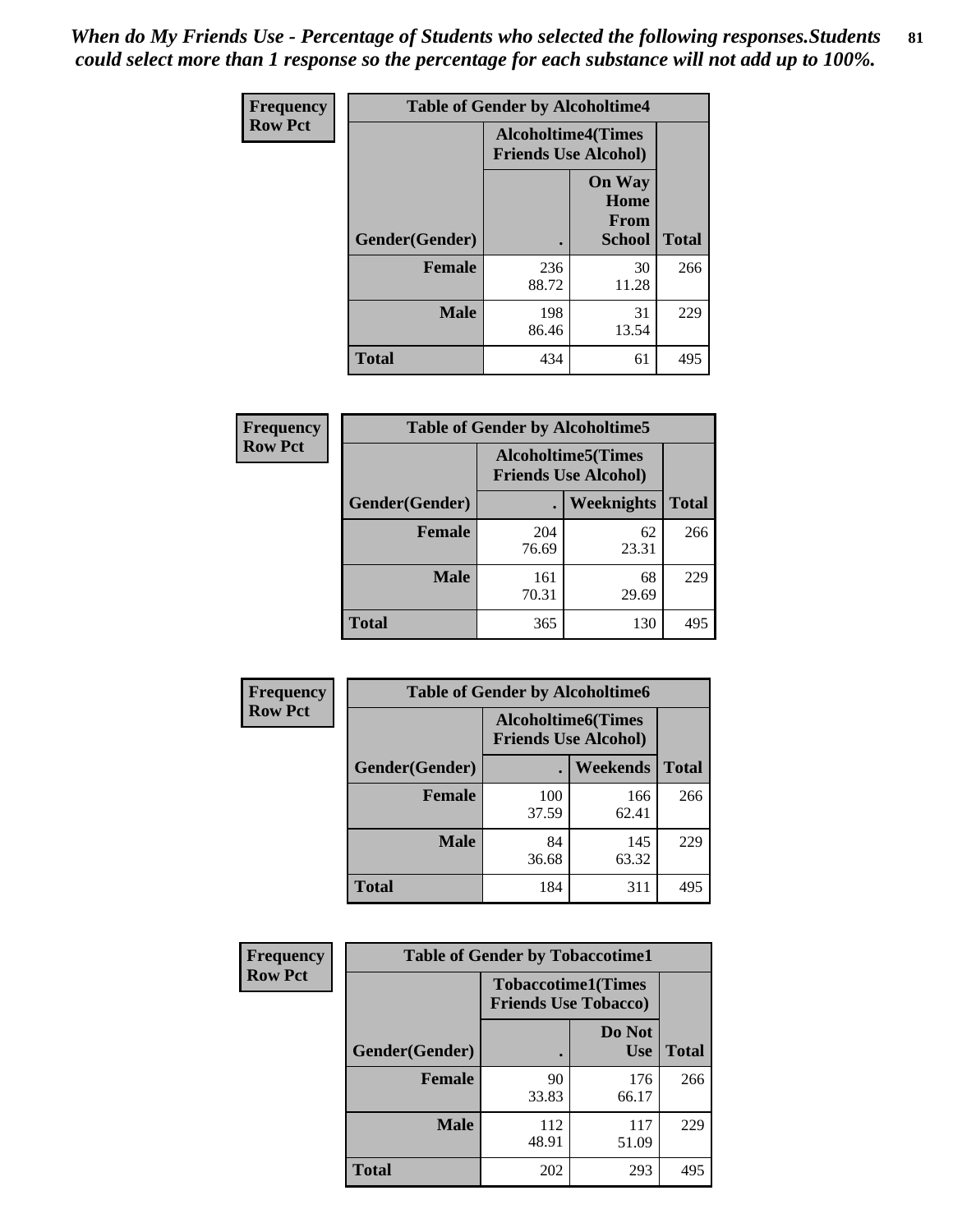*When do My Friends Use - Percentage of Students who selected the following responses.Students could select more than 1 response so the percentage for each substance will not add up to 100%.* **82**

| Frequency      | <b>Table of Gender by Tobaccotime2</b> |                                                          |                            |              |
|----------------|----------------------------------------|----------------------------------------------------------|----------------------------|--------------|
| <b>Row Pct</b> |                                        | <b>Tobaccotime2(Times</b><br><b>Friends Use Tobacco)</b> |                            |              |
|                | Gender(Gender)                         | $\bullet$                                                | <b>On Way</b><br>to School | <b>Total</b> |
|                | <b>Female</b>                          | 211<br>79.32                                             | 55<br>20.68                | 266          |
|                | <b>Male</b>                            | 170<br>74.24                                             | 59<br>25.76                | 229          |
|                | Total                                  | 381                                                      | 114                        | 495          |

| Frequency      | <b>Table of Gender by Tobaccotime3</b> |                             |                                |              |
|----------------|----------------------------------------|-----------------------------|--------------------------------|--------------|
| <b>Row Pct</b> |                                        | <b>Friends Use Tobacco)</b> | <b>Tobaccotime3(Times</b>      |              |
|                | Gender(Gender)                         |                             | <b>During</b><br><b>School</b> | <b>Total</b> |
|                | Female                                 | 237<br>89.10                | 29<br>10.90                    | 266          |
|                | <b>Male</b>                            | 188<br>82.10                | 41<br>17.90                    | 229          |
|                | <b>Total</b>                           | 425                         | 70                             | 495          |

| Frequency      | <b>Table of Gender by Tobaccotime4</b> |                                                          |                                                |              |
|----------------|----------------------------------------|----------------------------------------------------------|------------------------------------------------|--------------|
| <b>Row Pct</b> |                                        | <b>Tobaccotime4(Times</b><br><b>Friends Use Tobacco)</b> |                                                |              |
|                | Gender(Gender)                         |                                                          | <b>On Way</b><br>Home<br>From<br><b>School</b> | <b>Total</b> |
|                | <b>Female</b>                          | 236<br>88.72                                             | 30<br>11.28                                    | 266          |
|                | <b>Male</b>                            | 198<br>86.46                                             | 31<br>13.54                                    | 229          |
|                | <b>Total</b>                           | 434                                                      | 61                                             | 495          |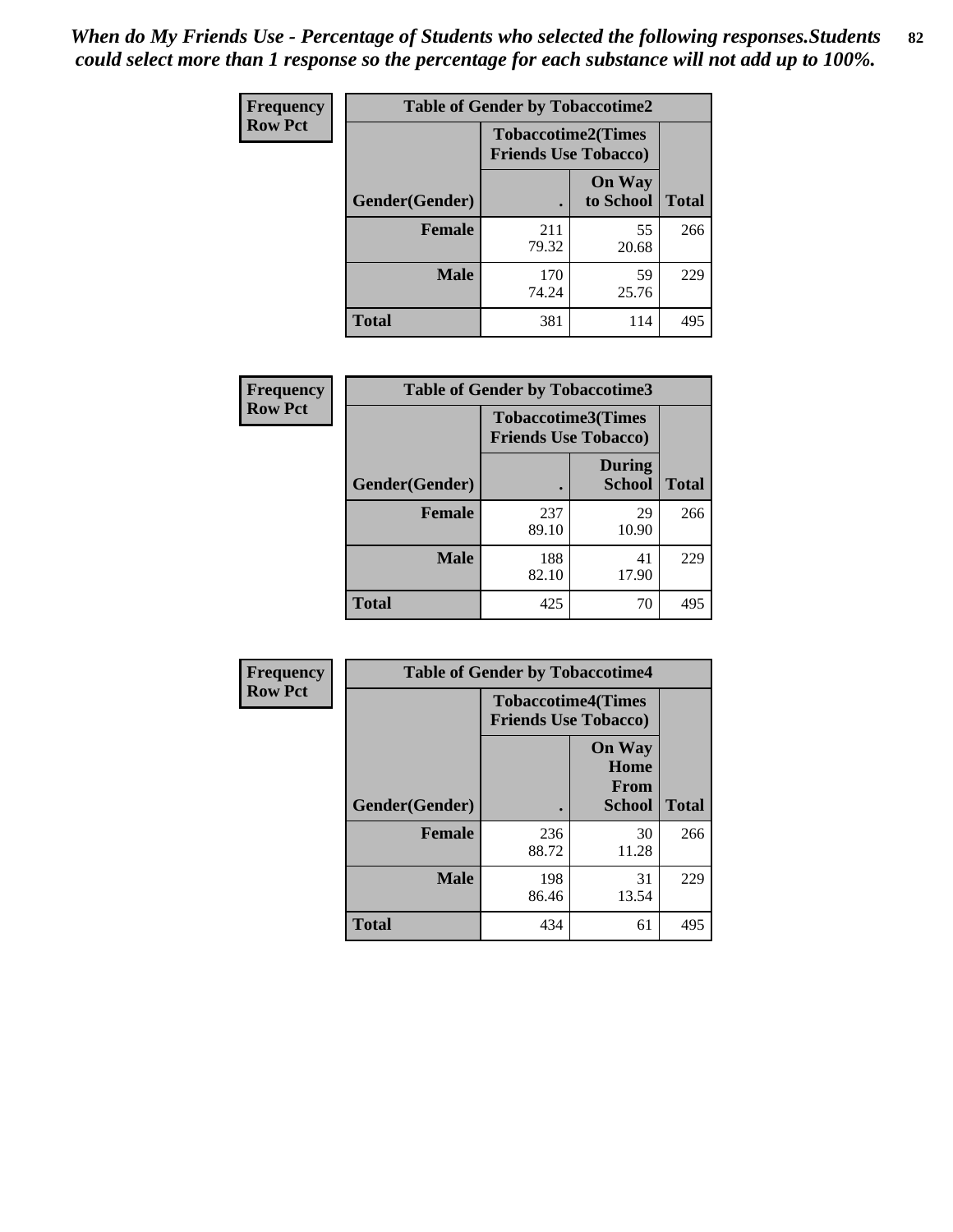| Frequency      | <b>Table of Gender by Tobaccotime5</b> |              |                                                           |              |  |
|----------------|----------------------------------------|--------------|-----------------------------------------------------------|--------------|--|
| <b>Row Pct</b> |                                        |              | <b>Tobaccotime5</b> (Times<br><b>Friends Use Tobacco)</b> |              |  |
|                | Gender(Gender)                         |              | <b>Weeknights</b>                                         | <b>Total</b> |  |
|                | <b>Female</b>                          | 191<br>71.80 | 75<br>28.20                                               | 266          |  |
|                | <b>Male</b>                            | 142<br>62.01 | 87<br>37.99                                               | 229          |  |
|                | <b>Total</b>                           | 333          | 162                                                       | 495          |  |

| <b>Frequency</b> | <b>Table of Gender by Tobaccotime6</b> |                                                          |                 |              |
|------------------|----------------------------------------|----------------------------------------------------------|-----------------|--------------|
| <b>Row Pct</b>   |                                        | <b>Tobaccotime6(Times</b><br><b>Friends Use Tobacco)</b> |                 |              |
|                  | Gender(Gender)                         |                                                          | <b>Weekends</b> | <b>Total</b> |
|                  | Female                                 | 169<br>63.53                                             | 97<br>36.47     | 266          |
|                  | <b>Male</b>                            | 128<br>55.90                                             | 101<br>44.10    | 229          |
|                  | <b>Total</b>                           | 297                                                      | 198             | 495          |

| Frequency      | <b>Table of Gender by Marijuanatime1</b> |                                                               |              |              |  |
|----------------|------------------------------------------|---------------------------------------------------------------|--------------|--------------|--|
| <b>Row Pct</b> |                                          | <b>Marijuanatime1(Times</b><br><b>Friends Use Marijuana</b> ) |              |              |  |
|                | Gender(Gender)                           |                                                               | Do Not Use   | <b>Total</b> |  |
|                | <b>Female</b>                            | 120<br>45.11                                                  | 146<br>54.89 | 266          |  |
|                | <b>Male</b>                              | 143<br>62.45                                                  | 86<br>37.55  | 229          |  |
|                | <b>Total</b>                             | 263                                                           | 232          | 495          |  |

| <b>Frequency</b> | <b>Table of Gender by Marijuanatime2</b> |                                                               |                            |              |
|------------------|------------------------------------------|---------------------------------------------------------------|----------------------------|--------------|
| <b>Row Pct</b>   |                                          | <b>Marijuanatime2(Times</b><br><b>Friends Use Marijuana</b> ) |                            |              |
|                  | Gender(Gender)                           |                                                               | On Way to<br><b>School</b> | <b>Total</b> |
|                  | Female                                   | 210<br>78.95                                                  | 56<br>21.05                | 266          |
|                  | <b>Male</b>                              | 158<br>69.00                                                  | 71<br>31.00                | 229          |
|                  | <b>Total</b>                             | 368                                                           | 127                        | 495          |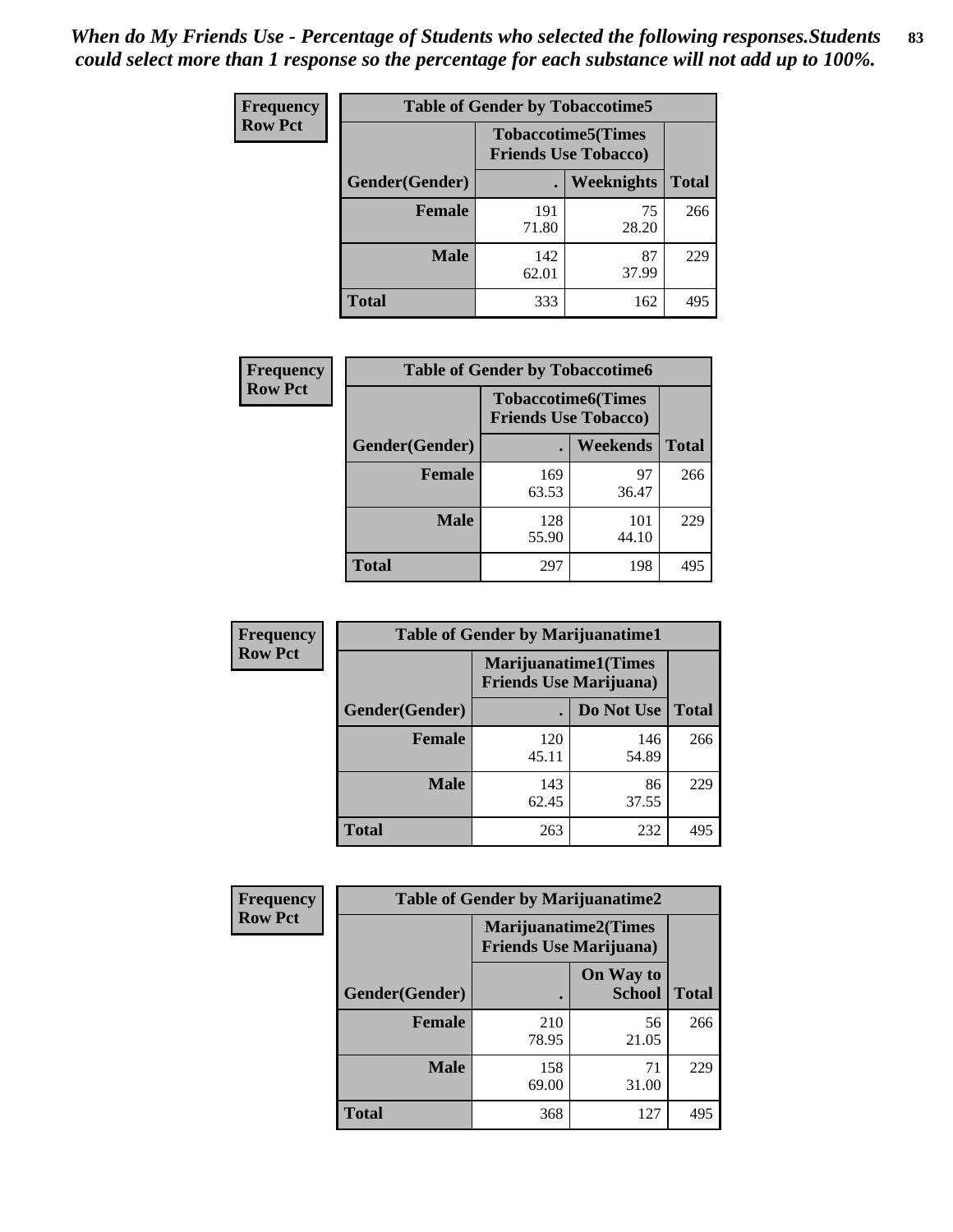| Frequency      | <b>Table of Gender by Marijuanatime3</b> |                                                        |                                |              |
|----------------|------------------------------------------|--------------------------------------------------------|--------------------------------|--------------|
| <b>Row Pct</b> |                                          | Marijuanatime3(Times<br><b>Friends Use Marijuana</b> ) |                                |              |
|                | Gender(Gender)                           |                                                        | <b>During</b><br><b>School</b> | <b>Total</b> |
|                | <b>Female</b>                            | 231<br>86.84                                           | 35<br>13.16                    | 266          |
|                | <b>Male</b>                              | 182<br>79.48                                           | 47<br>20.52                    | 229          |
|                | <b>Total</b>                             | 413                                                    | 82                             | 495          |

| Frequency      | <b>Table of Gender by Marijuanatime4</b> |                                |                                                       |              |
|----------------|------------------------------------------|--------------------------------|-------------------------------------------------------|--------------|
| <b>Row Pct</b> |                                          | <b>Friends Use Marijuana</b> ) | <b>Marijuanatime4</b> (Times                          |              |
|                | Gender(Gender)                           |                                | <b>On Way</b><br>Home<br><b>From</b><br><b>School</b> | <b>Total</b> |
|                | <b>Female</b>                            | 203<br>76.32                   | 63<br>23.68                                           | 266          |
|                | <b>Male</b>                              | 161<br>70.31                   | 68<br>29.69                                           | 229          |
|                | <b>Total</b>                             | 364                            | 131                                                   | 495          |

| Frequency      | <b>Table of Gender by Marijuanatime5</b> |              |                                                                |              |  |
|----------------|------------------------------------------|--------------|----------------------------------------------------------------|--------------|--|
| <b>Row Pct</b> |                                          |              | <b>Marijuanatime5</b> (Times<br><b>Friends Use Marijuana</b> ) |              |  |
|                | Gender(Gender)                           | ٠            | Weeknights                                                     | <b>Total</b> |  |
|                | <b>Female</b>                            | 182<br>68.42 | 84<br>31.58                                                    | 266          |  |
|                | <b>Male</b>                              | 119<br>51.97 | 110<br>48.03                                                   | 229          |  |
|                | <b>Total</b>                             | 301          | 194                                                            | 495          |  |

| Frequency      | <b>Table of Gender by Marijuanatime6</b> |                                                               |                 |              |  |
|----------------|------------------------------------------|---------------------------------------------------------------|-----------------|--------------|--|
| <b>Row Pct</b> |                                          | <b>Marijuanatime6(Times</b><br><b>Friends Use Marijuana</b> ) |                 |              |  |
|                | Gender(Gender)                           |                                                               | <b>Weekends</b> | <b>Total</b> |  |
|                | <b>Female</b>                            | 142<br>53.38                                                  | 124<br>46.62    | 266          |  |
|                | <b>Male</b>                              | 93<br>40.61                                                   | 136<br>59.39    | 229          |  |
|                | <b>Total</b>                             | 235                                                           | 260             | 495          |  |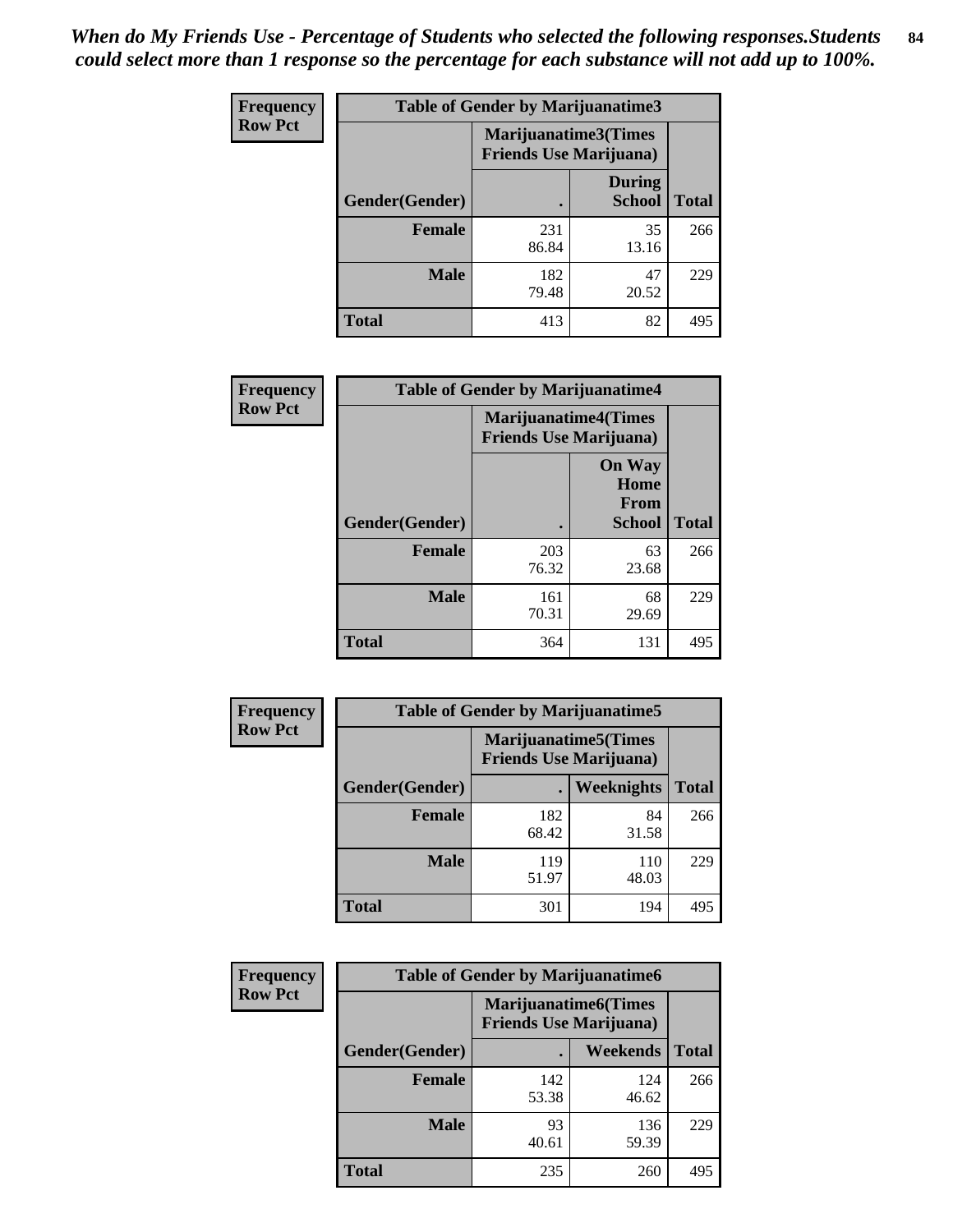| <b>Frequency</b> | <b>Table of Gender by Otherdrugtime1</b> |                                                    |                             |     |
|------------------|------------------------------------------|----------------------------------------------------|-----------------------------|-----|
| <b>Row Pct</b>   |                                          | <b>Friends Use Other</b><br><b>Illegal Drugs</b> ) | <b>Otherdrugtime1(Times</b> |     |
|                  | Gender(Gender)                           |                                                    | Do Not Use   Total          |     |
|                  | <b>Female</b>                            | 50<br>18.80                                        | 216<br>81.20                | 266 |
|                  | Male                                     | 55<br>24.02                                        | 174<br>75.98                | 229 |
|                  | <b>Total</b>                             | 105                                                | 390                         | 495 |

| Frequency      | <b>Table of Gender by Otherdrugtime2</b> |                                                                                   |                            |              |
|----------------|------------------------------------------|-----------------------------------------------------------------------------------|----------------------------|--------------|
| <b>Row Pct</b> |                                          | <b>Otherdrugtime2(Times</b><br><b>Friends Use Other</b><br><b>Illegal Drugs</b> ) |                            |              |
|                | Gender(Gender)                           |                                                                                   | On Way to<br><b>School</b> | <b>Total</b> |
|                | <b>Female</b>                            | 244<br>91.73                                                                      | 22<br>8.27                 | 266          |
|                | <b>Male</b>                              | 213<br>93.01                                                                      | 16<br>6.99                 | 229          |
|                | <b>Total</b>                             | 457                                                                               | 38                         | 495          |

| Frequency      | <b>Table of Gender by Otherdrugtime3</b> |                        |                                                         |              |
|----------------|------------------------------------------|------------------------|---------------------------------------------------------|--------------|
| <b>Row Pct</b> |                                          | <b>Illegal Drugs</b> ) | <b>Otherdrugtime3(Times</b><br><b>Friends Use Other</b> |              |
|                | Gender(Gender)                           |                        | <b>During</b><br><b>School</b>                          | <b>Total</b> |
|                | <b>Female</b>                            | 251<br>94.36           | 15<br>5.64                                              | 266          |
|                | <b>Male</b>                              | 213<br>93.01           | 16<br>6.99                                              | 229          |
|                | <b>Total</b>                             | 464                    | 31                                                      | 495          |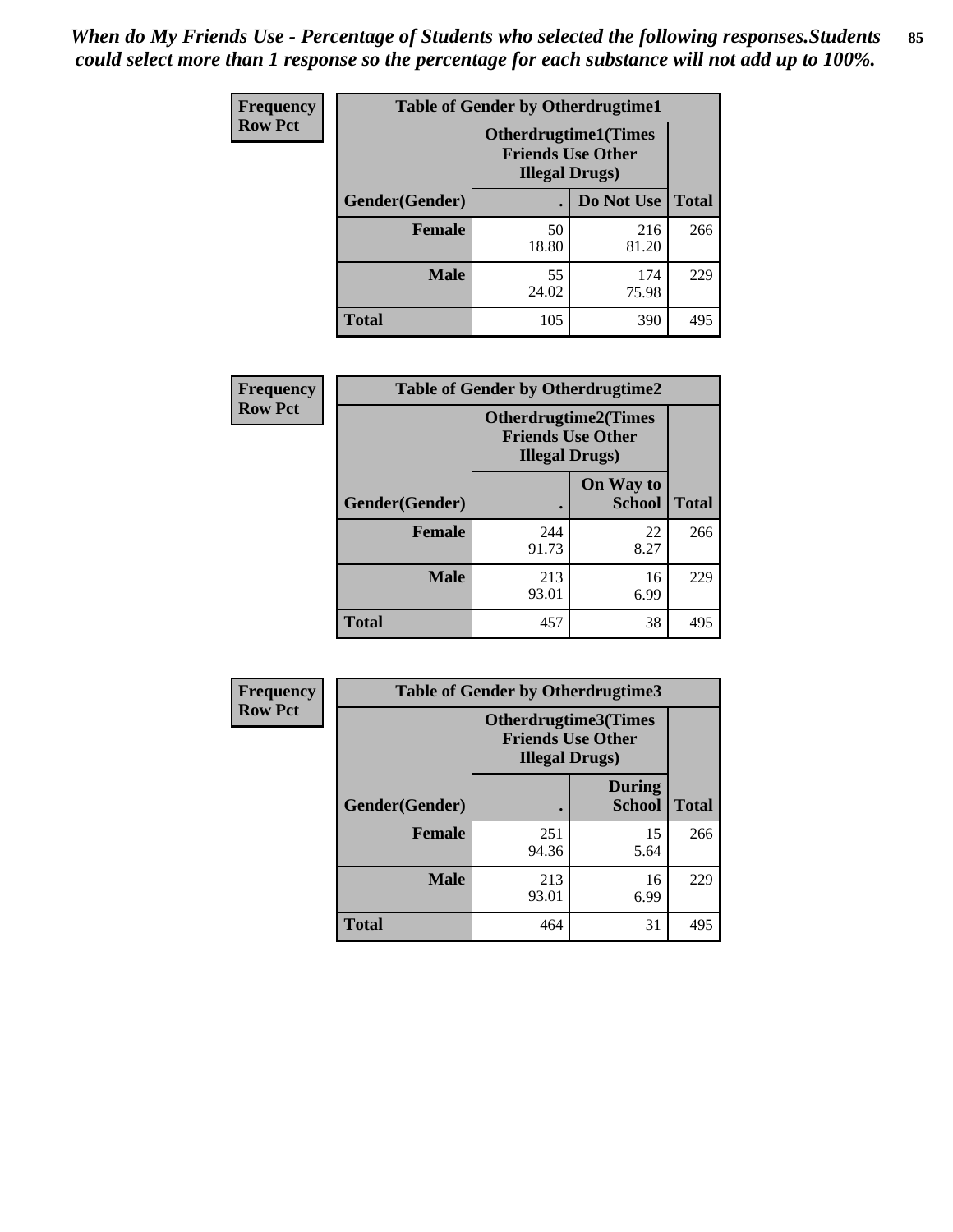*When do My Friends Use - Percentage of Students who selected the following responses.Students could select more than 1 response so the percentage for each substance will not add up to 100%.* **86**

| <b>Frequency</b> | <b>Table of Gender by Otherdrugtime4</b> |                                                    |                                                       |              |
|------------------|------------------------------------------|----------------------------------------------------|-------------------------------------------------------|--------------|
| <b>Row Pct</b>   |                                          | <b>Friends Use Other</b><br><b>Illegal Drugs</b> ) | <b>Otherdrugtime4(Times</b>                           |              |
|                  | Gender(Gender)                           |                                                    | <b>On Way</b><br>Home<br><b>From</b><br><b>School</b> | <b>Total</b> |
|                  | <b>Female</b>                            | 245<br>92.11                                       | 21<br>7.89                                            | 266          |
|                  | <b>Male</b>                              | 213<br>93.01                                       | 16<br>6.99                                            | 229          |
|                  | <b>Total</b>                             | 458                                                | 37                                                    | 495          |

| Frequency      | <b>Table of Gender by Otherdrugtime5</b> |                                                                                    |                   |              |
|----------------|------------------------------------------|------------------------------------------------------------------------------------|-------------------|--------------|
| <b>Row Pct</b> |                                          | <b>Otherdrugtime5</b> (Times<br><b>Friends Use Other</b><br><b>Illegal Drugs</b> ) |                   |              |
|                | Gender(Gender)                           |                                                                                    | <b>Weeknights</b> | <b>Total</b> |
|                | <b>Female</b>                            | 232<br>87.22                                                                       | 34<br>12.78       | 266          |
|                | <b>Male</b>                              | 201<br>87.77                                                                       | 28<br>12.23       | 229          |
|                | <b>Total</b>                             | 433                                                                                | 62                | 495          |

| <b>Frequency</b> | <b>Table of Gender by Otherdrugtime6</b> |                                                                                   |             |              |
|------------------|------------------------------------------|-----------------------------------------------------------------------------------|-------------|--------------|
| <b>Row Pct</b>   |                                          | <b>Otherdrugtime6(Times</b><br><b>Friends Use Other</b><br><b>Illegal Drugs</b> ) |             |              |
|                  | Gender(Gender)                           |                                                                                   | Weekends    | <b>Total</b> |
|                  | <b>Female</b>                            | 216<br>81.20                                                                      | 50<br>18.80 | 266          |
|                  | <b>Male</b>                              | 175<br>76.42                                                                      | 54<br>23.58 | 229          |
|                  | <b>Total</b>                             | 391                                                                               | 104         | 495          |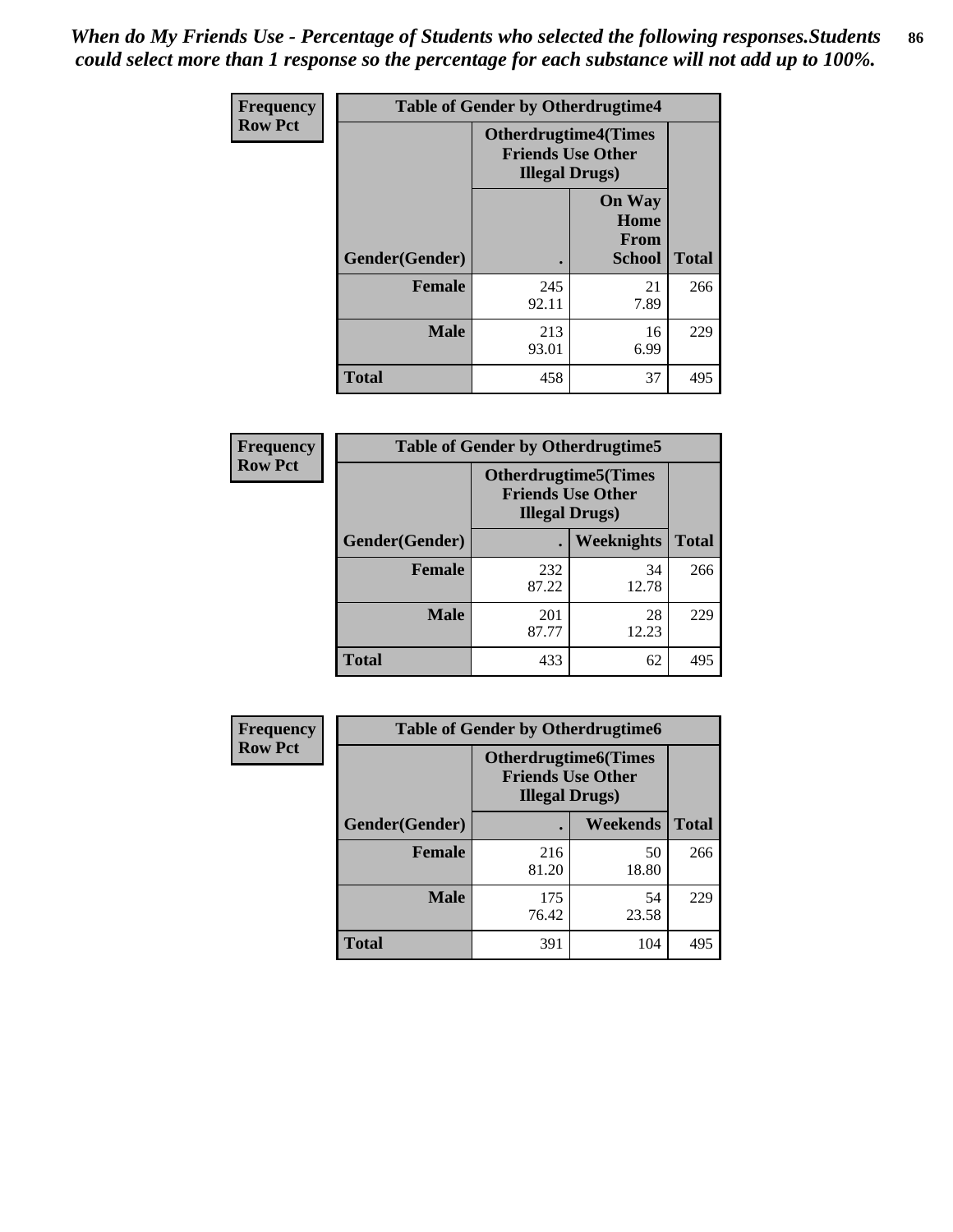# *Other Questions* **87**

| <b>Frequency</b> | <b>Table of Gender by Educationalcohol</b> |                                                                                                                                       |                |              |  |
|------------------|--------------------------------------------|---------------------------------------------------------------------------------------------------------------------------------------|----------------|--------------|--|
| <b>Row Pct</b>   |                                            | <b>Educationalcohol</b> (I<br>have been taught<br>about alcohol,<br>tobacco,<br>and other drugs<br>within the last year<br>at school) |                |              |  |
|                  | Gender(Gender)                             | <b>Yes</b>                                                                                                                            | N <sub>0</sub> | <b>Total</b> |  |
|                  | <b>Female</b>                              | 183<br>68.80                                                                                                                          | 83<br>31.20    | 266          |  |
|                  | <b>Male</b>                                | 152<br>66.38                                                                                                                          | 77<br>33.62    | 229          |  |
|                  | <b>Total</b>                               | 335                                                                                                                                   | 160            | 495          |  |

| Frequency      | <b>Table of Gender by Rodedrinking</b> |                                                                                                                     |                |              |  |
|----------------|----------------------------------------|---------------------------------------------------------------------------------------------------------------------|----------------|--------------|--|
| <b>Row Pct</b> |                                        | Rodedrinking(In<br>the past 30 days I<br>have ridden in a<br>car with a driver<br>who had been<br>drinking alcohol) |                |              |  |
|                | Gender(Gender)                         | Yes                                                                                                                 | N <sub>0</sub> | <b>Total</b> |  |
|                | <b>Female</b>                          | 46<br>17.29                                                                                                         | 220<br>82.71   | 266          |  |
|                | <b>Male</b>                            | 48<br>20.96                                                                                                         | 181<br>79.04   | 229          |  |
|                | <b>Total</b>                           | 94                                                                                                                  | 401            | 495          |  |

| Frequency      | <b>Table of Gender by Drugsschool</b> |                                                                                                                                     |                |              |  |
|----------------|---------------------------------------|-------------------------------------------------------------------------------------------------------------------------------------|----------------|--------------|--|
| <b>Row Pct</b> |                                       | <b>Drugsschool</b> (During<br>the past 12 months,<br>I have been offered,<br>sold,<br>or given illegal drugs<br>on school property) |                |              |  |
|                | Gender(Gender)                        | <b>Yes</b>                                                                                                                          | N <sub>0</sub> | <b>Total</b> |  |
|                | <b>Female</b>                         | 45<br>16.92                                                                                                                         | 221<br>83.08   | 266          |  |
|                | <b>Male</b>                           | 70<br>30.57                                                                                                                         | 159<br>69.43   | 229          |  |
|                | <b>Total</b>                          | 115                                                                                                                                 | 380            | 495          |  |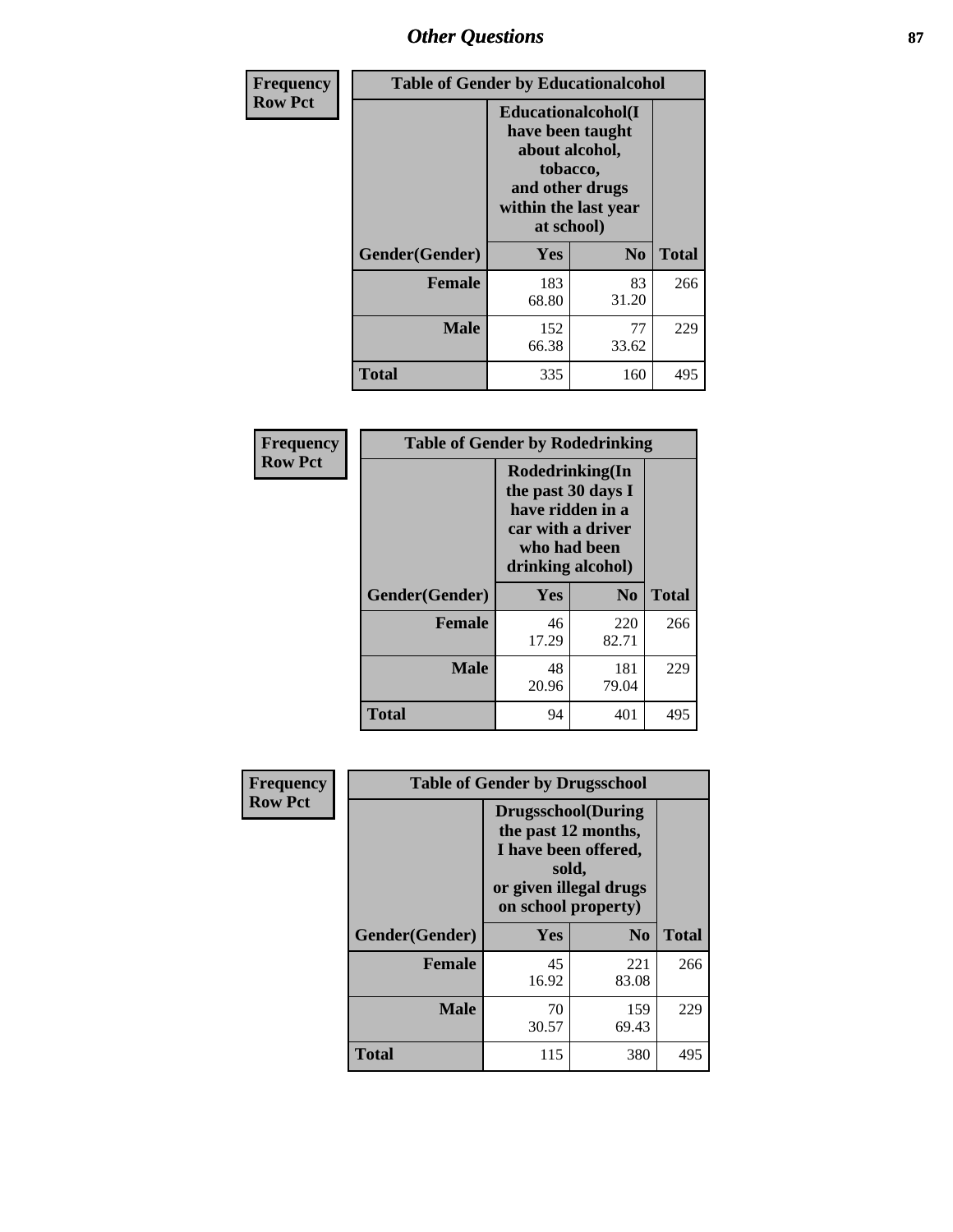# *Other Questions* **88**

**Frequency Row Pct**

| <b>Table of Gender by Bingedrinking</b> |                         |                                                                                                         |                   |                   |                        |                               |                   |              |
|-----------------------------------------|-------------------------|---------------------------------------------------------------------------------------------------------|-------------------|-------------------|------------------------|-------------------------------|-------------------|--------------|
|                                         |                         | Bingedrinking(I have drunk five or more<br>drinks of alcohol at one sitting during the<br>last 30 days) |                   |                   |                        |                               |                   |              |
| <b>Gender</b> (Gender)                  | $\bf{0}$<br><b>Days</b> | 1 or<br>days                                                                                            | 3 to<br>5<br>days | 6 to<br>9<br>days | 10<br>to<br>19<br>days | <b>20</b><br>to<br>29<br>days | All<br>30<br>days | <b>Total</b> |
| <b>Female</b>                           | 244<br>91.73            | 10<br>3.76                                                                                              | 4<br>1.50         | 0.38              | $\overline{2}$<br>0.75 | 2<br>0.75                     | 3<br>1.13         | 266          |
| <b>Male</b>                             | 194<br>84.72            | 8<br>3.49                                                                                               | 11<br>4.80        | 3<br>1.31         | 7<br>3.06              | $\mathfrak{D}$<br>0.87        | 4<br>1.75         | 229          |
| <b>Total</b>                            | 438                     | 18                                                                                                      | 15                | $\overline{4}$    | 9                      | 4                             | $\overline{7}$    | 495          |

| Frequency      | <b>Table of Gender by Educationaids</b> |                                                                                                 |             |              |  |
|----------------|-----------------------------------------|-------------------------------------------------------------------------------------------------|-------------|--------------|--|
| <b>Row Pct</b> |                                         | <b>Educationaids</b> (I<br>have been taught<br>about HIV/AIDS<br>at school in the<br>past year) |             |              |  |
|                | Gender(Gender)                          | Yes                                                                                             | $\bf N_0$   | <b>Total</b> |  |
|                | <b>Female</b>                           | 191<br>71.80                                                                                    | 75<br>28.20 | 266          |  |
|                | <b>Male</b>                             | 164<br>71.62                                                                                    | 65<br>28.38 | 229          |  |
|                | <b>Total</b>                            | 355                                                                                             | 140         | 495          |  |

| <b>Frequency</b> | <b>Table of Gender by Suicideconsider</b> |                 |                |              |  |
|------------------|-------------------------------------------|-----------------|----------------|--------------|--|
| <b>Row Pct</b>   |                                           | Suicideconsider |                |              |  |
|                  | Gender(Gender)                            | Yes             | N <sub>0</sub> | <b>Total</b> |  |
|                  | <b>Female</b>                             | 16<br>6.02      | 250<br>93.98   | 266          |  |
|                  | <b>Male</b>                               | 22<br>9.61      | 207<br>90.39   | 229          |  |
|                  | Total                                     | 38              | 457            | 495          |  |